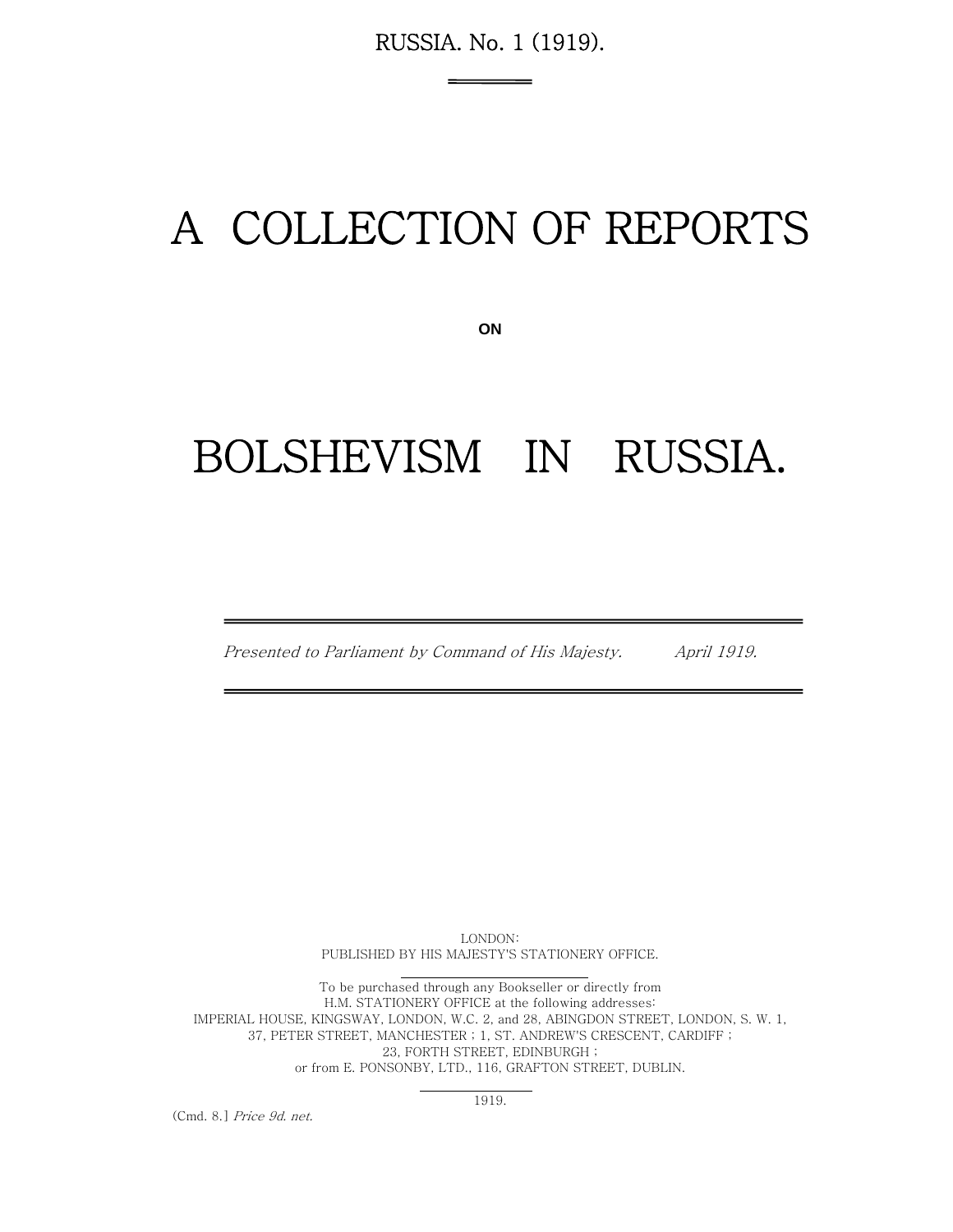# TABLE OF CONTENTS

| No.            | Name                                                    |                         | Date.                       | SUBJECT.                                                                                                                                                                                                                                                                                     | Page           |
|----------------|---------------------------------------------------------|-------------------------|-----------------------------|----------------------------------------------------------------------------------------------------------------------------------------------------------------------------------------------------------------------------------------------------------------------------------------------|----------------|
| $\mathbf{1}$   | Foreword<br>1.1.1.1<br>Sir M. Findlay                   | $\cdots$<br>Telegraphic | $\sim 100$<br>Aug. 19, 1919 | $\cdots$<br>$\cdots$<br>$\ldots$<br>$\sim$<br>$\sim 100$<br>rrest of British subjects in Petrograd and                                                                                                                                                                                       | vi             |
| 2              | (Christiania)<br>Sir E. Howard<br>$\sim 100$            | Telegraphic             | 19,                         | Moscow<br>$\mathcal{L}_{\text{max}}$<br>$\cdots$<br>and the company<br>$\ldots$<br>Armed raid on British consulate - general at                                                                                                                                                              | 1              |
|                | (Stockholm)                                             |                         |                             | Moscow, and arrest of British officials and<br>other persons<br>and the same of<br>$\sim$ .                                                                                                                                                                                                  | 1              |
| 3              | Sir R. Paget<br>$\sim 100$ km s $^{-1}$<br>(Copenhagen) | Telegraphic             | Sept. 3,                    | Murder of Captain Cromie by Soviet troops.<br>Informs of telegram from Petrograd                                                                                                                                                                                                             | 2              |
| 4              | $\sim 10$                                               | Telegraphic             | 9                           | Wholesale arrests and executions in Petro-<br>grad as a result of attempts on Bolshevik<br>leaders. Arrest of Mr. Lockhart. British<br>subjects starving in prison<br>$\sim$ .                                                                                                               | 2              |
| 5              | Mr. Lindley<br>$\sim$<br>(Archangel)                    | Telegraphic             | 6,                          | Murder of Captain Cromie. Tribute to ser-<br>which he rendered<br>vices<br><b><i>College College</i></b><br>$\sim 10$                                                                                                                                                                        | 3              |
| 6              | Sir M. Findlay<br>$\sim$ .<br>(Christiania)             | Telegraphic             | 17,                         | Arrest of British subjects in Moscow. Re-<br>port by Netherland Minister on their<br>present condition, and his efforts to obtain<br>their release. Funeral of Captain Cromie.<br>Letter appealing for help from British<br>subjects imprisoned in Fortress of Peter<br>and Paul<br>$\sim$ . | 3              |
| $\overline{7}$ | Mr. Alston<br><b>Contractor</b><br>(Vladivostock)       | Telegraphic             | 16.                         | Report of murder of ex - Emperor of Russia                                                                                                                                                                                                                                                   | $\overline{7}$ |
| 8              | Sir C. Eliot<br>$\sim 100$<br>(Ekaterinburg)            | $\sim 100$              | Oct. 5,                     | Informs of events leading up to the murder<br>of the ex - Emperor and other members of<br>the Imperial family.<br>Transmits letter<br>from tutor of Czarevitch<br><b>Contractor</b><br>$\sim 10$                                                                                             | 8              |
| 9              | Mr. Alston<br>$\sim$ .<br>(Vladivostock)                | Telegraphic             | Nov. 4,                     | Discovery of corpses in mine-<br>pit at Ala-<br>paevsk of members of Imperial family.<br>Fate of other members<br>and the same of the same                                                                                                                                                   | 11             |
| 10             | Mr. Lockhart<br>$\sim 100$                              | $\cdots$                | 10,                         | Oppression by Bolsheviks of their opponents,<br>including Socialists,<br>abolition of right of<br>holding public meetings, suppression of all<br>but Bolshevik press, and of all liberty.<br>General terrorism<br>and the<br>$\sim 100$                                                      | 11             |
| 11             | Report by Mrs. $L$ —                                    | $\cdots$                | Nov. 1918                   | Peasants and the land. Industrial conditions.<br>Repression of all non - Bolsheviks.<br>Con-<br>ditions in the prisons<br>$\sim 10^{-1}$<br>$\ldots$                                                                                                                                         | 12             |
|                | $\mathfrak{c}\mathfrak{c}$<br>Mr. $H$ —                 | $\cdots$                |                             | Conditions in factories at Moscow. Trade<br>conditions generally. Anti-Bolshevik feel-<br>ing among peasantry<br><b>Service State</b><br>$\sim$ $\sim$                                                                                                                                       | 14             |
|                | " Mr. $G$ —                                             | $\cdots$                | $\alpha$                    | Report on the internal situation.<br>Growing<br>discontent under Bolshevism<br>$\ldots$                                                                                                                                                                                                      | 18             |
|                | " Colonel<br><b>Kimens</b>                              | $\cdots$                | $\alpha$                    | Report on the internal situation. Chaos and<br>anarchy in the provinces. Confiscation of<br>private property<br><b>Contractor</b><br>$\ldots$                                                                                                                                                | 20             |
| 12             | Mr. Lindley<br>(Archangel)                              | Telegraphic             | Nov. 27, 1918               | Comments on Bolshevik of ideas of society.<br>Their strength lies in unlimited supply of<br>paper money Bolsheviks should be<br>treated like pariahs<br><b>Salary College</b><br>$\sim 100$<br>$\sim$ .                                                                                      | 21             |
| 13             | Sir C. Eliot<br>$\sim 10$<br>(Vladivostock)             | Telegraphic             | 29,                         | Murder of ex-Empress of Russia and children<br>supposed to have been committed about the<br>same time as the murder of the ex- Emperor                                                                                                                                                       | 21             |
| 14             | Lord Kilmarnock<br>(Copenhagen)<br>[980]                | $\ddotsc$               | 27,                         | Conditions in a factory in Petrograd<br>$\cdots$                                                                                                                                                                                                                                             | 22             |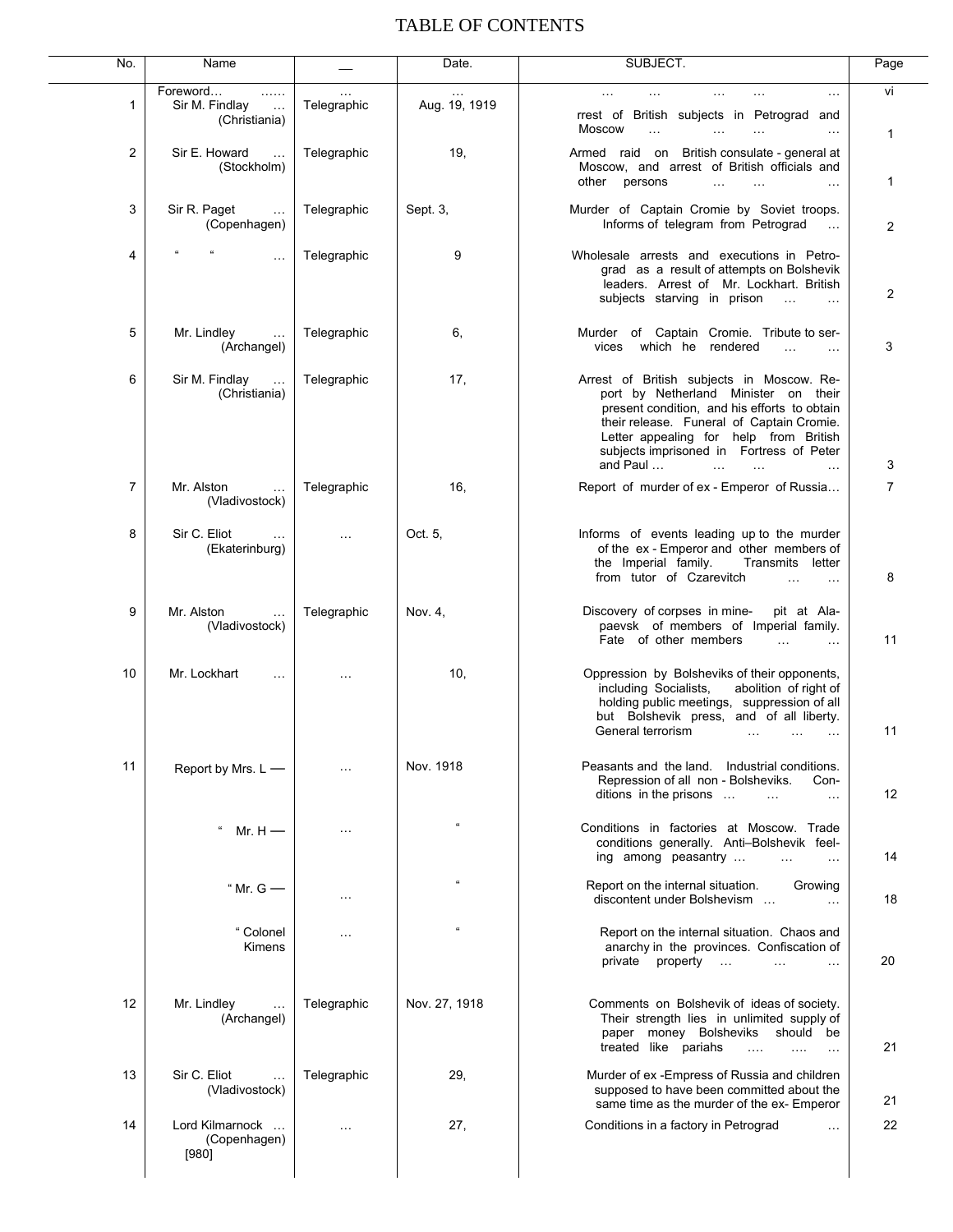# TABLE OF CONTENTS. iii

| No. | Name                                                                                          |                      | Date.        | SUBJECT.                                                                                                                                                                                                                                                      | Page |
|-----|-----------------------------------------------------------------------------------------------|----------------------|--------------|---------------------------------------------------------------------------------------------------------------------------------------------------------------------------------------------------------------------------------------------------------------|------|
| 15  | Memorandum<br>$\sim 10$                                                                       | $\ldots$             | $\ldots$ .   | Report of a British subject on conditions in<br>The "cold terror"<br>Moscow.                                                                                                                                                                                  | 23   |
| 16  | Mr. Alston<br>$\sim$<br>(Vladivostock)                                                        | Telegraphic          | Jan. 2, 1919 | Starvation and terrorism in Moscow. Whole-<br>Sale murders and atrocities<br>$\sim$ 100 $\sim$<br>$\sim$                                                                                                                                                      | 24   |
| 17  |                                                                                               | Telegraphic          | 3,           | Dangers of famine in Europe if Bolshevik<br>disorganisation continues<br>$\sim 10^{-1}$                                                                                                                                                                       | 24   |
| 18  | $\mathfrak{c}\mathfrak{c}$<br>$\sim 100$                                                      | Telegraphic          | 5,           | Details of atrocities committed at Perm<br>$\sim 10^{-1}$                                                                                                                                                                                                     | 25   |
| 19  | Major Reilly<br>$\sim 100$<br>(Chitral)                                                       | Telegraphic          | 7,           | Arrival of Russian refugees from Kharog.<br>Murders by Bolsheviks at Tashkent<br>$\sim 100$ km s $^{-1}$                                                                                                                                                      | 25   |
| 20  | General Poole<br><b>Contractor</b>                                                            | $\cdots$             | 8,           | Bolsheviks employing Chinese to kill officers<br>and their families<br>$\sim 10^{-1}$                                                                                                                                                                         | 26   |
| 21  | $\sim 10^{-1}$                                                                                | $\cdots$             | 11,          | Methods of Bolsheviks to allay hostility<br>abroad while campaign against the social<br>and economic life at home continues,<br>Treatment of women<br>$\sim 10$                                                                                               | 26   |
| 22  | Mr. Alston<br>$\mathcal{L}_{\text{max}}$ , where $\mathcal{L}_{\text{max}}$<br>(Vladivostock) | Telegraphic          | 14,          | Torture and murder in Ural towns.<br>Murder<br>of priests<br>المتقارب المتقاربات والمتفارد<br>$\sim$ .                                                                                                                                                        | 26   |
| 23  | General Knox<br>(Omsk)                                                                        | Telegraphic          | 15,          | Conditions at Perm. Russians obliged to join<br>Bolsheviks to avoid starvation                                                                                                                                                                                | 26   |
| 24  | Mr. Alston<br>$\sim$ .<br>(Vladivostock)                                                      | Telegraphic          | 18,          | Mutilations and tortures at Perm. Report of<br>member of Red Cross Mission. Mutilations<br>and massacres of Czechs in Ussuri district<br>and of educated class in Kief<br>$\sim 10$                                                                           | 27   |
| 25  | Colonel Wade<br><b>Contractor</b><br>(Warsaw)                                                 | Telegraphic          | 19,          | Chinese and Corean bandits increasing in<br>Bolshevik forces<br>and the state of the state of<br>$\sim 10^{-1}$                                                                                                                                               | 28   |
| 26  | Mr. Alston<br>(Vladivostock)                                                                  | Telegraphic          | 23,          | Conditions in Perm. Bolsheviks a privileged<br>class free to commit crime against other<br>classes. Murder of a bishop. losing of<br>churches<br>المتراث المتداري المتداري المتاريخ                                                                           | 28   |
| 27  | Lord Kilmarnock<br>$\sim 100$ km s $^{-1}$<br>(Copenhagen)                                    | $\sim$ $\sim$ $\sim$ | 21,          | Bolshevik Central Committees absorbing all<br>In Moscow and Petrograd<br>power.<br>starvation making the people physically<br>incapable of resisting. Mobilisation of<br>Severer discipline and contin-<br>peasants.<br>uance of executions<br>$\sim 10^{-1}$ | 28   |
| 28  | Mr. Alston<br>(Vladivostock)                                                                  | Telegraphic          | Feb.<br>1,   | Murder and mutilation of a British workman<br>in Northern Urals                                                                                                                                                                                               | 29   |
| 29  | $\boldsymbol{\mu}$<br>$\mathfrak{c}\mathfrak{c}$<br>$\sim 10$                                 | Telegraphic          | 2,           | Terrorism at Lisva. Efficiency and energy<br>of Bolshevik régime                                                                                                                                                                                              | 29   |
| 30  | $\mathfrak{c}\mathfrak{c}$<br>$\ldots$                                                        | Telegraphic          | 4,           | Revolt of peasants against Bolsheviks in<br>Vyatka district. Their subsequent execu-<br>tion and execution of their families<br><b>Contractor</b>                                                                                                             | 30   |
| 31  | Memorandum<br><b>Contractor</b>                                                               | $\cdots$             |              | Interviews with two British subjects from<br>Moscow. Conditions in Moscow schools,<br>factories, and shops                                                                                                                                                    | 30   |
| 32  | Lord Kilmarnock<br><b>Contractor</b><br>(Copenhagen)                                          | $\sim$ $\sim$ $\sim$ | 3,           | Paralysis of the people in Petrograd and<br>Moscow. Bolshevism losing its hold as<br>its supply of food decline. General<br>apathy in the country $\ldots$ $\ldots$                                                                                           | 32   |
| 33  | Mr. Alston<br>$\mathcal{L}_{\text{max}}$ and $\mathcal{L}_{\text{max}}$<br>(Vladivostock)     | Telegraphic          | 8,           | Small percentage of pro - Bolsheviks among<br>peasantry in Ekaterinburg district. Russian<br>working classes not represented by Bol-<br>most of latter being Jews.<br>sheviks,<br>Murder of labourers owing to non - support                                  |      |
| 34  | Sir H. Rumbold<br><b>Contractor</b>                                                           | $\sim$ .             | 5,           | Bolshevism<br>of<br>and the state of the state of<br>$\sim 100$<br>Conditions in the Ukraine. Letter from a                                                                                                                                                   | 33   |
|     | (Berne)                                                                                       |                      |              | Polish lady respecting Bolshevik reign of<br>terror<br>and the company of the company of the                                                                                                                                                                  | 33   |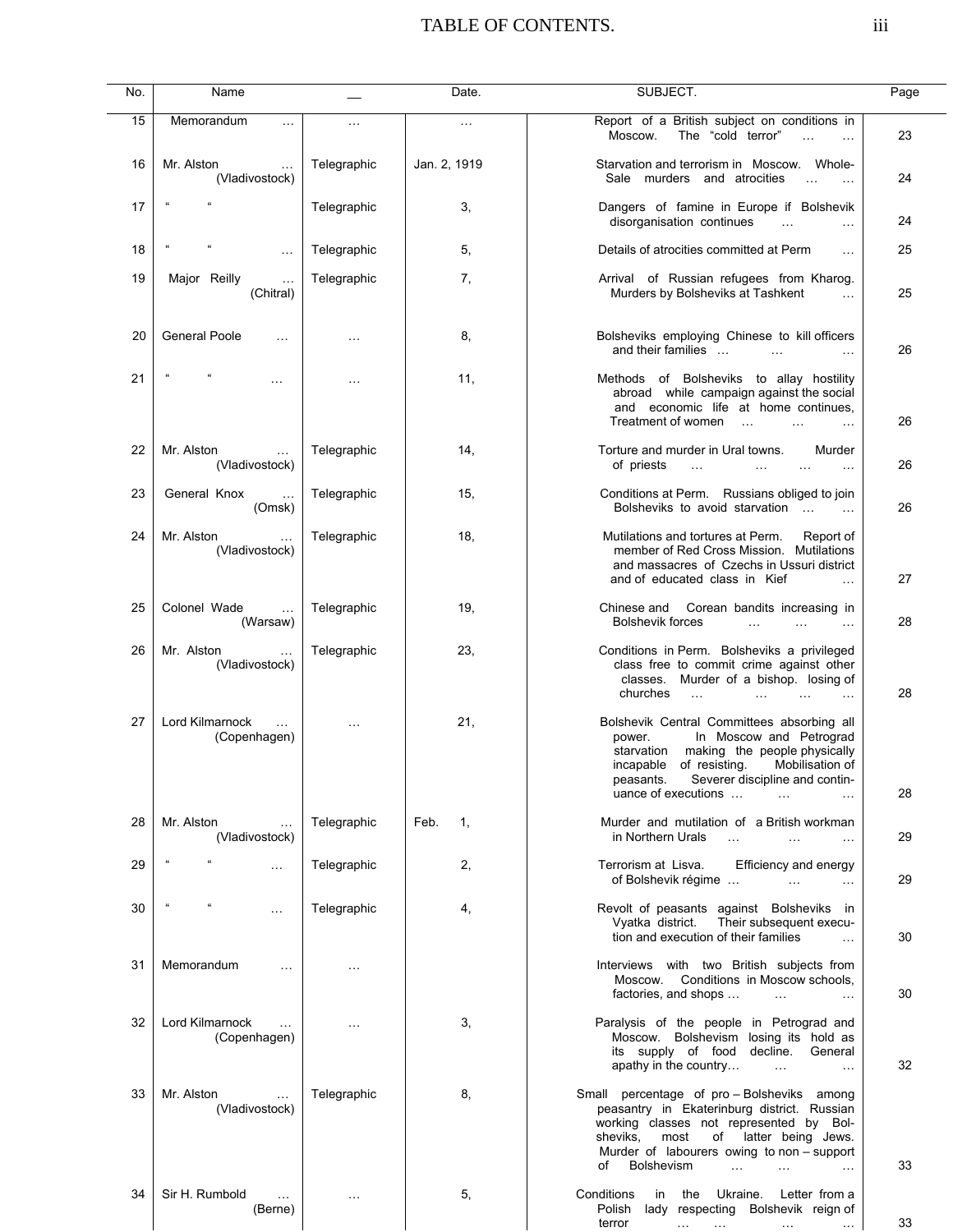## iv TABLE OF CONTENTS.

| No. | Name                                              |             | Date.         | SUBJECT.                                                                                                                                                                                                                                                                                                                                                             | Page |
|-----|---------------------------------------------------|-------------|---------------|----------------------------------------------------------------------------------------------------------------------------------------------------------------------------------------------------------------------------------------------------------------------------------------------------------------------------------------------------------------------|------|
| 35  | Lord Kilmarnock<br>$\ddotsc$<br>(Copenhagen)      |             | Feb. 6, 1919  | Bo shevik atrocities in Esthonia<br>$\ddotsc$                                                                                                                                                                                                                                                                                                                        | 34   |
| 36  | Mr. Alston<br>$\sim$<br>(Vladivostock)            | Telegraphic | 11,           | Report from Acting British Consul at Ekater-<br>inburg as to conditions there for past year                                                                                                                                                                                                                                                                          | 37   |
| 37  | Memorandum                                        | $\cdots$    | $\cdots$      | Interviews with two British subjects returned<br>from Petrograd in January.<br><b>Bolshevik</b><br>oppression of the peasant proprietor. The<br>Red Army.<br>Dissatisfaction of workmen.<br>Treatment of the middle classes. Oppres-<br>sion of Socialist parties on the ground of<br>their being "counter-revolutionary." Bol-<br>shevik plans for world revolution | 38   |
| 38  | General Knox<br>$\ldots$<br>(Omsk)                | Telegraphic | 5,<br>Feb     | Murder of Imperial family.<br>Further details                                                                                                                                                                                                                                                                                                                        | 41   |
| 39  | Mr. Alston<br>$\sim$<br>(Vladivostock)            | Telegraphic | 10,           | Bolshevik persecutions and crimes at Ekater-<br>Reports evidence of witnesses.<br>inburg.<br>Oppression of clergy<br>$\sim 100$                                                                                                                                                                                                                                      | 41   |
| 40  |                                                   | Telegraphic | 13,           | Murder of Grand Duke Michael at Perm.<br>Methods adopted by Bolsheviks against<br>merchants<br>$\sim 100$<br><b>Contract</b><br>$\sim 100$<br>$\sim 10$                                                                                                                                                                                                              | 42   |
| 41  | Mr. Bell<br>$\sim 100$<br>$\sim$<br>(Helsingfors) | Telegraphic | 12,           | Murder of Russian Grand Dukes in Peter and<br>Paul fortress at Petrograd in January 1919                                                                                                                                                                                                                                                                             | 42   |
| 42  | Consul-general Bagge<br>(Odessa)                  | Telegraphic | 13,           | Danger of famine in the Ukraine. Peasants<br>beg for assurance that their property in<br>land be declared inviolable before they<br>will commence sowing seed<br>$\ldots$                                                                                                                                                                                            | 42   |
| 43  | Sir C. Eliot<br>$\ldots$<br>(Vladivostock)        | Telegraphic | 19,           | ncreasing desertions from Red Army and<br>insurrection of peasants.<br>Massacre of<br>priests at Osa, and of officers at Menzelinsk                                                                                                                                                                                                                                  | 43   |
| 44  | $\alpha$<br>$\cdots$                              | Telegraphic | 22,           | Details of seventy-one murders and mutila-<br>tions perpetrated at Ekaterinburg during<br>1918<br>$\mathbf{r}$<br>$\mathbf{r}$<br>$\cdots$                                                                                                                                                                                                                           | 43   |
| 45  | $\ldots$                                          | Telegraphic | 24,           | Details of further murders in<br>Ekaterinburg<br>district<br>$\ddotsc$<br>$\ldots$<br>$\mathbf{r}$<br>$\mathbf{1}$                                                                                                                                                                                                                                                   | 44   |
| 46  | $\ldots$                                          | Telegraphic | 24,           | Appeal of Omsk Government to Democratic<br>parties to unite against Bolsheviks<br>$\cdots$                                                                                                                                                                                                                                                                           | 44   |
| 47  | General Knox<br>$\ddotsc$<br>(Vladivostock)       | Telegraphic | Mar. 2,       | Conditions of railway<br>Report from Omsk.<br>transport. Wholesale issue of paper money.<br>Bolshevik discipline stricter.<br>Measures<br>against religion<br>$\sim 100$<br>$\sim 100$<br>$\ldots$                                                                                                                                                                   | 45   |
| 48  | $\mathfrak{c}\mathfrak{c}$<br>$\cdots$            | Telegraphic |               | Ruin in Moscow: treatment of women, atroci-<br>ties and mutilations in Eastern Russia<br>$\sim 100$                                                                                                                                                                                                                                                                  | 45   |
| 49  | Sir C. Eliot<br>$\ldots$<br>(Vladivostock)        | Telegraphic | 5,            | Bolshevik crimes in Perm. Torture of women<br>and murder of priests in Omsk districts                                                                                                                                                                                                                                                                                | 45   |
| 50  | $\mathbf{1}$                                      | Telegraphic | 21,           | All classes continue to come to the British<br>Consulate at Ekaterinburg with evidence<br>of murders and outrages. Reports show<br>terrible extent of murder and pillage                                                                                                                                                                                             | 46   |
| 51  | Report by a British<br>Chaplain at Odessa         | $\ldots$    | Jan.          | Bolshevik tyranny in South Russia in 1918                                                                                                                                                                                                                                                                                                                            | 47   |
| 52  | Report by Mr. M -                                 | $\cdots$    | 12,           | Food conditions and prices in Moscow<br>$\sim$ . $\sim$                                                                                                                                                                                                                                                                                                              | 48   |
| 53  | Lord Kilmarnock<br>$\sim 100$<br>(Copenhagen)     | $\sim$ .    | Feb.<br>17,   | Report on Bolshevik atrocities in Esthonia.<br>"Blood bath in Walk"<br>$\sim 10^{-1}$<br>$\sim 100$                                                                                                                                                                                                                                                                  | 49   |
| 54  | Report by Mr. K-                                  | $\sim$ .    | $\sim$ $\sim$ | Conditions in towns and country. Growing<br>feeling among working classes against<br>Bolsheviks.<br>Religious revival                                                                                                                                                                                                                                                | 50   |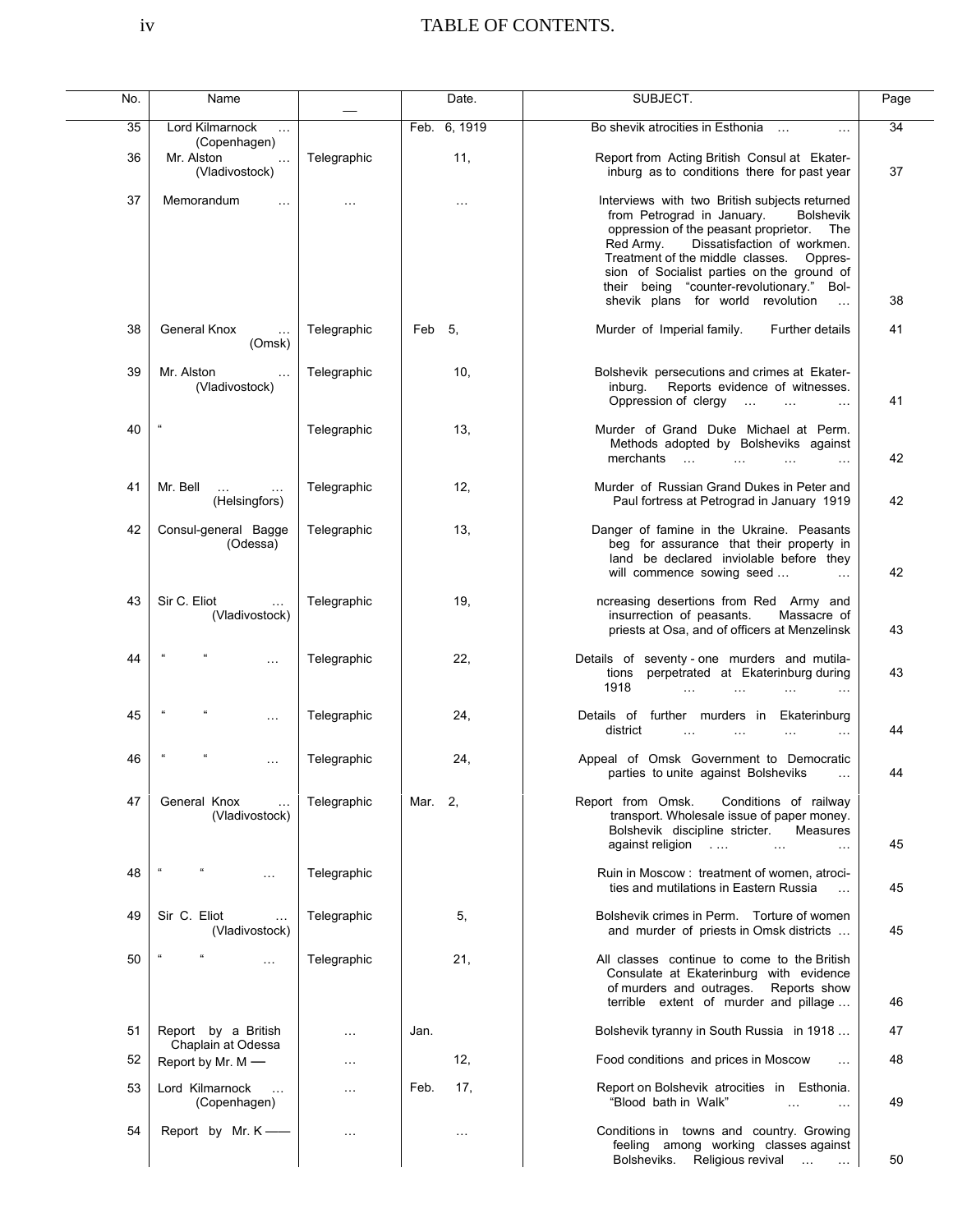| No. | Name                            |                      | Date.                | SUBJECT.                                                                                                                                                                                                                                                                                                                                                   | Page |
|-----|---------------------------------|----------------------|----------------------|------------------------------------------------------------------------------------------------------------------------------------------------------------------------------------------------------------------------------------------------------------------------------------------------------------------------------------------------------------|------|
| 55  | Report by Mr. J -               | $\cdots$             | $\cdots$             | Conditions around Moscow and in Vladimir<br>Government. Disorganisationon railways.<br>Apathy amongst anti - Bolshevik classes<br>resulting from their treatment: their<br>indifference to all but food questions<br>Punishment of families of officers who<br>Refuse to join Bolshevik army. Disease in<br>Moscow. Private trading abolished<br>$\sim 10$ | 52   |
| 56  | Report by Rev. B. S.<br>Lombard | $\cdots$             | $\cdots$             | Results of Bolshevism in Northern Russia<br>$\sim$                                                                                                                                                                                                                                                                                                         | 56   |
| 57  | Memorandum                      | $\cdots$             | $\sim$ $\sim$ $\sim$ | Interviews with returned British subjects<br>$\sim 100$                                                                                                                                                                                                                                                                                                    | 57   |
| 58  | Memorandum by<br>Mr. $B$ ——     | $\cdots$             | Jan., 1919           | Progress of Bolshevism in Russia<br>$\cdots$                                                                                                                                                                                                                                                                                                               | 64   |
| 59  | ,,<br>,,                        | $\sim$ $\sim$ $\sim$ | Mar.,                | Present position of Bolshevism<br>$\sim 10$<br>$\sim 10$                                                                                                                                                                                                                                                                                                   | 67   |
| 60  | Memorandum<br>$\sim$ $\sim$     | $\cdots$             | Jan.,                | Appreciation of the economic situation in<br>Russia<br>$\ddotsc$<br>$\cdots$                                                                                                                                                                                                                                                                               | 69   |
| 61  | Report<br>$\sim$ $\sim$ $\sim$  | Telegraphic          | Mar.,                | Anti-Bolshevik outbreaks<br>$\sim$<br>$\sim$ $\sim$                                                                                                                                                                                                                                                                                                        | 77   |

### APPENDIX.

Extracts from the Russian press, p. 79.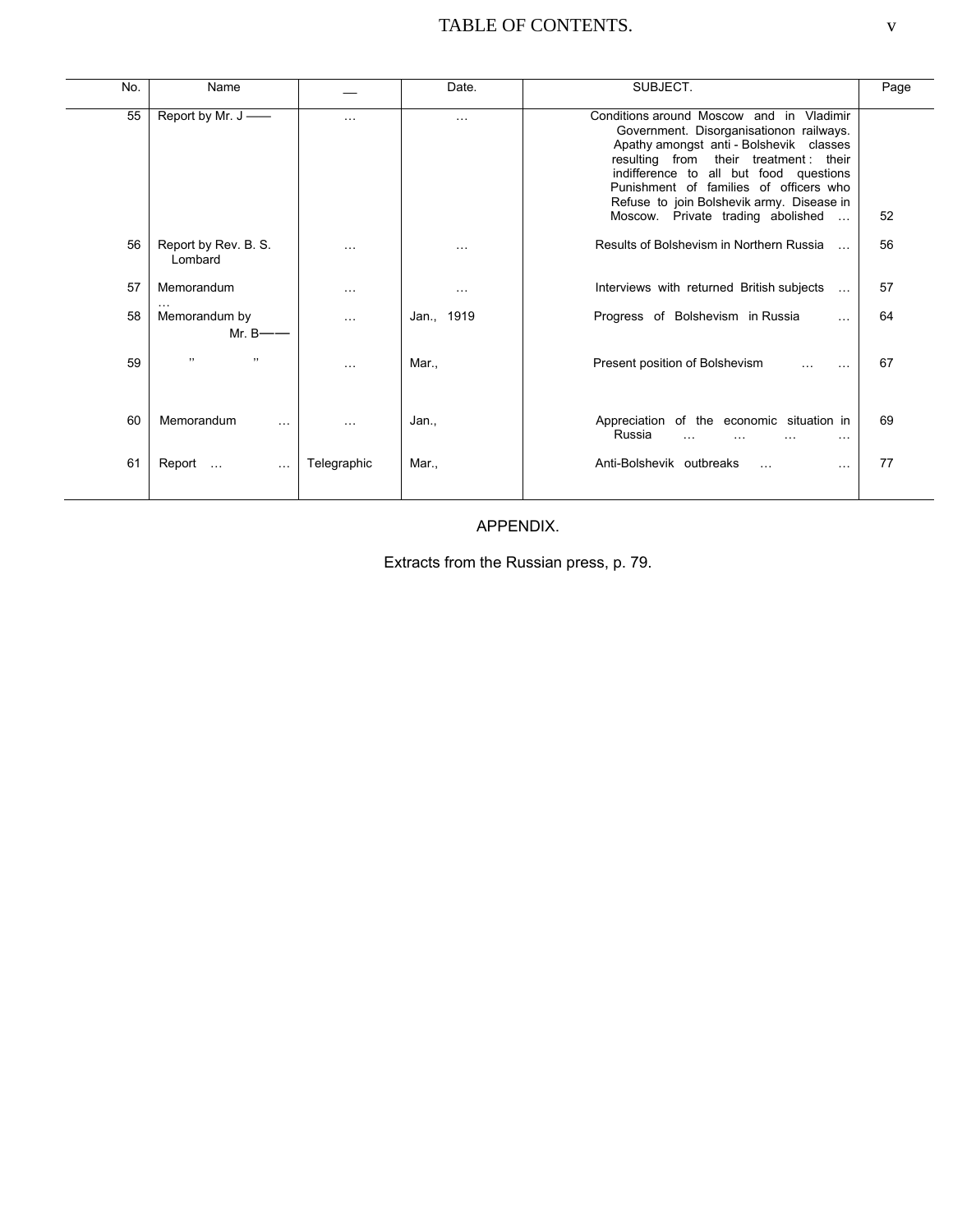#### FOREWORD.

THE following collection of reports from His Majesty's official representatives in Russia, from other British subjects who have recently returned from that country, and from independent witnesses of various nationalities, covers the period of the Bolshevik régime from the summer of 1918 to the present date. They are issued in accordance with a decision of the War Cabinet in January last. They are unaccompanied by anything in the nature either of comment or introduction, since they speak for themselves in the picture which they present of the principles and methods of Bolshevik rule, the appalling incidents by which it has been accompanied, the economic consequences which have flowed from it, and the almost incalculable misery which it has produced.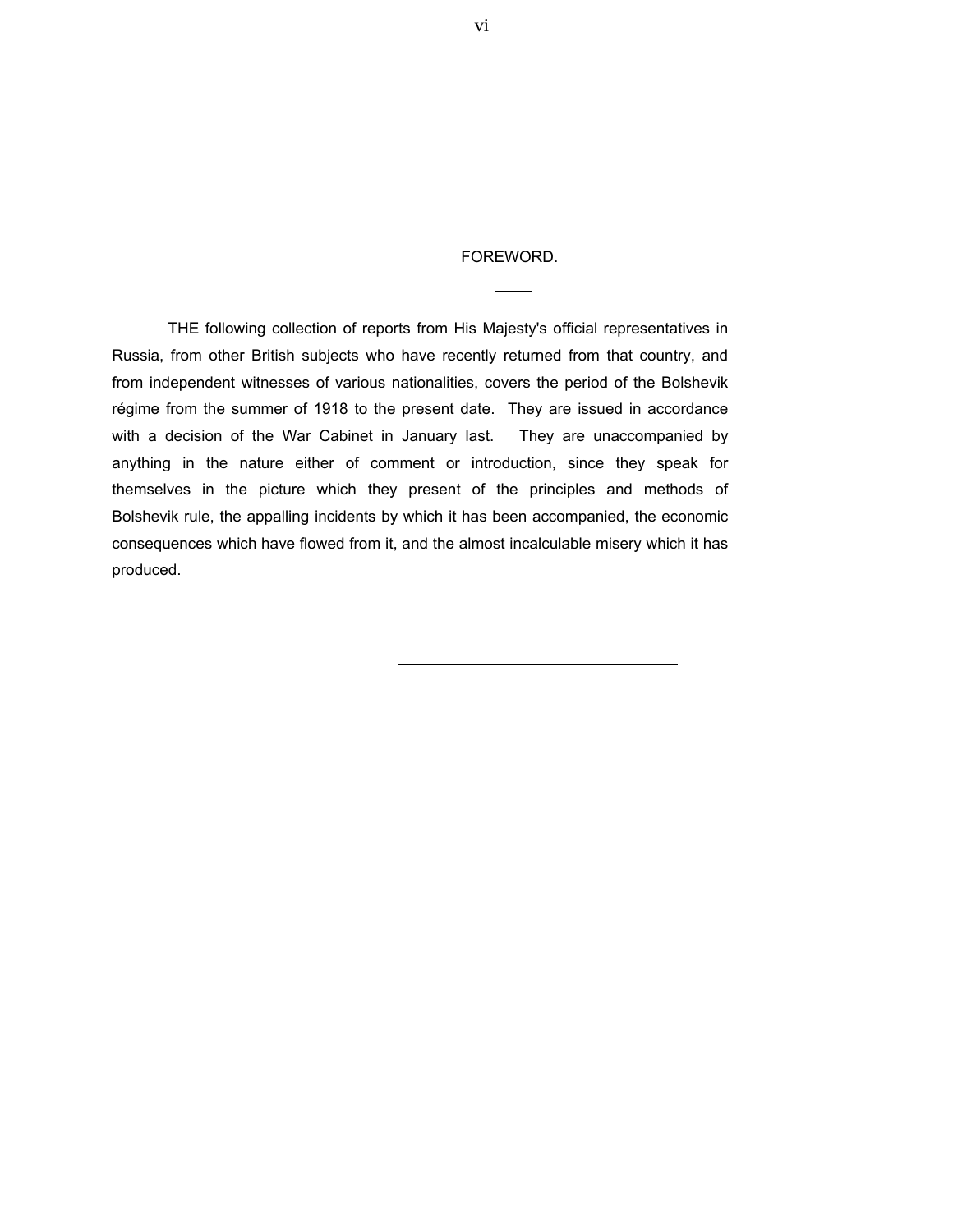No. 1.

#### *Sir M. Findlay to Mr. Balfour.* ― *(Received August 20.)*

(Telegraphic) *Christiania, August 19, 1918.* 

 I HAVE received following telegram dated the 9th August from Woodhouse and Cromie at Petrograd to General Poole :―

 "British subjects have been arrested during the past two days without any charge having been made against them, but only two have been detained so far. We protested and asked for explanation. On 5th August all British officials at Moscow were arrested, but the majority were subsequently released and are presumably now under house arrest.

 "Their probable evacuation was notified to us, and we were warned to be ready to leave with them, but as yet we have no definite news from them. Commissary threatens to intern all allied subjects. Please inform London of above, as we are not allowed to telegraph in any direction. Tell London also that up to the present all are well here. In Petrograd position of Soviet Power is becoming rapidly untenable, and orders are being given for various units and places to be evacuated. That they are in touch with Germans is quite evident. A yacht is ready at Peterhof to take Lenin away."

#### No. 2.

#### *Sir E. Howard to Mr. Balfour.* ― *(Received August 20.)*

(Telegraphic.) *Stockholm, August 19, 1918.* 

 FOLLOWING is a summary of the more important points in a series of despatches from Mr. Wardrop, at Moscow :―

 "*August* 5.―About 4:30 this morning a band of ten armed men attacked consulategeneral and demanded admittance. Without my authority one of the inmates of the house opened the door, being threatened with fire - arms. This was the fourth armed raid on the premises.

"Guards left at 5:30 and local commissary expressed his regret at the incident.

 "During the morning I learnt of arrest of several British subjects, including Messrs. Armitage, Whitehead, William Cazalet Hastie (over seventy years old), North (chaplain), Beringer (Reuter's agent), and Miss H. Adams, one of my staff. In the afternoon, while Mr. Lockhart was calling, another raid on the premises was made with warrant for arrest of staff. I protested and declared that I only yielded to force. Office was sealed in great detail, seals being attached to every drawer, to both safes, and to all receptacles for papers, also to outer doors to the office rooms. All the staff were then arrested, including Mr. Stevens, Mr. Douglas, and lady clerks, and conveyed to Soviet's police quarters in Tverskoi Boulevard. Mr. Lockhart, Captain Hicks and I were not arrested, as Chicherin had promised that consuls and military missions should not be arrested. Their staffs, however, had not been specifically mentioned. French military attaché, General Lavergne, was liberated after short arrest. Staff were detained. Guards were stationed to watch my premises and I was left in my private apartments there. I do not regard failure to arrest myself and Mr. Lockhart as evidence of intention to treat us better than our staffs, but rather the contrary.

 "I do not regard Bolshevik detention of our nationals as aimed at deterring us from vigorous action in distant places, so much as intended to protect Bolshevik leaders on their fall. They are converting houses in centre of the city into improvised fortresses in the belief that there will be soon a serious rising, in which their Allied prisoners will serve as centres. Finally, if they regard all as lost they will probably hound populace on to massacre these prisoners.

 "*August* 6.―Consul Stevens, Vice-Consuls Lowdon and Douglas released about 3 A.M., also North and others, and French Consul - General Grenard and French Consul Labonne, by efforts of Swedish colleague who spent the night in negotiations.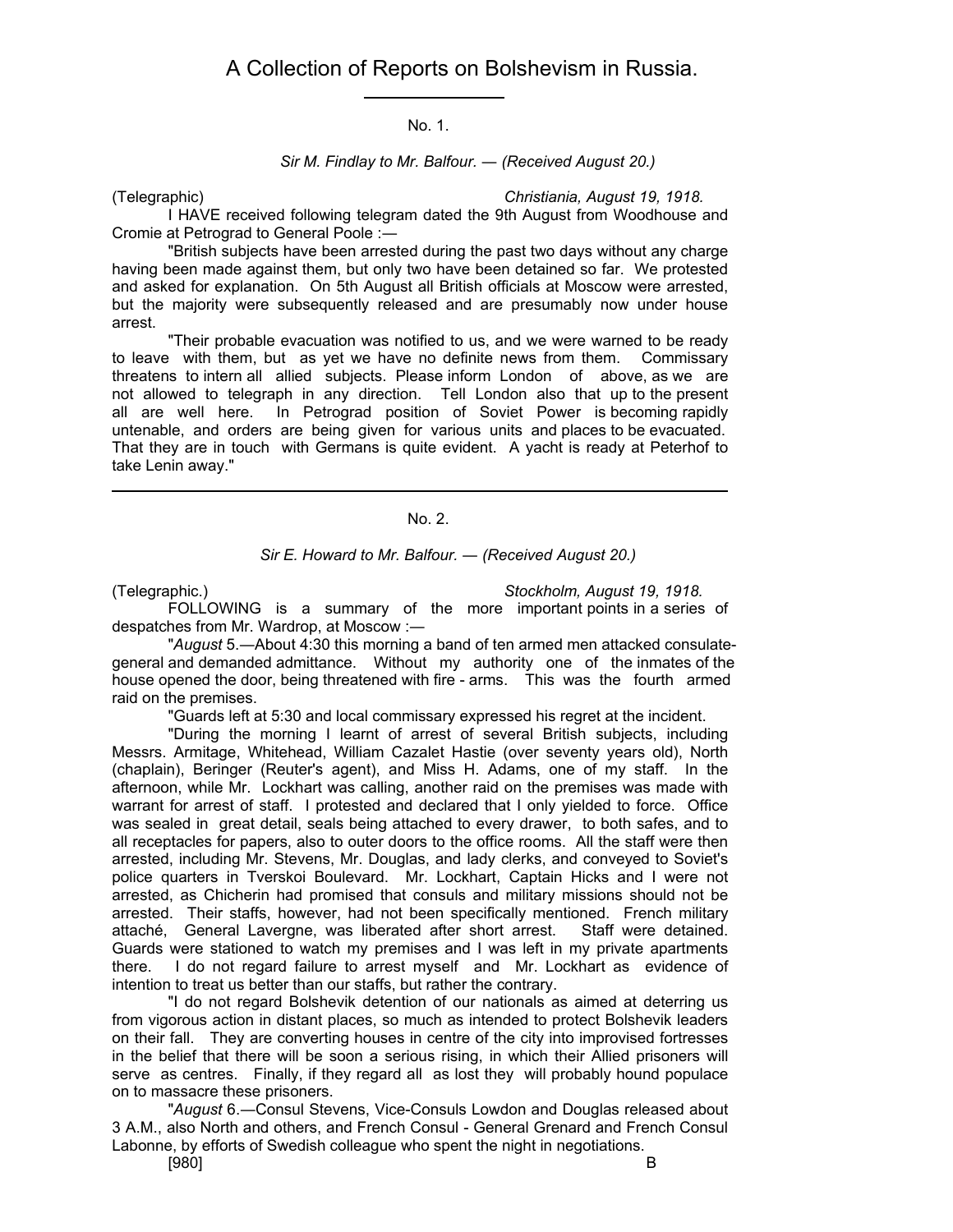"At 10 P.M. following still detained :―

 "Vice-Consuls Wishaw, Greenep, and Jerram, passport officer Webster and his assistant, Ginson senior, Tamplin and Linger of Lockhart's staff, Fritz Mucukalv and the Misses Galbaly and Adams of my staff. Prisoners so far fairly comfortably housed and fed and allowed to associate with one another. Guards conciliatory.

 "I am allowed to go in and out, and Mr. Lockhart and his remaining staff can visit me.

 *"August 7.*―I called at temporary prison and saw Greenep, Wishaw, and Jerram. They are all well treated by their guards who are real Russians, unlike most of their leaders, who are either fanatics or Jewish adventurers like Trotsky or Radek.

 "All British and French women are now released. Also Mr. Beringer and others.

 "*August 8.*―Wishaw, Greenep, Jerram, and Webster brought here this morning by efforts of my Swedish colleague. Whole staff of consulate-general now at liberty.

 "It is also suggested that during our stay at Petrograd we shall be under a Bolshevik guard. Evidently Bolsheviks are trying to prolong negotiations. City is on the whole quiet. All ex-officers under sixty are to report themselves this morning, probably with a view to their arrest, and there are rumours of wholesale arrest of clergy."

#### No. 3.

#### *Sir R. Paget to Mr. Balfour.―(Received September 3.)*

(Urgent.)

 $\overline{a}$ 

(Telegraphic.) *Copenhagen, September 3, 1918.* 

 FOLLOWING report from Danish Minister at Petrograd has been communicated to me by Danish Government :―

 "On 31st August the Government troops forced their way into the British Embassy, their entry to which was resisted by British naval attaché, Captain Cromie who, after having killed three soldiers, was himself shot.

"The archives were sacked, and everything was destroyed.

 "Captain Cromie's corpse was treated in a horrible manner. Cross of St. George was taken from the body, and subsequently worn by one of the murderers.

"English clergyman was refused permission to repeat prayers over the body.

 "French Military Mission was forced. A man named Mazon and a soldier and several Frenchmen were arrested.

"Bolsheviks in the press openly incite to murder British and French.

"It is urgently necessary that prompt and energetic steps be taken."

 $No.4$ 

 *Sir R. Paget to Mr. Balfour.―(Received September 10.)* 

(Telegraphic.) *Copenhagen, September 9, 1918.* 

I HAVE received telegram from Petrograd as follows :―

 "Wholesale arrest and decapitations have resulted from attempt on Lenin and murder of Uritsky. Bolsheviks are arresting *bourgeoisie*, men, women, and children, having no connection with the authors of these attempts, on the plea that they are faced with conspirators.

 "According to official reports, more than 500 persons have been shot during the last three days without enquiry or sentence. Fresh executions are being prepared, and the press is full of blood-thirsty articles.

 "Lockhart was arrested and condemned to death, but at the last moment we succeeded in saving him ; 28 British, including British consul, and 11 French have been arrested at Petrograd. In the prisons conditions defy description. In fortress of Peter and Paul, where all the British are confined, prisoners have absolutely no food. In order to remedy this, we have now succeeded in forming an organisation. Every night executions take place without trial. Terrorism continues. Protest against these proceedings has been made verbally and in writing by foreign representatives, including Germans. List of more than 1,000 hostages has been published by the Government, amongst whom are four Serbian officers, who will be shot if attempt on life of a commissary should be made."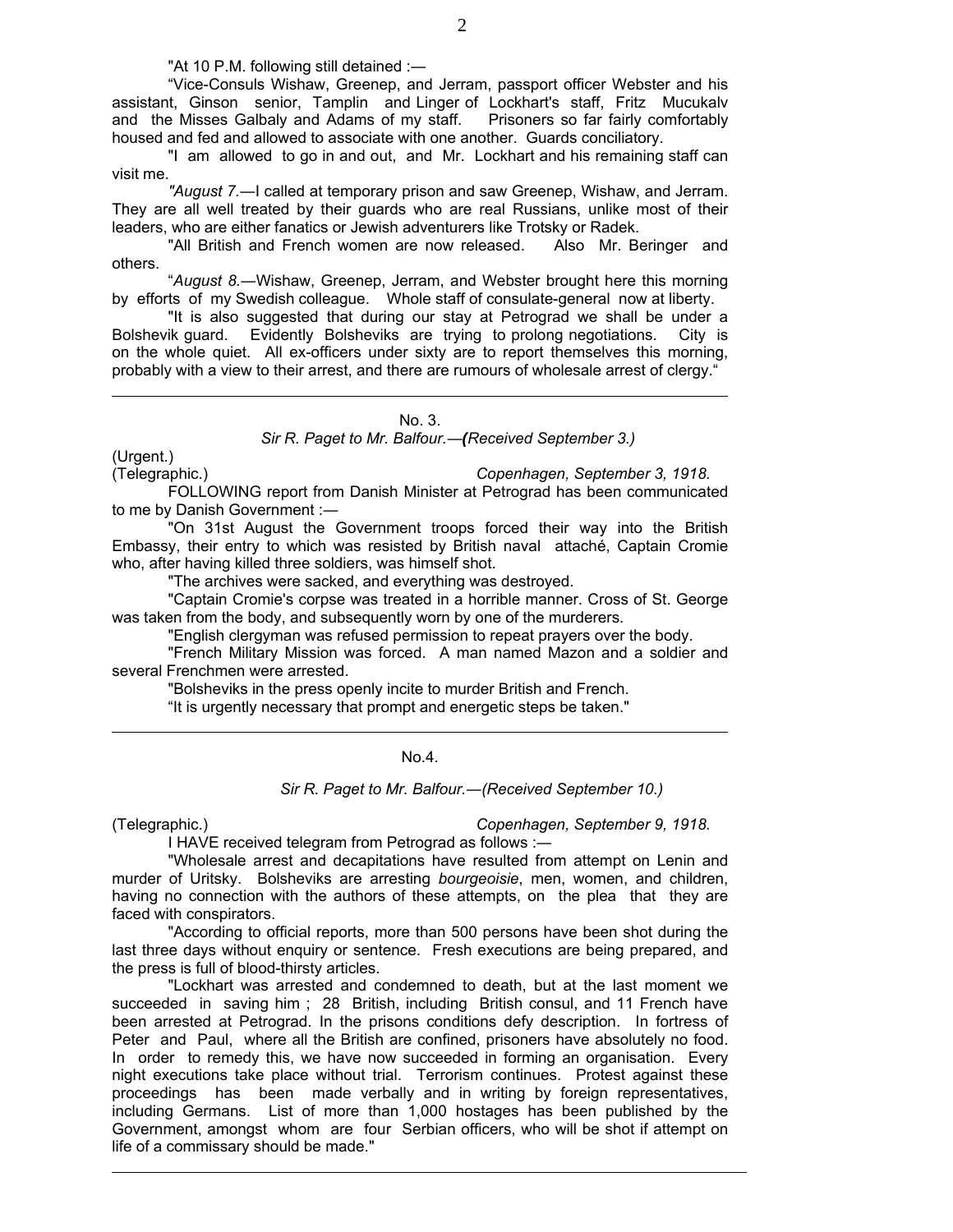#### No.5.

#### *Mr. Lindley to Mr. Balfour.―(Received September 11.)*

*(Telegraphic.) Archangel, September 6, 1918.* 

 I HAVE just received news of murder of Captain Cromie by Bolsheviks, and accusations of latter against him.

 Fact is that gallant officer devoted his whole time at Petrograd to the service of his country. His first object was to prevent Baltic fleet falling into German hands ; he then helped in evacuating valuable stores, and latterly gave most of his attention to plans for preventing a German advance on Vologda. These activities, carried out for months in daily danger of his life, brought him more or less into co-operation with Russians hostile to Bolshevik régime and therefore claimed as reactionaries.

 His plans may very well have included destruction of certain bridges as Bolsheviks declare. In Captain Cromie, His Majesty has lost a most gallant, capable, and devoted servant.

#### No. 6.

#### *Sir M. Findlay to Mr. Balfour.* ― *(Received September 18.)*

#### *(Telegraphic.) Christiania September 17, 1918.*

 FOLLOWING is report by Netherlands Minister at Petrograd, the 6th September, received here to-day, on the situation in Russia, in particular as affecting British subjects and British interests under Minister's protection : ―

 "Sir, ― On 30th August I left for Moscow, largely in connection with negotiations for evacuation of British subjects from Russia. The same day Uritski Commissary at Petrograd, for combating counter-revolution, was assassinated by a Jewish student Kanegiesser, whose father is a wealthy engineer and holds a very good position at Petrograd. This murder was at once attributed by the Bolshevik authorities and Bolshevik press (only existing press in Russia) to French and English.

 "That same night Consul Woodhouse and Engineer-Commander Le Page were arrested at 1 A.M. in the street. Every effort was made the next day (31st August) by my secretary, M. van Niftrik, to obtain their release, and that of Consul Woodhouse was promised for the afternoon.

 "At 5 P. M. on the 31st August, when Consul Bosanquet and Acting Vice-Consul Kimens, who had been busy the whole day with M. van Niftrik in connection with his attempt to obtain release of the arrested and were heading to the Embassy and were near the Embassy building, they were warned not to approach the Embassy, told that it had been occupied by Red Guards, and that two persons had been killed. They at once decided to head back to find M. van Niftrik and asked him to endeavour to secure entry into the Embassy. While driving slowly away from Embassy their car was stopped by Red Guards in another car, one of whom levelled a revolver at them and told them to hold up their hands. They were searched and had to give their names and rank, but to their great surprise were allowed to proceed. M. van Niftrik drove with them to Gorokhovaya 2, headquarters of the Commission for Combating Counter-Revolution, to which persons arrested are usually taken, and where Mr. Woodhouse was confined. He had a long interview with the commandant of Petrograd, Shatov, and strongly protested against the unheard of breach of International Law which had taken place, and demanded to be allowed to drive immediately to Embassy to be present at search there. Permission was refused by Shatov, who said that Embassy was being searched because authorities had documents proving conclusively that British Government was implicated in Uritski's murder. When they had left and their car was passing the Winter Palace, staff of British Consulate and of missions, and some civilians who were at Embassy when it was invaded, were seen walking under guard to No.2 Gorokhovaya.

 "A meeting of neutral diplomatic corps was held that night upon the initiative of M. van Niftrik, at which the following points were submitted :―

- " '1. That immediate release of those arrested should be demanded.
- " '2. That it should be insisted upon that M. van Niftrik should be present at examination of arrested.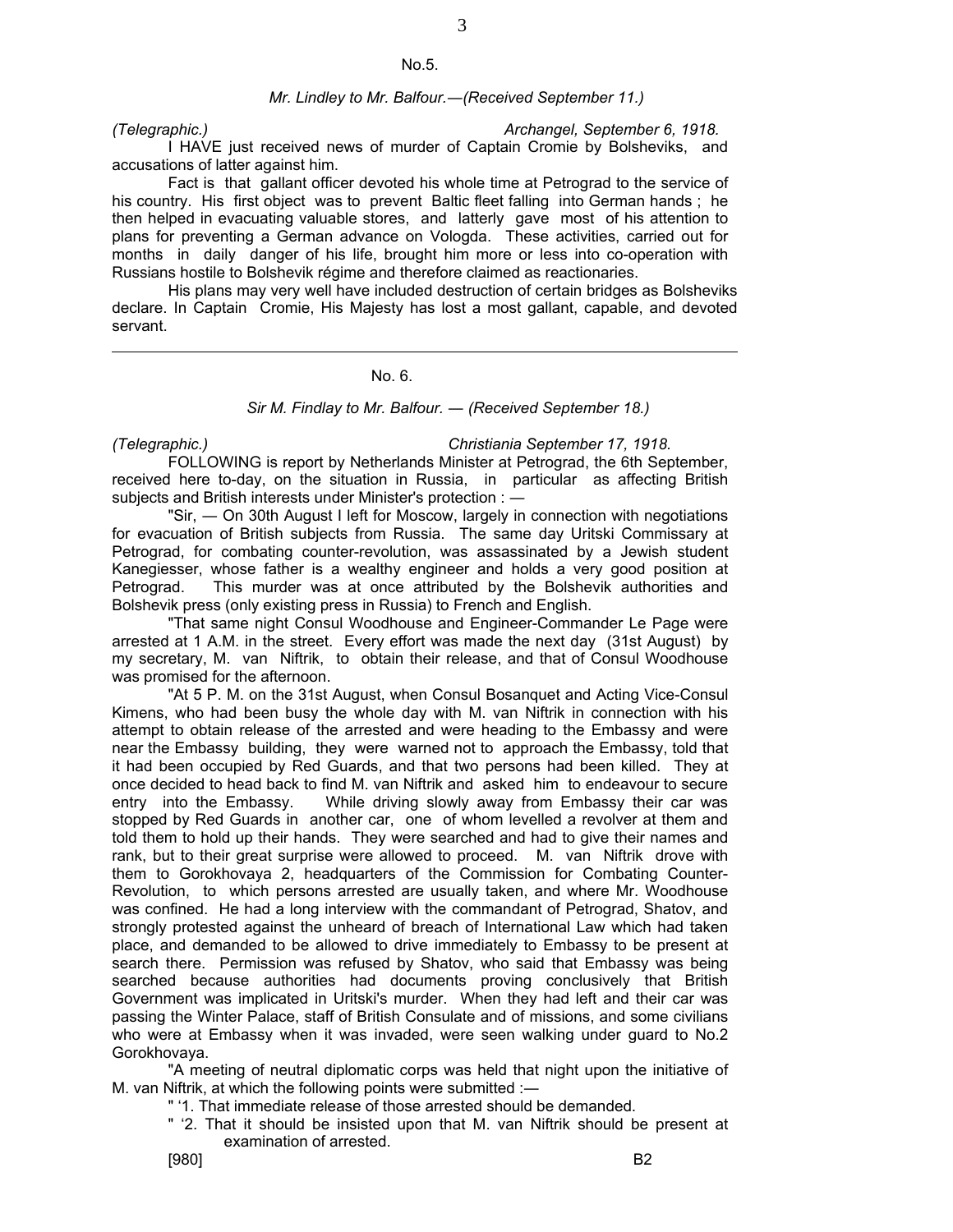" '3. That attention should be drawn to gross breach of international law committed by armed occupation of the Embassy, which bore on the door a signed and sealed notice to the effect that it was under the protection of Netherlands Legation, and by refusal to allow M. van Niftrik to be present at the search.'

 "The meeting drew up a protest to be presented to the Soviet authorities at Moscow.

 "On the 1st September particulars were learnt as to the violation of Embassy. The Red Guards, under the direction of several commissaries, had made their way into the Embassy at 5 P. M. and behaved with the greatest brutality. Captain Cromie, who had tried to bar their entrance, and had been threatened that he would be killed 'like a dog,' had hired killing two men. He had then been shot himself, and died nearly instantaneously. The whole staff of the Consulate and Missions and some civilians accidentally present at the Embassy, had then been marched under escort to Gorokhovaya No. 2, where they remained until Tuesday, the 3rd September, when (at 4 P. M.) they were conveyed to the fortress of Peter and and Paul.

 "During the next few days repeated efforts were made by M. van Niftrik, M. van der Pals, also Consul and neutral Legations to obtain release of those arrested, but without success. M. van Niftrik endeavoured successfully to obtain an interview with Zinovief, President of Northern Commune, on the 1st September ; M. de Scavenius, Danish Minister, who expressed profound indignation at what had occurred, saw Zinovief at 9 P. M on that day, and expressed himself in strongest terms. He was promised that body of Captain Cromie should be delivered up to him and M. van Niftrik, and on the 2nd September they together removed the body to the English Church. The funeral took place in the presence of the whole of the Corps Diplomatique and the greater part of the British and French communities. The coffin was covered with the Union Jack and was completely wreathed with flowers. After it had been lowered into the grave I pronounced following short address in French and English :―

- " 'In the name of the British Government and in the name of the family of Captain Cromie I thank you all, especially the representatives of the Allied and neutral countries, for the honour you have shown Captain Cromie.
- " 'Friends, we have all known Captain Cromie as a real friend, as a British gentleman, as a British officer in the highest sense of the word.
- " 'Happy is the country that produces sons like Captain Cromie.
- " 'Let his splendid and beautiful example lead us and inspire us all until the end of our days. Amen.'

 "The doyen of the Corps Diplomatique, M. Odier, Swiss Minister, gave expression to his deep sympathy and admiration for the late Captain Cromie, who had died for his country.

 "In the evening of the 3rd September, no impression having yet been made on the Communal authorities, another meeting of the Corps Diplomatique was held. This meeting was attended by neutral diplomatic representatives, and M. van der Pals, representing the Netherlands Legation. Unexpected feature of the meeting was the appearance of German and Austrian consuls - general. The whole of the body met together at 9 P.M. and proceeded to Zinovief's residence, where they with difficulty succeeded in obtaining an interview with him. M. Odier strongly protested, in the name of the neutral legations, at action taken by Communal authorities against foreign subjects. He emphasised the fact that for acts of violence committed against foreign subjects in Russia the Soviet officials would be held personally responsible. He demanded that permission should be granted for a neutral representative to be present at the examination of the accused. Zinovief said that he must consult his colleagues on the matter. M. van der Pals afterwards again laid stress on this point. M. Odier was followed by German consul-general, who made a forcible protest in the name of humanity against the terrorism now entered upon by Bolsheviks. He referred in strong terms to 'sanguinary' speech of the other day by M. Zinovief, and said that even though French and English arrested belonged to nations at war with Germany, yet it was impossible not to unite with neutral representatives in a strong protest against course now adopted by Bolsheviks.

 "I returned to Petrograd yesterday, as I had received a telegram from my secretary urging my return, and could not therefore take responsibility of remaining longer absent from Petrograd, where position, I gathered, must be very bad. Up to to-day situation here has in no way improved. Besides British arrests, numerous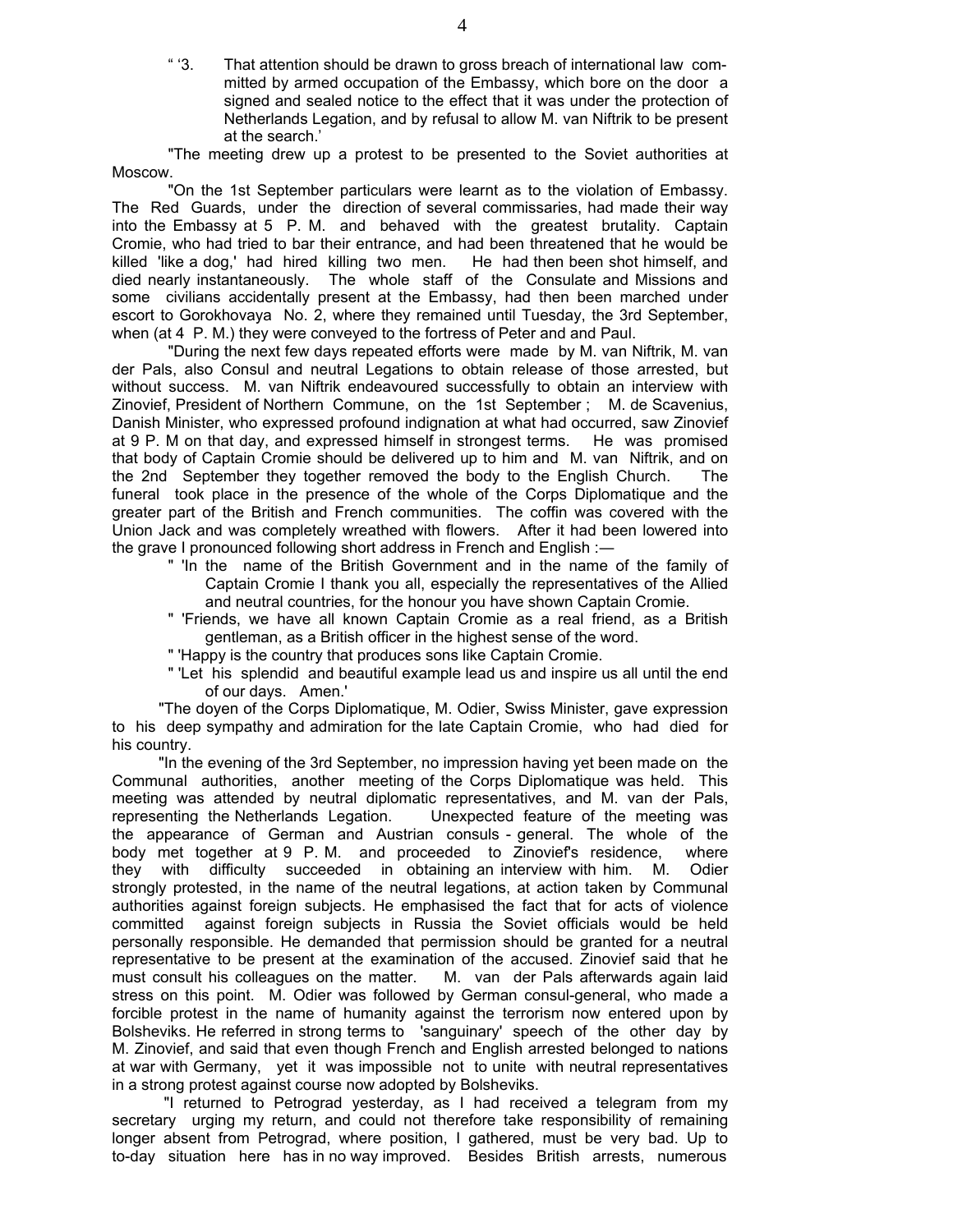arrests of French citizens have taken place, including that of the commercial attaché to French Embassy, though French consular officers have not so far been touched. Thousands of Russians, belonging to officer and wealthy classes, not excluding merchants and shopkeepers, are being arrested daily, and, according to an official communication, 500 of them have already been shot ; amongst arrested there are a large number of women. For last four days no further British arrests have been made.

 "Position of British subjects in prison is most precarious, and during last few days constant reports have reached Legation that question whether to shoot or release them has not yet been decided. There seems to be also a strong tendency to regard those arrested as hostages. Those belonging to military and naval missions are probably in most danger, and in present rabid temper of Bolsheviks anything is possible, but there is some hope that consular staff and civilians may be released before matters become still more serious. With regard to members of missions, hope of release seems very small.

 "Conditions under which Englishmen at Peter and Paul fortress are kept are most miserable. I was informed yesterday by M. D' Arcy, commercial attaché to French Embassy, just released, that they are crowded together with other prisoners, some twenty in a cell, twenty by ten feet. In each cell there is only one bed, rest must sleep on a stone floor. No food whatever is supplied by prison authorities, and they depend entirely on arrangements which this Legation had made and food furnished by friends and relatives. Rugs, pillows, medicines, warm clothing. and other comforts are being sent from time to time, but great difficulties are experienced in getting these articles delivered. From the 31st August to morning of the 2nd September no food at all was accepted for prisoners. Since then they have received some supplied from outside, but it still remains to be seen whether it will reach them regularly at fortress, though I shall leave no stone unturned to secure its proper distribution. Russian prisoners in fortress appear to be absolutely starving, and this will make question of supply of British subjects even more difficult than it would otherwise be, owing to presence in their cells of famished Russians. I enclose herewith copy of letter just received from British prisoners, which speaks for itself.

 "Yesterday evening I endeavoured to see Zinovief in order to inform him of appalling conditions at the fortress, but he absolutely refused to see me. I was equally unable to see Uritski's successor and could only gain access to a subordinate of latter, who behaved with lack of courtesy which may now be expected. I informed him of conditions obtaining in fortress, and he eventually promised to speak to commandant of fortress whom he had occasion to see that night. He refused to give me the number of Zinovief's telephone or name of commandant of fortress.

 "As regards situation in Moscow, I can only say that in my opinion it is most grave. Nineteen Englishmen and thirty Frenchmen have been arrested and are kept under the worst conditions. Mr. Lockhart, who was released and subsequently re-arrested, was only saved from being shot on 4th September by my most strenuous exertions. Before I left Moscow a solemn promise was given to me that he would be released, but his position is precarious in the extreme, while all those now under arrest there are in great danger. Mr. Lockhart is accused by Soviet Government of organising a plot to overthrow it, and Bolshevik official and unofficial papers are full of details of alleged conspiracy, while it is asserted that British officials at Petrograd were concerned in plot. Attempt on life of Lenin is of course attributed by Bolsheviks to British and French, and if he should die it is quite possible that all now under arrest at Moscow and Petrograd would be shot.

 "At Moscow I had repeated interviews with Chicherin and Karahan. Whole Soviet Government has sunk to he level of a criminal organisation. Bolsheviks realise that their game is up and have entered on a career of criminal madness. I repeatedly told Chicherin, with all the energy of which I am capable, that he must realise full well that Bolshevik Government was not a match for England. England had a longer wind than the Soviets. She would not be intimidated ; even if hundreds of British subjects should be executed by order of the Bolsheviks England would not turn one hair's breadth from her purpose. Moment would come when the Soviet authorities, man by man, would have to pay for all the acts of terrorism which they committed. But in spite of persistence with which I drove those facts home, I could not obtain any definite promises from Chicherin but only a few evasive replies and some lies. Bolsheviks have burnt their boats and are now ready for any wickedness.

 "As regards original objects of my journey to Moscow―evacuation of British from Russia ― I found it necessary to promise that Litvinof should be allowed to leave **[980]** B3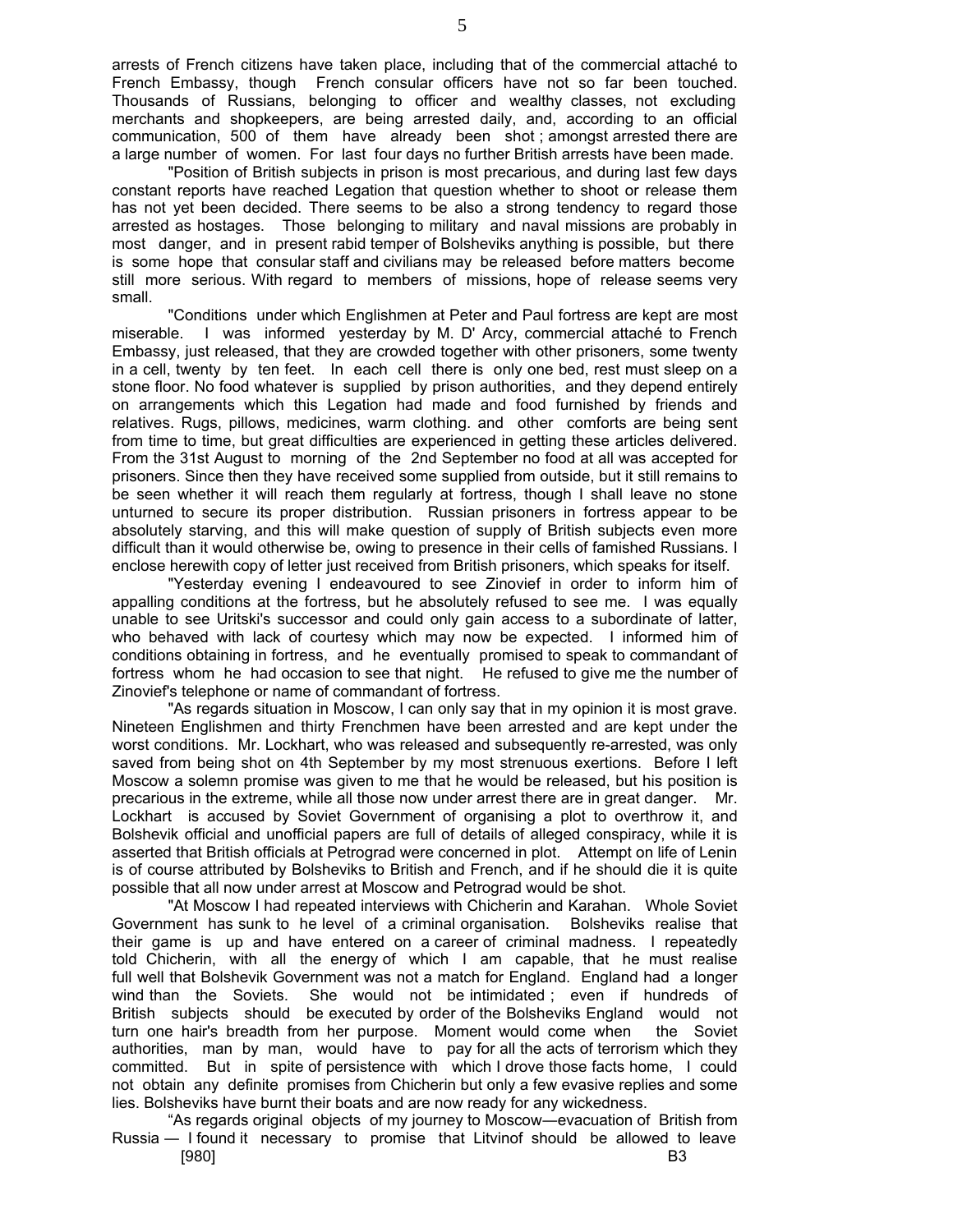England at once, provided that in exchange for this concession all British subjects in Russia, including consular staffs and missions, were allowed to leave the country. This was agreed to so far as consulates and civilians were concerned, including those now under arrest at Petrograd, but an exception was made with regard to members of military and naval missions, who would be released only on arrival of Russian Red Cross delegates in France for the purpose of repatriation of Russian soldiers. Result of negotiations was reported by telegraph to His Majesty's Minister at Stockholm for communication to British Government.

 "As regards invasion of British Embassy at Petrograd, I had occasion to present to Chicherin and Karahan, in addition to my protest and demands for repatriation embodied in my note to Chicherin of 2nd September, joint protest drawn up by neutral diplomatic representatives at Petrograd (see above) which I also signed, demanding release of all those arrested at Embassy and that Embassy should be handed over to me, and stating that Soviet Government would be held responsible in every respect for consequences of this breach of international law which was quite unique in history. This I reported to my Government at The Hague, through the intermediary of Chicherin for transmission to British Legation there, though I cannot affirm that telegram was sent. Chicherin wished to evade question of release of persons arrested at Embassy, and only agreed to demand for Embassy to be handed over to me, but I told him plainly that it must be all or nothing, and that I would not consent to half measures of this kind. I have further demanded that all documents seized at the Embassy shall be delivered to me.

 "The foregoing report will indicate the extremely critical nature of the present situation. The danger is now so great that feel it my duty to call the attention of the British and all other Governments to the fact that if an end is not put to Bolshevism in Russia at once the civilisation of the whole world will be threatened. This is not an exaggeration, but a sober matter of fact ; and the most unusual action of German and Austrian consuls - general, before referred to, in joining in protest of neutral legations appears to indicate that the danger is also being realised in German and Austrian quarters. I consider that the immediate suppression of Bolshevism is the greatest issue now before the world, not even excluding the war which is still raging, and unless, as above stated, Bolshevism is nipped in the bud immediately, it is bound to spread in one form or another over Europe and the whole world, as it is organised and worked by Jews who have no nationality, and whose one object is to destroy for their own ends the existing order of things. The only manner in which this danger could be averted would be collective action on the part of all Powers.

 "I am also of opinion that no support whatever should be given to any other Socialistic party in Russia, least of all to social revolutionaries, whose policy it is at the moment to overthrow the Bolsheviks, but whose aims in reality are the same, viz., to establish proletariat rule through the world. Social revolutionaries will never fight any foreign Power, and any profession which they may now make in this sense are merely a tactical move in their struggle with the Bolsheviks.

 "I would beg that this report may be telegraphed as soon as possible in cypher in full to the British Foreign Office in view of its importance."

 Following is copy of letter received from British prisoners in the Fortress of Peter and Paul at Petrograd, dated 5th September, 1918 :―

"Your Excellency,

 "We are not allowed to write letters. We will write to you daily, since the chance of our letters getting through are very remote. Our life here is even worse than in Gorokhovaya 2, and in a sense we are being treated exactly like Russian officers and bourgeois, who are being slowly starved to death here. Our only hope lies in parcels, but delivery of parcels has been stopped for the moment. Those due on Monday last have not yet been delivered. It all depends on the caprice of some one in authority, and he seems very capricious. Surely we are entitled to be treated like prisoners of war and to be inspected by neutrals, to have the right of buying food, of getting news, of sending letters, of exercise, of getting clean linen, &c. Apart from the question of food, that of clothing and medical attention are most important. All the prisoners here have a chronic diarrhea ; most of us have now got it. Requests for a doctor, or medicine, or complaints to the commandant, all receive no attention. In short, our treatment is absolutely inhuman.

 "Following is a short account of our treatment since Saturday last. We were never told why we were arrested, and from the first all requests, &c., to see you have been contemptuously and rudely refused. We reached Gorokhovaya at 6 P.M. on Saturday and, after questioning of an aimless sort, we were put, at 8 P.M., in a room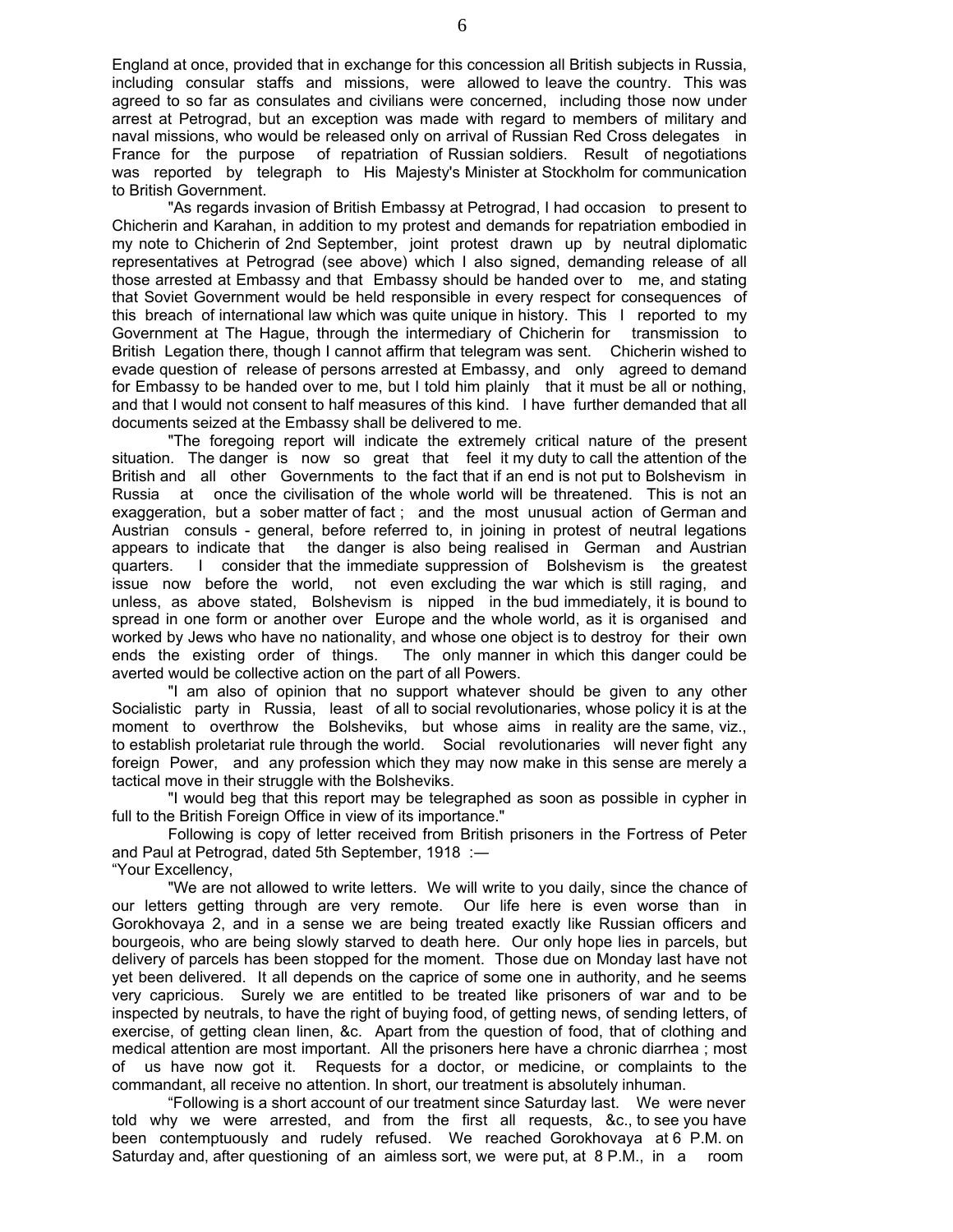about 25 feet by 15 feet, where there were already about fifty arrested Russians ― murderers, speculants [sic], &c. All beds were already occupied, and we spent the night between the three odd chairs, the floor, and walking about. By morning we were all in the first stages of verminosity, very dirty, tired, and hungry. The first food came at 1 P.M., small bowls of bad fish, soup, and one-eighth of a pound of bread. At 6 P.M. we got another one-eighth pound of bread. We received the same food on Monday also. On Sunday night the room was less full, and we got some sleep. By that time we were also getting used to the journey [sic]. Parcels arrived on Monday and eased the food situation. On Tuesday at 4 P.M. we were marched through the streets under escort here. The consul's request for a vehicle for our kit was most rudely refused. Here we were distributed in different cells, size about 20 feet by 10 feet, in order to make up the number twenty. In our cell are thirteen Russians, four of whom are slowly starving to death. They have had no food for three days. After we had been here thirty-three hours, soup came in at 3 A. M., and one-eighth pound of bread. We could not eat the soup ; wood, leather, stones, mixed with cabbage and paper, were its main ingredients. So we, too, will sooner or later starve to death. Our immediate need is parcels, but it is essential for you to send some one here on Saturday to see if they have been delivered and to obtain our receipts. Otherwise they will not be delivered.

 "Next is medical comforts: (1) for diarrhea ; (2) aspirin. We can get none. Third is some money.

 "We will write again to-morrow. We are not allowed to leave our cells. The door is never opened. The w.c. periodically refuses to work, and the atmosphere is appalling.

 "Need I say more, save that I hope you will lay the substance of this report before His Majesty's Government.

 "With many apologies for giving you this trouble.― (Signed) From British Subjects detained in Peter and Paul."

No.7.

 *Mr. Alston to Mr. Balfour.―(Received September 18.)* 

*(Telegraphic.) Vladivostock, September 16, 1918.* 

 HIS Majesty's consul at Ekaterinburg, Mr. Preston, who left that place on the 1st September, has just arrived here, and has given following information as to fate of Russian Imperial family :―

 Ex-Emperor of Russia and Grand Duchess Tatiana were brought from Tobolsk to Ekaterinburg by Bolsheviks on the 1st May, 1918, Emperor was given suitable quarters near British consulate. Rest of Imperial family, including ex - Empress, other three daughters, and Czarevitch arrived a few days later. Members of suite, including Prince Dolgorouki, as well as British and French tutors who came with Imperial family from Tobolsk, were not allowed to remain with Emperor at Ekaterinburg, and returned to Tobolsk. Prince Dolgorouki was kept in prison, where he either eventually died or was killed.

 Prince Dolgorouki frequently asked me, as doyen of Consular Corps, at least to try and obtain better conditions of living for Imperial family. It was impossible for me, however, to do anything, and when I interceded for the Princess, whom I said I was protecting as a Serbian ally, I was threatened with arrest. When the Czech advance on Cheliabinsk commenced, the Ekaterinburg Bolshevik Government, who already had considerable friction with Central Bolshevik Government on money matters, began to use threats against the Imperial family as a means of extorting funds from Central Government. When Bolsheviks knew they would have to evacuate Ekaterinburg owing to the approach of the Czechs, they asked the people's commissaries at Moscow what they should do with the Emperor. The reply they received was: "Do whatever you think fit." At a meeting of the Ural Soldiers' and Workmen's delegates held on 16th July, a decision was come to that the Emperor should be shot, and this decision was communicated to him, and sentence carried out by Lettish soldiers same night. However, no trace has ever been found of the body. The rest of members of Imperial family were taken away to an unknown destination immediately after this. It is said that they were burnt alive, as various articles of jewellery have been identified as belonging to them by their old servants, and their charred remains are said to have been found in a house burnt to the ground. It is still thought possible that the [980] B4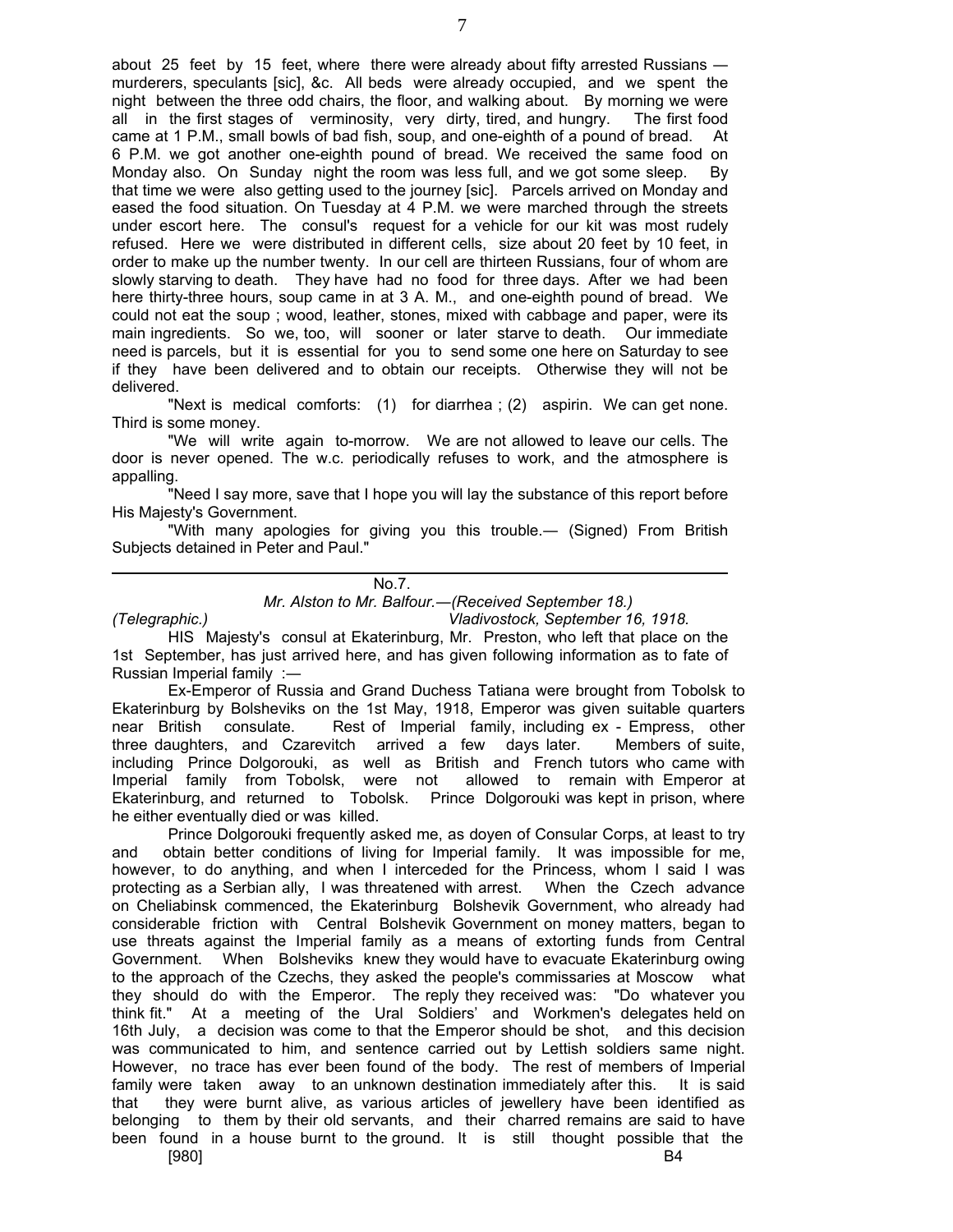Bolsheviks took them north when they retreated to Verhotoury. The following grand dukes were in captivity near Ekaterinburg, at Alapaevsk, besides the ex-Emperor, George Constantinovitch, Ivan Constantinovitch, and Serge Michailovitch. Princess Helene of Serbia, the wife of the Grand Duke Ivan Constantinovitch, was frequently at the British consulate, where everything possible was done for her, but in spite of my energetic protests, the Bolsheviks took the Princess with them when they evacuated the town.

 With the help of local White Guards, the three above-mentioned grand dukes managed to escape from their captivity, but it is not known where they are at present.

#### No.8.

#### *Sir C. Eliot to Mr. Balfour.*―*( Received January 2, 1919.)*  Sir, *Ekaterinburg, October 5, 1918.*

 I HAVE the honour to submit the following report of what is known respecting the fate of the Russian Imperial family, as well as a short narrative written at my request by Mr. Sidney Gibbes, formerly tutor to His Imperial Highness the Czarevitch. Mr. Gibbes accompanied the Imperial children from Tobolsk to Ekaterinburg on 23rd May, but was not allowed to live in the house where they were confined with their parents in the latter town.

 The Bolsheviks of Ekaterinburg stated in speeches and proclamations that the Czar was shot on the night of 16th July, but many of the best-informed Russians believe that he is still alive and in German custody. I dare not, however, indulge the hope that this is true, unless some more adequate explanation than those current can be given of the supposed action of the Bolsheviks.

 The official in charge of the enquiry at the time of my visit showed me over the house where the Imperial family resided. He dismissed as pure inventions the stories commonly believed in Siberia, such as that the corpse had been discovered, or that a member of the firing party had made a confession. On the other hand, he said that all the narratives of persons who thought they had seen the Emperor after 16th July had proved to be entirely without foundation. In his own opinion, the chances were four to three that the murder had been perpetrated. The house stands on the side of a hill, and the entrance leads into the first floor, where the Imperial family lived ; the ground floor, in which the guard was quartered, consisting of offices and kitchens. The latter, however, were not used for cooking, the only food allowed being military rations brought in from outside, and some special dishes for the Tsarevitch which were supplied by the nuns of a neighbouring convent. A high wooden palisade hid the windows of the upper storey,which were also whitewashed inside and kept closed even in the heat of summer.

 The Imperial family had to endure considerable hardships and insolence while they lived in this house. They were allowed only one walk of fifteen minutes in the garden every day, but the Czar found distraction in doing carpentering work in an open shed. At meals the soldiers sometimes came in and took part of the meat off the table, saying that there was too much, and the Imperial Family were not allowed decent privacy.

 The rooms when I saw them presented a melancholy and dirty appearance, because the Bolsheviks had burnt a great quantity of objects in the stoves, and the ashes were subsequently taken out by the police and spread on the tables and floor with the object of discovering if they contained anything interesting.

 There appears to be no evidence whatever to corroborate the popular story that on the night of the 16th July the Czar was taken out of the house and shot by a firing party in the manner usual at Bolshevik executions, but there is some evidence that sounds of uproar and shooting were heard in the house that night, and that no traffic was allowed in the streets near it. The murder is believed to have taken place in a room on the ground floor, which was sealed up, but kindly opened for my inspection. It was quite empty ; the floor was of plain wood, and the walls of wood coated with plaster. Doggerel verses and indecent figures were scrawled on them. On the wall opposite the door, and on the floor, were the marks of seventeen bullets, or, to be more accurate, marks showing where pieces of the wall and floor had been cut out in order to remove the bullet holes, the officials charged with the investigation having thought fit to take them away for examination elsewhere. They stated that Browning revolver bullets were found in all the holes, and that some of them were stained with blood. Otherwise no traces of blood were visible, but there were some signs that the wall had been scraped and washed. The position of the bullets indicated that the victims had been shot when kneeling, and that other shots had been fired into them when they had fallen on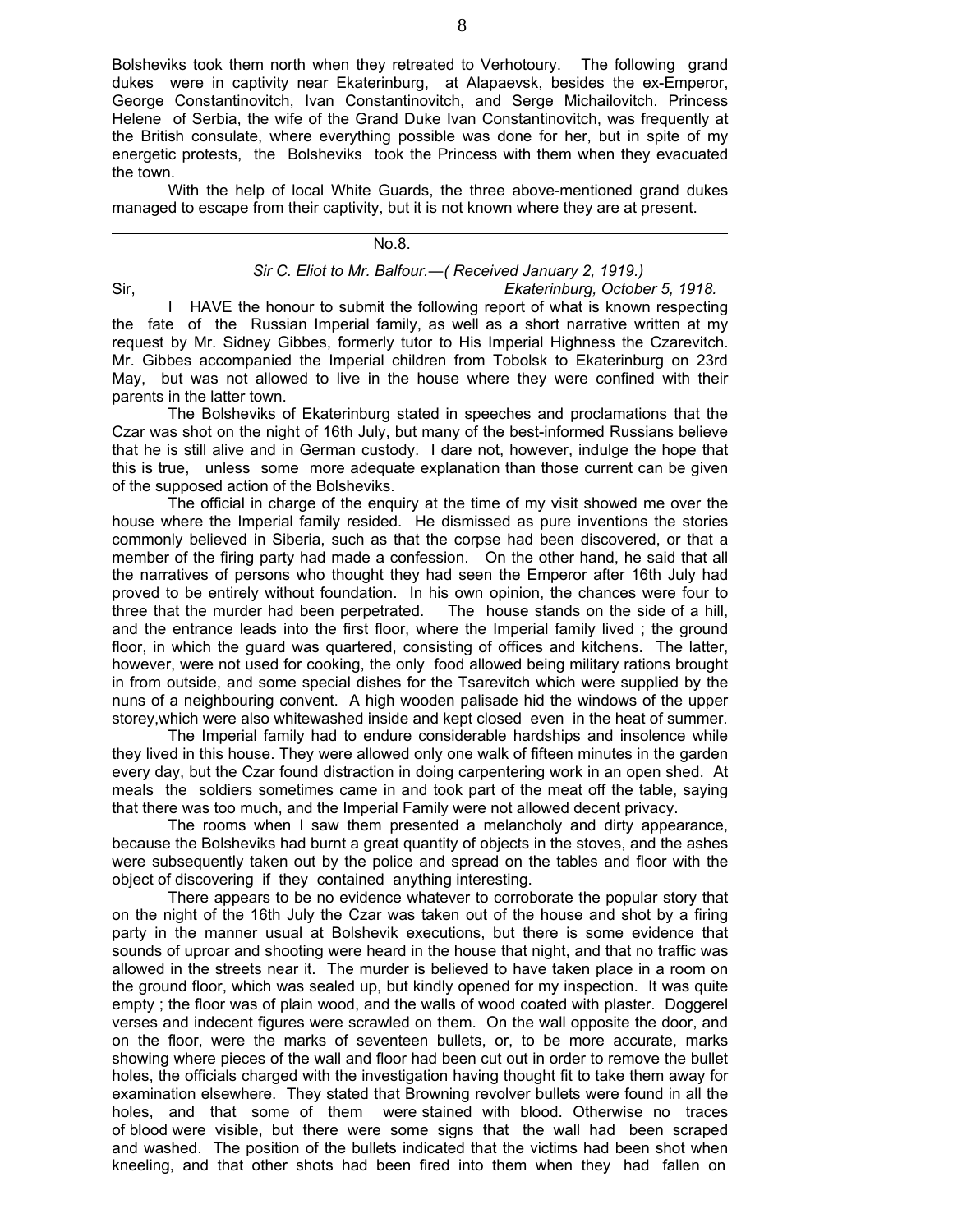the floor. Mr. Gibbes thought that for religious reasons the Czar and Dr. Botkine would be sure to kneel when facing death. There is no real evidence as to who or how many the victims were, but it is supposed that they were five, namely, the Czar, Dr. Botkine, the Empress's maid, and two lackeys. No corpses were discovered, nor any trace of their having been disposed of by burning or otherwise, but it was stated that a finger bearing a ring, believed to have belonged to Dr. Botkine, was found in a well.

 On the 17th July a train with the blinds down left Ekaterinburg for an unknown destination, and it is believed that the surviving members of the Imperial family were in it.

 It will be seen from the above account that the statement of the Bolsheviks is the only evidence for the death of the Czar, and it is an easy task for ingenious and sanguine minds to invent narratives giving a plausible account of His Imperial Majesty's escape. It must indeed be admitted that since the Empress and her children, who are believed to be still alive, have totally disappeared, there is nothing unreasonable in supposing the Czar to be in the same case. The marks in the room at Ekaterinburg prove at most that some persons unknown were shot there, and might even be explained as the result of a drunken brawl.

 But I fear that another train of thought is nearer to the truth. It seems to me eminently probable that the Bolsheviks of Moscow, or a section of them, wished to hand over the Czar to the Germans. With this object a commissioner went to Tobolsk and removed Their Imperial Majesties in a summary, but not unkindly, manner, probably intending to take them to Moscow. He evidently knew that the temper of the Siberian Bolsheviks was doubtful, for he stopped the train outside Omsk and, finding that the local authorities intended to arrest the Czar, he ordered the train to leave for Ekaterinburg, that is, to take the only other route to Moscow. But when the train reached Ekaterinburg it was stopped by the local authorities and all the occupants removed. Subsequently the Imperial children were brought to Ekaterinburg from Tobolsk and placed in custody with their parents. The treatment of the Imperial family at Ekaterinburg shows an animus which was entirely wanting at Tobolsk, and the Bolsheviks became more hostile and more suspicious, as they felt that their own reign was coming to an end, and that they must leave the city. There is some evidence that they were much alarmed by an aeroplane flying over the garden of the house, and I fear it is comprehensible that in a fit of rage and panic they made away with His Imperial Majesty.

 It is the general opinion in Ekaterinburg that the Empress, her son, and four daughters were not murdered, but were despatched on the 17th July to the north or west. The story that they were burnt in a house seems to be an exaggeration of the fact that in a wood outside the town was found a heap of ashes, apparently the result of burning a considerable quantity of clothing. At the bottom of the ashes was a diamond, and, as one of the Grand Duchesses is said to have sewn a diamond into the lining of her cloak, it is supposed that the clothes of the Imperial family were burnt here. Also hair, identified as belonging to one of the Grand Duchesses, was found in the house. It therefore seems probable that the Imperial family were disguised before their removal. At Ekaterinburg I did not hear even a rumour as to their fate, but subsequent stories about the murder of various Grand Dukes and Grand Duchesses cannot but inspire apprehension.

I have, &c.

C. ELIOT

#### Enclosure in No.8.

*Memorandum Written by Mr. Sydney Gibbes, formerly Tutor of the Tsarevitch, and given to me (High Commissioner) on October 5, at Ekaterinburg.* 

 THE Emperor had no great cause to complain of his treatment while living in Tobolsk, and physically he greatly improved in health. He seemed to feel that he had absolved himself of a wearisome business and thrown the responsibility on other shoulders. The enforced leisure gave him more time to devote to what was undoubtedly dearest to him in the world ― his wife and family. The Empress suffered more, but bore bravely up under all hardship.

The Grand Duchesses were always happy and contented, and seemed satisfied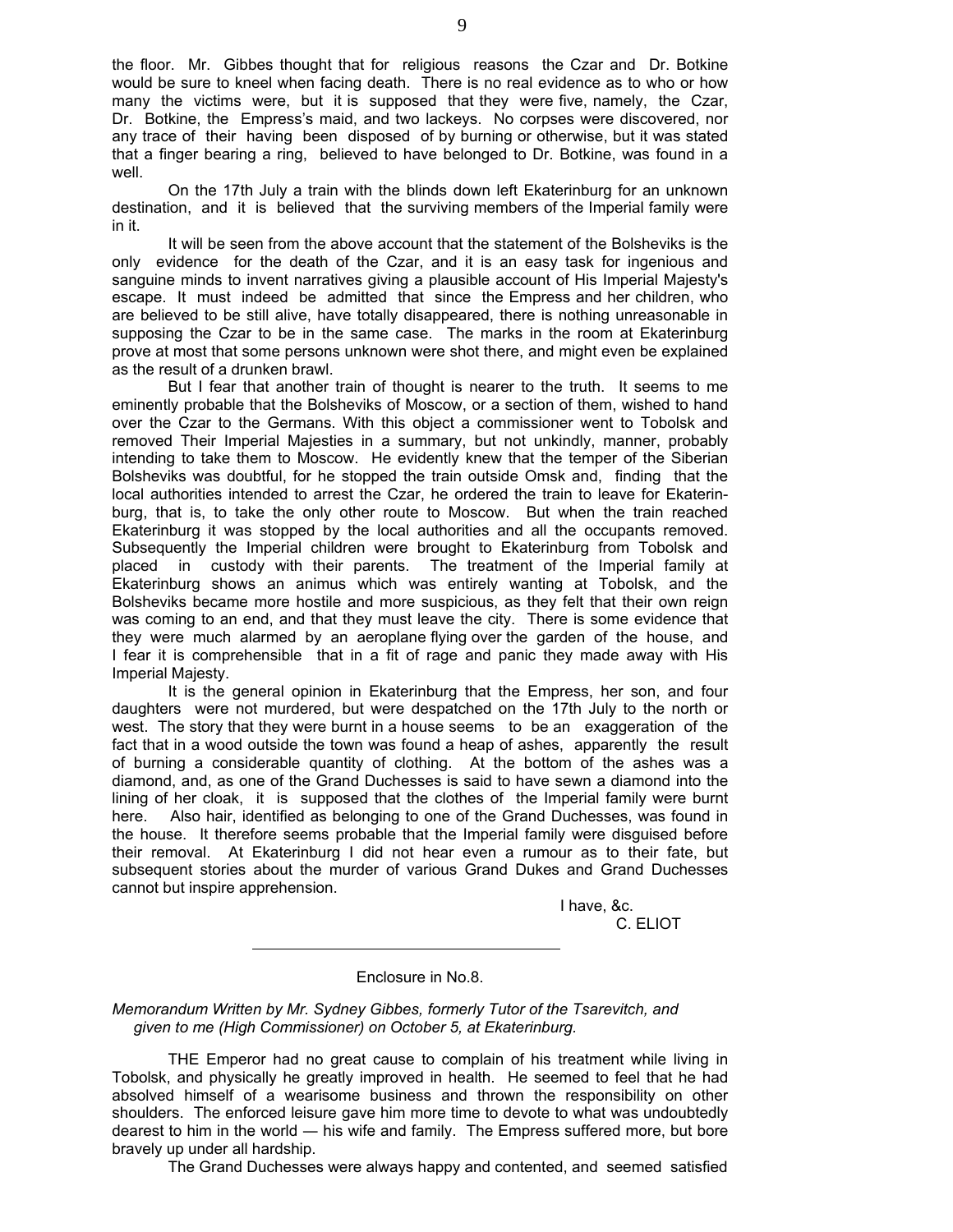with the simple life to which they were reduced, although they pined for more exercise in the open air, the yard being a poor substitute for the parks. This indeed seemed generally to be their greatest hardship.

 The Grand Duke enjoyed fairly good health most of the time, and suffered most from lack of youthful society, although the doctor's son was sometimes allowed to enter and play with him.

 This simple family life went on till the beginning of April (o.s.), when the first important Bolshevik Commissar, Yakovlef, arrived from Moscow. He was received by the Emperor, who showed him the rooms in which they lived, including the Grand Duke's room, where he was then lying ill in bed. At the end of the visit he asked to be taken a second time to see the Grand Duke.

 After lunch on the 12th of April, Yakovlef announced to the Emperor and Empress that he was instructed to remove the Emperor, and hoped that he would consent and not oblige him to use force. The Empress was greatly distressed, and at her desire was allowed to accompany the Emperor and take with her her third daughter, the Grand Duchess Marie. Hasty preparations were made for their departure. The Imperial family dined alone, but at eleven o' clock invited all who were accustomed to dine with them to tea in the drawingroom. Tea was served at a large round table carried into the room, and was a very sad meal. The departure was fixed for 3 A.M., and shortly before that time carts and carriages entered the yard. The Emperor drove with Yakovlef, and the Empress and Grand Duchess Marie in a half-covered tarantass. They were accompanied by Prince Dolgorouki,Dr. Botkine,the Empress's maid(Demidova),the Emperor's man (Chemidorof), and one lackey (Saidnef). The carriages were strewn with hay, on which they sat, or rather reclined. The roads were in a fearful condition, the thaws having already begun, and at one point they were obliged to cross the river on foot, the ice being already unsafe. On the second night, they spent a few hours in a hut, and arrived on the following day at Tumen, where a train was in waiting which took them in the direction of Omsk. Some versts outside that town Yakovlef left the train and went by motor car to the telegraph station to communicate with Moscow, and, finding that preparations were being made in Omsk to arrest the Imperial family, he returned to the train, which then left in the opposite direction, and returned the way it came. However, on arrival at Ekaterinburg, the train was stopped and everybody removed : Prince Dolgorouki to prison and the others to a private house in the centre of the town that had hastily been prepared for their reception. A high wooden fence of rough boards was hastily put up outside the house, and the windows whitened within. Here the Emperor, Empress, and Grand Duchess Marie lived till the 16th July (o.s.), the rest of the children being brought from Tobolsk to join their parents on the 23rd of May. For this journey elaborate arrangements were made for its safe conduct, and the whole personal effects of the Imperial family, as well as the furniture from the Governor's house, were removed at the same time. The train arrived in the middle of the night, but was kept moving in and out of the station all night, and at 7 A.M. the children were removed, being placed in cabs and taken to the house. The night was cold and heavy snow fell as they left. At tea the Countess Hendrichof, the Empress's Lady–in-Waiting, Mlle. Schneider, the Empress's reader in Russian, and General Tatischef were taken away to the prison and have since been shot. At 11, three lackeys, the cook, and his boy were ordered to prepare to go into the house, and two certainly, most probably four, were afterwards shot. The remainder of the establishment, consisting of the Baroness Buxhoevden, Lady–in-Waiting to the Empress, the English and French tutors, and about sixteen personal attendants and servants were set at liberty and happily escaped.

 Since the departure of the Bolsheviks, the house in which the Imperial family lived has been thoroughly examined, and undoubted traces of murder exist, but the number of shots are not sufficient to warrant the supposition that all the persons there confined were murdered. Part were murdered and part were taken away, and as the Grand Duchesses' hair had been found, it is supposed that the Imperial children were taken away disguised. Garments having been burnt in a forest outside the town also strengthens this supposition. The Bolsheviks announced after this date at a public meeting held in the theatre and by bills posted on the walls that the Emperor had been shot and the Imperial family removed to a safe place, and to the present there is no evidence to prove the statement false, while the evidence of the hair would prove that at least the part of the statement concerning the children was true. But since that date nearly three months have passed.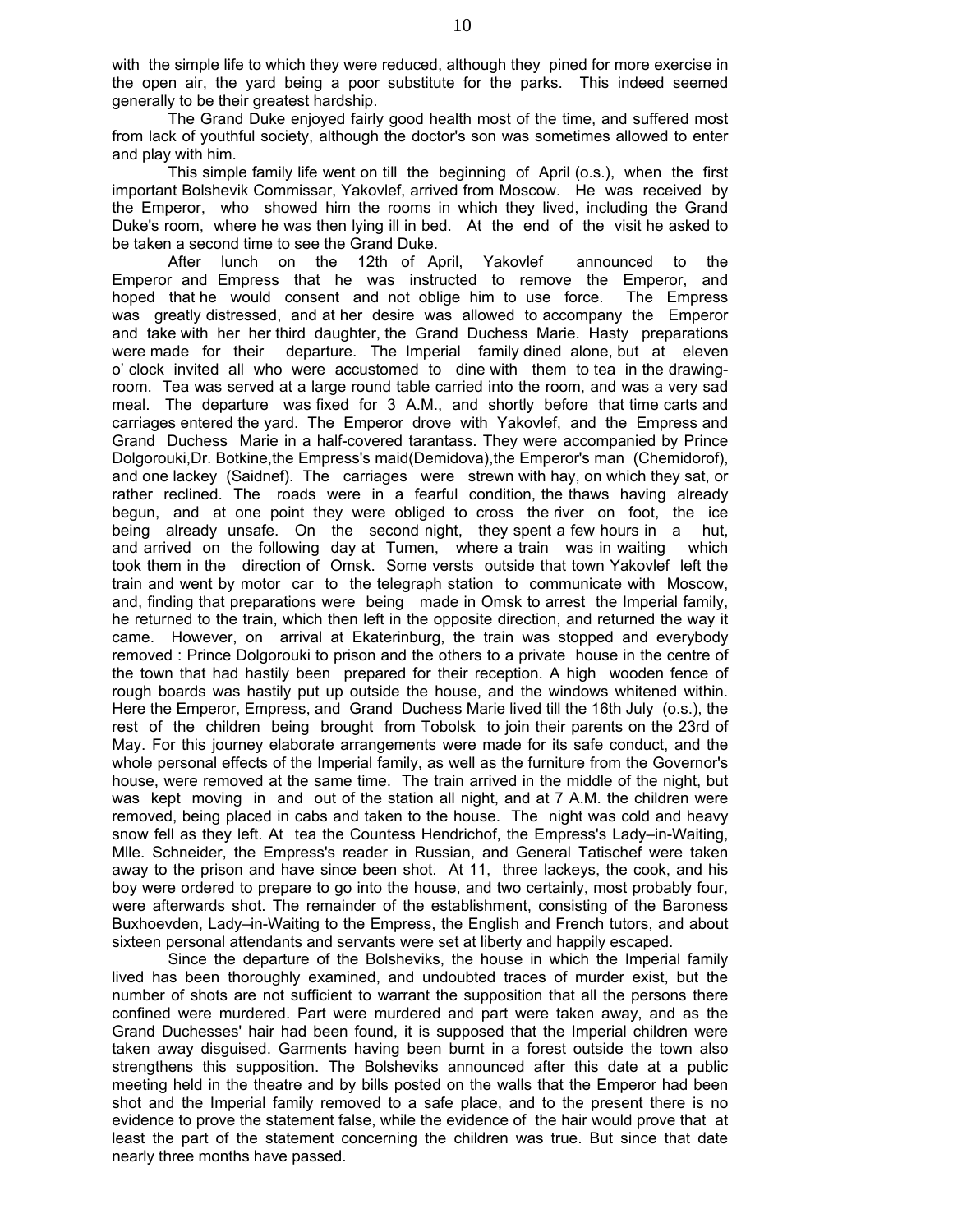Other members of the Imperial family confined at Alapaevsk, a small town 100 versts from Ekaterinburg, included the Grand Duke Serge Michaelovitch, Prince John

Constantinovitch, Prince Igor Constantinovitch, and Count Vladimir Pavlovitch Pale′, all of whom there is reason to fear have been killed. The Grand Duchess Serge, who was also there is reported to have been wounded and taken away. Princess Helen Petrovna, of Serbia, who came to Ekaterinburg to be near her husband, was arrested, as well as the two Serbian officers who came to induce her to leave, and has been removed with the other hostages taken from the town.

No.9.

Mr. Alston to Mr. Balfour. ―- (Received November 5).

*(Telegraphic.) Vladivostock, November 4, 1918.*  FOLLOWING from Consul at Ekaterinburg, 28th October :―

 "Regret to report I am informed by Russian staff that when Alapaevsk was taken by Russian troops on 29th September corpses, sufficiently preserved to be recognised, of Grand Duchess Elizabeth Feodorovna, and of three Royal Princes John, Constantin, and Igor Constantinovitch, and also that of Grand Duke Serge Michaelovitch, and lady–in-waiting, name yet unknown, were found in mine pit in which they had been thrown, presumably alive, bombs being thrown on them which did not effectually explode. All were buried with ceremonial, large crowds attending. Princess Helene of Serbia, believed to be at Perm, where she was taken by Bolsheviks with Serbian mission, when Bolsheviks evacuated Ekaterinburg. Making thorough investigation."

No. 10

*Mr. Lockhart to Sir G. Clerk.* 

Dear Sir George, November 10, 1918.

 $\overline{a}$ 

THE following points may interest Mr. Balfour :―

 1. The Bolsheviks have established a rule of force and oppression unequalled in the history of any autocracy.

 2. Themselves the fiercest upholders of the right of free speech, they have suppressed, since coming into power, every newspaper which does not approve their policy. In this respect the Socialist press has suffered most of all. Even the papers of the Internationalist Mensheviks like "Martov" have been suppressed and closed down, and the unfortunate editors thrown into prison or forced to flee for their lives.

 3. The right of holding public meetings has been abolished. The vote has been taken away from everyone except the workmen in the factories and the poorer servants, and even amongst the workmen those who dare to vote against the Bolsheviks are marked down by the Bolshevik secret police as counter-revolutionaries, and are fortunate if their worst fate is to be thrown into prison, of which in Russia to - day it may truly be said, "many go in but few come out."

 4. The worst crimes of the Bolsheviks have been against their Socialist opponents. Of the countless executions which the Bolsheviks have carried out a large percentage has fallen on the heads of Socialists who had waged a life-long struggle against the old régime, but who are now denounced as counter-revolutionaries merely because they disapprove of the manner in which the Bolsheviks have discredited socialism.

 5. The Bolsheviks have abolished even the most primitive forms of justice. Thousands of men and women have been shot without even the mockery of a trial, and thousands more are left to rot in the prisons under conditions to find a parallel to which one must turn to the darkest annals of Indian or Chinese history.

 6. The Bolsheviks have restored the barbarous methods of torture. The examination of prisoners frequently takes place with a revolver at the unfortunate prisoner's head.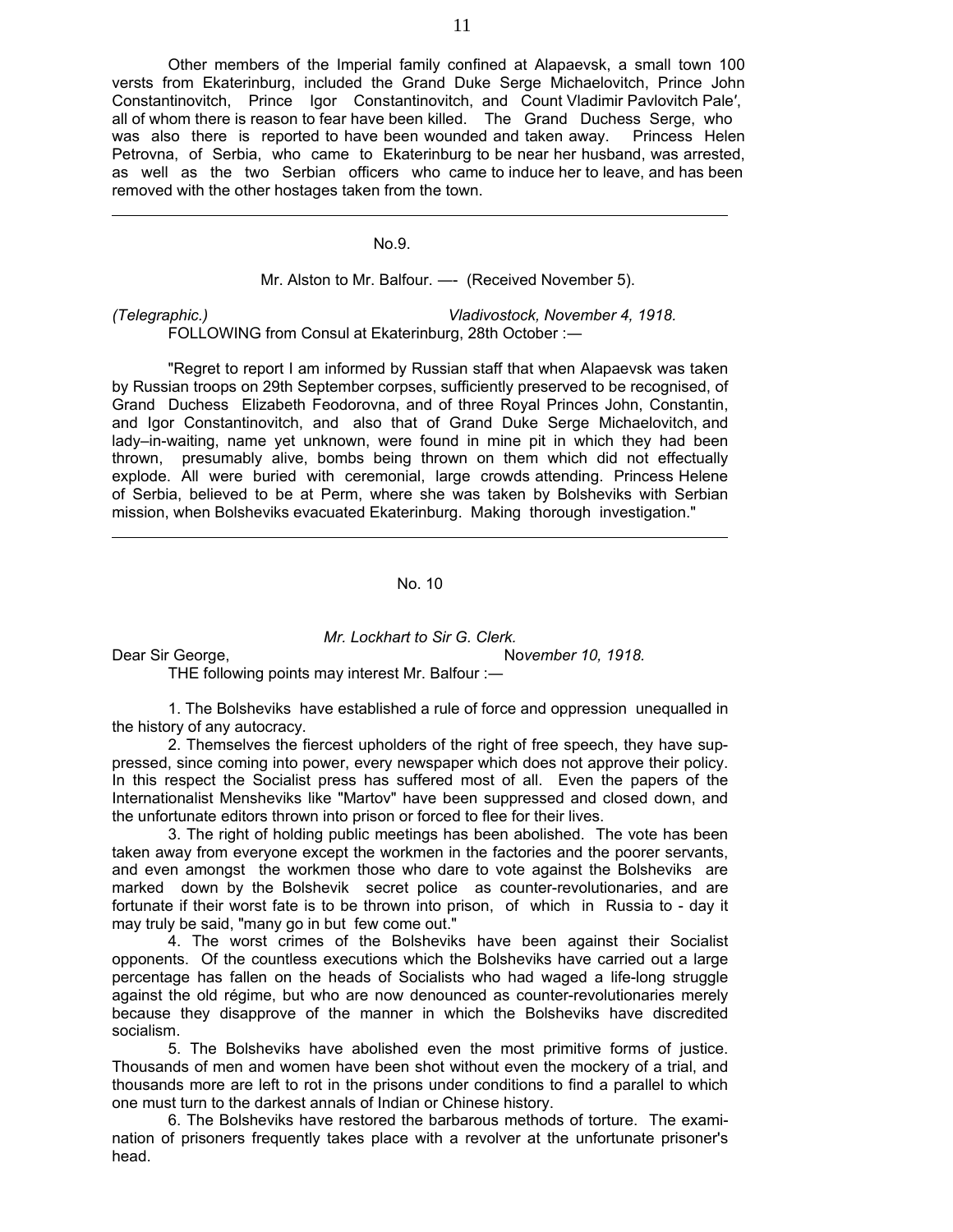7. The Bolsheviks have established the odious practice of taking hostages. Still worse, they have struck at their political opponents through their women folk. When recently a long list of hostages was published in Petrograd, the Bolsheviks seized the wives of those men whom they could not find and threw them into prison until their husbands should give themselves up.

 8. The Bolsheviks who destroyed the Russian army, and who have always been the avowed opponents of militarism, have forcibly mobilised officers who do not share their political views, but whose technical knowledge is indispensable, and by the threat of immediate execution have forced them to fight against their fellow-countrymen in a civil war of unparalleled horror.

 9. The avowed ambition of Lenin is to create civil warfare throughout Europe. Every speech of Lenin's is a denunciation of constitutional methods, and a glorification of the doctrine of physical force. With that object in view he is destroying systematically both by executions and by deliberate starvation every form of opposition to Bolshevism. This system of "terror" is aimed chiefly at the Liberals and non-Bolshevik Socialists, whom Lenin regards as his most dangerous opponents.

 10. In order to maintain their popularity with the working men and with their hired mercenaries, the Bolsheviks are paying their supporters enormous wages by means of an unchecked paper issue, until to-day money in Russia has naturally lost all value. Even according to their own figures the Bolsheviks' expenditure exceeds the revenue by thousands of millions of roubles per annum.

 These are facts for which the Bolsheviks may seek to find an excuse, but which they cannot deny.

> Yours sincerely, R. H. B. LOCKHART.

### No. 11.

#### *Reports on Conditions in Russia.*

### (1.)

#### *Report on "Bolshevik Realities," by Mrs. L —— \*, formerly Organiser and Controller of a large War Hospital in Moscow, who left Russia in October 1918.*

 *The Peasants and the Land.―*Already under the régime of the Provisional Government the land had been handed over to the whole body of the peasants in each district. But it must be borne in mind that the Russian peasant has a strongly developed sense of property and all his hopes were centred on an ultimate dividing of the land, which would make each one an individual proprietor and guarantee him the secure ownership of his holding. The Bolsheviks, however, regarding the land as the property of the nation as a whole, ordered the peasants to cultivate the fields for the benefit of the local commune. The peasants, disappointed in their hopes, soon began to express their disapproval of the new policy. This brought upon them the accusation of disloyalty to the Soviet Government, and their antagonism was countered by the appointment in each district of "Comiteti Bednoti" (Committees consisting of the poorest class of peasants), who disposed of the crop, leaving a certain amount in possession of those who had grown it and taking the rest for themselves. This meant that the drones got all they needed without doing any productive work, and was equivalent to a premium on idleness. The inevitable result was a steady decline in the crops, which will in the end prove the ruin of agricultural Russia.

 *The Factory and the Workman*.―Under the Provisional Government, Workmen's Committees were formed which dealt with such questions as hiring of labour, deciding the scale of pensions, allowances, and bonuses, and the whole administration of the factory. Selling prices were controlled and profits were allocated in the proportion of 95 per cent. to the State and 5 per cent. to the owner. In practice this scheme

 *<sup>\*</sup>As some of those who have handed in reports or been interviewed have relatives and property in Russia and contemplate returning there after the Bolshevik régime is at an end, their names have been suppressed.*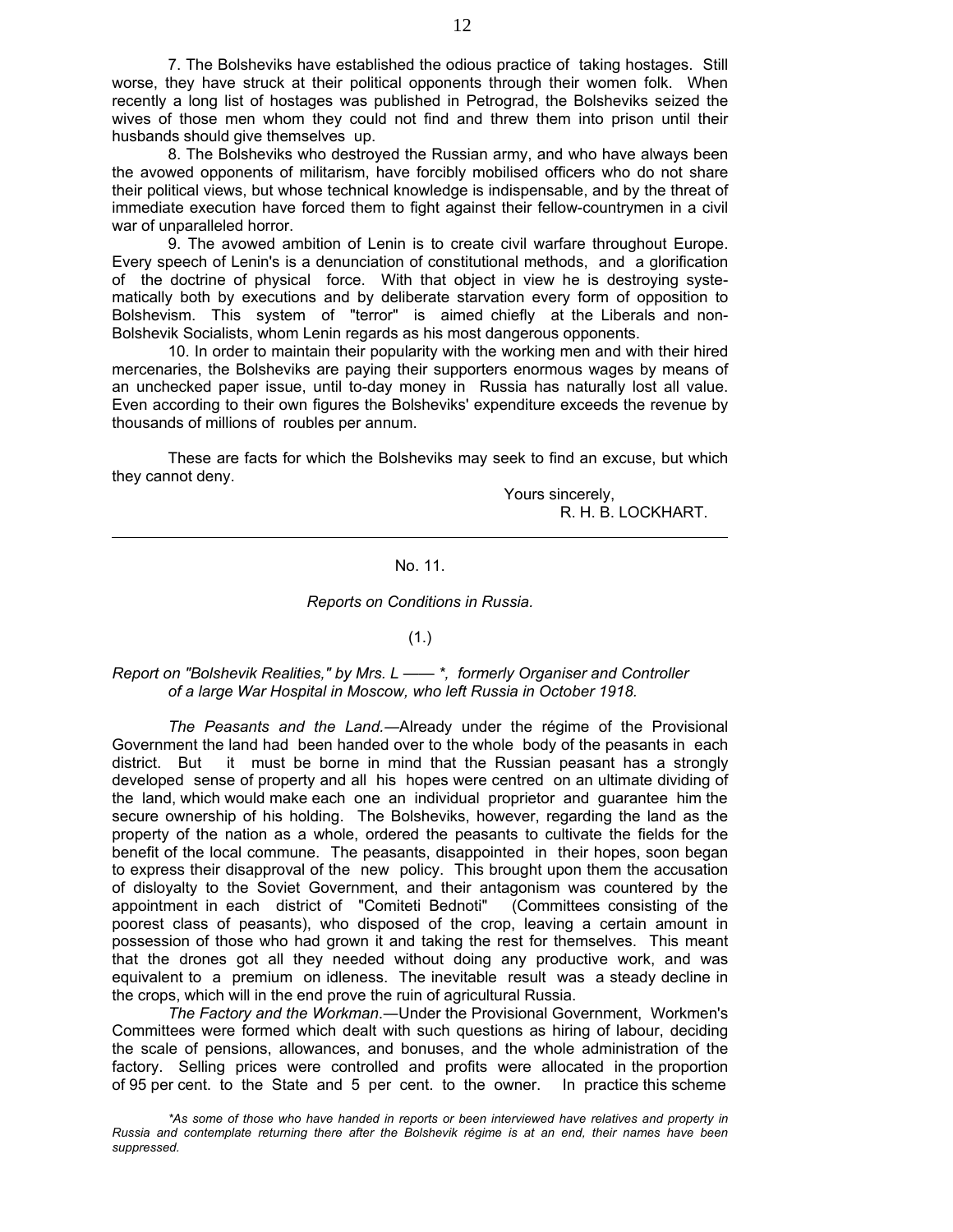resulted in continual reconstruction of the committees on the ground that the bonuses were too low or pensions unfairly awarded. The committees were never in power long enough to get acquainted with the details of the business. At the beginning of their régime the Bolsheviks did not alter this system, but gradually changes leading towards nationalisation were inaugurated. In March 1918 private trade was put an end to and a Central Board for every industry was set up which collected the produce from various firms. The selling prices were fixed by decree, but payment out of which wages and expenses had to come was made by the Central Board only after long delay and repeated demand.

 In July all factories were nationalised and handed over to the workmen under the direction of Central Boards which functioned in a most despotic manner. All owners and managers were turned out and could not re-enter the works unless elected. At the slightest opposition or protest the workmen were thrown into prison, field guns brought out, and the threat made to raze the factory to the ground.

 *Wages and Food.*―The minimum wage for a workman was fixed at 500 roubles per month, while superior artisans (a very small percentage of the community) received up to a maximum of 1,000 roubles per month. This sum was fixed on the assumption that the official rations were inadequate. In actual fact the scale was ludicrously insufficient to maintain life. Up till September 1916 the bread ration was  $\frac{1}{4}$  lb. to  $\frac{1}{2}$  lb. per day for workmen and 1/6 lb. for others. The bread was of very low standard, was full of refuse of all kinds and of the consistency of putty. Even this ration was seldom to be had. True, certain things could be obtained by underhand means, as for example black flour at 10 roubles per lb. (equivalent to 6*s*. to-day), butter at 39 roubles per lb., sugar at 39 roubles per lb., eggs at 27 roubles per dozen. From this it is quite evident that the wage of 500 roubles was inadequate for the upkeep of a family. As a result the workpeople tried to bring supplies into the town from districts where the prices were lower. This practice was strongly forbidden by the Government because it upset their "rationing organisation," and strong measures were taken to repress it. A train returning from one of the food areas would be held up by a body of Red Guards, established at some point on the line. These guards would open fire on the train and almost invariably some of the passengers were shot. All had their provisions confiscated, and the wretched workman returned to his home minus money and flour and having lost two or three days' work. These food hunting expeditions disorganised the whole of the factories, as a third of the men were always absent. When it is remembered that clothing, rent, and other necessaries had also to be provided out of the 500 roubles, it will be understood how deplorable were the conditions of life. Materials and made-up clothing were also rationed, but there was hardly enough to supply the needs of one-tenth of the population. The result of this struggle between the workmen and the Government, and the inefficiency of the latter's subordinate officials, is that the Russian factories are rapidly falling into a state of ruin. Output has decreased in some cases 90 per cent., and as there is no available supply of fuel or raw materials it is only a question of a few months, if the Bolsheviks remain in power, before the factories will be forced to close down.

 *Repression of Democracy―*After the July Congress and the anti-Bolshevik demonstration of the Left Social Revolutionaries, non-Bolshevik Socialists were deprived of all political rights, hundreds of Socialist workmen were thrown into prison and large numbers were shot. In addition 3,000 workmen were thrown out of employment in the tramway repairing shops in Moscow simply on the ground of their Social Revolutionary sympathies.

 The best illustration of the autocratic rule under which the workmen now exist is the fact that all public expression of opinion has been forbidden. All non-Bolshevik newspapers have been suppressed, including even "The Independent Socialist," whose editor, Martov, had a world-wide reputation in Socialist circles. All public meetings except those organised by the Bolsheviks are prohibited, and the Bolsheviks call themselves "The Peasants' and Workmen's Government."

 The most serious crime in the eyes of the Bolsheviks is anti-Bolshevism, and the work of discovering and punishing offenders of this kind is in the hands of the Extraordinary Commission― an autocratic body which arrests, examines, imprisons, and executes at will. There is no charge, no public trial, and no appeal. There are English works-foremen in prison in Moscow to-day with nothing against them except the fact that they happened to be in a certain street or square at the time when the Red Guards took it into their heads to make a general arrest. Appeals from the Red Cross and the neutral consuls are unavailing. The Kommissar in charge of the case is away ill and nothing can be done till his return. Crimes of street robbery, &c.,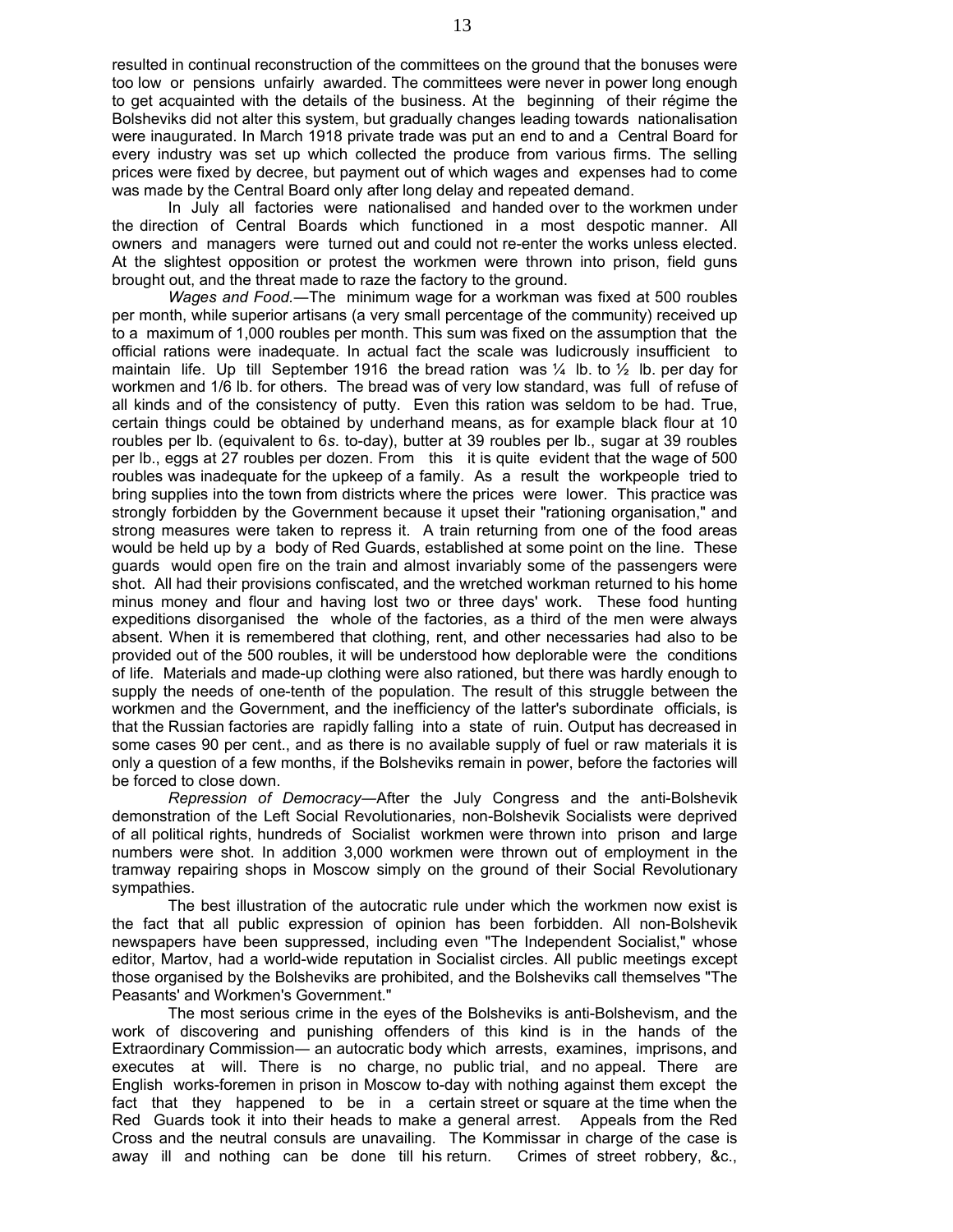To describe the life inside the prisons would require the pen of Charles Reade. Even using the greatest restraint and moderation, any account must appear exaggerated and hysterical to English readers. In verminous, ill-ventilated cells, starved and terrorised people are crowded together in one room, men, women, young girls (the latter held as hostages to force their hiding fathers or brothers to give themselves up). At six o'clock in the evening the doors are locked and no one is allowed out for any reason till morning, except those called out at about 3 A.M. for execution. Healthy and sick (some with cholera) are huddled on the floor, uncertain of their fate and knowing it is out of the power of anyone to help them. The food consists of one quarter of a pound of black bread and a bowl of hot water in which are floating some pieces of cabbage and occasionally a few fish heads. Red Cross officials noticed a rapid change in the appearance of prisoners ; they looked each day more haggard, drawn, and hopeless.

(2.)

#### *Report by Mr. H.——, Vladimir.―October 14, 1918.*

 Our mills continued to work under the most adverse conditions, which grew from bad to worse during the course of the years 1917-1918, owing to labour disorganisation, shortage of raw material, money (from a balance of 35,000,000 roubles we now owe 25,000,000 roubles to the State Bank), and finally of food for the workpeople. The large shell manufacturing plant which during the course of the war we had developed had to be closed down by orders of the Soviet. Famine and cholera finally made their appearance, and the workpeople and their families (especially children) commenced to die and to grow so weak as to seriously impair their capacity for work. My co-directors and self were powerless to do anything to help or do anything in the matter as the Soviet had taken over everything connected with the working of the concern, putting in utterly incapable people such as doorkeepers, watchmen, &c., to supervise work demanding long experience, technical and medical knowledge, even interfering with the hospital administration, where the man cook supervised the work of our doctors.

 As the (mill) position grew worse and matters became impossible I was charged with sabotage and working as an agent of England to paralyse industry in our district. All the sales and purchases of materials and goods were made through the agency of the Soviet, who employed dishonest persons with the result that though our goods were ostensibly sold to various representative bodies such as other Soviet organisations, in reality they were made the objects of speculation and theft, and sold in some cases to known German agents and sent to Germany. This was known to the workpeople who were greatly excited by the matter. Shortage of food, the supply and disposal of which became a Soviet monopoly, with the usual result of stopping all supplies, forced the workpeople to travel to the grain districts in the South and East of Russia and obtain supplies there themselves. The supplies, in order to preserve the principle of Soviet monopoly, were usually confiscated by the Red Army requisition commandoes from the unfortunate people on their return journeys on the railways. These Red Army requisition commandoes are charged with the duty of stopping all private trading and so-called speculation, but being in many cases utterly devoid of any idea of honesty or duty, merely took the food and resold same, in many cases to the people again. Eventually there was no more money to be had, the workpeople having even exhausted their savings. In addition, the journey undertaken to obtain food was long, costly and arduous, and generally 50 per cent. of the people were away from their occupation, losing their wages and so making their position still worse, and congesting the railways. At the same time members of the local Soviet were continually seen in a drunken condition and were evidently living well. Exasperation grew, and finally the workpeople, with whom joined many of the peasants in the district, came in a body to me and asked my aid, but I was powerless to help. In addition, I had to be very careful as my words and actions could have been so misconstrued to the Soviet as to cause them to think that I was interfering in their functions. The fact of the people coming to me as of old for help alarmed the Soviet authorities, and open threats were made against me and arrests of workmen followed. This was at the time of the outrage at the British Embassy at Petrograd, and on receipt of news of same I was advised to leave by certain members of the Soviet. A meeting was then called by order of the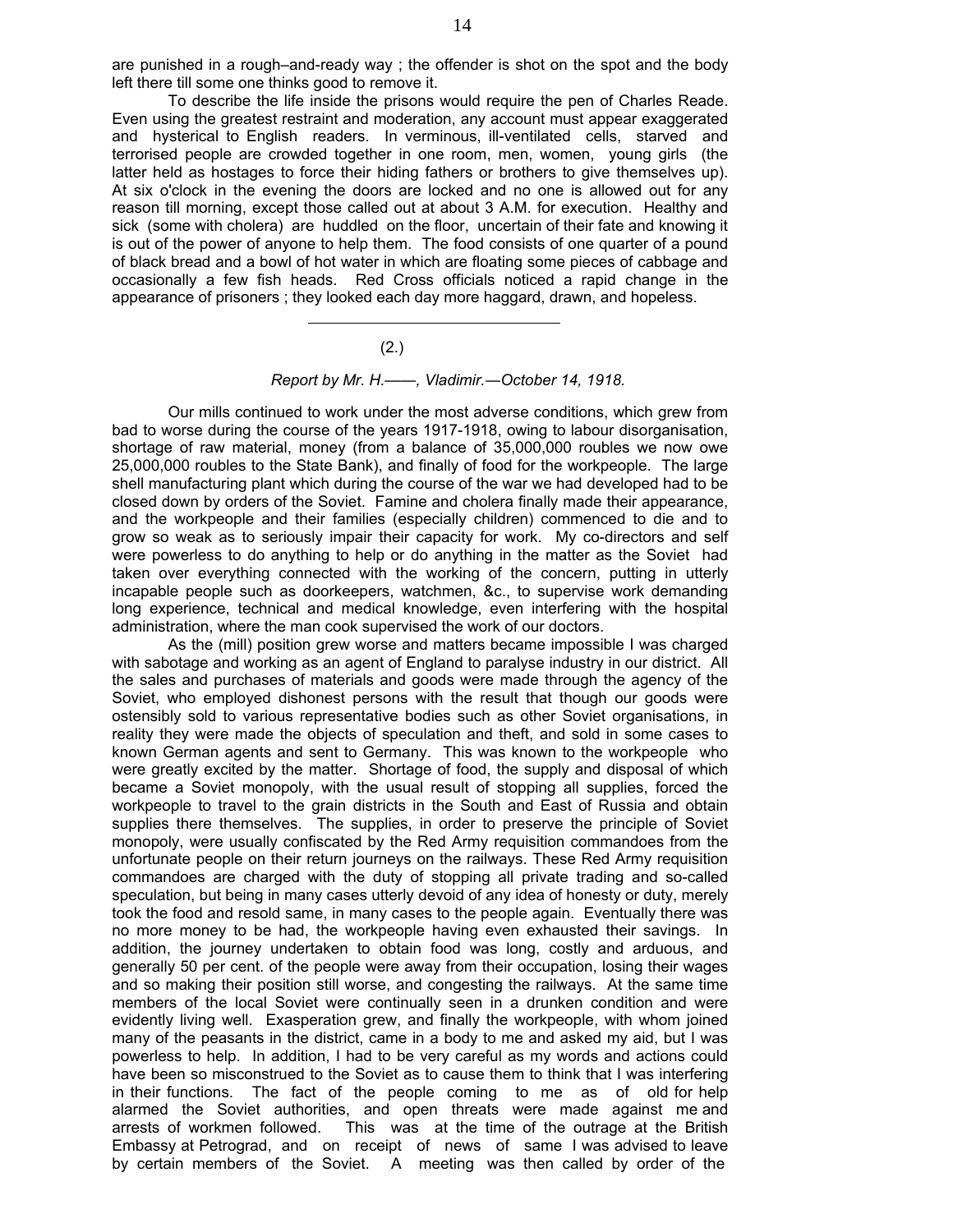Moscow authorities in order to choose the quota of members of the requisition commandoes of the Red Army from amongst the workpeople, who answered the summons by picking the members of the local Soviet, who were bitterly attacked and the actions and authority of the Soviet Government repudiated. The speakers were arrested, and on the demand of the crowd of workpeople, numbering some 20,000, to release them, the guard of the local prison consisting of members of the Red Army opened fire, killing and wounding, it was stated, over 100 people. In addition many were badly hurt in the panic which ensued. On the following day all the mills and works in the district were stopped, the workpeople striking as a protest. I then left the district for Moscow, not wishing to be made the centre of an anti-Soviet movement ; especially as the authorities were accusing the British and French representatives as being the cause of the many disturbances which were occurring all over the country, but which in reality were caused by their own reckless, unscrupulous, and utterly dishonest conduct.

 My house, with all contents, horses, carriages, clothing, &c., were confiscated or "requisitioned" by the local Soviet. In addition all my holding in the firm, including shares and loan money, were taken over by the Central Government, and jewellery, plate and papers placed in the safe of the library at the Anglican Church, and furs stored in cold storage in Moscow were confiscated by the Moscow Tribunal.

*Trade Conditions in Central Russia.* 

 No statistics are available, but, roughly, the following can be taken as a fairly reliable estimate in October last :―

#### *Metal Trades.*

 The metal trade was practically at a standstill, due to the shortage of fuel and raw materials, probably not more than 40 per cent. of the plant on all branches being in operation. Labour was thoroughly disorganized, owing to political and economic disturbances and shortage of food products which forced the workpeople to leave their occupations for long periods in search of food. The stocks of what little fuel, copper, lead, &c., that remained were ·being gradually exhausted, and no hope of recovery could be expected in the near future. Physically the metal trades entail a heavy strain on the workers, whose stamina was thoroughly exhausted by shortage of food.

#### *Linen Trade.*

 Production was 50 per cent. of the normal and was gradually being reduced owing to shortage of flax (due to difficulties of transport) and fuel. Workpeople were starving and absenting themselves from their work searching for food.

#### *Woollen Trade*.

 Production was decreased 60 per cent. owing to shortage of wool and fuel. Similar conditions prevailed amongst the workpeople as elsewhere in Central Russia. During the course of the summer there was a stoppage of from one to three months of all the mills. The wool-producing districts, such as Simbirsk, Kazan, Saratoff, and Astrakhan were centres of great unrest, and no wool was to be obtained from these districts.

#### *Cotton Trade.*

 Production was decreased 60 per cent. below normal. This applies to all branches. Many mills were stopped altogether and the stocks of cotton from these mills have been requisitioned and distributed to certain groups of mills which have been nationalised by the Government. Probably 30 per cent. are stopped. Stoppages of all mills took place during the summer of from one to three months. At time of leaving another period of stoppage of one month for all mills had been proclaimed by the Government. Labour conditions, as in other trades, owing to economic and food troubles, were very unsettled. There was sufficient fuel to last six months. Stocks of cotton in Central Russia were roughly 1,500,000 poods ; the monthly requirements for all mills being 1,200,000 poods. These stocks would allow of another five weeks of work. In Central Asia it was estimated that there were the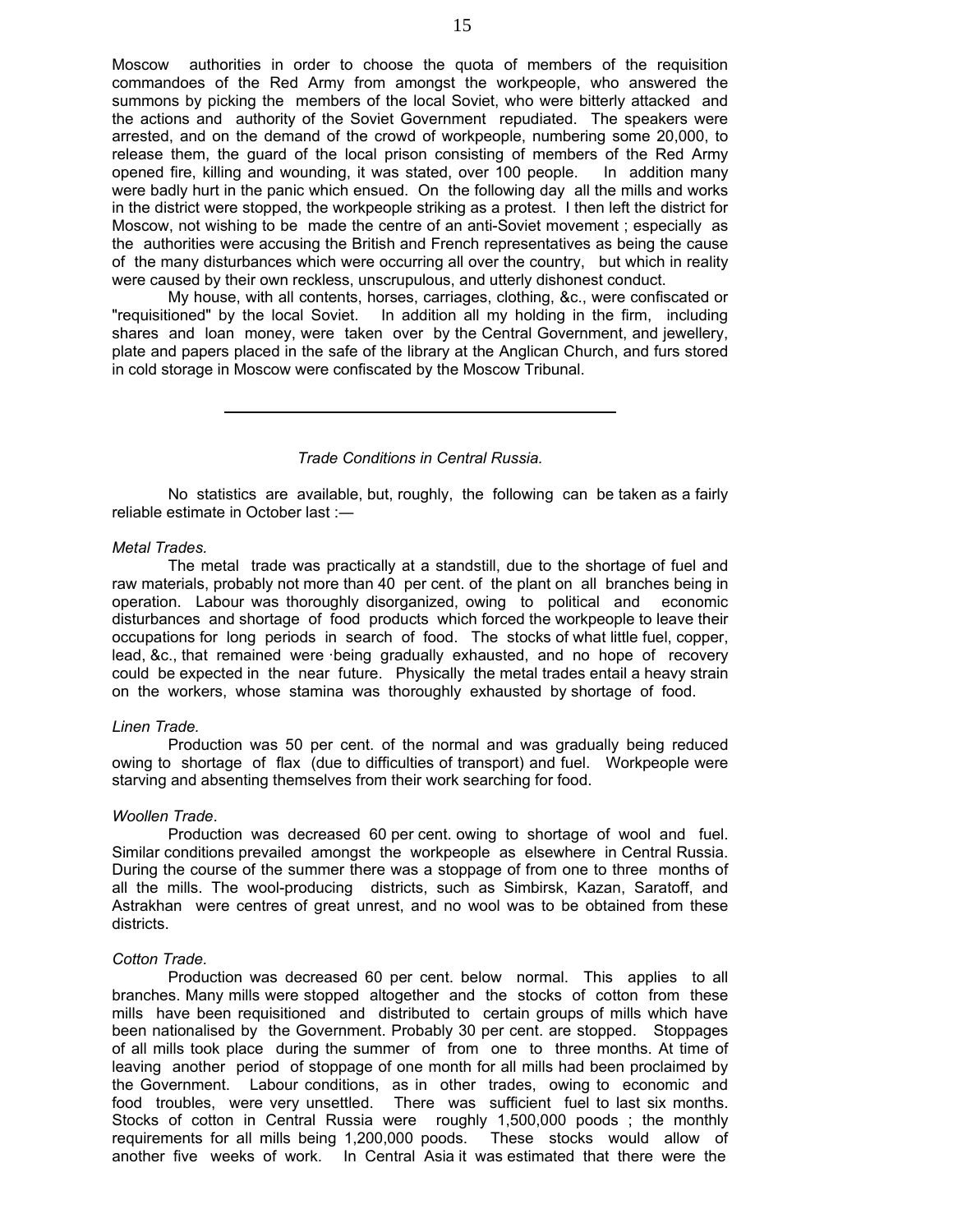following stocks: 3,500,000 poods of the old 1916-1917 crops and 2,500,000 poods of the new 1917-1918 crops. On the Volga and on the Caspian Sea it was estimated that there was another 1,000,000 poods. These last stocks were, however, unavailable, as the districts mentioned were practically cut off from communication with Central Russia. This year, 1918, it is calculated that only 30 per cent. of the land in Central Asia is being sown with cotton.

 In Central Russia the staple trades are manufacturing in all its branches woollen and silk. Of the raw material required during the period of the war 70 per cent. of the cotton has been obtained from Central Asia and Trans-Caucasia (Erivan, Kars, and Mugan districts), and 30 per cent. from abroad. Silk has also been obtained almost entirely from these districts with the exception of a small quantity from Japan. With the closing of these markets to Russia the textile industries will have entirely to close down, thus throwing out of work a great number of people. The Mohammedan populations in these districts are only too anxious to throw off the power of the Soviets, and would do so at once if they were sure of strong support on the part of the Allied Governments. Several risings have taken place in the territories of the Emir of Bokhara and the Khan of Khiva, who themselves are very anxious regarding the safety of their own thrones, as there is in their dominions a party who support the Bolsheviks.

#### *Silk Trade.*

 The silk trade is practically dead. All supplies of silk from Italy, Japan, Central Asia, and the Caucasus being cut oft and the stocks of silk are now exhausted.

#### *Paper Trade.*

 The paper trade has greatly decreased, probably the output of the mills being 60 per cent. of normal.

#### *Coal Trade.*

 The Brown coal districts of Tula, Riazan, and Moscow are giving 60 per cent. of their full production, the shortage being caused by the absence of the workpeople. Strong attempts are being made by the Soviets to develop these districts since the Don Coalfields were cut off from Russia. The results so far have not been encouraging.

#### *Peat Industry.*

 The working season as a rule is from May to July. The labourers employed are bodies of organised peat workers from the Riazan Government, supplemented during the war by German and Austrian prisoners. The work is heavy and requires great physical strength. The workers, not having sufficient food, could not produce their full complement of work. In addition many workpeople did not leave their villages fearing famine. In consequence production was only 60 per cent. of the normal. Great efforts have been made by the local authorities, especially in view of the fact that the stocks of coal and naphtha were exhausted, to increase the production of this class of fuel. The results were disappointing and gave no alleviation to the situation.

#### *Timber Trade.*

 Tracts of forests were being cut down for the use of the railways and industries, especially power stations, but the shortage of labour and disorganisation of traffic prevented any serious results being attained. The shortage of fuel has caused the authorities to close the schools or to curtail the period of instruction.

#### *Agriculture.*

 The crops in 1918 have been in every case above the average, the Government estimate being 120 per cent. Much hitherto uncultivated land was brought under the plough owing to the very high prices prevailing for food products, the price for same fixed by the Government being 20 roubles per pood for flour, which, in private hands, was being sold at 350 to 400 roubles per pood. The price of meat was fixed at 40 roubles per pood but was being sold at 400 roubles per pood ; sugar was being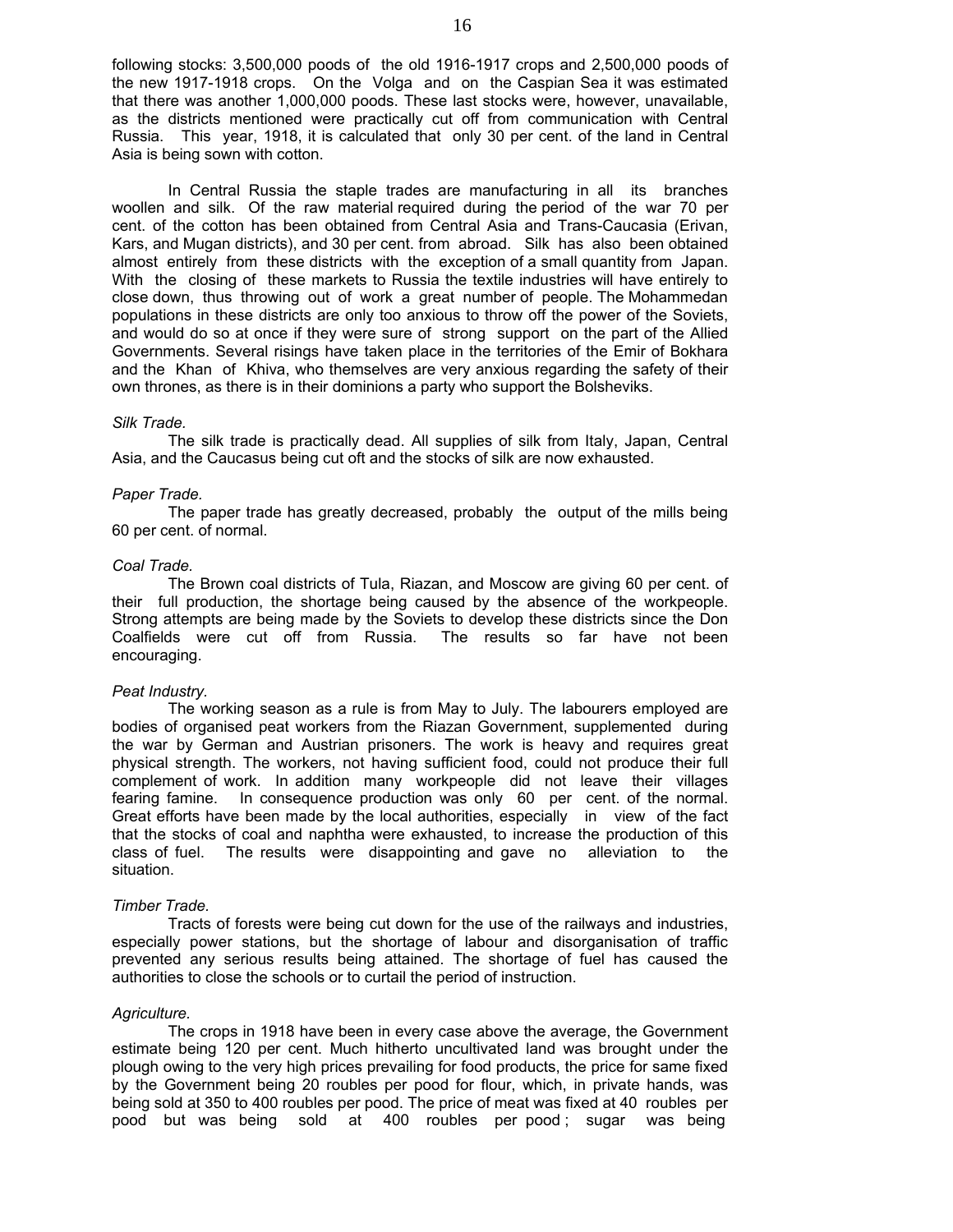sold at 25 roubles per pood. Under these conditions the peasantry were making much money, as, for instance, one dessetine of land produces on an average in Central Russia 200 poods of potatoes, the average price of which was 40 roubles per pood, thus giving 8,000 roubles per dessetine. As the average holding of the peasant is now 6 dessetines, the sum earned as an average would probably be from 40,000 to 50,000 roubles per year. These prices were inducing the peasant to cultivate land which formerly was lying fallow. This may even cause a real and permanent improvement in methods of cultivation of land hitherto worked in a most primitive manner, as the peasantry are now demanding and buying good agricultural implements.

#### *The State of the Transport.*

Transport both by rail and water was still disorganised, but, as the railways had their own separate organisations, which were more or less independent of the Central Soviet, matters were not as bad as in other branches of industry. There was a shortage of fuel, which consisted largely of timber and of lubricating oil, and there was still an enormous amount of railway stock lying unrepaired.

 The tramway services in Moscow and Petrograd had been decreased to onefourth of the normal service owing to want of fuel. Motor transport, however, was being utilised without restriction, especially by the members of the many Soviets and their various organisations. It was stated that the stock of petrol in Moscow in August was roughly 50,000 poods. The river service on the Volga was practically suspended during the summer owing to the river being in the war zone. This greatly encumbered the already overworked railways.

#### *Recent Legislation.*

 All lands, buildings, machinery, &c., were now nationalised, without any compensation being paid to the former owners. The result has been an utter deadlock, all private enterprise being killed. Money is being hidden to an enormous extent, the absence of which is being made good as quickly as ever possible by the Soviet's printing presses ; private printing establishments being taken over for this purpose. It is estimated that the quantity of paper currency in circulation is now over 30,000,000,000 roubles, roughly 100 times the present gold reserve. A great quantity of false money is also being printed and being brought into circulation, especially the 20 and 40 rouble note varieties. All private trading is being taken over by the Government and the stocks are being confiscated.

 Gold articles over a certain weight are confiscated, with the result that same have disappeared, being hidden by the owners. The system of education has been ntirely altered. All religious instruction has been abolished, and in its place a form of State Socialistic instruction substituted. The peasantry now refuse to send their children to the State schools and they remain without education. Clothing, such as winter overcoats, belonging to private people are being confiscated for the benefit of the Red Army. No man is supposed to possess more than one suit of clothes, two changes of linen, or two pairs of boots ; anything above this is requisitioned for so-called State purposes. All furniture is nationalised.

#### *Political Conditions.*

 Throughout the districts occupied or administered by the Soviet Government 90 per cent. of the population is against the administration, and probably not more than 5 per cent. actively support the same. This 5 per cent. consists of returned political refugees, mostly non-Russian in race, members of the many committees, commissariats, and Government's Departments, Red Army recruits, who are receiving high wages, and a certain number of fanatics, mostly young, of both sexes. The remaining 5 per cent. support the Soviets simply owing to the fact that they are dependent on them for a living. Also amongst these there are a certain number who are working for the purpose of getting acquainted with the organisations. This element could be depended upon to give valuable help in the event of a counter-revolution. Feeling is very bitter amongst all classes of the working population and peasantry, but these people are now so terrified, and, in the case of the town-bred working population, so weakened physically, as to preclude any possibility of a rising against the ruling power for the present. Regarding the form of Government which the people desired, the majority, especially amongst the peasantry, wish a monarchy. From carefully-noted inquiries of peasants and workpeople I found that 90 per cent were of this opinion.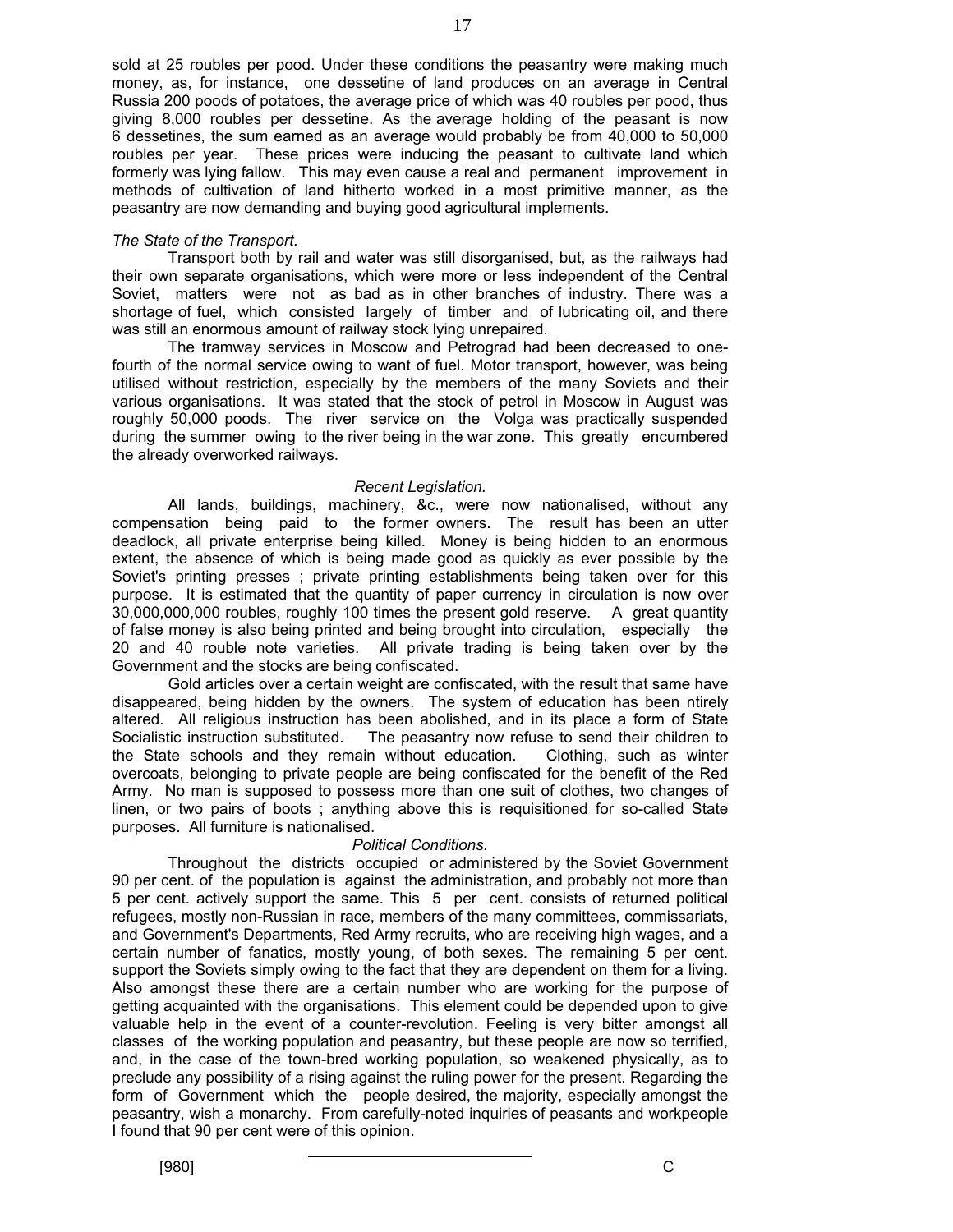#### *Report by Mr. G. ——, who left Petrograd in November, 1918.*

(3.)

 When we turn from the general aims of the Bolshevik policy to the actual situation in the big cities, as Petrograd and Moscow at the time when I left, it could be summed up in one word―famine. As regards Petrograd, its population now has come down to 908,000, whereas in 1916 it was estimated at 2,500,000 to 2,600,000 people. Two-thirds of the population have been able to escape to other parts of the country, and the one-third remaining is reduced to starvation. The prices for food have risen to such an extent that all the principal commodities are out of the reach of the buyer. The amount of food which is allowed by rations is in itself absolutely insufficient to keep up life, and then it is hardly regularly received ; sometimes bread is not received for two days consecutively. Besides, it must not be forgotten that the Russian population is divided into four classes, the educated and capitalist class being put into the third and fourth category, receiving three or four times less than the workmen and other classes, who are in the first and respectable category. Even the workman who gets four times more than others cannot live on his ration, and must buy bread and other commodities in an underhand way, the open sale of them being forbidden. In order to give an instance, I wish just to say that an egg cost when I left, six roubles ; a bottle of milk, six or seven roubles ; a pound of bread, fourteen to seventeen roubles. The class which is the best fed is the Red Army and the Bolshevik officers.

 The foreign press has, as I understand, published some details about the September massacres in Petrograd, when more than one thousand men were shot in Kronstadt and at the Peter-Paul Fortress indiscriminately, without any trial, not even the pretence of a court-martial ; shot, or drowned, as was the case with Father Ornatsky, the well-known priest of the Kazan Cathedral in Petrograd, who was drowned with his two young sons, who were officers, along with many others. Whereas the shooting in big towns has during the last months decreased owing to Lenin's personal dislike of Red terrorism, it is continuing in the provinces, where priests, landowners, physicians, rich merchants, lawyers, are indiscriminately shot in cold blood, without any trial and without any reason besides a general pretext of being counter-revolutionists. Arrests and domestic searches are going on as before. There are some thousands of men and women starving in the prisons of Petrograd—professors of universities, eminent lawyers, priests, generals, officers, ladies of society, bankers, &c. There are towns and districts where all the priests who have to wear their hair long in accordance with religious custom now have been forced to have it cut short. In other towns churches have been desecrated and bishops arrested or shot.

 A special measure, in order to complete the humiliation of the *bourgeoisie,*  is compulsorily forced labour, to which all the *bourgeoisie* men and women are liable, and which consists in men from 20 to 60 being sent on all sorts of jobs, discharging of coal. cleaning water-closets in the soldiers' barracks, digging graves in cemeteries, removing cholera stricken patients, &c. ; and for the women being obliged to wash the dirty linen of the barracks, or other like jobs for a month. In case of the women with delicate health, and of elderly men, death from exposure or severe illness after a week or two of such labour, which is usually conducted under the most humiliating conditions, is not seldom.

 Under the conditions which I have outlined above it is not astonishing that disaffection is growing, and it must be said that it is growing in all classes of the population. It is evident that the attitude of the educated classes against Bolshevism is one of impotent hatred. The news given out by Bolshevik employees that the intellectual and *bourgeoisie* classes have allied themselves with the Bolsheviks is a deliberate falsehood. It is true that thousands upon thousands of these people have been induced to work under the Bolsheviks to accept some salaried situation with the government, but in respect to the working classes it must be borne in mind that the industrial working man has practically disappeared. Bolshevism has ruined Russian industry. The great bulk of the big factories, workshops, or mills do not work for a great many months, for want of raw materials. The workmen received from the State full pay for some time, but afterwards had to choose either to return to the villages or to enlist in the Red Army, and in most cases they did the latter. The small artisan is starving to death, which explains his anti-Bolshevik attitude. There remains the peasant, far away in his village, rich with paper money and bread, which he does not want to give away, but the Bolsheviks are sending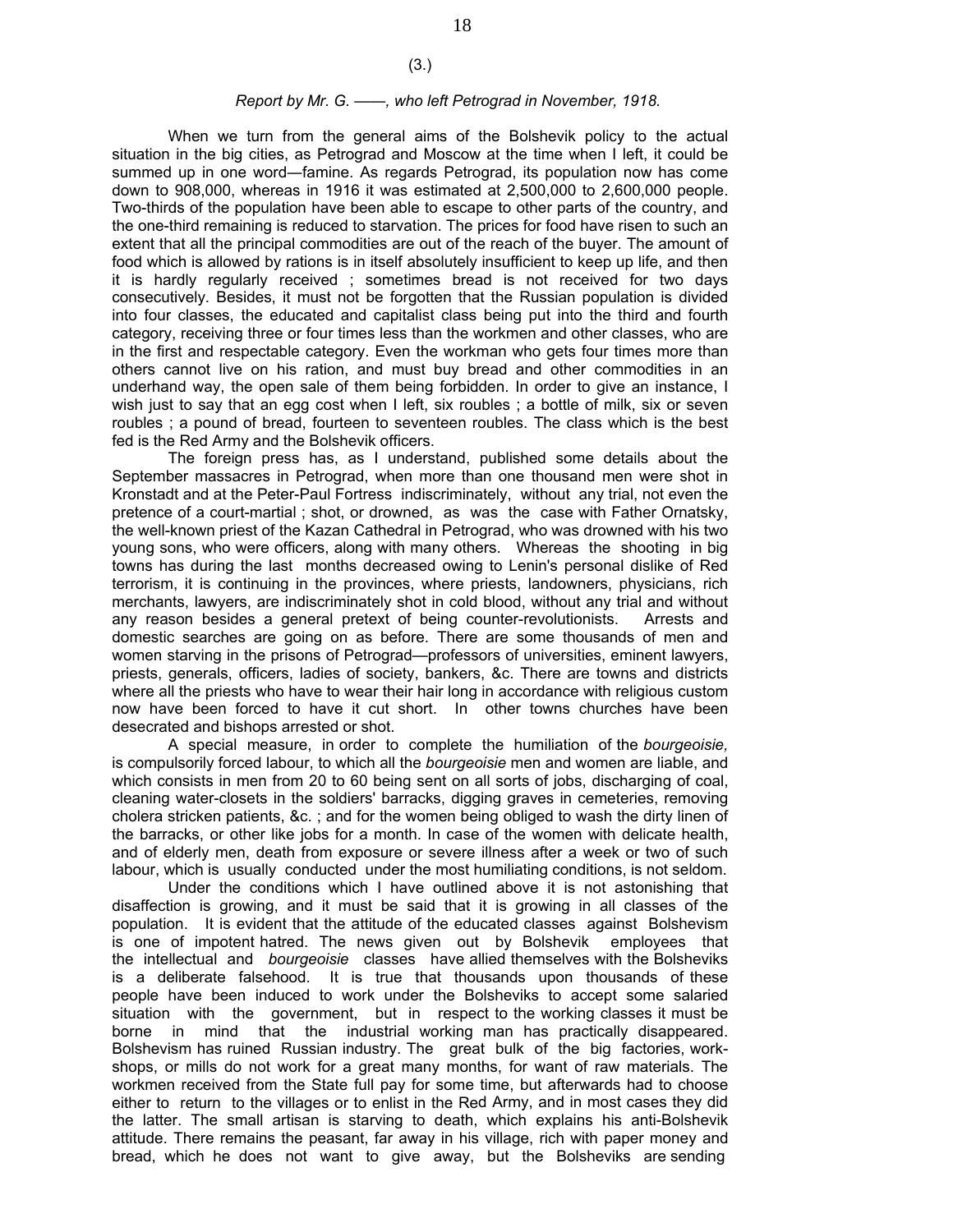armed expeditions to steal bread, which they want to feed the Red Army. The shooting of peasants every day by the Red Guards coming down for bread is an every-day feature. Revolutions have broken out, and nearly everywhere they are being quelled with blood. When we ask ourselves who are the classes who support the Bolsheviks, the answer would be that they consist of the people who are fed and paid by the Bolsheviks, the Red Army, and the not less numerous army of paid Government officials. All of them are paid more and fed better than the population amongst whom they live, and, with the present food conditions, it is not astonishing that they stick to the Bolsheviks. The Red Army and the numerous army of different commissioners have also an unlimited opportunity of plundering the peaceful population, of which they avail themselves to an extent which, in the small provincial towns in the country, is simply terrifying,and which brings around the Bolsheviks all the lowest classes of the population. On the other hand, it must not be forgotten that Bolshevism had for many years its best recruits from among the young workmen of big factories, who, as stated above, have now enlisted in the Red Army, and who form the Socialist nucleus of the State.

 All political parties are declared to be outside the pale of the law, as counterrevolutionary, and the old Socialist parties, if they try to make public opposition to the Bolshevist tyranny, fare no better than the Liberal parties. Especially the Socialist-Revolutionary party is subject to the most violent and bloody persecution. Under these circumstances, can it astonish anyone that public opinion, terrorised by imprisonment and numberless executions, remains dumb?

 It must not be forgotten that the Bolsheviks have formed small committees of the so-called poorest peasants in each village, who are armed with rifles, and often machine guns, and who, being representative of the proletariat, have to exercise the dictatorship of the people over the village *bourgeoisie,* making up the majority of peasants. The wellto-do peasant is thus completely excluded from any public activity, and is kept terrorised by these committees, which in many cases are composed of the worst elements of the village, drunkards, ex-convicts, &c. Further, it cannot be doubted that the Russian people are worn out by the war and by the revolution, and that the love of peace which was always a permanent feature of its national character has been enhanced and has developed itself into an attitude of dumb suffering.

 The impartial reader of the Bolshevist press, and it must be taken into consideration that there does not exist any press with the exception of the official one now in Russia, can read in these official papers every day articles and information about local revolts which happen daily in various parts of the country, mostly villages where the peasants rise in an entirely unorganized way against the power of the Soviet. In the second part of November such revolts have taken place in nearly all the districts of the Government of Moscow, and were suppressed mercilessly by the Red Army, composed to a considerable extent of Chinese and Letts.

 As regards food distribution, it is admitted even by the Bolsheviks that in no department of Government is there so much corruption as among the numberless officials who control the food administration. The organisation of the food distribution is, of course, mainly governed by the fact that there is scarcely any food to be distributed.

 Russian industry is dead for the moment, and the Russian industrial workman has ceased to exist as a class for the time being. It is an extremely curious feature of the Russian Revolution that a movement which has proclaimed itself as social and democratic has achieved in the first instance total destruction of those social groups on which a social democratic organisation is mainly based, the class of the industrial workmen. All factories, all the important ones with a few exceptions of those who are still engaged on munition work, are stopped, and the industrial workman had either to return to the village with which he had no more ties in common or to enlist in the Red Army.The younger generation of the workmen, men of 19 to 26 years, have to a great extent chosen the second alternative,and it is they who form the Bolshevik nucleus of the Red Army. To speak of the growing success of the management of industrial concerns by Soviet is an absolute misrepresentation. It would be sufficient in order to disprove this statement to cite the instance of the most important factories and works in Petrograd, Moscow and Nishny,where factories which engaged usually many thousands occupy now a few hundred men.

 As regards Petrograd, the number of executions is usually taken at 1,300, though the Bolshevik admitted only 500, but then they do not take into account many hundreds of officers, former civil servants and private individuals, who were shot in Kronstadt, and in the Peter and Paul Fortress in Petrograd, without any special order [980] C2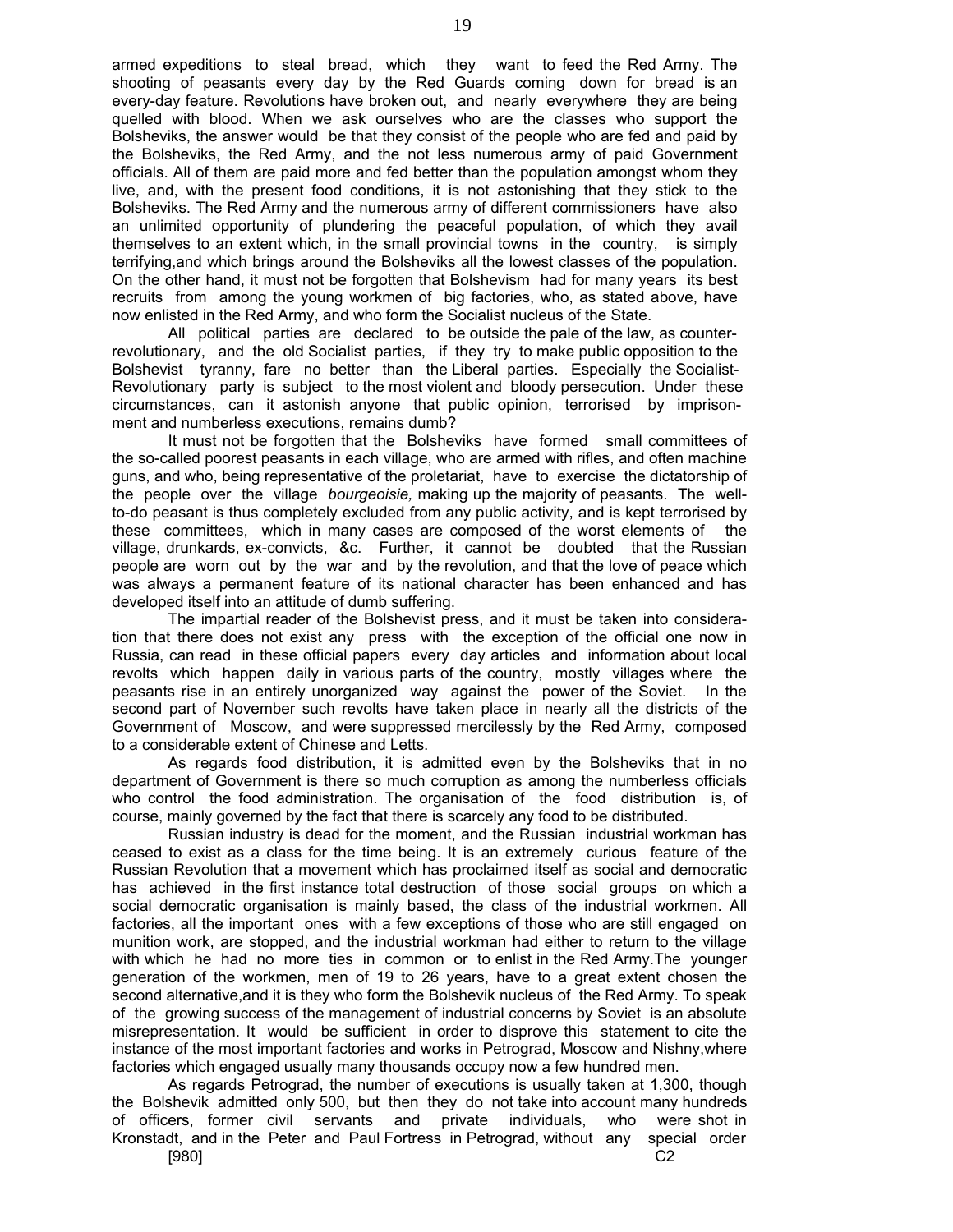from the Central authorities, by the discretion of the local Soviet ; 400 were shot during one night in Kronstadt alone ; three big graves were dug in the courtyard and the 400 placed before it, then they were shot one after another.

 The Extraordinary Commission of Petrograd had on the orders of the day of one of their sittings the question of the application of torture. It is common knowledge that the unfortunate Jewish student who killed Britozsky was tortured three or four times before his execution.

 The Oboukhoff works were,in their majority, supporters of the Social Revolutionary party, or of other moderate socialist organisations. They summoned a meeting of the workmen at which, by an overwhelming majority, a resolution was carried insisting upon the Bolsheviks putting an end to the civil war, and reconstructing the Government on lines which would admit the participation of all socialistic parties. The Bolsheviks answered with a general lock-out of the workmen and the closing of the Oboukhoff works.

 The population is everywhere divided into four classes for purposes of rationing, the middle and "parasitic" classes, being in the third and fourth divisions, getting one-quarter or one-eighth of the rations accorded to the workmen and the clerks, but even these rations remain mostly on paper, as there is not food enough to give them.

#### $(4.)$

#### *Report by Colonel Kimens, Acting British Vice-Counsul at Petrograd, dated November 12.*

 There have been no arrests of British subjects during the last few weeks, but they are exposed to continual humiliations, ill-treatments, and hardships, and are suffering great financial losses. Practically no difference is being made now between Russians and foreigners ; they have to do forced labour ; the flats are requisitioned, and occupants obliged to leave them at a few days' notice ; the furniture may not be removed, as it has been declared national property, and clothes and provisions, above a small minimum, are confiscated.

 The state of affairs in Russia is becoming daily more critical, and the reign of terror is assuming proportions which seem quite impossible, and are incompatible with all ideas of humanity and civilisation. Government, properly speaking, has ceased to exist in Russia, and the only work done by the Soviet authorities is inciting of class hatred, requisitioning and confiscation of property, and destruction of absolutely everything, and world propaganda of Bolshevism. All freedom of word and action has been suppressed ; the country is being ruled by an autocracy which is infinitely worse than that of the old régime **;** justice does not exist, and every act on the part of persons not belonging to the "proletariat" is interpreted as counter-revolutionary and punished by imprisonment, and in many cases execution, without giving the unfortunate victim a chance of defending himself in a tribunal, as sentences are passed without trial.

 The whole legislation of the country is done by decrees, which are published by the central Soviet authorities at Moscow and the northern commune at Petrograd, and are supposed to be enforced everywhere, but in reality this remains only on paper and the local authorities obey only such orders from which they can derive a personal profit, and ignore all others. The chaos has gone so far that the central authorities are no longer obeyed, and as a result of it every province has become a state in a state. Anarchy is rampant everywhere, villages rise against villages, peasants against peasants, and the country is entering upon an era or open interior warfare, so that if this state of things is allowed to continue only the fittest will survive.

 The *primâ facie* reason of this state of affairs is the expropriation of landed property, and the subsequent abolition of all other property. This is the root of the whole evil which has brought Russia to the present condition.

 The first step taken in this direction was the expropriation of landed property belonging to the peasants, followed by the nationalisation of town property and houses. In December 1917 the banks were seized, and soon afterwards began the nationalisation of works and factories. Now all furniture is being confiscated, and people are allowed to have only a small quantity of clothes. The nationalisation of trade which has now been decreed will be the final death-blow to life and Russia's productive power will come to an end.

 This policy of the Soviet authorities can be easily explained, and is quite logical from their point of view. Their one object is to overthrow the existing order of things and capitalism, first in Russia and afterwards in all other countries, and in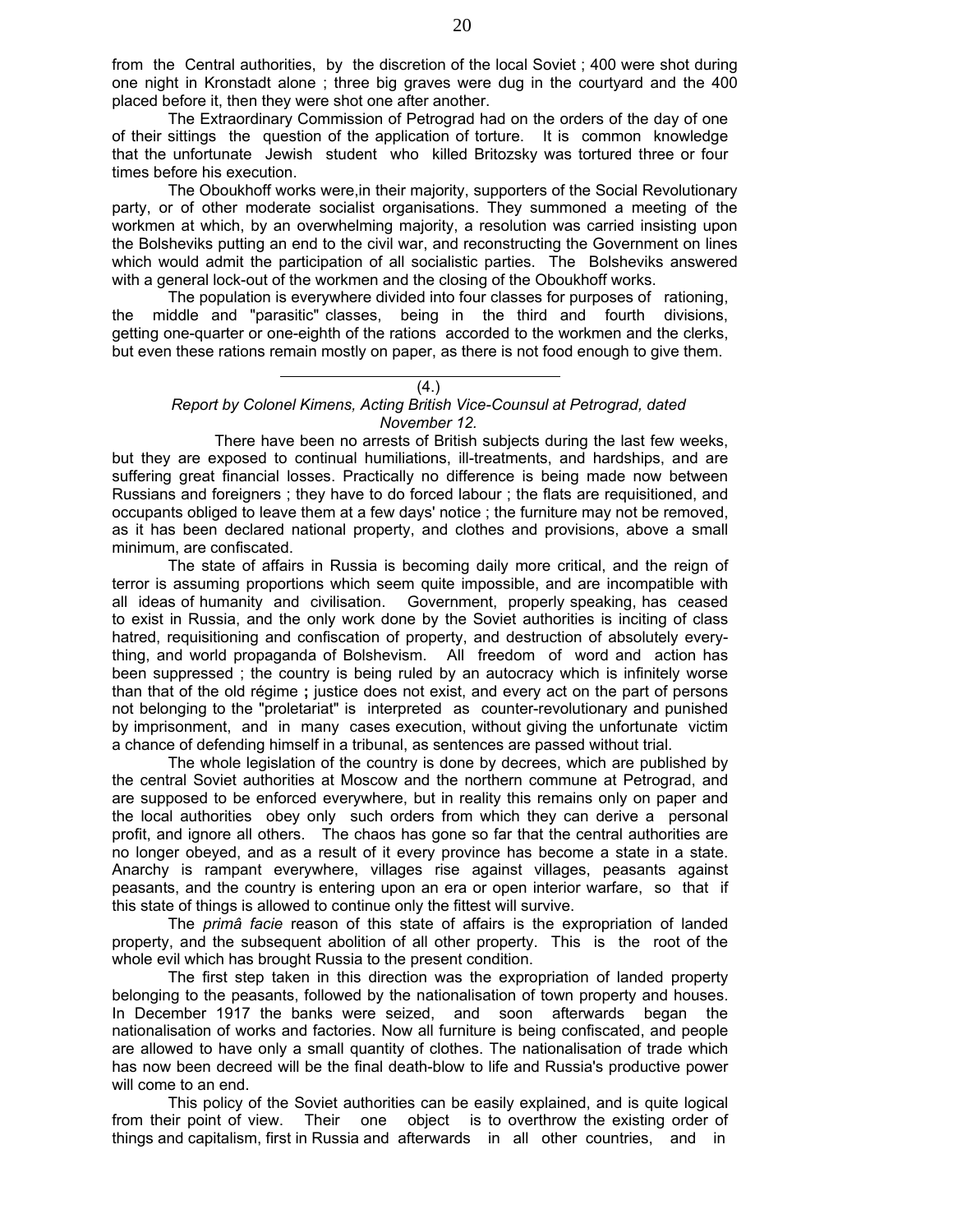order to attain this end all methods are admissible as long as the masses remain satisfied. The expropriation of land has led to a very considerable decrease of crops, the nationalisation of factories to a standstill of industry, the seizure of the banks to a complete cessation of money circulation, and the nationalisation of trade to a deadlock in that branch of the economic life of the country, so that nothing is being produced, and there the system of the present policy of confiscation will be applied on an increasing scale, as the dissatisfaction of the masses cannot be admitted and the

popularity of the authorities must be kept up. It is obvious that the present rulers of Russia realise that this state of things cannot continue indefinitely, and that it is impossible to rule a country on confiscation and on a steadily increasing issue of paper money, which amounts at present to 3 milliards of roubles. The intention of the Government is to rule on these lines as long as possible, and afterwards to carry it on in other neighbouring countries, and as there are strong Bolshevik tendencies in Poland, the Ukraine, the Baltic Provinces, and in Finland, the danger is very great indeed that Bolshevism will spread in those countries. In that case it will be impossible to stop the movement which presents a danger to the civilisation of the whole world.

#### No. 12.

#### *Mr. Lindley to Mr. Balfour.—(Received November 28.)*

(Telegraphic) *Archangel, November 27, 1918.*

I VENTURE to lay the following considerations before you :—

 There is nothing new in Bolshevik ideas of society. They were expressed in the sixties of last century by a certain Bakunin, commonly considered an anarchist. An exact description of them may be found on page 319 of volume II, 1905 edition, of Sir W. Wallace's work entitled "Russia." The book Lenin has written on the subject can add nothing essential to that description. It seems clear that no Government as at present constituted can safely have dealings with body of persons whose object is to overturn interests of Governments, especially those whose broad democratic base makes them most solid, and who have shown that no agreements they make will be allowed to stand in their way. Recent imprisonment of Persian Minister at Moscow because certain brigands from Turkestan have very properly been incarcerated by Persian Government, is an instance of the kind of difficulty any Government having dealings with Bolsheviks must be prepared to face at any moment.

 Principal reason why Bolsheviks have lasted so long is their unlimited supply of paper money, and I venture to recommend particular attention be paid to this side of the problem. This paper money enables them not only to pay their way in Russia but to build up credits abroad, which are to be used to produce chaos in every civilised country. It is the first time in history that an anarchist society has unlimited resources.

 I am absolutely convinced nothing is to be gained by having dealings with Bolsheviks. Over and over again they have shown themselves devoid of all scruples, and if it is inconvenient to punish their crimes and rid the world of them by force, the only alternative consistent with self-respect is to treat them like pariahs.

#### No. 13.

#### *Sir C. Eliot to Mr. Balfour.*―*( Received November 30.)*

#### (Telegraphic) *Vladivostock, November 29, 1918.*

 TELEGRAMS from vice-consul at Ekaterinburg state that officials are now coming to the conclusion that the Empress and her children were murdered in or near Ekaterinburg at the same time as the Emperor. Rest of evidence does not seem strong but dates may be significant. Emperor was murdered on the night of 16th July, and Grand Duke Serge, together with Princes mentioned in my telegram of 4th November,\* were murdered at Alapaevsk on 18th July. It is hence supposed that murderers went from Ekaterinburg to Alapaevsk. At Alapaevsk their intention was clearly to exterminate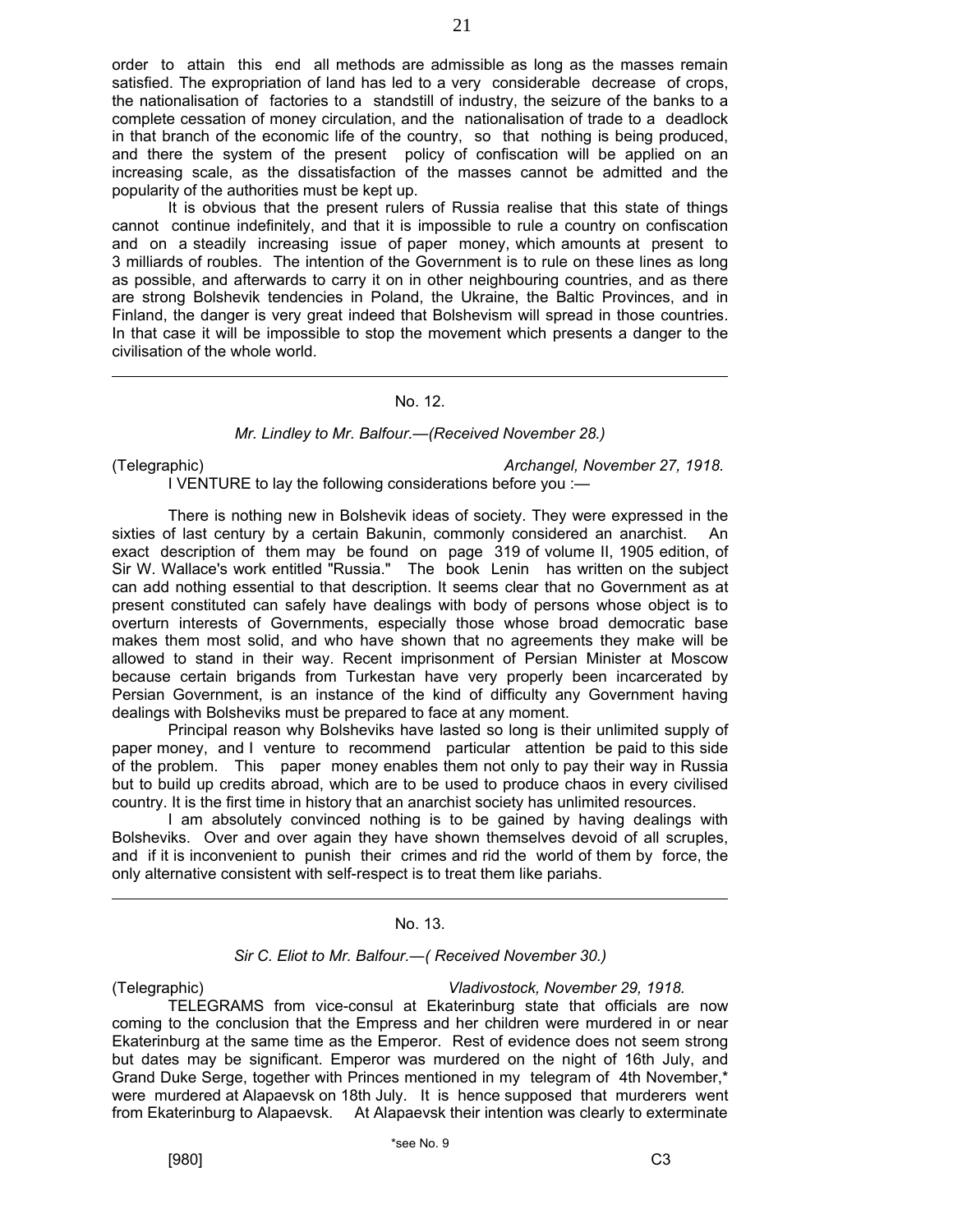Imperial family, and it is feared they were actuated by same motive as at Ekaterinburg. At Tobolsk the victims were driven some distance out of the town and thrown into a pit. It is supposed that something of the same kind was done at Ekaterinburg, and it is possible that Empress and her children were taken a few miles by rail, which would account for idea that they were removed elsewhere.

#### No. 14.

#### *Lord Kilmarnock* to *Mr. Balfour.* ―*(Received December 6.)*

#### Sir, *Copenhagen, November* 27, 1918.

 I HAVE the honour to report that Mr. D―—, director of a Petrograd Manufacturing Company, who has under his charge about 4,000 Russian workmen, and who is well acquainted with their views, called at His Majesty's Legation and stated that the position in Petrograd was as follows :-

 In his opinion some 90 per cent. of the soldiers of the Red Guard are disaffected, and would desert the moment a well-organised force appeared if it were properly provided with supplies of food. The Guard consists largely of men who have become soldiers in order to escape starvation, and there is no revolutionary enthusiasm among them.

 When he left Petrograd on the 16th instant the situation as regards food had improved slightly, but deaths from starvation were still a constant occurrence, especially among the intellectuals and those placed in unfavoured categories. The improvement was due to larger supplies of potatoes and vegetables arriving from the country. Flour, however, was still very scarce, only the soldiers and workmen could get bread. Horses were being slain, partly in order to provide food, partly because there was no fodder with which to feed them.

 The transport difficulties in Petrograd were getting worse, and it was almost impossible to move the small quantities of rye and potatoes which reached the stations of the capital. The charge for a cab, which used to be 60 kopecks, was now 100 roubles, and Mr. D―— who used to pay 10 roubles for the transport of a load of wood to his factory had now to pay 300 roubles. There was hardly any benzine for automobiles. The city was still lighted, but the scarcity of fuel was very acute.

 Mr. D―—'s factory had not been nationalised, and owing to the stocks of raw materials which had been accumulated, the workmen, about 4,000, were still able to turn out about 7,000 pairs of shoes a day. Very few other factories, however, were working owing to the lack of raw material.

 The power of the Bolsheviks has greatly diminished during the last six months, and the peasants in the villages round Petrograd were hostile to them, largely because their supplies were being commandeered by the soldiers. Though a small force would be sufficient to overthrow the Bolshevik rule, it would take a long time to establish order in the country, as the authorities had either disappeared or been killed, and the people had lost the habit of obedience.

Men were being shot every day, and the political terrorism continued.

The Red Guard had sent a notice to the Council of Workmen in Mr. Dfactory, which had been shown to him in confidence by a faithful workman. It was worded as follows :―

 "If there is anybody in the administration of the factory who is undesirable, please inform us."

And shortly afterwards two of his secretaries were arrested and imprisoned. Later they were released, but one at any rate will not recover from the hardships he endured in prison.

 Three brothers named Stolyrow, who had a factory in the neighbourhood, had been denounced because they had been rough with their workmen, and had been shot.

 Zinoviev (Apfelbaum) was still supreme in Petrograd, and he still exercised a brutal reign of terror.

 Mr. D―—thought that the Bolsheviks were not contemplating an attack on Finland, as they were afraid of the Finnish army, but an attack on the Baltic provinces was likely, as the Bolsheviks desired to obtain food supplies and hoped to find supplies of potatoes, corn, &c., in Esthonia and Lettland.

 I have, &c. KILMARNOCK.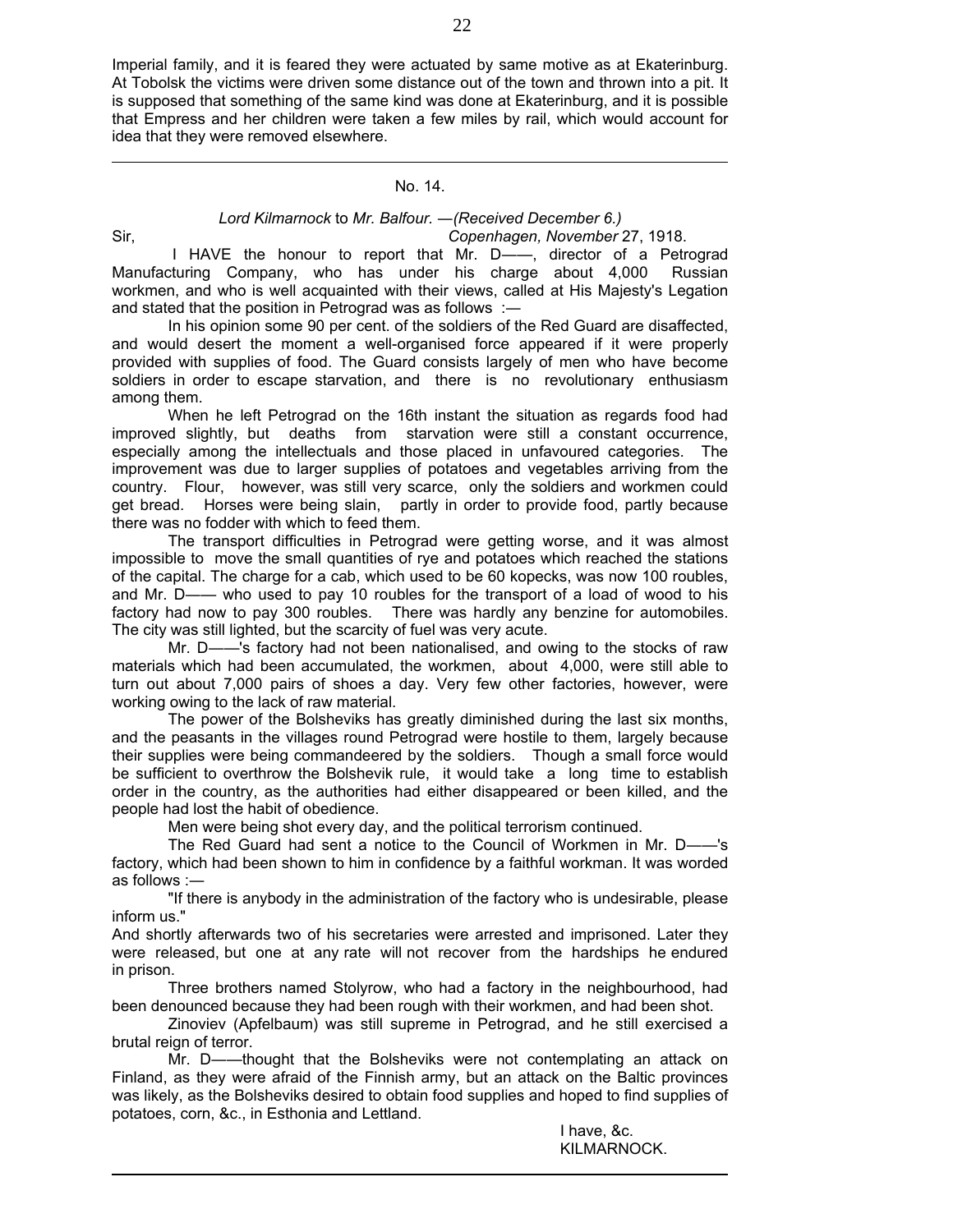#### No. 15.

#### *Memorandum on Conditions in Moscow by a British subject, who left Moscow on December 1.*

THE economic and social conditions in Moscow are in a state of chaos.

 All trade and commerce―except illicit trading which is still carried on by the Jews―is at a complete standstill. The shops, even the smallest, are either closed or on the point of being closed, and all the places of business also.

 On account of the fuel scarcity the compression of the people in such houses as can be heated was becoming greater and greater. I was reduced from five rooms to one room, and was threatened with a further reduction.

 Nothing was supposed to be obtainable except on the card system, and very little on that ; clothing, boots, &c., were practically unobtainable, and even galoshes, so necessary in Russia, could hardly be got. Food without cards was still procurable at fabulous prices, but was every day getting scarcer. Milk was 5 roubles\* per glass ; sugar, 50 roubles per pound ; butter, 80 roubles per pound ; tea, 125 roubles per pound; coffee, 100 roubles per pound ; black flour, 10 roubles per pound.

 This is not because there is a serious dearth of these foodstuffs―on the contrary, there is plenty of everything (except perhaps coffee) in the country, but because the Bolsheviks will not allow it to be brought into Moscow. They have divided the people into four categories―and only the two lowest, consisting of workpeople and employees of the Soviet, can get enough to live on, the other two are meant to starve, The different centrals, like the sugar central, the tea central, and the textile central, were in a state of helpless, hopeless chaos. Full of employees who had little or nothing to do—only half heated, and with huge queues of waiting people who cannot get the information, &c., they want.

 The stability of the Soviet did not appear to me to be very great. It depended entirely on the well-paid Lettish battalions. Certainly the mass of the workpeople and peasants was not behind it. Many of the people working for it were only doing so to preserve themselves from starvation.

 It was estimated that the Red Army consisted of about 200,000 fighting men. Many more were being drilled―but so little dependence was placed on them that they were not entrusted with arms. Meetings of workmen to discuss the mobilisation order openly decided to comply with it, because it was the easiest way of procuring food and clothing, but to decline to fight.

 Great difficulty was encountered in getting regiments to leave Moscow for the front, and on many occasions trains intended to convey such troops were delayed for days. It was only by means of heavy disbursements that men were eventually induced to leave. It was reported that Moscow was almost denuded of troops and artillery. I was told that there were no guns for the Pskoff front, all having been sent south.

 There is no actual food famine in Russia ; on the contrary, there are enormous stocks of foodstuffs which could be spared for the rest of Europe. There is a famine, however, in articles of clothing and agricultural implements. Outside of Moscow and Petrograd, and, perhaps, some other centres, food was procurable at comparatively moderate prices, and in exchange for textile products even at really low prices. It is the disorganisation in the transport service, and the shortness of goods which the peasants need, coupled with the decrees of the Bolsheviks, which have brought about the present shortage of foodstuffs in certain localities.

I don't know what is the signification of the terms "Red" and "Cold" terrors.

 All I can say is that the number of people who have been coldly done to death in Moscow is enormous.Many thousands have been shot, but lately those condemned to death were hung instead, and that in the most brutal manner.They were taken out in batches in the early hours of the morning to a place on the outskirts of the town, stripped to their shirts,and then hung one by one by being drawn up at the end of a rope until their feet were a few inches from the ground and then left to die. The work was done by Mongolian soldiers. Shooting was too noisy and not sure enough. Men have crawled away after a volley, and others have been buried while still alive. I was told in Stockholm by one of the representatives of the Esthonian Government that 150 Russian officers who were taken prisoners at Pskoff by the Red Guards were given over to the Mongolian soldiers, who sawed them in pieces.

*• 1 Rouble = (nominally) 2s. 1½ d.*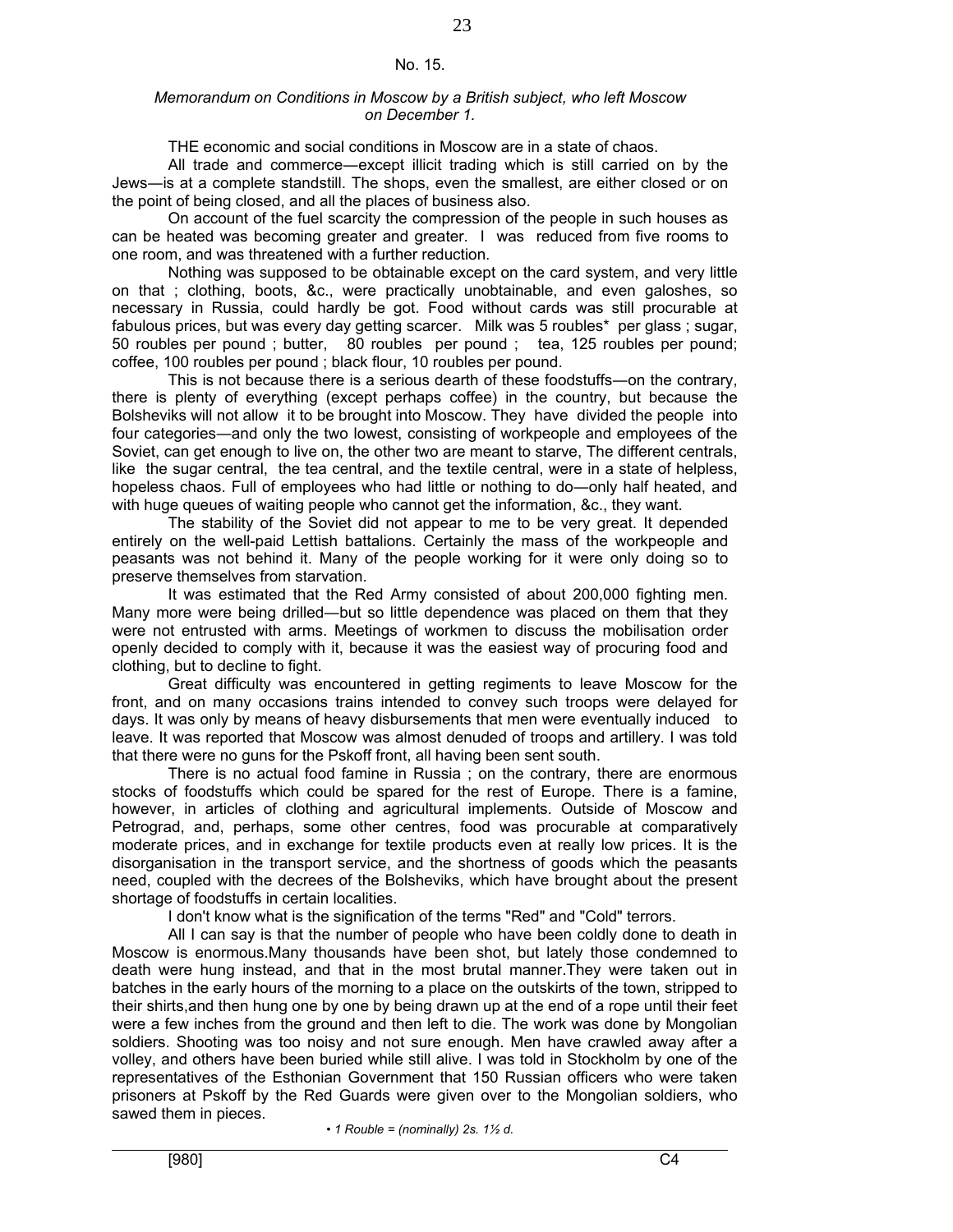#### No. 16.

#### *Mr. Alston to Mr. Balfour*―(Received January 4.)

 $\ddot{\phantom{a}}$ 

*(Telegraphic.) Vladivostock, January 2, 1919.* 

 I HAVE derived following information, which may be considered authentic, with regard to position in Moscow, partly from the Vladivostock press and partly from persons having connections there :—

 With the exception of the Bolsheviks, the whole population is terrorised almost to a point of physical paralysis and imbecility. Slender supplies of even the simplest food are only to be had when the watch of the Bolshevik guard weakens, and three-quarters of the people are slowly starving to death. At the expense of the poor, hoarders see their chance to realise enormous profits. Throughout the daylight hours, long queues wait to try to get half-pound of tea, potatoes, or a bit of fish. Tea may be anything up to 100 roubles per pound, coarse black bread varies from 15 to 20 roubles per pound, according to the section of the town in which it is sold, and sugar is 50 roubles a pound, when obtainable. A second-hand suit of clothes costs anything up to 2,000 roubles, and a pair of boots 800 roubles. Horseflesh is the mainstay of the population at present, but even supplies of that are fast dwindling. Five hundred hostages were taken to Kronstadt for reprisals, soon after attempted assassination of Lenin, and these were subjected to most horrible tortures. The people often prefer to starve rather than risk torture at the hands of Chinese and Lettish hooligans who form "militia" on streets, and cower in their cellars, numbed with cold. To avoid extermination, the "intellectuals" have largely gone into the service of Bolsheviks. Their wages are insignificant if compared even with the camp followers of Bolshevik garrisons, who, at any rate, get fed fairly regularly.

 All officers were ordered in July to report to Alexandrovsky school to be registered, About 20,000 appeared, and were shut up for three days without air, food, or sleep. Many went mad, and Lettish and Chinese guard mercilessly bayonetted those who attempted to escape when they were finally let out.

 Residents in area round Butirsky prison abandoned their houses owing to the numerous executions of "counter-revolutionary intellectuals."

 Every day typhoid and tuberculosis are increasing, and ordinary population are quite unable to procure medical supplies even at the most outrageous prices.

 Infants have been nationalised and become property of State upon attaining the age of eighteen.

 As Petrograd has ceased to be the Bolshevik headquarters, military situation there is better. In spite of this, after the murder of Uritsky, the Bolshevik commissary, the town virtually ran with blood. Owing to there being less food even than in Moscow, the death roll from disease is much higher. This is also due to the fact that, without being buried, corpses of horses, dogs, and human beings lie about in the streets.

 Cholera took very heavy toll in summer, as all the canals are polluted with decomposed bodies of men and animals.

 Things are considerably better on Viborg side, but although Bolsheviks get food themselves, they take good care that none gets to the *bourgeoisie* from Finland side.

 It may be considered that whole population of Petrograd is virtually insane, if not hunger-stricken, and, unlike the people in Moscow, who have suffered less, it is unable to appreciate possibility of utter extermination of educated elements. To release and provide food for themselves and their armies, Bolsheviks will be forced ultimately to kill off the greater portion of population. In any of big towns, as at Petrograd, Moscow, and Kursk, *a*  horrible massacre is possible at any moment.

#### No. 17.

#### *Mr. Alston to Mr. Balfour*―(Received January 4.)

*(Telegraphic.) Vladivostock, January 3, 1919.* 

 ALTHOUGH I am sure it has not escaped your notice, I venture to draw your attention to a feature in situation, when considering future policy in Russia.

 There will be serious shortage of foodstuffs in Europe so long as the fields of Russia are unproductive, or their produce is unable to be exported, as Russia is the principal granary of Europe and supplies all the contiguous States with the bulk of their imported cereals.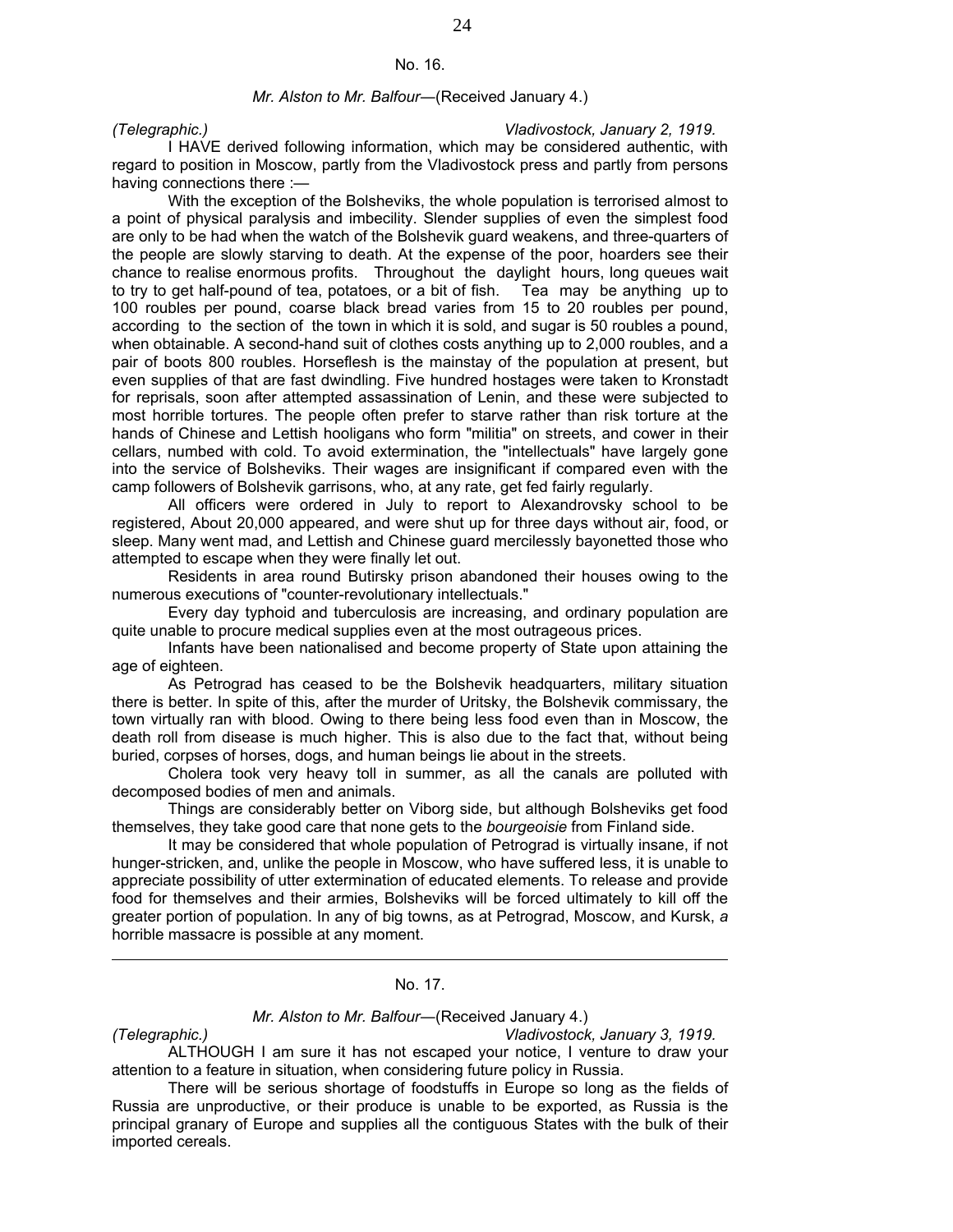During present winter it is practically certain that, owing to disorganization brought about by efforts of Lenin and Trotsky, tens, if not hundreds of thousands of Russians will perish from starvation. The 1919 harvests will amount only to a fraction of pre-war productions if there is no marked improvement of internal situation before early spring. The Allies and other nations, will find themselves morally bound to export foodstuffs to Russia to avert a catastrophe during present winter, instead of importing foodstuffs from Russia during winter of 1919-1920. Certain parties in Allied countries represent military intervention as forcible repression of working classes at instigation of capitalists, and not merely as an effort to restore order and render Russia once more selfsupporting. Of course this is what Bolsheviks maintain, and they justify their excesses and atrocities on the pretext that they are engaged in a struggle against capitalism abroad and at home. Their deluded followers support them, not because they believe this, but because Bolsheviks control food supplies, and alternative to joining them is starvation. The fact that alternative is starvation will soon be plain to neutral countries. For a few months population may subsist on plunder and devastation, but the result is inevitable when all creative and productive enterprise is at a standstill. Currency has been wrecked, all industries have been destroyed, and labour has been encouraged to believe that instead of working to obtain livelihood, there are easier methods of obtaining it. The whole country will be suffering from disorganisation of currency and transport, unless more energetic measures are adopted for restoration of order, and it will be impossible to produce harvests adequate for population.

 Intervention on a larger scale than hitherto attempted would therefore seem necessary if the situation is to be saved before the next harvests are sown.

 It is absurd to pretend that effective military intervention would be an espousal of cause of capitalism against labour and an act of oppression. Destruction and production are the forces opposed, not capitalism and labour. It seems to be the duty of the Allies, not only to themselves, but to humanity, to restore order in Russia.

#### No. 18.

#### *Mr. Alston to Mr. Balfour*―(Received January 6.)

*(Telegraphic.) Vladivostock, January 5, 1919.*  FOLLOWING from British consul, Ekaterinburg, of 3rd January : ―

 "Have just returned from Perm after taken by Siberian Army under General Peplief. Tremendous booty was captured, including 4,000 waggons, 260 locomotives, 70 per cent. of which working condition ; 30,000 prisoners, 50 guns, 10 armoured cars, great number automobiles, and other material not yet counted. Part of 4,000 waggons captured full every conceivable domestic material stolen from shops and inhabitants, loaded for evacuation by Bolsheviks. Bridge across Kama intact. From interviews, local authorities and inhabitants, would appear that Bolsheviks subjected inhabitants to horrible repressions and cruelties, especially after attempt Lenin's life. Have examined witnesses who found bodies of their relatives killed by bayonet wounds, faces wearing marks boot nails ; no bullet marks found on these bodies. Instruments used for torturing victims also found. No data available regarding number people killed ; number educated people enquiring for missing male relatives stated by authorities as being very great. Educated population during last three months have been practically starving, food allowances only being given to people employed by Bolsheviks. Food supply of Bolsheviks, however, not great, one pound bad bread being allowed daily for workmen. Taking of Perm has great economic significance."

#### No. 19.

*Major N. E. Reilly, I.A., Assistant Political Agent, Chitral, to the Honourable the Chief Commissioner, North-Western Frontier Province.* 

(Extract.) C*hitral, January* 7, 1919.

 I HAVE the honour to report that a party of Russian refugees has arrived at Mastuj.

 I understand that they have sought British protection as, expecting the arrival of a Bolshevik commissioner at Kharog, they considered their lives to be in danger.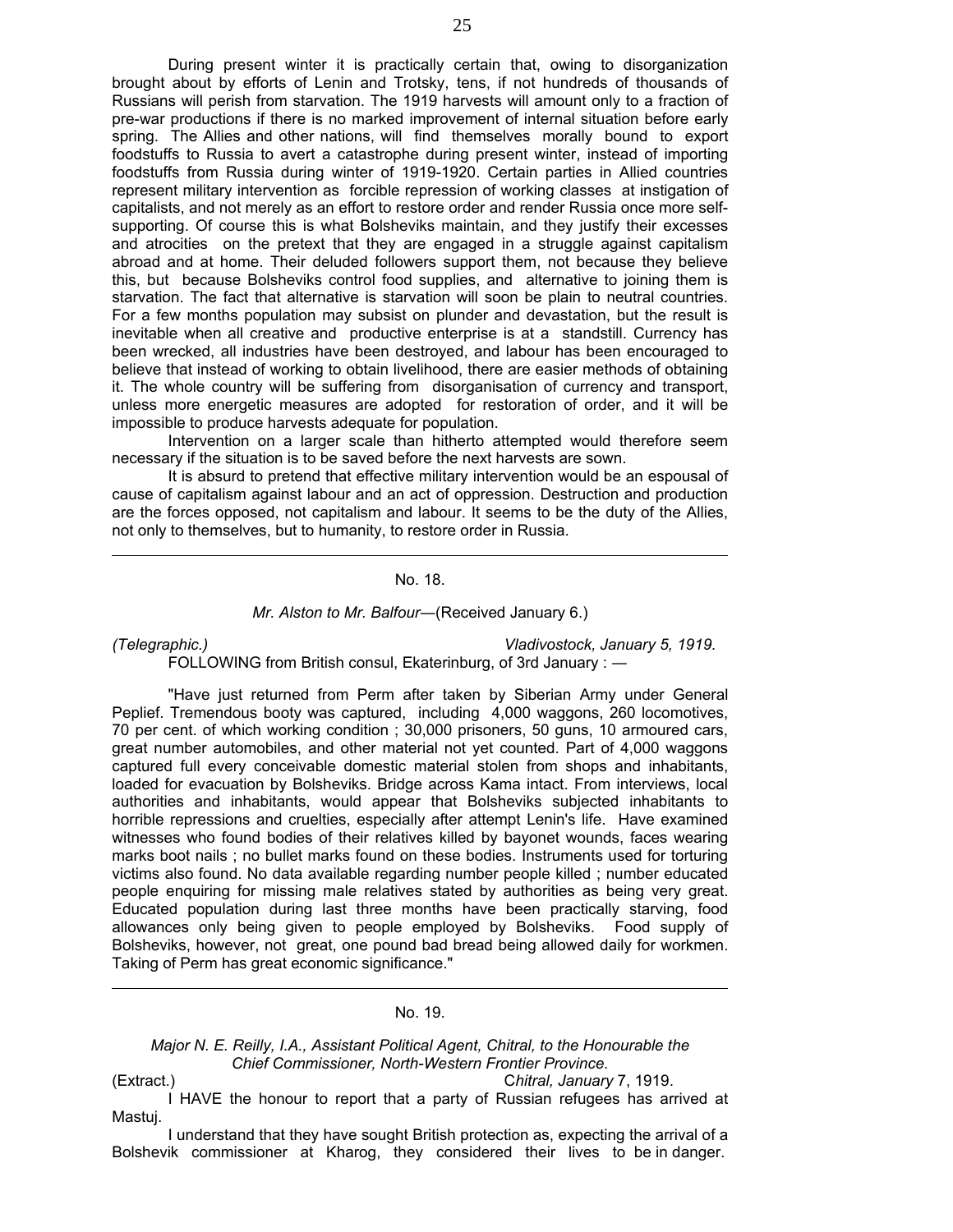The Bolsheviks are stated to have bayonetted the brother and nephew of Captain Chkapsky, whilst I also understood from Captain Besobrazor that all his family had been murdered by Bolsheviks at Tashkent.

 They state that the Bolsheviks are destroying everything, and that at Tashkent the daily allowance had been reduced to  $\frac{1}{4}$  lb. (Russian) of bread per head.

#### No. 20.

#### *General Poole to War Office.*―*(Received January* 9.)

(Telegraphic.) *January* 8, 1919.

 THE Bolsheviks are now employing gangs of Chinese for the purpose of killing officers and deserters. Peasants have been killed by these gangs for refusing to comply with requisitioning decrees, and even the families of officers serving here have been murdered. The above is based on authentic information.

#### No. 21.

#### *General Poole to War Office.*―*(Received January 12*.)

#### (Telegraphic.) *January 11*, 1919.

 FROM intercepted radios and leaflets it is clear that, to allay hostility abroad, Bolsheviks are conducting double campaign. Leaflets are distributed among German troops, while decrees which are not intended to be put into force, and appeals are radioed to Berlin, which show Bolsheviks in sufficiently liberal light to bring them into line with German Socialists. Appeals to unite and force world-wide revolution are made at the same time to proletariats. It is manifest from numerous deserters and refugees from Central Russia efforts to destroy social and economic life of country have not abated. There is evidence to show that commissariats of free love have been established in several towns, and respectable women flogged for refusing to yield. Decree for nationalisation of women has been put into force, and several experiments made to nationalise children. I trust His Majesty's Government will not allow Peace Conference to be influenced by Bolshevik presentation of their case abroad, as their action at home is diametrically opposed to this.

#### No. 22.

#### *Mr. Alston to Mr. Balfour*―(Received January 15.)

*(Telegraphic.) Vladivostock, January 14, 1919.*  I HAVE received following from consul at Ekaterinburg,dated the 13th January :―

 "The number of innocent civilians brutally murdered in Ural towns run into hundreds. Officers taken prisoners by Bolsheviks here had their shoulder straps nailed into their shoulders, girls have been raped, some of the civilians have been found with their eyes pierced out, others without noses, whilst twenty-five priests were shot at Perm, Bishop Andronick having been buried alive there .

 "I have been promised the total number of killed and other details, when available."

#### No. 23.

*General Knox to War Office.*―*(Received January 16*.) *(Telegraphic.) Omsk*, *January 15*, 1919.

 AN officer has just returned from a few days' visit to Perm. Before the revolution he was employed at Perm. He states that he arrived there on the 28th December. The town was captured by the Bolsheviks on the 24th, and they fed no one *except* those in their employ. He says he was unable to recognise his old acquaintances, as their cheeks were sunken, their faces were yellow, and they looked like palsied old men.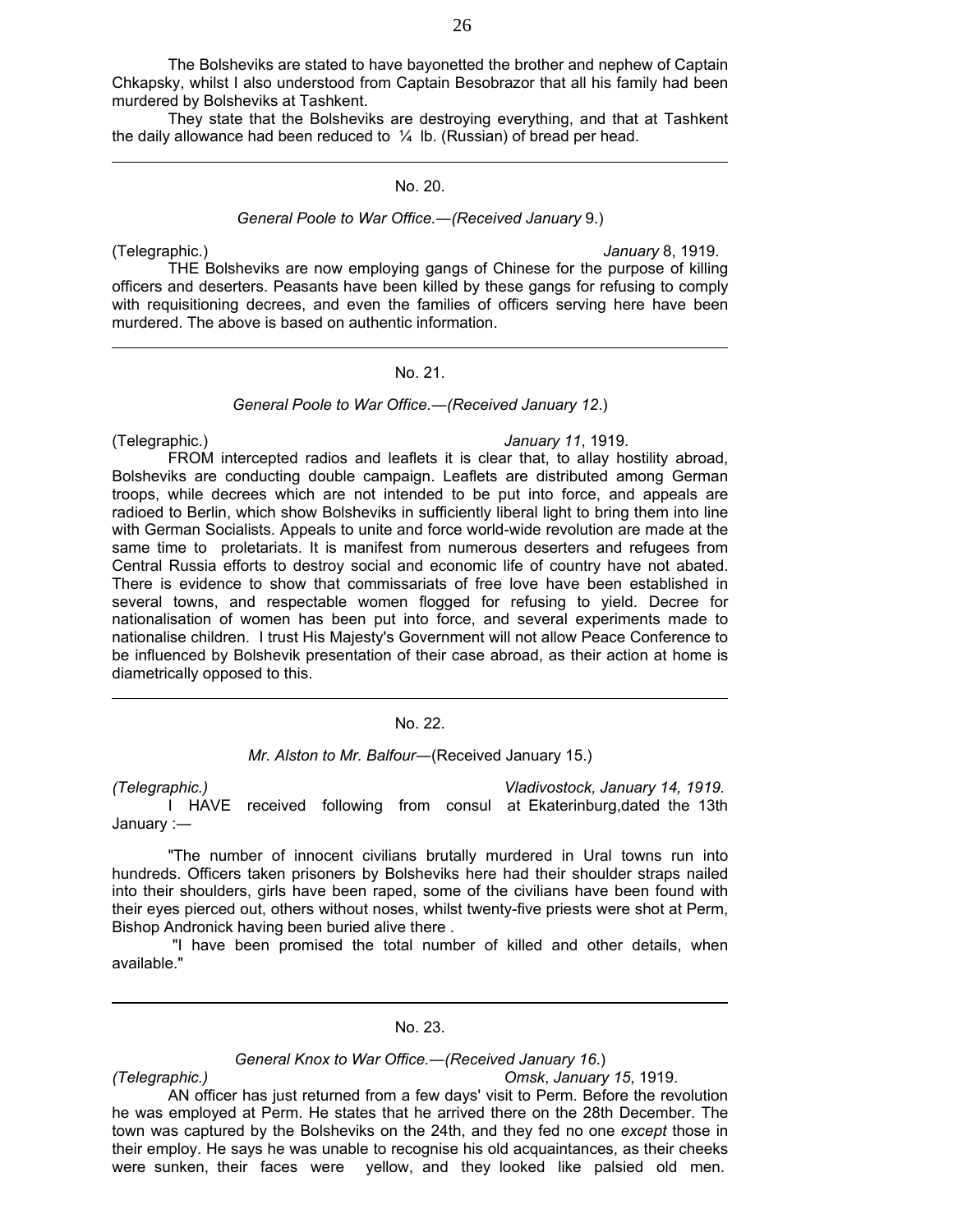The Bolsheviks have raised a battalion of 700 officers, but they will have to be fed for several weeks before they are in a condition to fight. Starvation will, he says, claim half the population of the towns before June if Bolshevism is not stamped out in Russia. The peasants hate the Bolsheviks owing to constant requisitions, but they are better off. The peasants will only sow sufficient for their own needs for next harvest. He is of opinion that Bolsheviks will not be suppressed without the use of outside force, as anti - Bolshevik classes are too enfeebled by hunger to make any effort. There are of course numerous murders. There was one commissary who used to have a dozen prisoners out every night, and before loading by ball-cartridge, made the firing party snap their rifles at them ten or a dozen times. As the educated workmen have been taken away by the Bolsheviks, the chances of the factories producing anything for several months is negligible. It is difficult to bring coal from the Ural mountains, as the bridges over the Chusovbravaya, east of Perm, have been destroyed. Is it possible that public opinion in Allied countries will allow Bolsheviks to continue this wholesale murder? They will, moreover, increase in strength as Russians have to serve them or starve. This matter is not one that only concerns Russia, as the food supply of the world is affected.

#### No. 24.

#### *Mr. Alston to Mr. Balfour.* ― *(Received January* 20.)

 $\overline{a}$ 

(Telegraphic.) *Vladivostock, January* 18, 1919.

 I HAVE been given following information by member of Red Cross Mission, Dr T―—, who has just returned to Vladivostock from the neighbourhood of Perm. He says that for rank barbarous brutality, the horrors which he has witnessed of Bolshevik legacies in the localities which they evacuated, the tortures and mutilations performed on wounded and others before death, baffle description. Even ferocity of Turks in Armenia cannot be compared with what is now being done in Russia by Bolsheviks.

 Dr. T―— understands the Russian point of view, as he has been in actual contact with Bolshevism.

 When I asked him to furnish more precise details, he told me it was difficult to furnish the dates, exact spots, names, &c. The report from Ekaterinburg of brutal murder of hundreds of innocent civilians at Perm, of mutilation of priests, and of tortures, such as of officers having their shoulder straps nailed into their shoulders is, however, absolutely confirmed by him.

 Dr. T―— found on battlefield during fighting in Usuri district in July, 1918 bodies of Czech soldiers in frightful state of mutilation, their private parts cut off, their heads cut open, their faces slashed, their eyes gouged out, and their tongues cut out. A doctor of H.M.S. "Suffolk" attended four of such cases, which were brought to Vladivostock for official investigation. These mutilations were inflicted before death, according to verdict given.

 The local representative of Czech National Council, Dr. Girsa, and his assistant, state that over a year ago hundreds of officers were shot at Kief, when Bolsheviks captured that city. Premier Rodzianko was shot, and massacre of Prince Yashuisen was brutal murder. In the face of bitterest cold these men were taken from their homes and thrown into automobiles and carts, and, except for their caps, were made to strip naked. In the biting cold they were forced for hours to stand in line, and Bolshevik soldiers were given liberty of shooting them in groups or singly, as it pleased their fancy.

 Dr. Girsa was surgeon in civilian hospital No. 12 at this time. This hospital was crowded with patients on account of the ruthless manner in which the Bolsheviks were attacking the more educated classes and the officers in the city of Kief. It was necessary to hide officers in closets, even when mortally wounded, to prevent Bolsheviks coming in and taking them out to be shot in the streets.

 Many seriously wounded were taken from Kief hospitals and ruthlessly murdered in the streets. Bolsheviks forced into the streets and shot men with abdominal wounds, broken limbs, and grave injuries in other parts of their bodies. He recollects seeing officers being eaten by dogs in the streets of Kief. Wife of Dr. Girsa's assistant herself saw an automobile load of frozen bodies of dead officers being carried through the streets to a dumping ground outside the town.

These men were forced out of their homes in the middle of the night, hospital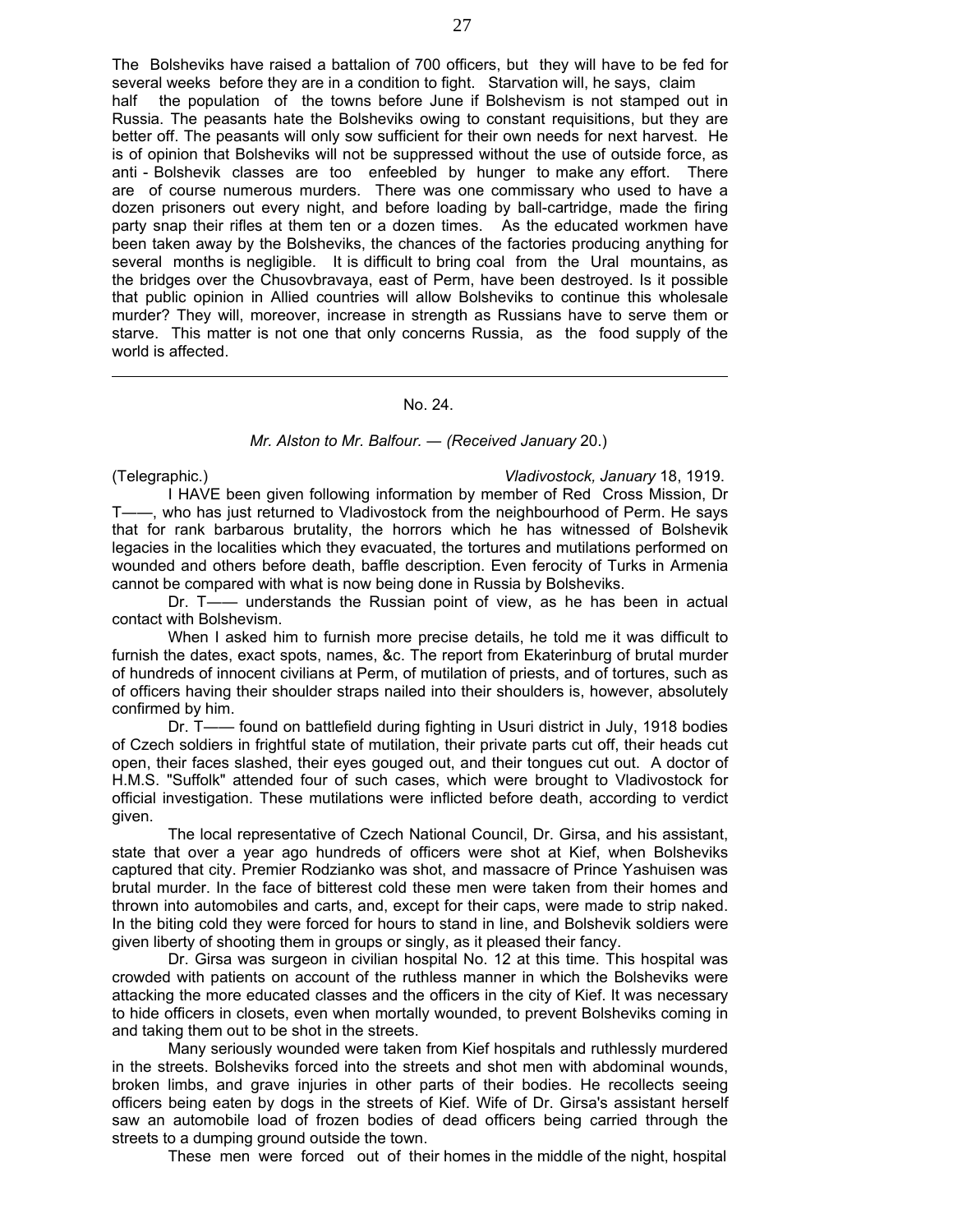beds were emptied, patients who were seriously ill were ruthlessly slaughtered, and men shot without mercy and without trial.

 A surgeon in the employment of the Red Cross in Vladivostock verified these accounts. He himself saw such crimes, and fled from the vicinity of Moscow in terror with his wife. Photographs of murdered civilians were shown me.

#### No. 25.

#### *Colonel Wade to British Peace Conference Commission, Paris, and Foreign Office.*

 $\overline{a}$ 

(Telegraphic.) *Warsaw, January 19, 1919.* 

 NUMBER of Corean and Chinese units is reported to be increasing by persons arriving from Ukraine and Soviet Russia. Sole object of these units is plunder, as they are merely bandits and not a regular army. Gravity of situation created by this new development cannot be sufficiently emphasised.

#### No. 26

#### *Mr. Alston to Earl Curzon.*―*(Received January 25.)*

(Telegraphic.) *Vladivostock, January* 23, 1919.

FOLLOWING from High Commissioner :―

 "Following statements respecting Bolsheviks in Perm and neighbourhood are taken from reports sent by His Majesty's consul at Ekaterinburg. The Omsk Government have similar information :―

 "The Bolsheviks can no longer be described as a political party holding extreme communistic view. They form relatively small privileged class which is able to terrorise the rest of the population because it has a monopoly both of arms and of food supplies. This class consists chiefly of workmen and soldiers, and included a large non-Russian element, such as Letts and Esthonians and Jews ; the latter are specially numerous in higher posts. Members of this class are allowed complete licence, and commit crime against other sections of society.

"The army is well disciplined, as a most strict system especially is applied to it.

 "It is generally said that officers are forced to serve because their families are detained as hostages. The population of Perm was rationed, and non-Bolsheviks received only  $\frac{1}{4}$  lb. of bread a day.

 "The peasantry suffered less, but were forbidden under pain of death to sell food to any but Bolsheviks.

 "The churches were closed, for many priests were killed, and a bishop was buried alive.

 "This and other barbarous punishments, such as dipping people in rivers till they were frozen to death. Those condemned to be shot were led out several times and fired at with blank cartridges, never knowing when the real execution would take place. Many other atrocities are reported.

 "The Bolsheviks apparently were guilty of wholesale murder in Perm, and it is certain that they had begun to operate a plan of systematic extermination. On a lamp above a building were the words: 'Only those who fight shall eat.' "

#### No. 27

#### *Lord Kilmarnock to Earl Curzon.* ― *(Received February* 1.)

 $\overline{a}$ 

#### My Lord, *Copenhagen, January* 21, 1919.

 I HAVE the honour to report that a reliable Danish engineer, employed in the Ryabusinsky factory near Moscow, who has travelled considerably in Russia lately, and who left Petrograd on the 11th instant, reports that there is a growing tendency on the part of the Central Committees to disregard the local committees and to absorb all the power. Though the Bolshevik régime was more hated than ever, resistance from inside was less strong, and as nearly the whole population was suffering from starvation the people were physically incapable of throwing off the yoke of the oppressors. My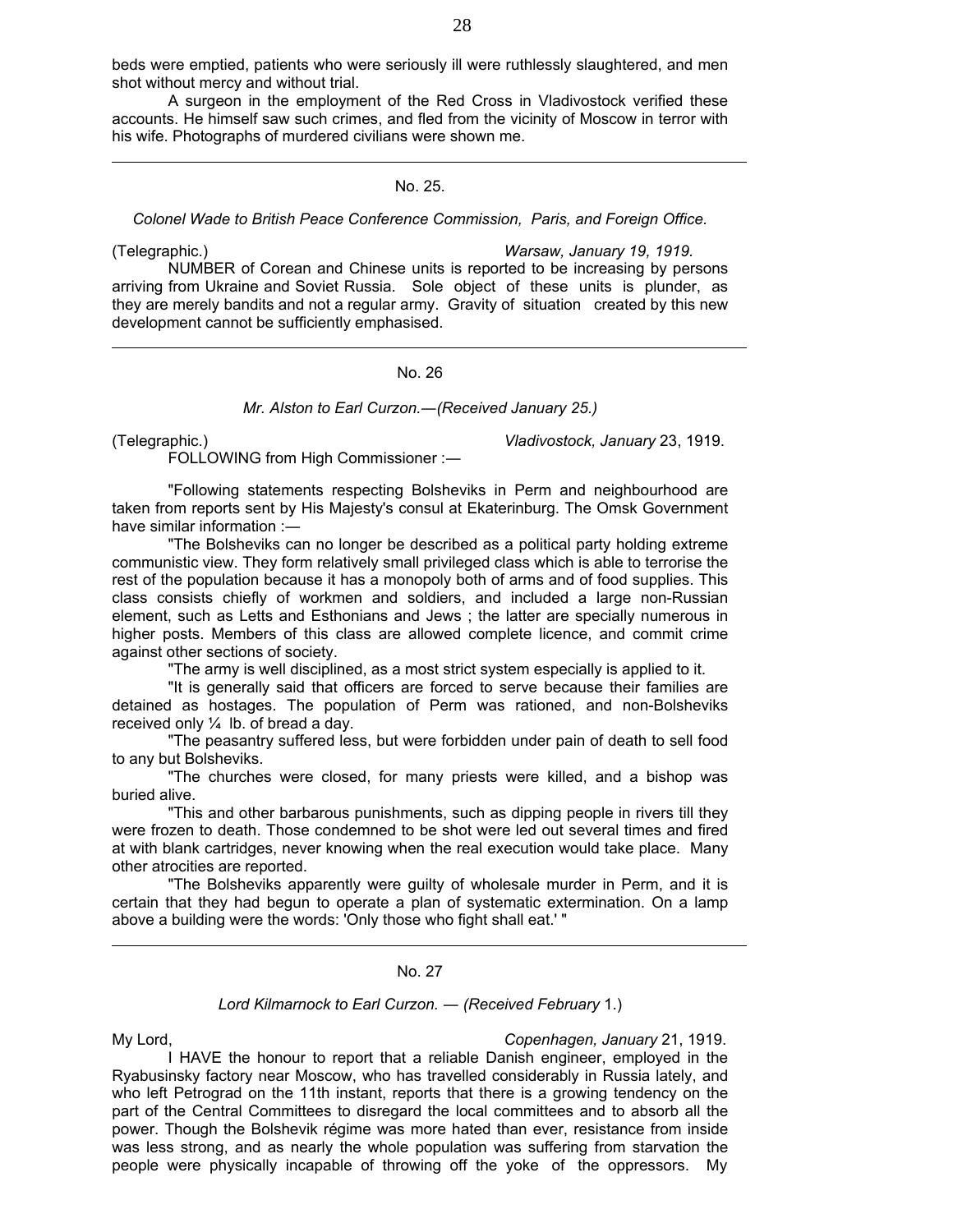informant stated that recently, in connection with arranging a credit for his factory, he had to deal with the committees, and he was surprised to find how largely they were recruited from former officers, directors of factories, &c., and he said that every day there were fewer people who refused to serve the Red Guard. The hostility between the soldiers and the peasants was less acute as the stocks of the latter were now exhausted and they no longer feared the arbitrary requisitions of the guards. Only the smaller peasants were admitted to the committees.

 The Chinese guard in Petrograd numbered about 5,000, and discipline in the Bolshevik army was severer than ever before and executions as numerous. Peasants were being mobilised, but as they resisted, they were always distributed in several regiments so that there should be no large focus of discontent in any particular regiment.

 His own factory, which had been nationalised, was still working and 6,000 workmen were employed. Though there were still a few Bolsheviks among them, the majority had gradually seceded and had given up their belief in Bolshevism. As the factory owned a forest they were still able to get fuel, and shoddy goods were turned out, which were handed over to the Central, but my informant states that they were not sold, but were added to the stocks of goods collected by the Central. His factory was one of the few that were still working as, owing to lack of raw materials and especially of fuel, one after another had been obliged to close down. A passenger train ran daily between Petrograd and Moscow and a few goods trains, but owing to lack of fuel it was stated that this service would be further curtailed.

 As regards food conditions, the situation was getting worse day by day, and in Petrograd the majority of persons were living on ½-lb. of oats a day. The Red Guards were better off, as they could still obtain small quantities of tea, sugar, and bread, but even for the highest prices other people could not get food.

 Transport difficulties increased day by day as there were hardly any horses left in Petrograd, and innumerable formalities had to be gone through before a parcel could be taken from a shop or a store. All transport without a permit was prohibited.

The food question dominates all others.

 I have, &c. KILMARNOCK.

#### No. 28.

#### *Mr. Alston to Earl Curzon.*―*(Received February 3.)*

 $\overline{a}$ 

(Telegraphic.) *Vladivostock, February 1*, 1919.

FOLLOWING from High Commissioner, 30th January :―

 "Consul at Ekaterinburg has forwarded a report from Military Investigation Commission at Verkhoturie in Northern Urals to following effect :―

 "British workman, Alexander Smith, was arrested and kept in prison at Verkhoturie by Bolshevik authorities from 30th September to 12th October, 1918, on which latter day he was shot. Order for imprisonment contained no charge, and Commission state that they believe that he was arrested solely because he was a British subject.

 "When Government troops occupied Verkhoturie on 16th October they found body outside the town 'in a mutilated condition,' and gave it ceremonious burial.

"I hear that Bolsheviks killed two British subjects at Perm. Names unknown."

#### No. 29.

*Mr. Alston to Earl Curzon.* ― *(Received February 3.)* 

(Telegraphic.) *Vladivostock, February 2*, 1919.

FOLLOWING from High Commissioner, 31st January :―

 "Following details respecting Bolshevik régime at Lisva, a town of 30,000 inhabitants between Ekaterinburg and Perm, were given to me by Mr. T―—, a British subject, who was there until 17th December, when the town was taken.

 "Life was tolerable until July. A system of rations was in force before Bolsheviks came into power, and was not at first abused.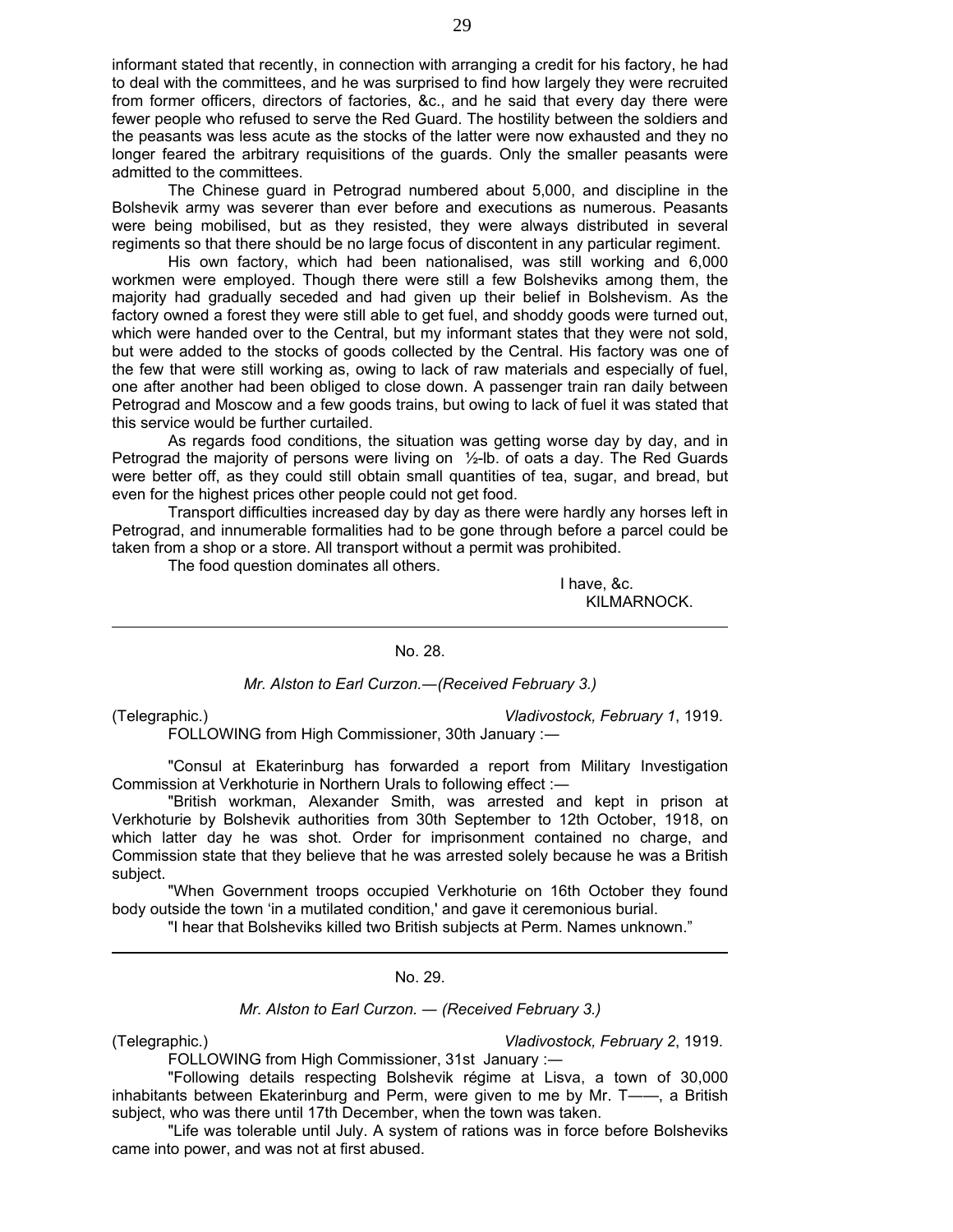"Terrorism began after attempt on Lenin in July. Considerable number of people were shot in Lisva and other towns for no apparent reason. Persons were arrested and had to bail themselves out often several times, and often under threats of death. Orders were received to arrest all foreigners, especially British and French. Mr. T—— was able to hide, and was only under arrest for a short time.

 "In the town there were 25 commissioners and 1,000 smaller officials. They drew 6,000,000 roubles salary, occupied houses of the upper and middle classes, and had plenty of provisions, as had also the soldiers.

"Non-Bolsheviks had  $\frac{1}{4}$ -pound of bread per day.

 "He thought wholesale murder or bodily torture was the exception, but he confirmed reports of people being led out to be shot several times. Many people went mad under this and similar mental agony.

 "Churches were not closed, but soldiers were forbidden attendance, and bells were not rung. Only civil marriages were permitted. He had heard nothing about nationalization of women.

 "Army was well disciplined, and he believes it is still formidable. Officers forced to serve in it did not seem to mind their position as much as might be expected. Soldiers were allowed to loot freely. When Lisva was evacuated 1,800 prisoners were removed to Perm.

 "Considered as a machine for executing its own purposes, he thought Bolshevik administration efficient and energetic. There was a regular service of trains between Urals and European Russia, but only Bolshevik officers could have passenger car, others travelling in trucks.

 "Peasantry were against Bolsheviks because they were subject to unnecessary requisitions, whereas workmen had much higher wages and did much less work than formerly.

 Mr. T―— said that we ought not to treat with them as a political party, and that he believed conditions of life in Petrograd and Moscow were terrible, and much worse than in Eastern Russia."

#### No. 30.

#### *Mr. Alston to Earl Curzon.* ― *(Received February 6.)*

but also their whole families."

 $\overline{a}$ 

 $\overline{a}$ 

(Telegraphic.) *Vladivostock, February 4*, 1919.

 FOLLOWING from consul at Ekaterinburg, dated 1st February :― "According to information received from General Staff here, prisoners returning from Germany viậ Vyatka report armed revolt of peasants of Vyatka district against

Bolshevik mobilization. Not only revolters themselves suffered death penalty for revolting,

#### No. 31

*Interviews with Mr. A. and Mr. B., who left Moscow on January* 21,1919.

 MR. A. and Mr. B., two British subjects who left Moscow on the 21st January, were interviewed at the Foreign Office on the 10th February about present conditions in Moscow.

Mr*.* B., who was a teacher in a Moscow secondary school, the "practical academy," gave the following information about conditions in the school in which he taught. This school was typical of many others.

 Each class has its committee, and as a rule the most popular boy is chosen to represent the others at the masters' meetings. The objects of the committees are: (1) To control the masters ; (2) to arrange about the distribution of food, all the boys and girls in the school being given a mid-day meal. This is, as a matter of fact, the only reason that they go to school at all.

 Both boys and girls are herded together, and there is no semblance of morality. The entire absence of discipline in this connection is having an extremely bad effect on the coming generation. In the classes all semblance of discipline has been destroyed. The children do exactly as they like, sometimes walking out in the middle of a lesson. This is especially the case in the lesson before the mid-day meal, as they are all anxious to get the first places. No punishments, no home-work and no marks are allowed. The attendance is abominable, the children coming and going just as they think fit.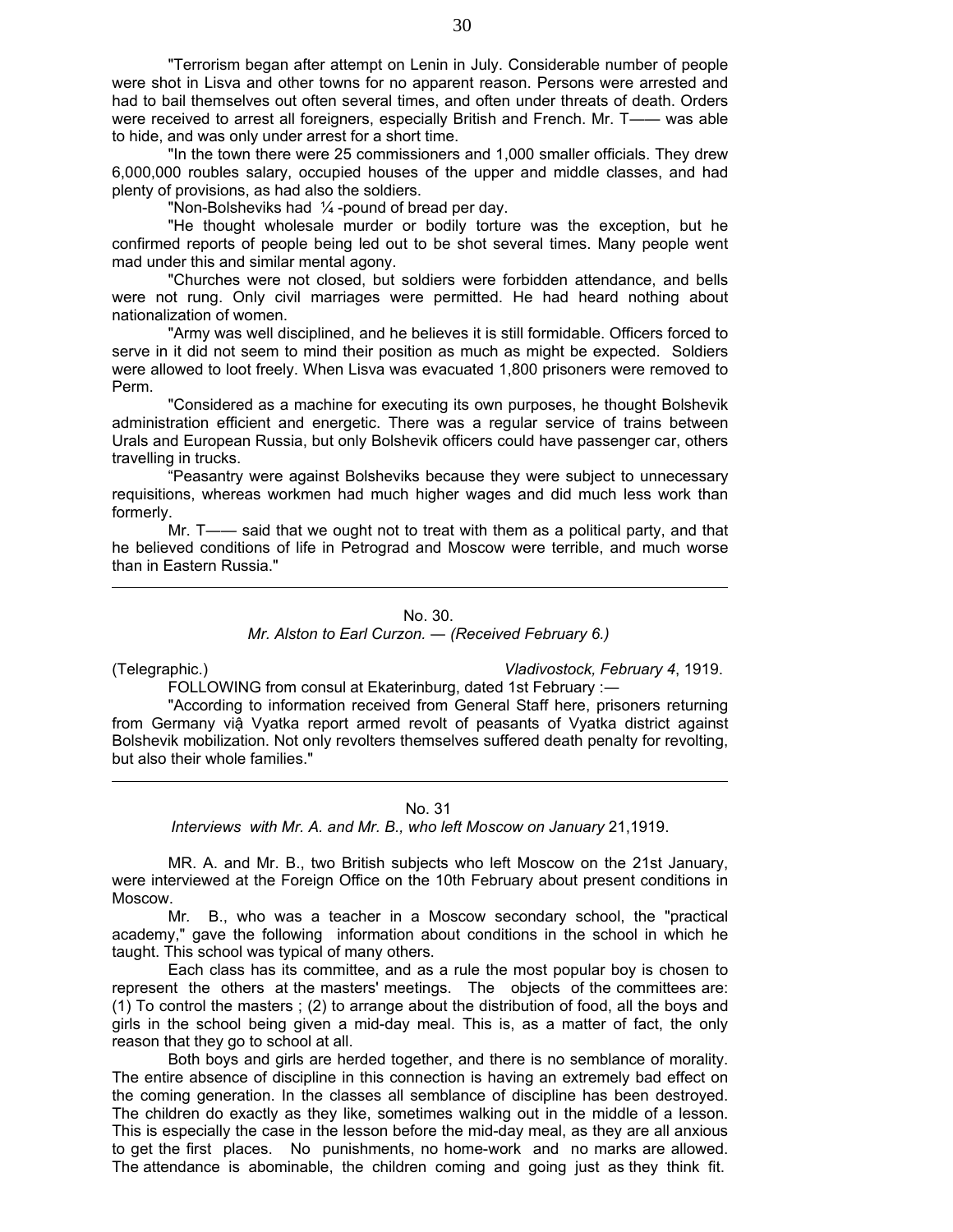It is impossible to keep order, and the classes are simply like a bear-garden. If a master does not happen to be popular, the boys turn him out. Sometimes a master may go to a class to give a lesson, only to find the boys holding a committee meeting which must not be disturbed.

 At Kolomna, between Moscow and Kazan, a boy aged 18 was appointed commissar of the whole school, being in charge of all the teachers. On one occasion he closed the school for a whole week because one of the masters gave a boy a bad mark.

 The universities suffer from the same lack of discipline. Any boy of 16 years of age is entitled to enter the university without showing any certificate, so that even if a boy is unable to read or write, he can still enter the university.

 The Bolsheviks have advertised far and wide the benefits of the new proletarian culture. The above facts throw an interesting light on the way it works in practice.

 Mr. A., who is a Moscow man, gave the following information about: (1) the "terror" ; (2) conditions in factories with which he was acquainted ; (3) the shops in Moscow :―

#### 1. *The "Terror."*

 Executions still continue in the prisons, though the ordinary people do not hear about them. Often during the executions a regimental band plays lively tunes. The following account of an execution was given to Mr. A. by a member of one of the bands. On one occasion he was playing in the band, and as usual, all the people to be executed were brought to the edge of the grave. Their hands and feet were tied together so that they would fall forward into the grave. They were then shot through the neck by Lettish soldiers. When the last man had been shot the grave was closed up, and on this particular occasion the band-man saw the grave moving. Not being able to stand the sight of it, he fainted, whereupon the Bolsheviks seized him, saying that he was in sympathy with the prisoners. They were on the point of killing him, but other members of the band explained that he was really ill, and he was then let off. Among the prisoners shot on that occasion was a priest, who asked permission to say a prayer before being shot, to which the Bolsheviks replied laconically, "Ne Nado" (It is not necessary).

#### *2. Conditions in Factories.*

 At the principal factory at Kolomna, a town on the Moscow and Kazan Railway, there are only about 5,000 workers out of the normal total of 25,000. The factory is run by a committee of three—one workman, one engineer, and one director. Here, as everywhere, all the workman are discontented and would much prefer the old management. The situation is intolerable. Nobody works and nobody wants to work, while the one and only topic of conversation is food. All the people are discontented because they have not got enough to eat.

 At Domodedova, near Moscow, the fine-cloth factory was still working before Christmas, but the output was estimated at 5 per cent. of the normal. The factory was run by a Committee of Workmen, but the owner used to meet the Committee occasionally to discuss the working of the factory with them, and to give them advice All the workmen were discontented with the way in which the factory was run, and most of them wanted the old managers back again. But as long as the Bolsheviks pay the men high wages they will stay there, though they do practically no work at all. They have to pretend to be Bolshevik, but in reality they are not in sympathy with them at all.

# *3. Shops in Moscow.*

 No shops are open at all except the Soviet shops. The Bolsheviks close down certain shops, take down the signs, and remove all the material without paying for it. They then put up signs of their own announcing the sale of clothing, which they sell at twice the price which was charged at the shop from which they took the stuff. No new stuff is now being made at all. What is now being sold is entirely old stock.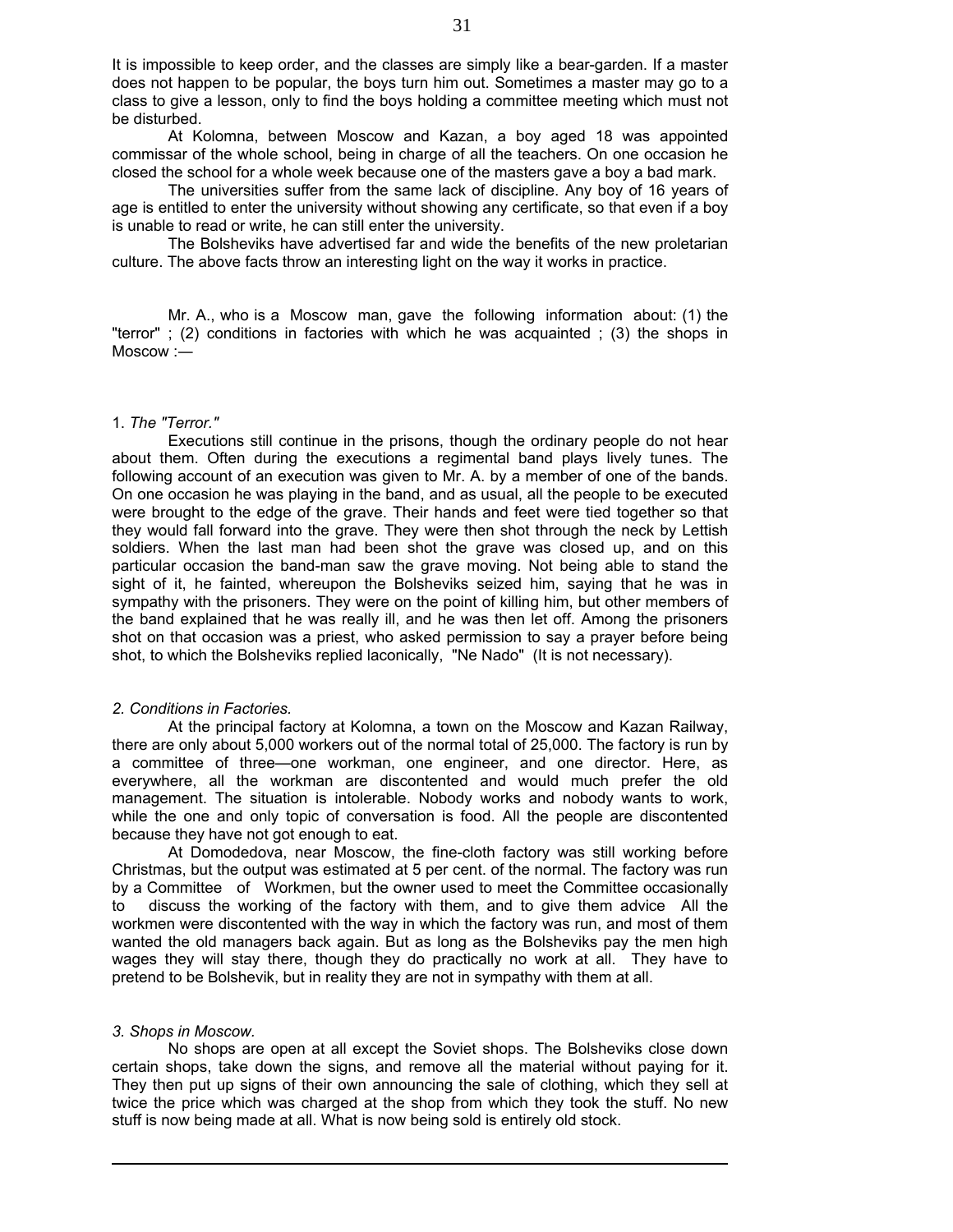#### *Lord Kilmarnoc to Earl Curzon.*

My Lord, C*openhagen, February* 3, 1919. I HAVE the honour to report that a French gentleman, who left Petrograd towards the end of January, has given me the following information as regards the situation in Russia:―

 M. F―― was of opinion that the military and civil power of the Bolsheviks had reached its zenith and was already on the decline. The leaders of the movement had acquired strength first because they held out prospects of limitless pillaging to their followers, and then by reserving for the Red Guard the remaining supplies of food. These supplies were now exhausted, and the money which was so lavishly given to the Guards could buy nothing. When the workmen were discontented in the past, the Bolsheviks had been able to quell disorder by making a distribution of flour, but now they could offer nothing to the workmen except depreciated roubles. The lack of arms and ammunition was becoming serious, and the frequent desertions, especially of the peasant soldiers, had a demoralising effect on the army.

 The Bolsheviks comprised chiefly Jews and Germans, who were exceedingly active and enterprising. The Russians were largely anti-Bolshevik, but were for the most part dreamers, incapable of any sustained action, who now, more than ever before, were unable to throw off the yoke of their oppressors. Night after night the counterrevolutionary Societies held secret meetings to plot against the Bolsheviks, but never once was a serious attempt made to carry through the conspiracy. The starving condition of the people quite paralysed their will-power.

 The country was in a complete state of anarchy. When Petrograd said "yes," Moscow said "no," and neither were able to impose their will on the local Soviets in the provinces, though the Soviet at Moscow especially was endeavouring to establish its hold over all the country. There were no newspapers except those printed in Moscow, which were full of Iies ; railway communications were coming to an end, and strikes were of frequent occurrence. In Petrograd practically all the factories were idle, and in the Moscow district but few were still working ; and as an example of the commercial apathy into which the country had sunk, M. F―— mentioned that the famous Putilov works had only turned out one engine in a whole month. The committees of the poor paralysed all trade, which was further hampered by increasing local jealousies, and it was now practically impossible to move goods or fuel from one quarter to another, or even from one house to another. The interference of these committees had led to such a state that the peasants had refused to bring food in to the cities, but preferred to bury their small stocks ; and though lately the situation had slightly improved, the position was precarious and he could not see how the population of Northern Russia would survive the months of February, March, and April. Fortunately the weather had so far been mild, as no fuel was available. He himself had managed to live on biscuits and sardines, but when he left Petrograd people had to exist on about half a pound of oats a day. At any moment even the supply of oats might be exhausted.

 He said that the Bolshevik Ieaders felt that their days were numbered, and they were trying to introduce into the direction of affairs representatives of the more moderate parties, such as the Revolutionary Socialists, and their programme was being modified accordingly. The "Terrorism" had lately been less severe, the executions fewer, and many of the Red Guards themselves were being shot on account of the crimes which they had committed. An effort was being made to carry out the principles of "communism" on a more ideal basis, and though there was no effective restraint on plundering and thieving on the part of the Red Guards, still it happened now that selfish thieves, *i.e.,*  thieves who stole and refused to share the booty with the other Guards, were shot by their comrades. M. F―— was quite positive, however, that the interesting experiment of introducing "communism" had definitely failed.

 Any régime which could offer food to the people would at once gain their support, and any régime, however tyrannical and however corrupt, would be milder and more honest than the present.

 I have, &c., KILMARNOCK.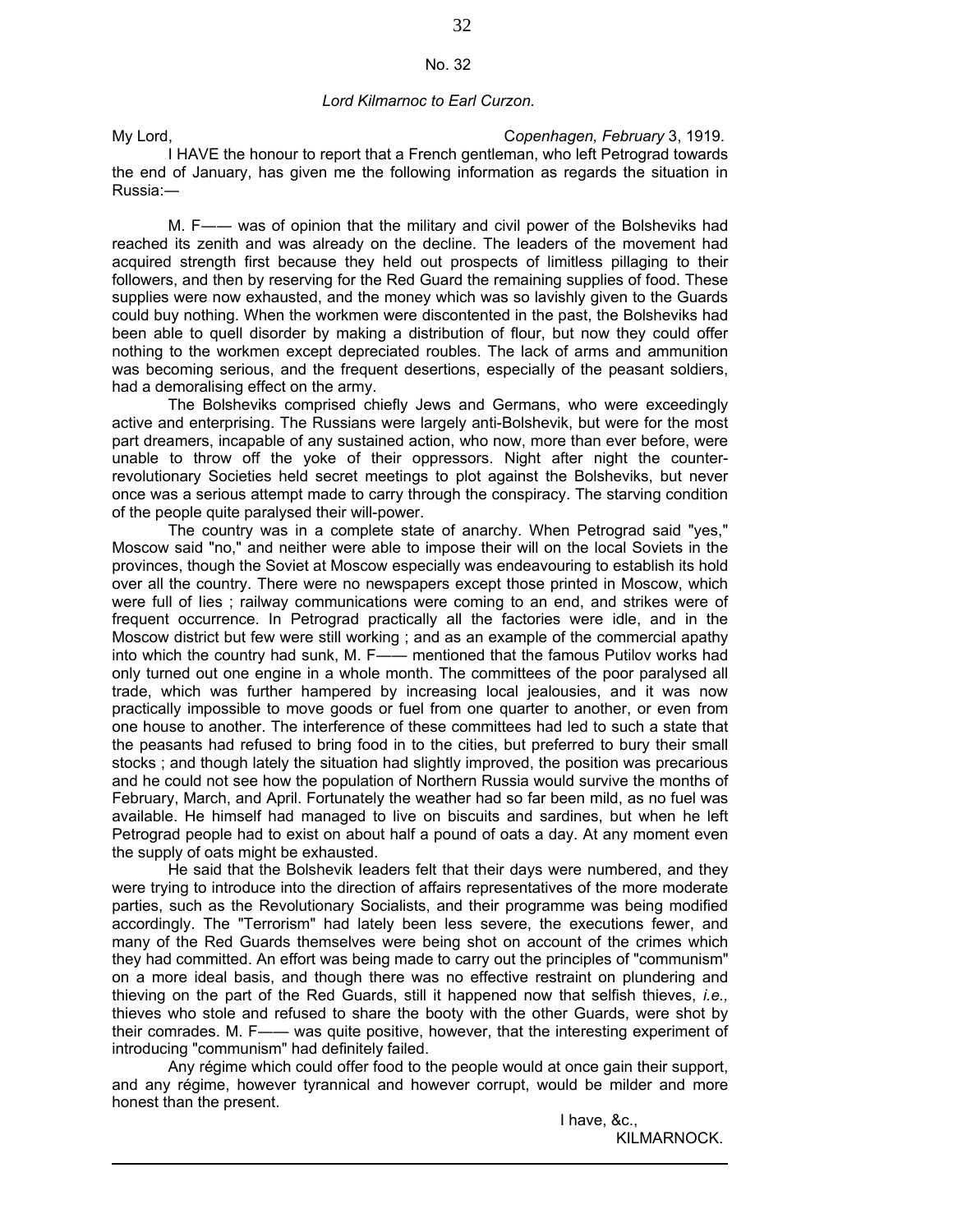## No. 33.

#### *Mr. Alston to Earl Curzon.* ―*(Received February 11.)*

(Telegraphic.) *Vladivostock February* 8, 1919.

FOLLOWING from consul at Ekaterinburg, 6th February :―.

 "From examination of several labourer and peasant witnesses I have evidence to the effect that very smallest percentage of this district were pro-Bolshevik, majority of labourers sympathising with summoning of Constituent Assembly. Witnesses further stated that Bolshevik leaders did not represent Russian working classes, most of them being Jews.

 "As a result of refusal of 4,000 labourers near Ekaterinburg to support local Bolsheviks many were arrested, and twelve were suffocated alive in slag gas-pit, their mutilated bodies being buried afterwards, and ninety peasants taken out of Ekaterinburg prison, where they had been thrown because they objected to Bolsheviks requisitioning their cattle, &c., were brutally murdered."

# No. 34.

#### *Sir H. Rumbold to Earl Curzon.*

My Lord, *Berne, February* 5, 1919.

 I HAVE the honour to transmit to your Lordship herewith a copy of a letter addressed by Madame X ——, a Polish lady, from Cracow, to a compatriot at Paris.

Madame X —— 's letter gives a certain amount of apparently first-hand information relative to conditions in the Ukraine, where, according to the writer, the Poles have frequently been the victims of appalling outrages.

I have, &c.

HORACE RUMBOLD.

Enclosure in No.34

# *Letter from Madame X*——.

(Translation. )

Dear ——, *Cracow, January* 17, 1919.

 I OFTEN wonder if you and our fellow-countrymen in Switzerland know anything about the events which are occurring in the unfortunate parts of our country from which we were forced to flee. I imagine very little is known, and yet these regions, although far from the centre, are nevertheless in Europe, and are still inhabited by civilised people, who are at present in the most terrible state. Their property is confiscated and pillaged, their lives are often in danger, and they cannot even flee, as their retreat is cut off.

 From October 1917 to February 1918 bands of soldiers and armed peasants pillaged and laid waste the whole of Russia and the Ukraine ; all household property without exception―farms, gentlemen's places, and buildings of every description―were burnt or pulled down, forests cut down, without anyone in authority putting an end to this craze for destruction, this is the way the Russian and Ukrainian peasants entered into possession of the lands granted them freely by the Bolshevik Government and the Ukrainian Government. It is needless to add that nothing escaped being pillaged, not even churches and graves being spared. The unfortunate landed proprietors, as well the farmers, farm labourers, and workmen in factories took refuge in the towns in an attempt to save what they could of their belongings. There pillaging still continued, on the plea of carrying out a search. The arrival of the Austro-German armies in February 1918 put an end to this craze for robbery and rapine.

 Owners regained possession of their property, of the ruins of their houses and farms, and what remained of their forests. There was even mention of a commission which would make a valuation of losses suffered and make those responsible pay for them. However, in the winter of 1918 the Austro-German armies retreated, and a band of bravoes resumed the reins of Government in the Ukraine, and the land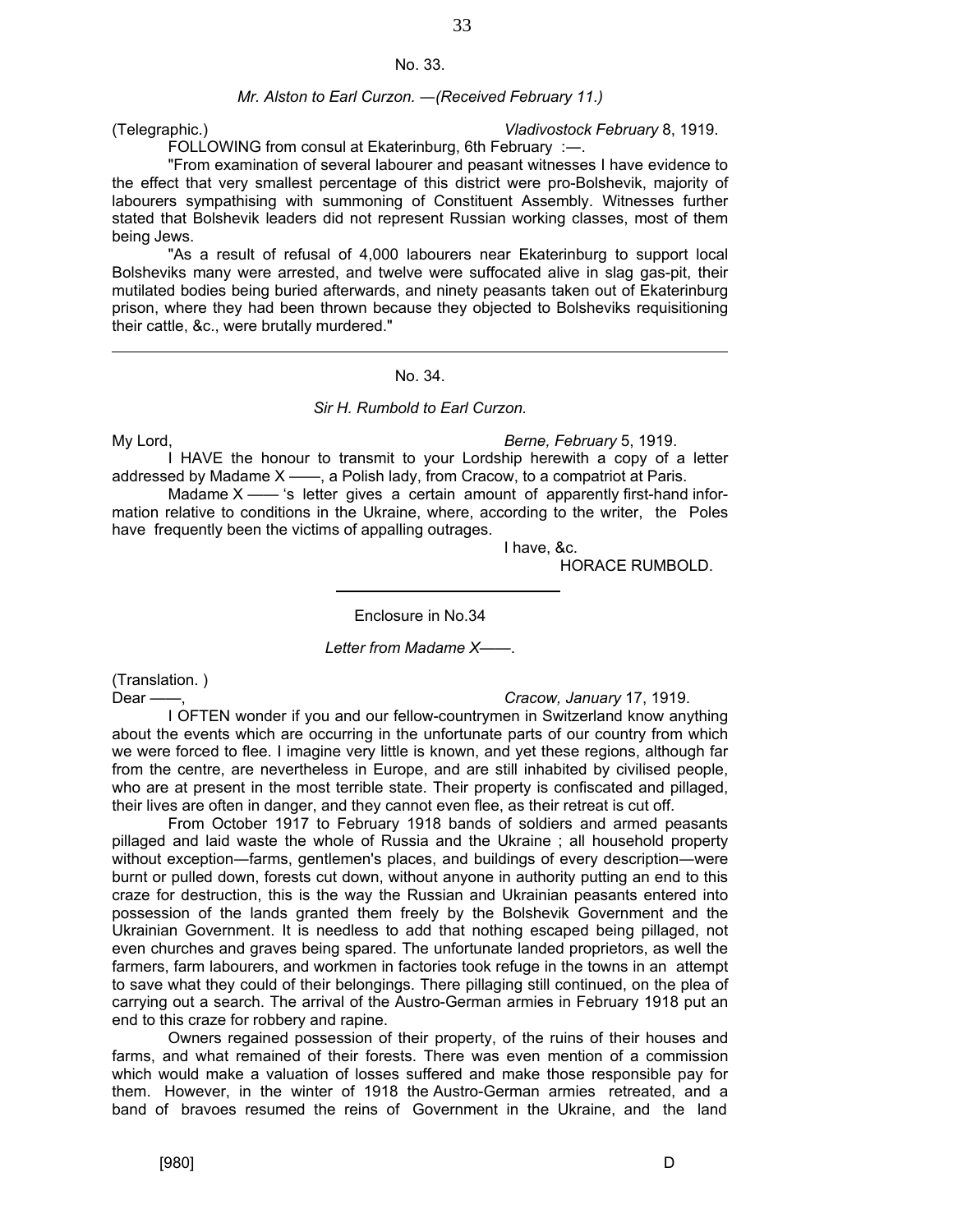became again The prey of peasants' committees, who cannot pillage anything, as the country is laid waste and covered with ruins.

 What is happening now is of quite a different nature. and is manifestly anti-Polish. Last year it was landed proprietors that were attacked, now they want to destroy everything Polish regardless of class distinctions.

 As I am far away and have little news, my information is certainly somewhat meagre, and yet the events that I am going to relate to you are true.

 In the Proskorow district the peasants burnt M. Stanislas Skibiewski alive after torturing him for two days. Two brothers Kostkiewicz, as well as Mme. Malinowska, were murdered by peasants. Mme. Marie Mankowska and her son have been imprisoned for several weeks, and nobody knows what will happen to them. All the prisons are crammed with Poles who are undergoing the most terrible treatment. Jerome Sobanski and his son are among the prisoners.

 Fourteen members of Michel Sobanski's Government were frightfully tortured before being killed, and the same fate has befallen the members of Bialo Cerkiew's Government. At Brycow seven members of the Grocholscy Government were mutilated before being murdered. In Berdiozew district Malaszewski, manager of a factory, and Wroczynski, sub-manager, were murdered. In Volhynia the two brothers Plater of Dambrovica were burnt alive. At Kamieneo, Alexandre Sadowski has been in prison for a long time, and great anxiety is felt for his life. At Czere Paszynce the gamekeeper was killed after being frightfully tortured. Catholic priests are exposed to every indignity, and their lives are always in danger. At Bazalia during Mass seventy people were arrested in church. In the towns Polish and Russian landowners are arrested and imprisoned. The peasants in the country come to find them, and the prisoners are handed over to them with permission to do what they like with them. It is only by means of very heavy ransoms that they manage occasionally to save their lives.

 With regard to your own property, the house and the farmhouses were still standing last November. Malejowce is destroyed, and the forests are in a terrible state. At Strychowce nothing is left standing ; our properties are completely laid waste.

 Petlura's band has seized the banks as well as the sugar factories, and it is impossible to draw any money or shares belonging to companies without first obtaining the signature of the peasants' committee.

 It is also said that half the money in the banks belonging to private accounts has been confiscated. At any rate, it is quite certain that part of the capital belonging to private individuals has been seized at the Union Bank at Kamisnec.

 If public opinion, as voiced by the European press, has denounced and condemned the excesses and crimes committed in Belgium, Serbia, and the Duchy of Posen, why should the crimes committed by the Bolsheviks and the Ukrainians remain unknown. It is the wish of the unfortunate people who ask for the assistance and implore the protection of the Allied armies, that France, England, and America should be informed of what is going on.

 As Warsaw turns a deaf ear, being too much taken up with its political questions, and the Polish armies have enough to do with the Ruthenians in Galicia, and cannot give any help to people further away, we should like our committees in Switzerland to be kept fully informed, and to be able to represent to the French and English press how matters stand. It is with this object in view that I write to you and place myself at your disposal if more information can be sent which could be published in the press.

### No. 35.

# *Lord Kilmarnock to Earl Curzon.* ―*(Received February* 11.)

My Lord, *Copenhagen, February* 6, 1919.

 I HAVE the honour to forward herewith a translation of the first official report on the atrocities committed by the Bolsheviks in Wesenberg and Dorpat, which has been furnished me by the Esthonian representative here.

> I have, &c. KILMARNOCK.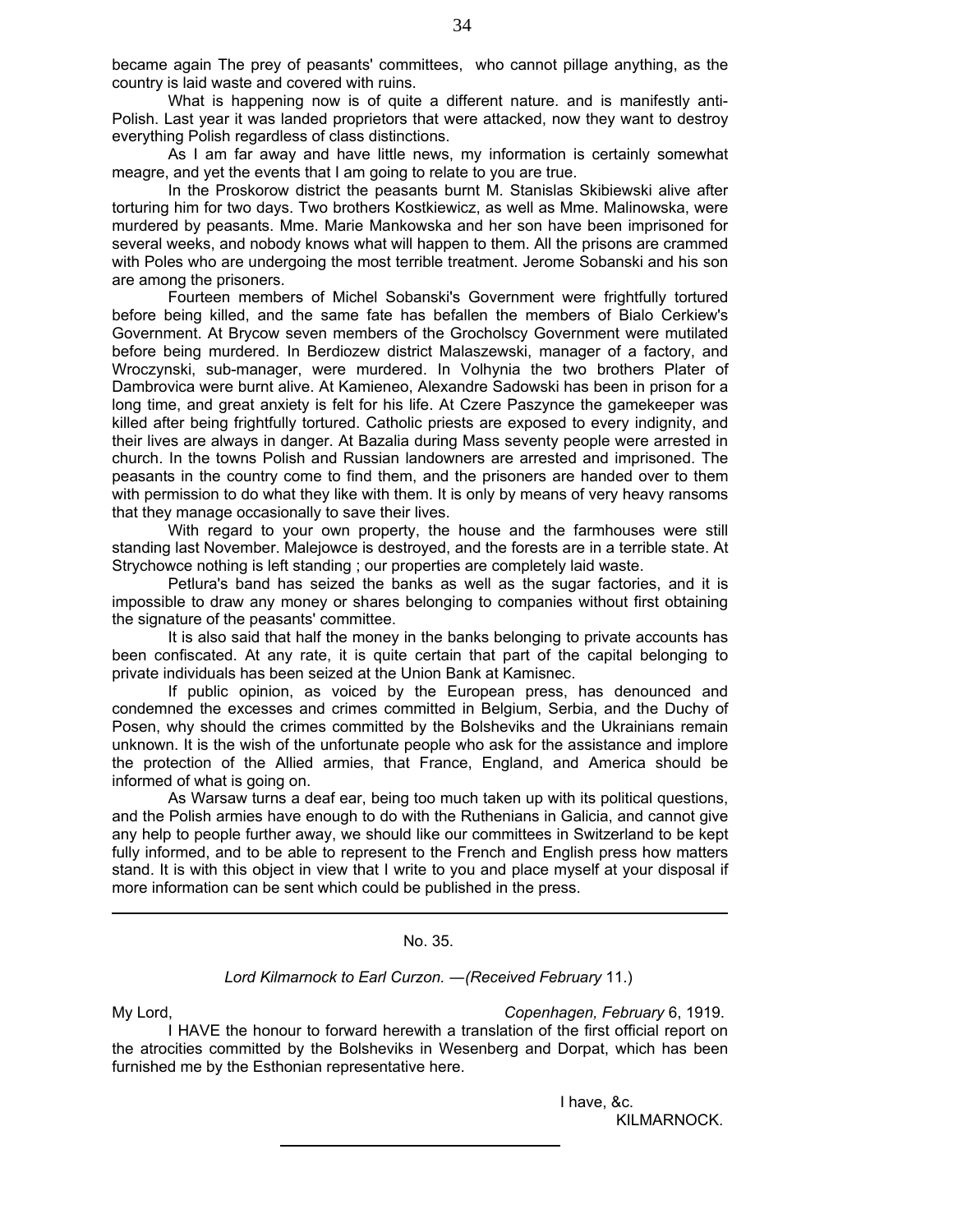# Enclosure in No. 35.

# ATROCITIES PERPETRATED BY THE BOLSHEVIKS IN ESTHONIA.

# *In Wesenberg.*

 AFTER the Esthonian troops had reconquered the town of Wesenberg from the Bolsheviks, the graves of those murdered by the latter during their short period of "terrorism" were opened on the 17th January, 1919.The following officials were present : Town Governor, Aren ; President of the District Administration, Hr. Juhkam ; Deputy Mayor, Jakobson ; Militia Commandant, Kϋtt ; Assistant Militia Commandant, Tenneberg ; Medical Officer of Health, Dr. Wiren ; and the previous Medical Officer of Health, Dr. Utt.

 The vicinity of the graves of the victims to the Red Terror showed with what brutal roughness the Bolsheviks had executed their victims. Everywhere was to be seen congealed blood amongst which tattered pieces of cap, bits of clothing, brains, and fragments of skull with hair could be distinguished. In the first grave sixteen bodies were found, which were later photographed. Among these the following were identified : Army doctor, Dr. Reinik ; the Greek Catholic priest, Sergei Filorenski ; ambulance soldier, Ellenberg, of Reval ; the local merchant, Gustav Bock ; Tönis Pödra, of Gut Uhtna ; a railway official, Tönu Pöiklik, of Wesenberg ; Ferdinand Tops, from the parish of Undle; Rudolf Rost, ambulance soldier, of Tudulinne ; Eduard Sepp, of the Estate Welsi ; and the shoemaker Kolk, of Wesenberg. Sixteen victims were also in the other grave. The following were recognized : Heinrich Mikker, of Kunda ; Joh. Ed. Järw, of Gem Kϋti ; Juri Juhkam, of the parish of Roela ; Hugo Lang, of the parish of Kϋti ; Josep Koovits, of Kunda ; Harriette von Muhlen, of the Tudu Estate ; Walter Pauker, the clergyman of Wesenberg ; Gustav Sone, from the parish of Küti ; von Hesse, an official of Wesenberg ; Peter Sakkar, from Kunda ; Arthur Sulto, from Kunda ; Jakob Raja, forester from the Estate of Lobu ; Hugo Rannaberg, from the parish of Kϋti.

 The third and largest of the graves was opened on the 18th January. It was 4 metres long and 2 metres deep, and filled to the top with corpses. Fifty bodies were found here, among whom the following were recognized : Rudolf Peets,of Laekwere ; Carl Erde, of Haljala ; Daniel Sellow, a merchant of Laekwere ; Jean Rebane, from the village of Assanalls ; Johannes Lamberg, of Ambla ; Hindrick Roosilill, from the Tape Estate ; Eduard Walow, of Wesenberg ; Gustav Koolmann, of Walnupea ; Mihkel Klein, from the parish of Kϋti ; August Marton, from Malla ; Dr. Morits Ling, from Kunda ; Sііm Magi, of Malla ; Juri Kuller, from the Inju Estate ; Johannes Marton, from Malla : Konrad Preisberg, of Ambla; Ernst Klein, from the parish of Küti; Karl Paas, of Kuline; Arthur Wään, soldier of the Militia, from the parish of Wihula; Jüri Lemming, of Ambla; Willen Pϋdermann, of Rahkla ; Karl Knauf, proprietor of Nomkula ; Karl Pudel, from Rahkla ; Johannes Schmitnar, tenant of the Tapa Estate ; Frau van Rehekampf, of Wesenberg ; August Paas, of Kulina ; Lϋna Lϋmann, of the parish of Aaspere ; Jeannette, Baroness Wrangel, of Wesenberg ; Frau von Samson, of Wesenberg ; Leopold Aron, head of the Post Stage of Wesenberg ;Jaan Paas, of Kulina ; railway official Older, of St. Püssi ; Mihkel Marton, of Mana ;Jüri Magi, of Inju ;Feodar Nümm, of Osel ;Bernh. Wold Lessel, of Wesenberg ; Masik, soldier of the people's army from the Government of Twer ;J. Heinrich Grauberg, of Rahkla; Prüdik Wilder, of Lakwere; Julius Kütsel, of Laekwere; Marta Afanasjewa, Sister of Mercy, of Kunda ; Marie Kirsch, of Wesenberg.

 All the bodies showed signs of the rage and revenge of the Bolsheviks. The victims were all robbed of everything except their linen, their boots also having been taken. The Bolsheviks had shattered the skulls of thirty-three of the bodies, so that the heads hung like bits of wood on the trunks. As well as being shot, most of the murdered had been pierced with bayonets, the entrails torn out, and the bones of the arm and leg broken.

How the victims were executed by the Bolsheviks is described by one of these unfortunates, Proprietor A. Munstrum, who managed to save himself by a miracle :— "On the afternoon of the 11th January, fifty-six of us were led to the place of execution, where the grave was already made. Half of us, including six women, were placed at the edge of the grave. The women were to be killed first, as their cries were so heartrending the murderers could not listen to them any longer. One woman tried to escape, but did not get far. They fired a volley, and she sank to the ground wounded. Then the Bolsheviks dragged her by the feet into the grave. Five of the murderers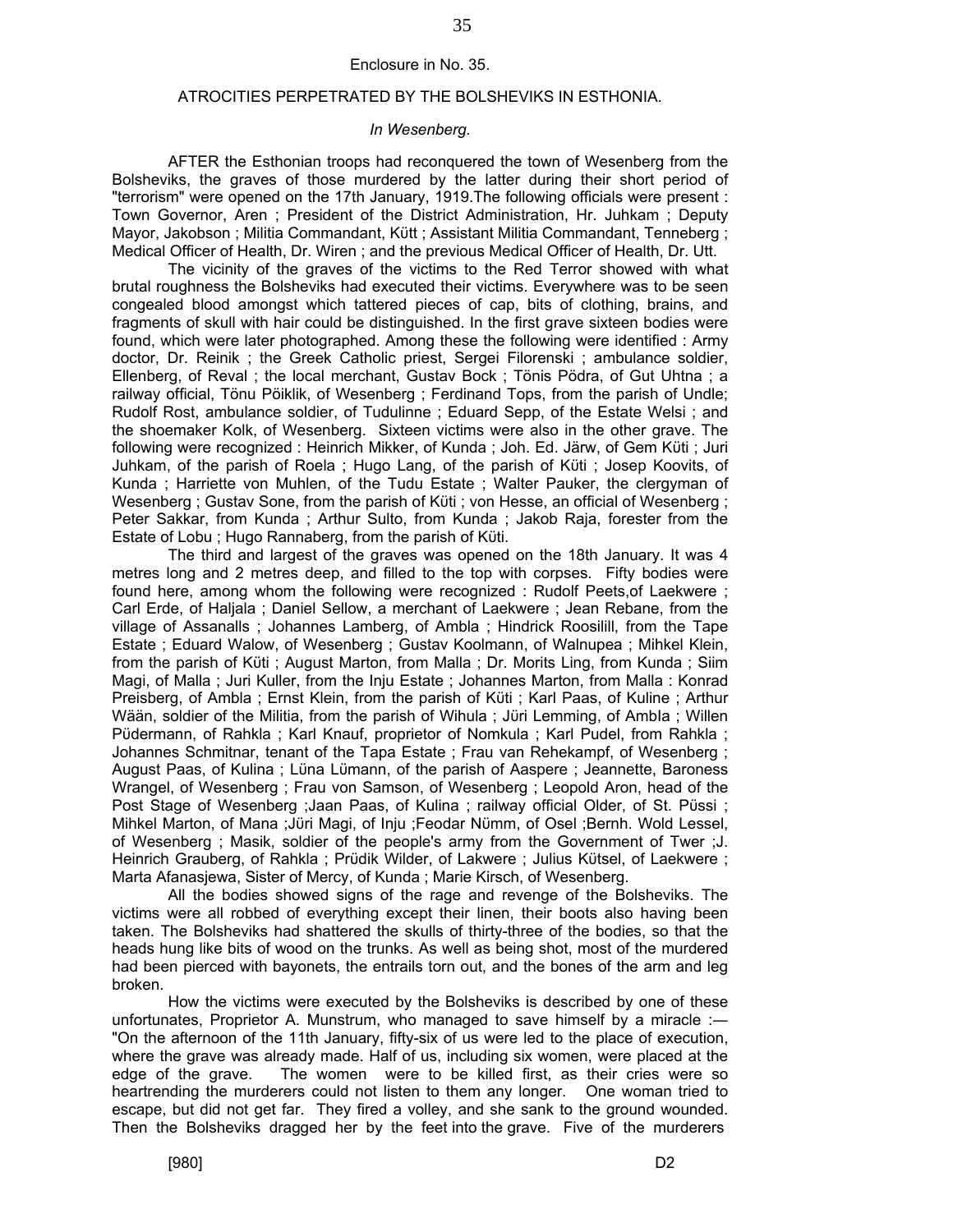sprang after her, shot at her, and stamped on her body with their feet till she was silent. Then a further volley was fired at the other victims. In the same way they were thrown into. the graves and done to death with butt-ends and bayonets. After which the murderers once more stamped on the bodies. . . ."

# *In Dorpat.*

 Also in Dorpat the Bolsheviks committed the same kind of atrocities as in Wesenberg. On Christmas evening the well-known Director of Fisheries, Zoological Student Max von zur Mϋhlen, was murdered.

 On the 26th December the following persons were shot : Mihkel Kϋs, Alex Lepp, Alexander Aland, and Karl Soo.

 On the 9th January the Bolsheviks murdered the following persons : August Meos, Abram Schreiber, Woldemar Rästa, butcher Beer Stark, Baron Paul von Tiesenhausen, Woldemar and Johann Ottas, Mikhel Kure, Friedrich Päss, Bruno von Samson-Himmelstjerna, Harald von Samson-Himmelstjerna, Gustav von Samson-Himmelstjerna, goldsmith Rudolf Kipasto.

 All these persons were dragged to the Embach River and shot down. The dead bodies were put into the river through ice-holes. Later, when the Esthonian troops had reconquered Dorpat, sixteen of these victims of the Red Terror were found in the Embach. As could be ascertained from the bodies, these victims had been tortured in the most dreadful manner. Many had arms and legs broken, the skull knocked in, &c. It was evident that Karl Soo, who was shot on the 26th December, had suffered most of all. The Bolsheviks had put out his eyes. On the 14th January, shortly before they were driven out by the Esthonian troops, the Bolsheviks killed twenty of their prisoners. After an official enquiry it was ascertained that this bloody deed took place in the following manner : The poor unfortunates, over 200 in number, who were kept in the Credit-system Bank and the police station, had to stand in a row. The names of the victims were then called out. They were robbed of their clothes, boots, and valuables, and led to the cellar of the Creditsystem Bank, where the Bolsheviks, with hatchet blows, shattered their skulls. In this manner the above-mentioned, approximately twenty persons, were murdered, and only the hasty flight of the Red Guard from the Esthonian troops saved the remaining prisoners, among whom were from sixty to eighty women. Otherwise they would have been done to death in the same way. Among the bodies of the murdered the following were recognized : Archbishop Platon, Recording Clerk Michael Bleiwe, of the Unspenski Church ; the grey-headed clergyman of the Greek Orthodox Georgs-Church ; Priest Nikoli Beshanitzki, Professor and University clergyman Dr. Traugott Hahn, Hermann von Samson-Himmelstjerna, of Kawershof ; Heinrich von Krasse, owner of Rewold ; Banker Arnold von Tideböhl, Herbert von Schrenk, Baron Konstant von Knorring, Pastor Wilhelm Schwartz, Councillor Gustav Tensmann, Councillor Gustav Seeland, Merchant Surman Kaplan, Master Potter Ado Luik, Merchant Harry Vogel, Merchant Massal, and co-worker of "Postimees," Kärner.

Dr. Wolfgang, of Reyher, who shortly after the murders—the bodies were still warm―examined the above-mentioned cellar of the Credit-system Bank, and reports the following with regard to the appearance of the room where this foul deed took place : The floor of the whole room was covered with bodies, piled one upon the other in most unnatural positions, which could only be attributable to a violent death. In the middle the bodies were in three layers, wearing only underclothing. Nearly all had shots in the head, which had been received recently, because in a few cases the skull had been totally shattered, and in one case the skull hung by a thread. Some bodies showed signs of several shots. All was thick with blood, also on the bed and. on the walls congealed masses of blood and pieces of skull were to be seen. I counted twenty-three bodies, but it was easy to make a mistake, as it was difficult to recognise individual bodies in the heap. Not a bit of the floor was clear, so that I had to trample over bodies to reach others. The search for a sign of life was in vain.

 After a later examination of the bodies, it was found that Bishop Platon had a bullet in the brain over the right eye, and death had been instantaneous. The left side of Priest Bleiwe's face had been shattered from the blow of an axe. The Bolshevik executioner's axe had hit Priest Bjeschanitzki in the middle of his face. From these blows the faces of both priests were so mutilated as to be almost beyond recognition. Both the arms and the head of Vicar Schwartz were hacked off. The Bolsheviks had nailed an officer's shoulder straps firmly to his shoulders. All the bodies and the cellar where they lay have been photographed.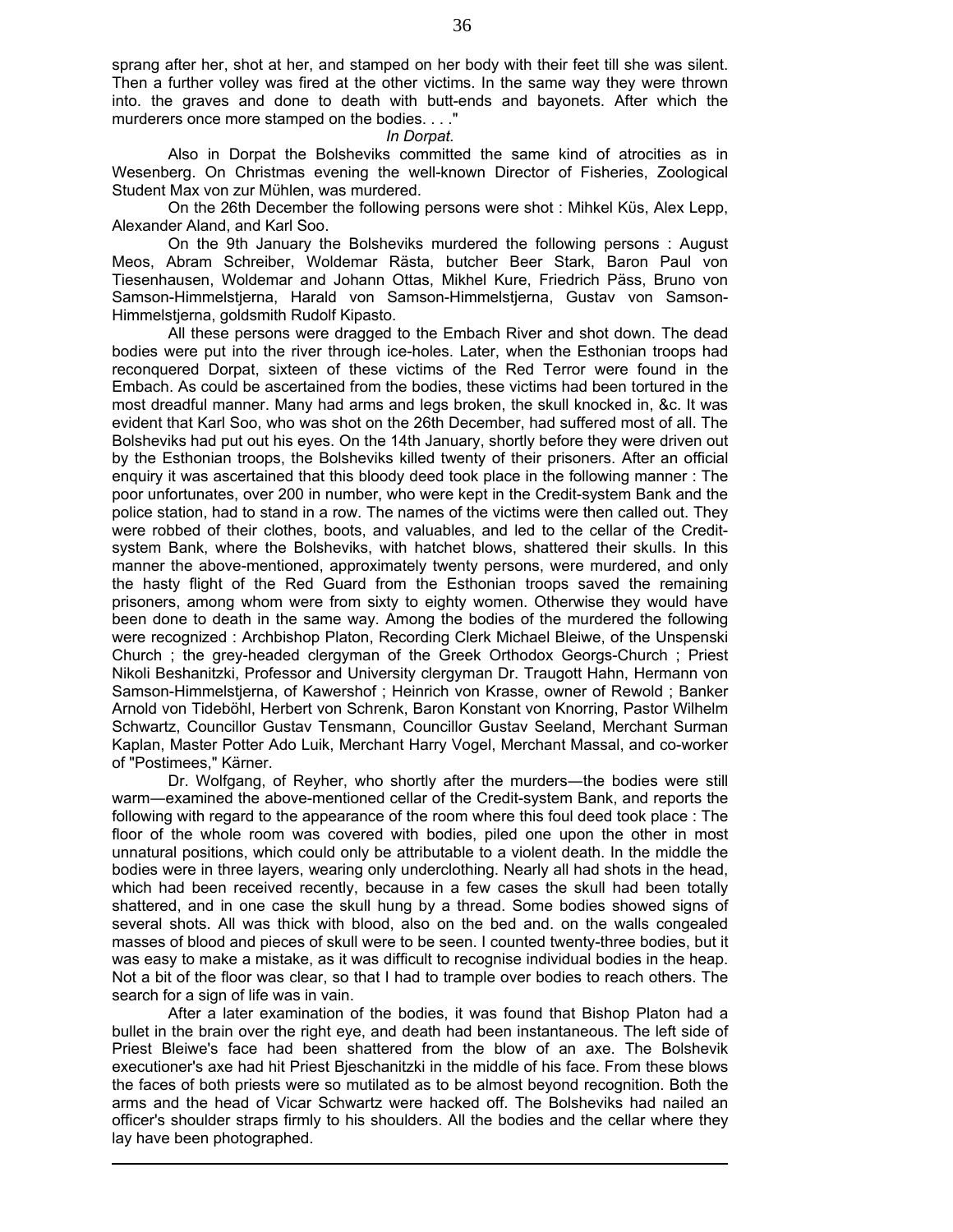#### No. 36.

#### *Mr. Alston to Earl Curzon.* ― *(Received February 12.)*

(Telegraphic.) *Vladivostock, February* 11, 1919. I HAVE received the following statement from a British consular official, who was at Ekaterinburg in September, 1918, regarding the situation in that town during Bolshevik régime, from 1917 until the end of 1918, when town was relieved by Czechs :-

 Bolsheviks ruthlessly "nationalised" all property during first four or five months, including British firms, like Contutshtim, Syssert, *&c.,* and they made constant demands on all moneyed merchant classes for huge contributions, with penalty of arrest and confiscation of all belongings unless paid promptly. Businesses of all kinds, banks, and houses were either placed under control of labour elements or nationalised, and to such a low level were industry and manufacture reduced that they practically came to a standstill. Systematic searches of houses and private individuals took place daily, and gold and silver ornaments, and even spare clothes, were taken without compensation, and merchants who attempted to resist or evade constant decrees from local Soviet were immediately arrested. Robberies and murders were frequent, law and order were at very low ebb, and almost complete anarchy reigned. A local consular corps was formed in March, 1918, consisting of consuls and representatives of some dozen different nationalities to act as an intermediary between Bolshevik Soviet and subjects of foreign Powers, owing to the molestation of foreign subjects.

 All public meetings were suppressed, and, with the exception of the daily official organ of the Bolsheviks, no papers or printed matter could be published.

 Czech movement on Omsk began towards the end of May. We were in a state of siege from the end of May to the 25th July, when Bolsheviks finally evacuated the town and Czechs marched in. Bolshevik terrorism succeeded Bolshevik despotism. Having publicly announced their intention of making "red terror" as dreadful as possible, they arrested hundreds of private citizens as hostages for the sole reason that they belonged to so-called *bourgeoisie* and "Intelligentsia." Hotels and private residences were requisitioned to accommodate these hostages, as prisons were full of them ; under armed bands of Red Guards scores were taken to the front to do work for "Proletariat Army," and dig trenches. Without semblance of a trial, many of them were shot during June and July. A placard on the walls of one of the gates which was reprinted in Bolshevik paper the following day, was the first intimation we had of this. This proclamation gave names of nineteen citizen hostages who had been shot, amongst whom were the member of a well-known engineering firm, Mr. Fadyef, and the manager of Syssert Company (an English undertaking), Mr. Makronosoef. The rest were mostly peaceful hard-working merchants and mostly well-known persons. Eight more were shot a few days later, amongst them being the son of a wealthy flourmiller, Mr. Markarow. Number of bodies, amounting, I believe, to sixty or more, were discovered after Czechs took the town. Subsequently it was discovered that they were shot in the most cruel manner, just like animals in woods, and some of them were undoubtedly left to die on the ground, as no pains were taken to discover whether their wounds were mortal or not. It was alleged by Bolsheviks that to prevent any counter-revolutionary movement in the town it was necessary to terrorise population in this manner. Consular corps were informed roughly that Bolsheviks would allow no interference, when they protested against these wholesale assassinations. Although they vigorously denied it, Bolsheviks began to evacuate Ekaterinburg about the middle of July. One of their leaders publicly stated that if they were obliged to leave the town they would massacre a thousand citizens.

 Three days before they finally left Ekaterinburg, Bolsheviks announced at a public meeting on 25th December, that they had recently shot the Emperor. Their system of espionage was very perfect, and during whole of their régime nobody dared to utter a word that might be construed into anti-Bolshevism, as they were liable to be immediately arrested and shot.

 In addition to the above-mentioned horrors we were always anticipating an outbreak of typhus, cholera or other epidemic, as everything was in a state of unutterable filth, no attempts being made to clean buildings, offices, streets, railway stations or trains.

 Everybody appeared dejected and depressed, and decent and cleanly dressed people were seldom seen in the streets.

[980] D3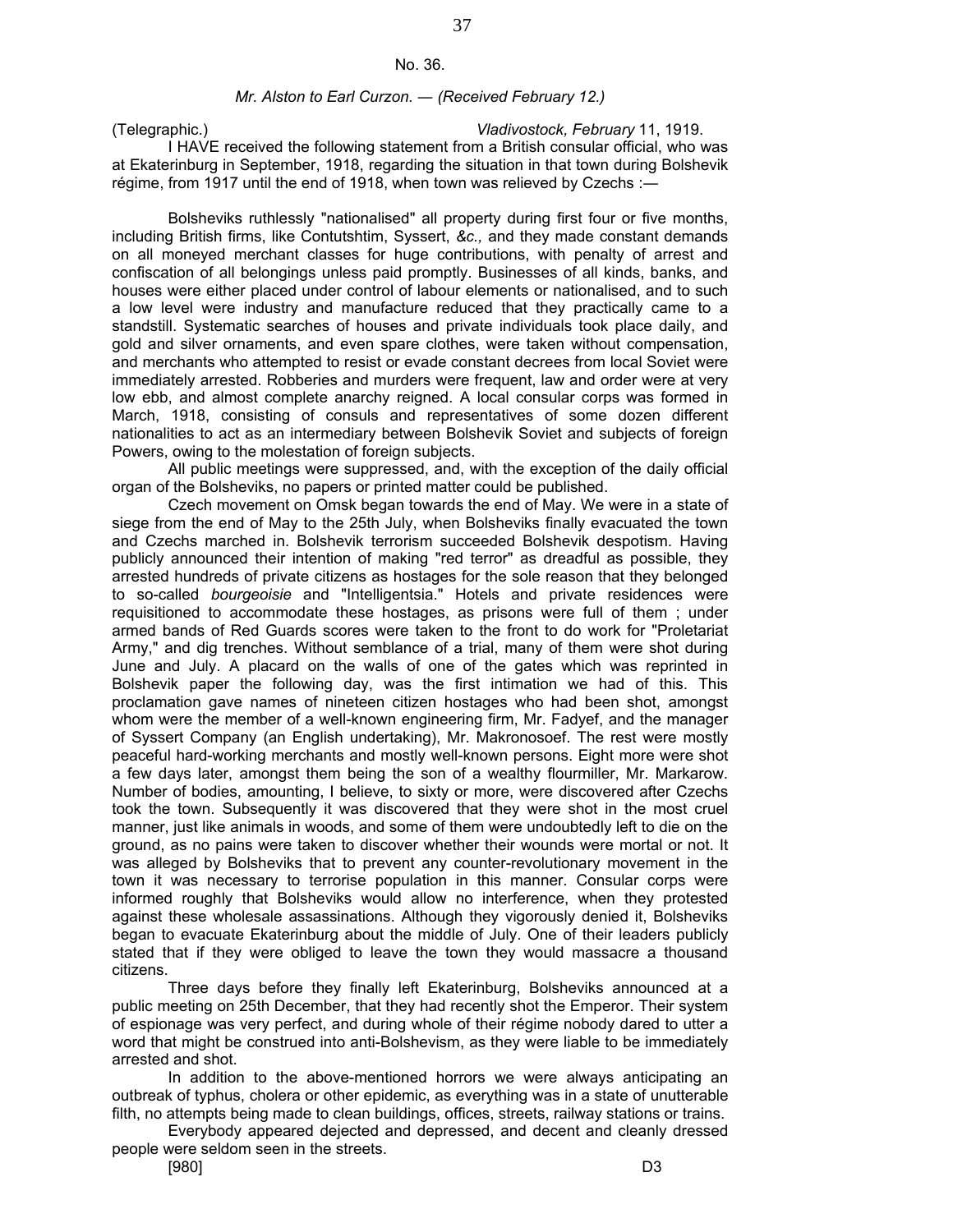Bolshevik evacuation was most thoroughly carried out, and it is estimated that they took with them over 4,000,000,000 roubles worth of platinum, gold; stores and money. There is no doubt that there would have been a great many more murders if they had not been so busily engaged in this plunder, but owing to rapid advance of Czechs, they were forced to hasten their departure.

 There will be wholesale massacres of moneyed and merchant classes if Bolsheviks succeed in retaking Ekaterinburg.

# No. 37.

#### *Notes on Interviews with Mr. C*. *and Mr. D., February* 13, 1919.

 MR. C. and Mr. D. were interviewed this morning in the Foreign Office. They both left Petrograd on the 17th January. Mr. C. was manager of a big firm in Petrograd, and was in prison three and a half months.

 In the cities the cry of the Bolsheviks has been "the proletariat against the *bourgeoisie,"* though as most of the big capitalists got away, it has really been the oppression of the *de-bourgeoisie* and the intelligent workmen by the dregs of the population.

## *1. The Villages.*

 In the villages poverty committees, composed of peasants without land and of hooligans returned from the towns, have been set against the peasant proprietor. Local government has been handed over to these poverty committees, and they take from the peasant proprietor his produce, implements, and live-stock, retaining what they need themselves and forwarding the remainder to the towns. The peasant will not give grain to the Bolsheviks because he hates them, and hopes by this means to destroy them eventually. He is armed and united. It is for this reason that armed requisitioning companies are sent out everywhere from Petrograd and Moscow to help the poverty committees to take the grain from the peasant, and every day all over Russia such fights for grain are fought to a finish till either the peasants or the requisitioning party are wiped out. During my stay in prison I met and talked to dozens of peasant proprietors arrested on the charge of counter-revolution. In my escape across the frontier I slept in two peasants' cabins, and although they were living under the worst conditions, so poor that fourteen people lived and slept in a cabin a few yards square, they cursed the Bolsheviks with tears in their eyes. One of the latest decrees only allows a peasant to have one cow and one horse for every five members of his family. The peasant proprietors, who probably will one day be the strongest party in the future Russia, are anti-Bolshevik to a man.

## *2. Red Army.*

 No more satisfied are the soldiers. In fact the only troops the Bolsheviks can trust are the Lettish, Chinese, and a few battalions of sailors. They give them 250 roubles a month, all found, together with presents of gold watches and chains requisitioned from the *bourgeoisie.* Newly conscripted troops are not given rifles in Petrograd, except a few in each regiment for the purposes of instruction. They are only handed out to them at the front. For any military offence there is only one punishment―death. Executions are done mostly by the Chinese. If a regiment retreats against orders machine-guns are turned on them, and if the commissar of the regiment cannot thus hold his men he is shot. All the soldiers I spoke to, even those acting as our guards at the prison, cursed their fate at being compelled to serve, the only alternative being death from hunger or execution as deserters. Nearly all openly expressed the hope that the British would soon come and put an end to it all.

# *3 Workmen.*

 The position of the workmen is no better. At first the eight-hour day with high minimum wages greatly pleased them, but as time went on they found that owing to increased cost of living, they were little, if any, better off. Their wages were increased, but a vicious circle was soon set up on which their wage increases were utterly unable to keep up with the high cost of living. Reduction of output further increased the cost.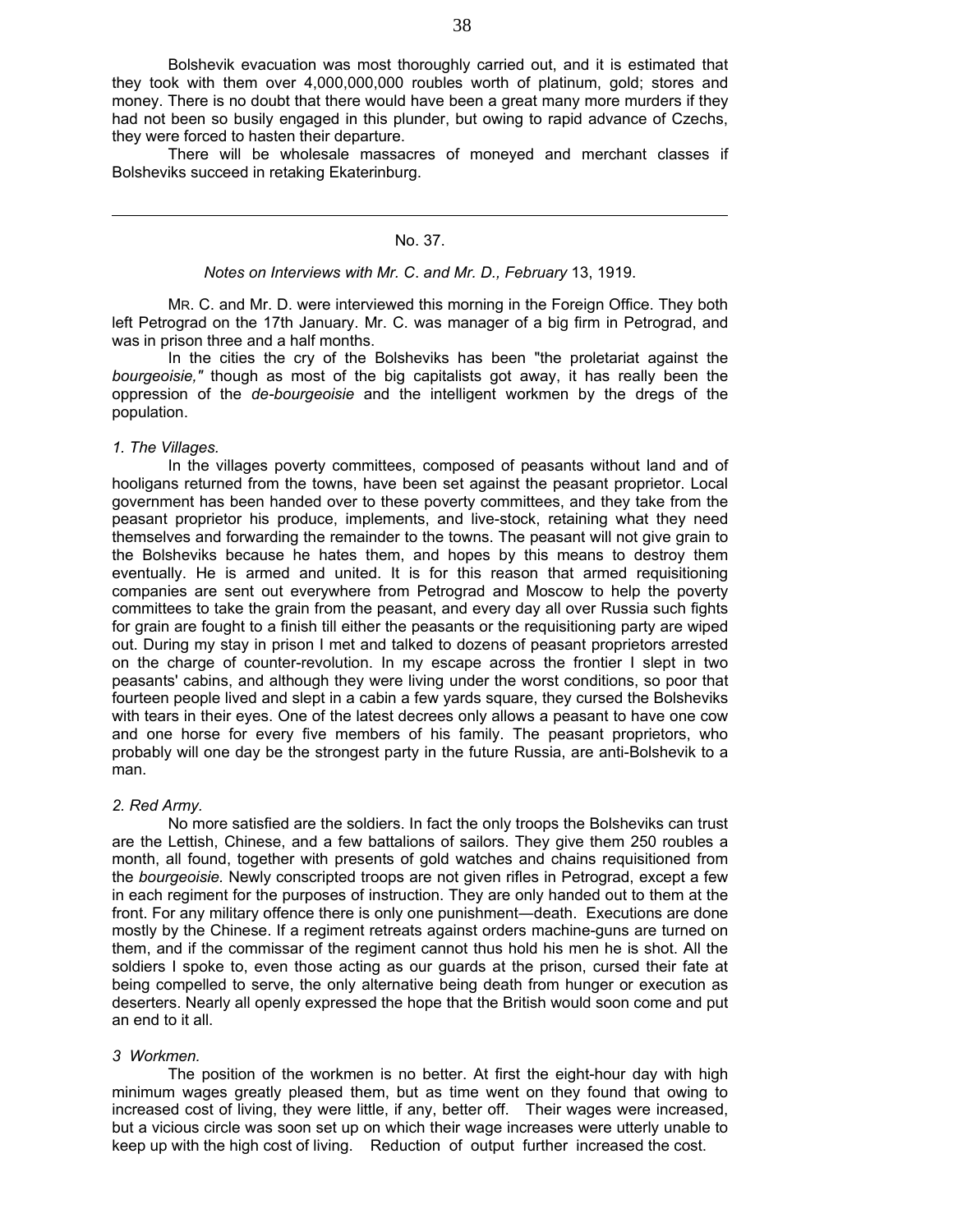At the Petrograd wagon works the pre-Bolshevik cost of passenger cars was 16,000 to 17,000 roubles ; it is now 100,000 to 120,000. At Government works, where the Bolsheviks would be most likely to expect support, intense dissatisfaction exists. An official warning was issued to the workmen of the Putilof works through the official newspaper, stating that during a period of several weeks fires, explosions, and breakdowns had regularly occurred, which could only be put down to traitors to the cause, who, when caught, would be shot.

# *4. Bourgeoisie.*

 The position of the *bourgeoisie* defies all description. All who employ labour down to a servant girl, or an errand boy, or anyone whose wants are provided for ahead, that is, all who do not live from hand to mouth, are considered under Bolshevism as *bourgeoisie.* All newspapers except the Bolshevik ones have been closed, and their plant and property confiscated. New decrees by the dozen are printed daily in the press, no other notification being given. Non-observance of any decree means confiscation of all property. All Government securities have been annulled and all others confiscated. Safe deposits have been opened, and all gold and silver articles confiscated. All plants and factories have been nationalised, as also the cinemas and theatres. This nationalisation or municipalisation means to the unhappy owner confiscation, since no payment is ever made. Payments by the banks from current or deposit accounts have been stopped. It is forbidden to sell furniture or to move it from one house to another without permission. Persons living in houses containing more rooms than they have members of their families have poor families billeted in the other rooms, the furniture in these rooms remaining for the use of the families billeted there. Hundreds of houses have been requisitioned for official or semi-official use, and thousands of unhappy residents have been turned out on the streets at an hour's notice with permission to take with them only the clothes they stood in, together with one change of linen. Houses are controlled by a poverty committee, composed of the poorest residents of the house. These committees have the right to take and distribute amongst themselves from the occupiers of the flats all furniture they consider in excess. They also act as Bolshevik agents, giving information as to movements. A special tax was levied on all house property amounting practically to the full value of the same. Failure to pay in fourteen days resulted in municipalisation of property. All owners and managers of works, offices, and shops, as well as members of the leisured classes, have been called up for compulsory labour, first for the burial of cholera and typhus victims, and later for cleaning the streets, &c. All goods lying at the custom house warehouses have been seized and first mortgaged to the Government Bank for 100,000,000 roubles. Any fortunate owner of these goods, which were not finally confiscated, had the possibility of obtaining them on payment of the mortgage. All furniture and furs stored away have been confiscated. All hotels, restaurants, provision shops, and most other shops, are now closed after having had their stocks and inventories confiscated. Just before we left a new tax was brought out, the extraordinary Revolutionary Tax. In the Government newspapers there were printed daily lists of people, street by street, district by district, with the amount they must pay into the Government bank within fourteen days on pain of confiscation of all property. The amounts, I noticed, ranged from 2,000 roubles to 15,000,000. It is impossible to imagine how these sums can be paid.

# *5. Food Question.*

 The food question in Petrograd has gone from bad to worse. Elaborate food cards are given out each month covering all kinds of products, but for months past nothing has been given out on them except bread, which has for the last few weeks consisted of unmilled oats. There are now only three categories of food cards, the first being for heavy workers, the second for workers, and the third for non-workers. The last time bread was given out the daily allowance on card one was half-a-pound, on card two quarter-pound, and on card three one-eight pound. Hundreds of people are dying weekly from hunger, which first causes acute swelling of the features. Many have managed to get away, so that the present population is probably not more than 600,000. Wholesale starvation has only been prevented by the large, illicit trade done in provisions by what are known as sack-men, who travel by rail or road from the village with food in sacks. Butter is now 80 roubles a pound ; beef 25 roubles ; pork 50 roubles ; black bread 25 roubles ; and eggs 5 roubles each. Dogmeat costs 5 roubles a pound, and horse-meat 18 roubles. Houses with central heating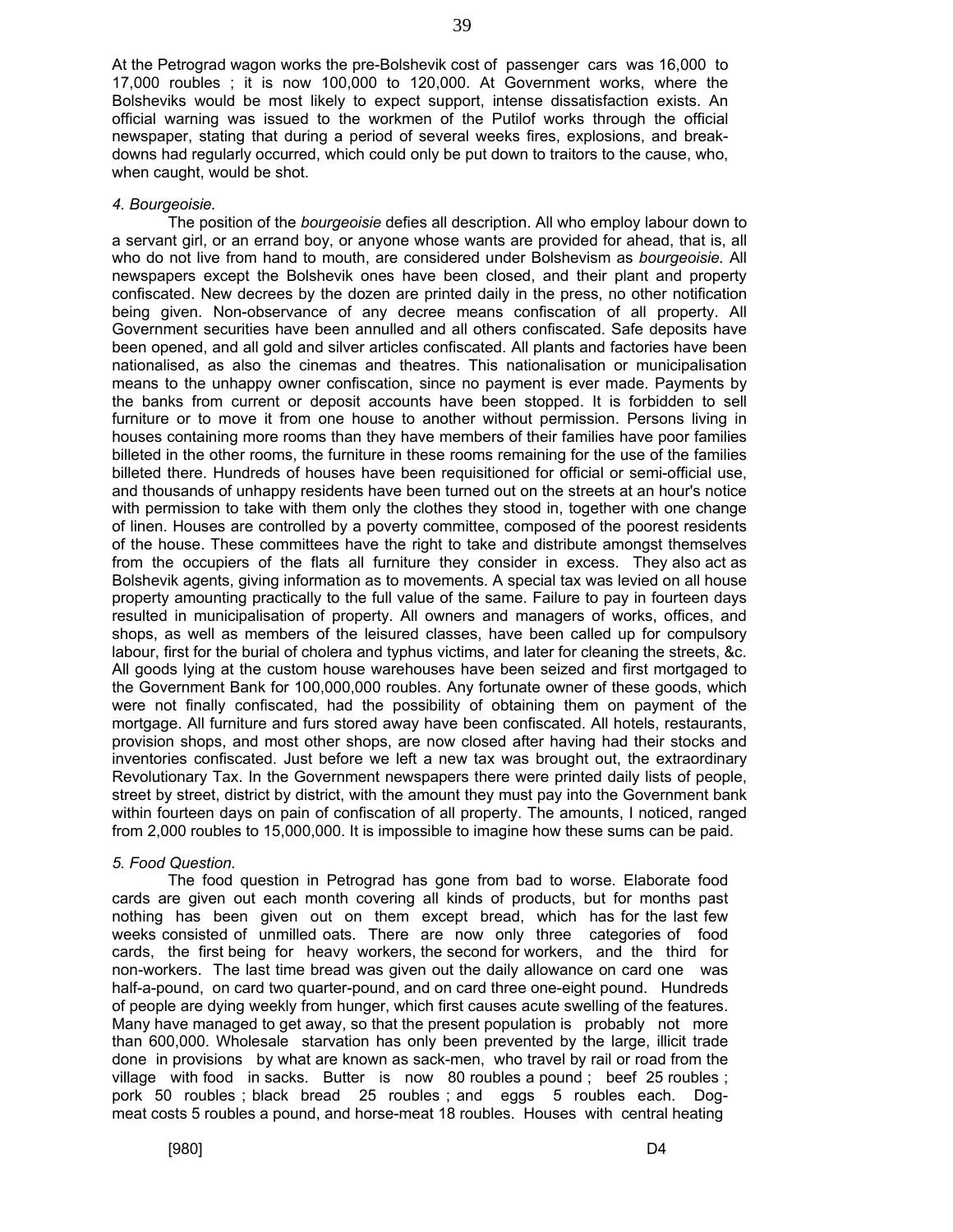are no longer heated owing to lack of coal. The amount of wood that formerly cost 7 roubles, now costs 450, and only enough can be obtained for one room. Restaurants have all been confiscated and turned into communal kitchens, where the sole menu lately has been soup consisting of water with a few potatoes in it, and a herring.

#### *6. Oppression of Socialist Parties.*

 The political parties which have been most oppressed by the Bolsheviks are the Socialists, Social Democrats, and Social Revolutionaries. Owing to bribery and corruption―those notorious evils of the old régime which are now multiplied under Bolshevism―capitalists were able to get their money from the banks and their securities from safe deposits, and managed to get away. On the other hand, many members of Liberal and Socialist parties who have worked all their time for the revolution, have been arrested or shot by the Bolsheviks. In prison I met a Social Democrat who had been imprisoned for eleven years in Schlusselberg Fortress as a political offender. Released at the beginning of the Revolution he was within eighteen months imprisoned by the Bolsheviks as a counter-revolutionary.

#### *7. How do the Bolsheviks Continue to hold Power?*

 They continue to hold power by a system of terrorism and tyranny that has never before been heard of. This is centred at Gorokovaya 2, under the title of the Extraordinary Commission for Combating Counter-Revolution, Speculation, and Sabotage. Originally under the direction of Yourelski, it confined its operations to dealing with offences under these headings, but after his death it came out frankly as an instrument of the Red Terror, and since then its operations make the history of the French Reign of Terror, or the Spanish Inquisition, appear mild by comparison. People were arrested wholesale, not merely on individual orders on information received from spies, but literally wholesale―people arrested in the streets, theatres, cafe′s, every day in hundreds, and conveyed to Gorokovaya 2. There their names and other details were entered up, and next day in parties of a hundred or so marched to one or another of the prisons, whilst their unhappy relations stood for hours and days in queues endeavouring to learn what had become of them. They were kept in prison two, three, or four months without any examination or accusation being made. Then some were accused and shot, fined, or all property confiscated. Others were allowed to be ransomed by their friends, and others released without any explanation. No trial was given. The accusation and examination were made together, and the examiner was generally an ex-workman, or even criminal. Examination was made in private. Sentence was confirmed by a member of the Commission, and that is the only trial anyone ever received at Gorokovaya 2. The climax was reached after the murder of Uritsky―attack on the British Embassy, and the Lockhart affair, where hundreds of people were arrested in various parts of the town, mostly officers, who were shot and thrown into the river, bound and thrown into the river, or bound, put into barges, and the barges sunk, all without even the formality of being taken to Gorokovaya 2. I was in prison from the 19th September to the 25th December, and I could pretty well fill a book with my experiences, but I will merely give a translation of an article printed in a Bolshevik paper, the "Northern Commune," No. 170, dated the 4th December,1918 :―

"It is impossible to continue silent. It has constantly been brought to the knowledge of the Viborg Soviet (Petrograd) of the terrible state of affairs existing in the city prisons. That people all the time are dying there of hunger ; that people are detained six and eight months without examination, and that in many cases it is impossible to learn why they have been arrested, owing to officials being changed, departments closed, and documents lost. In order to confirm, or otherwise, these rumours, the Soviet decided to send on the 3rd November a commission consisting of the President of the Soviet, the district medical officer, and district military commissar, to visit and report on the 'Crest' prison. Comrades! What they saw and what they heard from the imprisoned is impossible to describe. Not only were all rumours confirmed, but conditions were actually found much worse than had been stated. I was pained and ashamed. I myself was imprisoned under Tsardom in that same prison. Then all was clean, and prisoners had clean linen twice a month. Now, not only are prisoners left without clean linen, but many are even without blankets, and, as in the past, for a trifling offence they are placed in solitary confinement in cold, dark cells. But the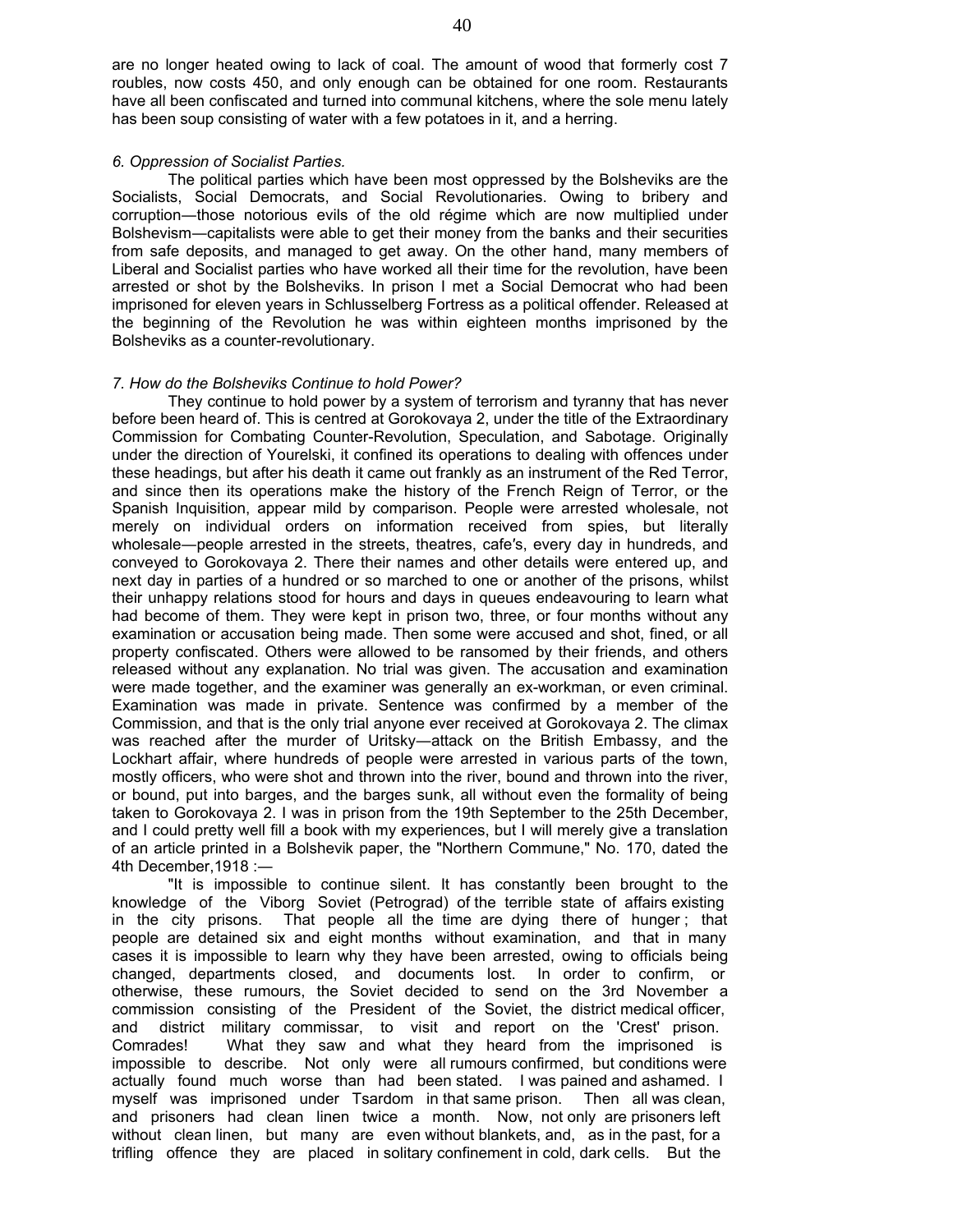most terrible sights we saw were in the sick bays. Comrades, there we saw living dead who hardly had strength enough to whisper their complaints that they were dying of hunger. In one word, amongst the sick a corpse had lain for several hours, whose neighbour managed to murmur, 'of hunger he died, and soon of hunger we shall all die.' Comrades, amongst them are many who are quite young, who wish to live and see the sunshine. If we really possess a workmen's government such things should not be."

#### *8. Bolshevik Plans for World Revolution.*

 Bolshevism in Russia offers to our civilisation no less a menace than did Prussianism, and until it is as ruthlessly destroyed we may expect trouble, strikes, revolutions everywhere. The German military party are undoubtedly working hand in hand with Russian Bolsheviks with the idea of spreading Bolshevism ultimately to England, by which time they hope to have got over it themselves, and to be in a position to take advantage of our troubles. For Bolshevik propaganda unlimited funds are available. No other country can give their secret service such a free hand, and the result is that their agents are to be found where least expected.

# No.38.

#### *General Knox* to *War Office.*

(Telegraphic.) *Omsk, February* 5, 1919. WITH regard to the murder of Imperial family at Ekaterinburg, there is further evidence to show that there were two parties in the local Soviet, one which was anxious to save Imperial family, and the latter, headed by five Jews, two of whom were determined to have them murdered. These two Jews, by name Vainen and Safarof, went with Lenin when he made a journey across Germany. On pretext that Russian guard had stolen 70,000 roubles, they were removed from the house between the 8th and 12th. The guard were replaced by a house guard of thirteen, consisting of ten Letts and three Jews, two of whom were called Laipont and Yurowski, and one whose name is not known. The guard was commanded outside the house by a criminal called Medoyedof who had been convicted of murder and arson in 1906, and of outraging a girl of five in 1911. The prisoners were awakened at 2 A.M., and were told they must prepare for a journey. They were called down to the lower room an hour later, and Yurowski read out the sentence of the Soviet. When he had finished reading, he said, "and so your life has come to an end." The Emperor then said, "I am ready." An eye-witness, who has since died, said that the Empress and the two eldest daughters made the sign of the cross. The massacre was carried out with revolvers. The doctor, Botkine, the maid, the valet, and the cook were murdered in this room as well as the seven members of the Imperial family. They only spared the life of the cook's nephew, a boy of fourteen. The murderers threw the bodies down the shaft of a coal mine, and the same morning orders were sent to murder the party at Alapaevsk, which was done.

# No. 39.

# *Mr. Alston to Earl Curzon.*―(*Received February 12.)*

Telegraphic.) *Vladivostock, February* 10, 1919. FOLLOWING from consular officer at Ekaterinburg, 8th February:—

 "From examination of witnesses of various classes of population following evidence obtained:—

 "Bolsheviks persecuted all classes of population not supporting or recognizing their Government. House searches, requisitions, and arrests were made at all times of day and night on grounds of political necessity, resulting in wholesale pillage. Anybody possessing more than 10,000 roubles was forced to dig trenches at front for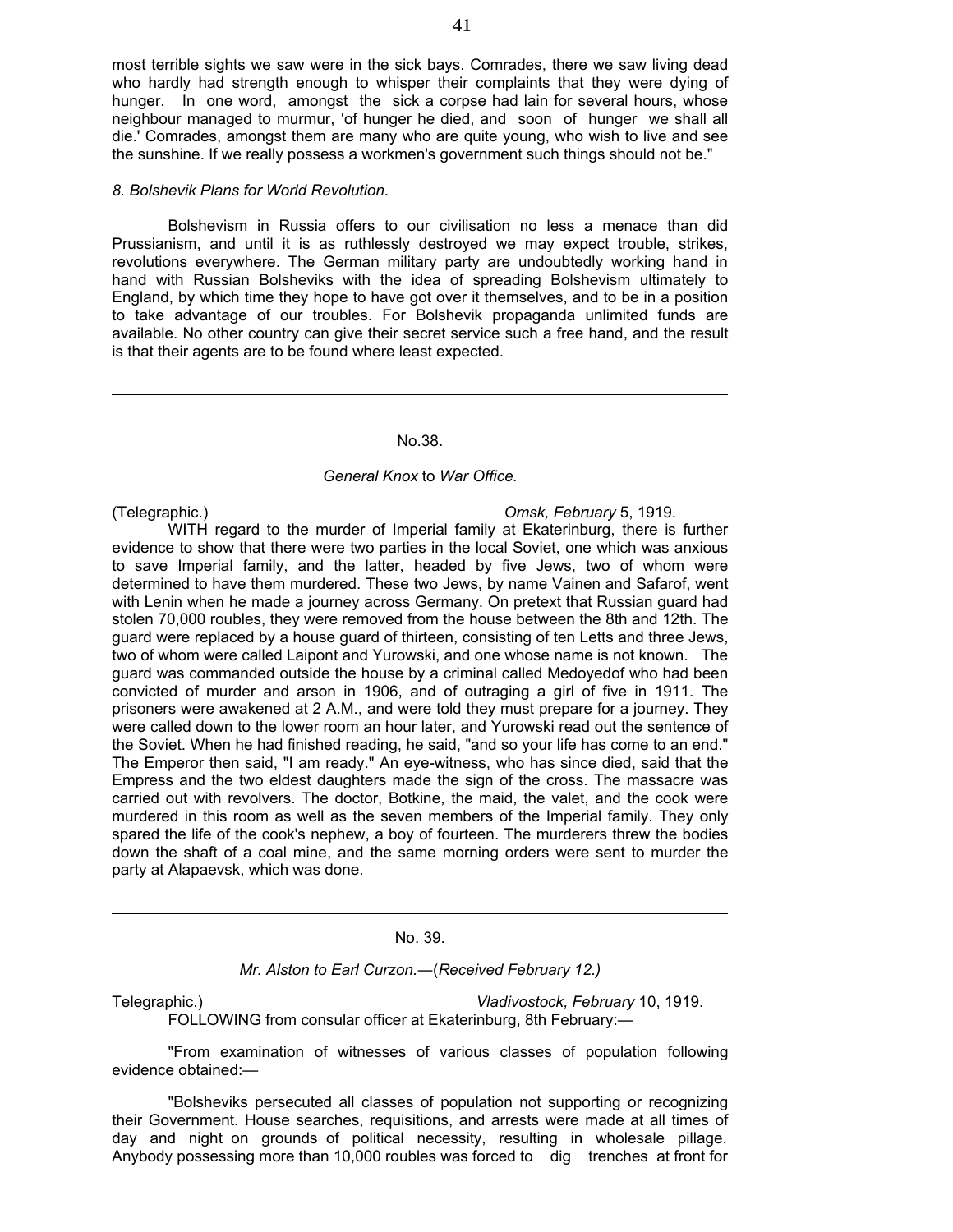Red Army, where they are under continual menace of death for slightest offence, and at mercy of Red Guard, very often consisting of foreigners ; many of these persons were murdered. Eighteen peaceful citizens, including priests, doctors, lawyers, merchants, and labourers were arrested at Ekaterinburg as hostages, and shot without any accusations being made against them. Sixty-five citizens from Kamishlof suffered same fate. The widows of these people who claimed their husbands' bodies were treated with outrageous insult and derision by Bolsheviks. Peasants in Bolshevik district who protested against requisition of their cattle and property were thrown into prison, and ninety murdered. Peasants also had their houses burnt, as many as one hundred being destroyed in one village. Bolshevik leaders in Ekaterinburg led a life of luxury entirely in opposition to doctrine they advocated, frequently appropriating large sums of money and indulging in drunken orgies. Bribery, corruption, and extortion were rife amongst both Bolshevik officials and Red Guard men. Bolsheviks particularly oppressed Orthodox clergy and religion. Czech soldiers witnesses give evidences that near Khan Bolsheviks crucified father and sisters of man who served in national army ; whole families of others in national army were shot. There is sufficient information to hand to be able to state that Bolsheviks' crimes in Ekaterinburg district are nothing in comparison with number and character of atrocities committed in Perm and district."

#### No. 40.

#### *Mr. Alston to Earl Curzon.*

#### (Telegraphic.) *Vladivostock, February* 13, 1919.

 MR. T——has just arrived here from Ekaterinburg. When at Perm he says he lived in same hotel with Grand Duke Michael and Mr. Johnson, his secretary, who was a Russian. At 2 A.M. on or about the 16th June he saw four of Perm "militzia" or police take them off, and he is convinced that they were killed.

 Previous reports of Bolshevik excesses at Perm are confirmed by Mr. T—— who says that usual method employed by them in the case of merchants was to arrest them, release them, rearrest them, bail them again-amount of bail to be paid increasing each time and to shoot them in the end.

# No. 41.

# *Acting Consul Bell to Earl Curzon.*―*(Received February* 13.)

(Telegraphic.) *Helsingfors, February* 12, 1919. I LEARN on good authority that Grand Dukes Paul Alexandrovitch, Dimitri Constatinovitch, Nickolai Michailovitch, Georges Michailovitch, who were all confined in Petrograd in prison for preliminary investigation, were removed on 29th January, 1919, to Peter and Paul fortress where, on the same day, without further investigations, they were killed by Red Guards with revolver shots.

 It is said that Princess Palej, widow of the late Grand Duke Paul Alexandrovitch, escaped from Petrograd after the murder of the Grand Duke.

#### No. 42

# *Consul General Bagge to Earl Curzon.* ̶*(Received February 16.)*

(Telegraphic.) *Odessa, February* 13, 1919.

 WIDESPREAD pillage by bands, murder of landowners, even of peasants with few acres, has created very grave situation. Seed-grain is largely lacking in consequence for spring sowing in Ukraine. As these normally cover 70 per cent. of whole area, if measures are not taken at once to replace supply from Kuban and elsewhere, there will be no crop and consequently terrible famine. This state of things applies to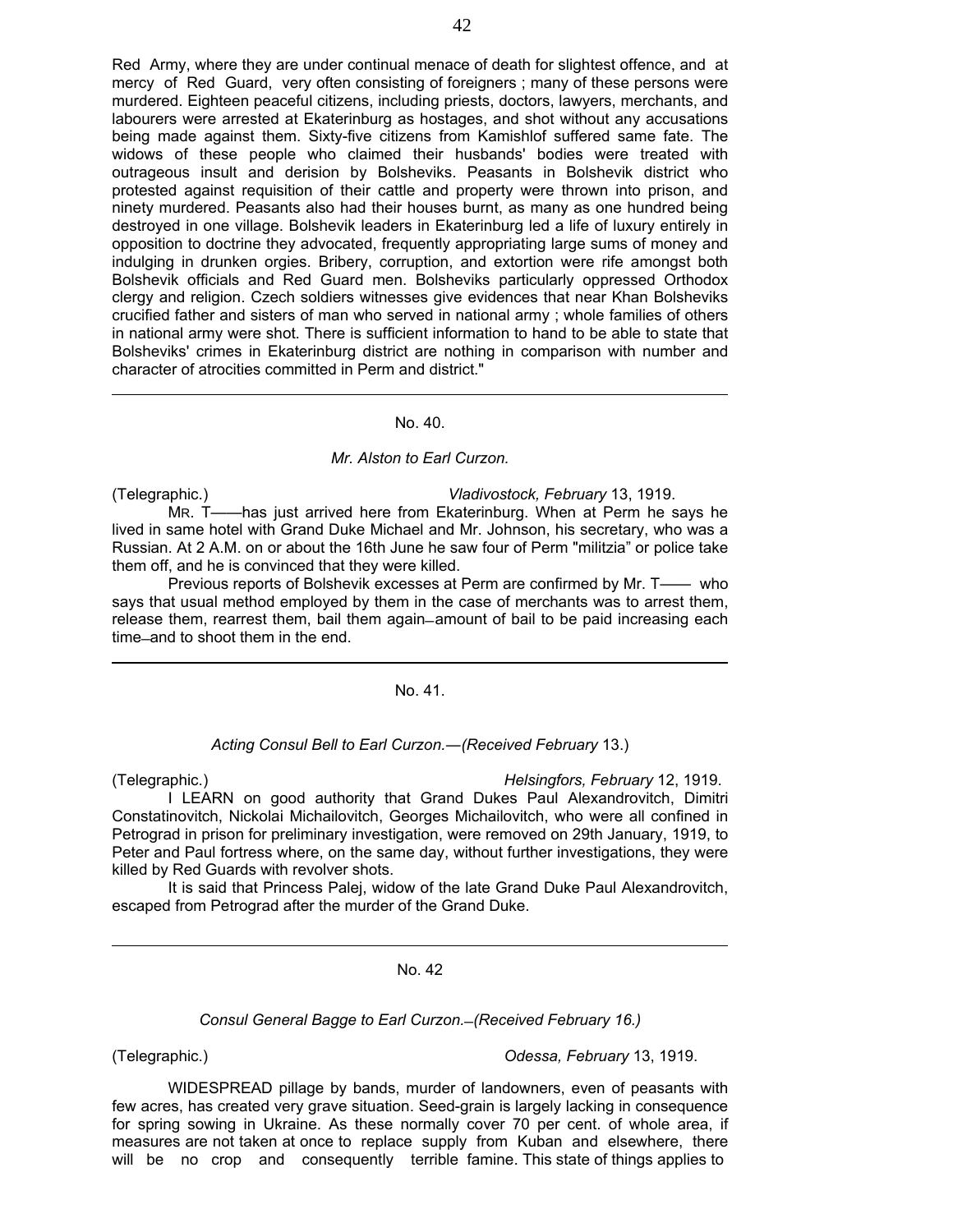peasants as well as large landowners, the majority of whom have had to flee to the coast towns.

 The cardinal condition for saving Russia from famine is maintenance of order in occupied territory or South Russia. Thousands of peasant landowners, when they have moral and some physical support, will be able to cope with bands of robbers under whatever names these may act. These peasants further beg that property now existing in land be declared inviolable until whole question shall be settled ; without this assurance they do not care to risk expense of sowing for, perhaps, another to reap.

 The question is very urgent, for work on land in the south begins in three to four weeks.

No. 43

# *Sir* C. *Eliot to Earl Curzon.*—*(Received February 20.)*

(Telegraphic.) *Vladivostock, February* 19, 1919.

FOLLOWING from consul at Ekaterinburg :—

 "Desertions from Red Army increasing, and peasants in Bolshevik Russia mutinying on mobilisation. Peasant insurrections occurred. Penza Government, also Ohansk, and Sizran districts. Mutinies of newly-mobilised troops took place at Tambof, Kursk, Kasan, Nijni Novgorod, and other places.

 "According to Russian prisoner returning from Germany, insurrections against Bolsheviks took place between Vyatka and Glazof. Thirty Orthodox priests were massacred by Bolsheviks at Osa. Five hundred Russian officers returning from Germany shot at Menzelinsk."

No. 44

*Sir C. Eliot to Mr. Curzon.*―*(Received February 23.)* 

(Telegraphic.) Vladivostock*, February 22*, 1919.

 FOLLOWING report of 71 Bolshevik victims received from consular officer at Ekaterinburg, dated 19th February :—

 "Nos. 1 to 18 Ekaterinburg citizens (first 3 personally known to me) were imprisoned without any accusation being made against them, and at four in the morning of 29th June were taken (with another, making 19 altogether) to Ekaterinburg sewage dump, half mile from Ekaterinburg, and ordered to stand in line alongside of newly-dug ditch. Forty armed men in civil clothes, believed to be Communist militia, and giving impression of semi-intelligent people, opened fire, killing 18. The 19th, Mr. Chistoserdow, miraculously escaped in general confusion. I, together with other consuls at Ekaterinburg, protested to Bolsheviks against brutality, to which Bolsheviks replied, advising us to mind our own business, stating that they had shot these people to avenge death of their comrade, Malishef, killed at front, against Czechs.

 "Nos. 19 and 20 are 2 of 12 labourers arrested for refusing to support Bolshevik Government, and on 12th July thrown alive into hole into which hot slag deposits from works at Verhisetski near Ekaterinburg. Bodies were identified by fellow labourers.

"Nos. 21 to 26 were taken as hostages and shot at Kamishlof on 20th July.

 "Nos. 27 to 33, accused of plotting against Bolshevik Government arrested 16th December at village of Troitsk, Perm Government. Taken 17th December to station Silva, Perm railway, and all decapitated by sword. Evidence shows that victims had their necks half cut through from behind, head of No. 29 only hanging on small piece of skin.

 "Nos. 34 to 36, taken with 8 others beginning of July from camp, where they were undergoing trench-digging service for Bolsheviks to spot near Oufalay, about 80 versts from Ekaterinburg, and. murdered by Red Guards with guns and bayonets.

 "Nos. 37 to 58, held in prison at Irbit as hostages, and 26th July murdered by gun-shot, those not killed outright being finished off by bayonet. These people were shot in small groups, and murder was conducted by sailors and carried out by Letts, all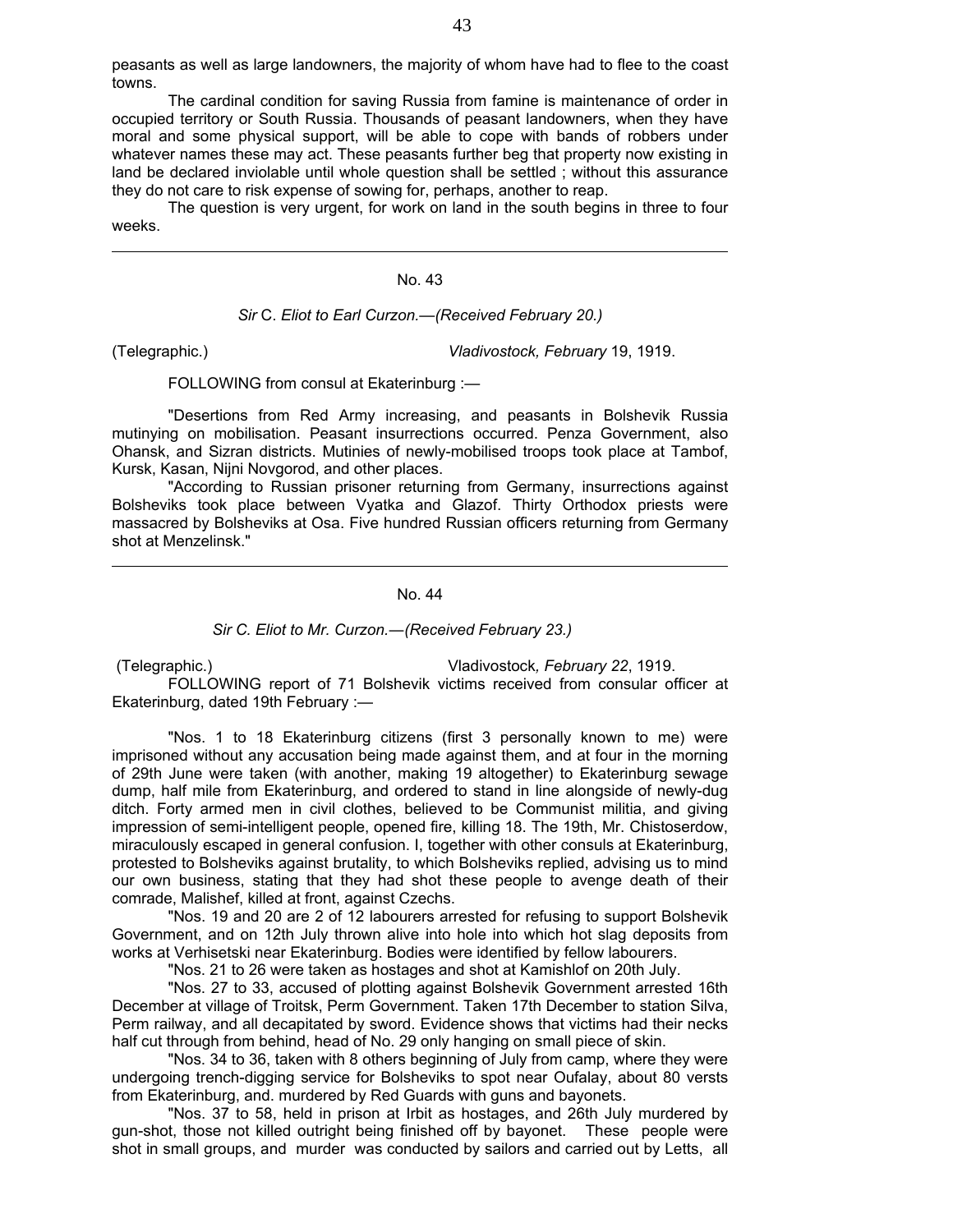of whom were drunk. After murder, Bolsheviks continued to take ransom money from relatives of victims, from whom they concealed crime.

 "No. 59 was shot at village Klevenkinski, Verhotury district, 6th August, being accused of agitation against Bolsheviks.

 "No. 60, after being forced to dig his own grave, was shot by Bolsheviks at village Mercoushinski, Verhotury district, 13th July.

 "No. 61 murdered middle of July at Kamenski works for allowing church bells to be sounded contrary to Bolshevik orders, body afterwards found with others in hole with head half cut off.

 "No. 62 arrested without accusation, 8th July, at village Ooetski, Kamishlov district. Body afterwards found covered with straw and dung, beard torn from face with flesh, palms of hands cut out, and skin incised on forehead.

 "No. 63 was killed after much torture (details not given), 27th July, at station Anthracite.

"No. 67 murdered, 13th August, near village of Mironoffski.

 "No. 68 shot by Bolsheviks before his church at village of Korouffski, Kamishlov district, before eyes of villagers, his daughters and son, date not stated.

 "Nos. 69 to 71, killed at Kaslingski works near Kishtim, 4th June, together with 27 other civilians. No. 70 had head smashed in, exposing brains. No. 71 had head smashed in, arms and legs broken, and two bayonet wounds.

"Dates in this telegram are 1918."

## No. 45.

## *Sir* C. *Eliot to Earl Curzon.—(Received February 25.)*

(Telegraphic.) *Vladivostock, February* 24, 1919.

MY telegram of 22nd February.\*

Following from consul at Ekaterinburg :-

 "Nos. 72 to 103 examined, 32 civilians incarcerated as hostages and taken away by Bolsheviks with 19 others at various dates between 9th July, 7th August, 27th July, all 51 having been declared outlaws. Official medical examination of 52 bodies (of which 32 examined, Nos. 72 to 103 and 20 not identified), found in several holes ; 3 from Kamishlof revealed that all had been killed by bayonet, sword, and bullet wounds. Following cases being typical : No. 76 had 20 light bayonet wounds in back ; No. 78 had 15 bayonet wounds in back, 3 in chest ; No. 80, bayonet wounds in back, broken jaw and skull ; No. 84, face smashed and wrist hacked ; No. 89 had 2 fingers cut off and bayonet wounds ; No. 90, both hands cut off at wrist, upper jaw hacked, mouth slit both sides, bayonet wound shoulder ; No. 98, little finger off left hand and 4 fingers off right hand, head smashed ; No. 99 had 12 bayonet wounds ; No. 101 had 4 sword and 6 bayonet wounds.

 "These victims are distinct from 66 Kamishlof hostage children shot by machine guns near Ekaterinburg beginning of July, names not obtainable."

\*See No. 44.

No. 46.

*Sir C. Eliot to Mr. Balfour.*―*(Received February 25.)* 

 (Telegraphic.) *Vladivostock, February* 24, 1919. AN appeal to all democratic parties to unite against Bolsheviks has been published by the Omsk Government. Reasons given are as follow :—

 1. Dictatorship of one class was claimed by Bolsheviks, and people of other classes were placed outside the law and starved.

 2. Bolsheviks have deprived educated classes of their votes, as they do not admit universal suffrage.

 3. Bureaucracy has been set up in place of municipal and village government, which has been abolished.

4. Political organisations have replaced Law Courts.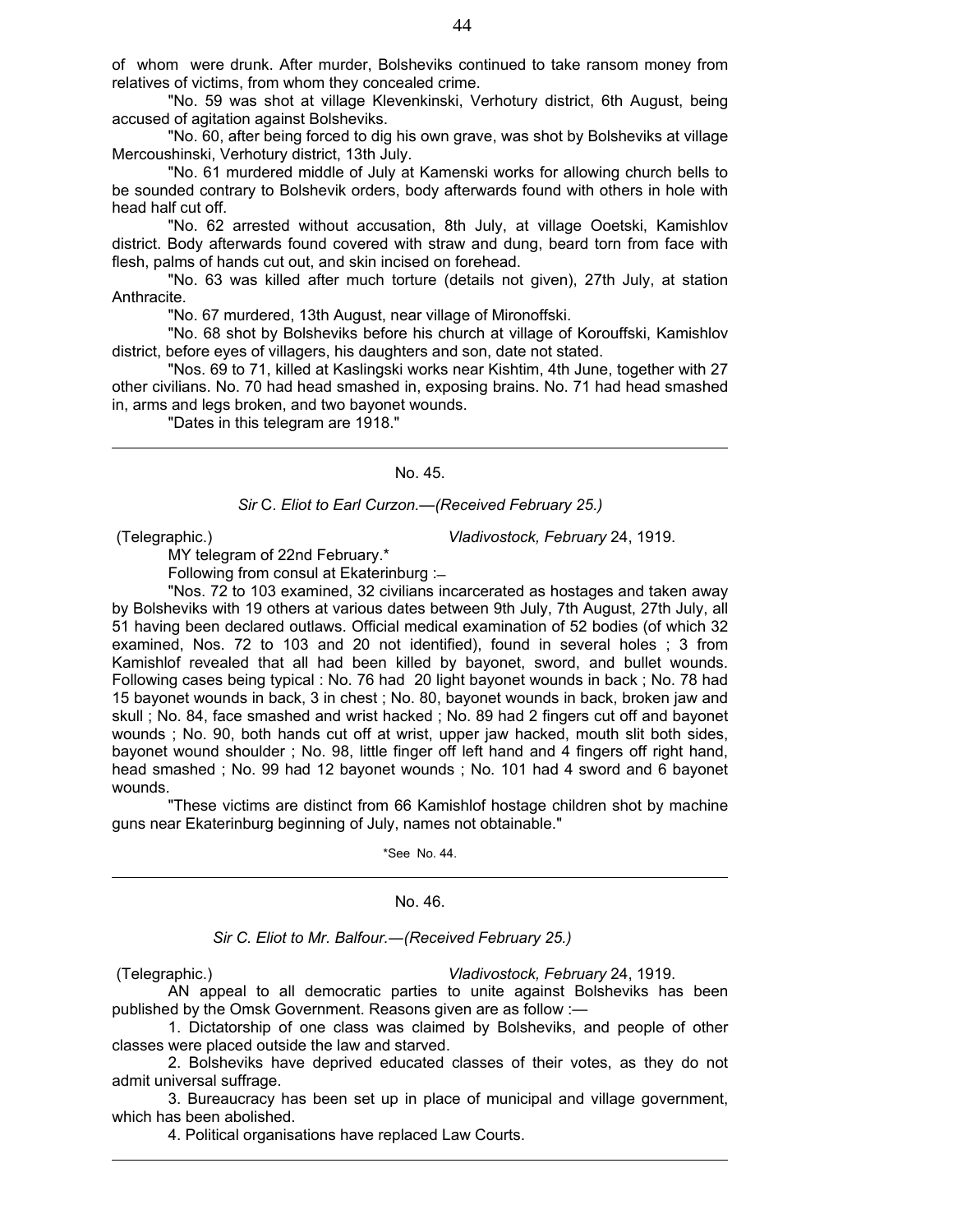45

# No. 47.

# *General Knox to War Office.*

(Telegraphic.) *Vladivostock, March* 2, 1919.

FOLLOWING received from Omsk, 26th February :—

 "Position of railway transport critical. Owing to absence of metals, coal, and spare parts, workshops on railways have ceased work. Passenger traffic continues only on Nikolaevski Railway, only military and food trains running on other railways.

 "Money being printed on colossal scale, 14,000 workmen employed in Petrograd and Pensa day and night. 300 million notes of different valuations are said to be daily turned out. Peasants very hostile to Soviet's action, and riots resulted in many quarters.

 "Discipline growing stricter in army. Return of shoulder straps and saluting being considered.

 "In near future the Bolsheviks intend closing all churches. Three priests were recently drowned by Reds in Osa."

#### No. 48.

#### *General Knox to War Office.*

#### *Vladivostock, March* 4, 1919.

 AN interview with an officer has appeared in a Vladivostock paper which gives an idea of the ruin that has befallen Moscow. He had escaped through the lines, and says that executions and arrests, to say nothing of hunger and cold and robbery in all its forms, are part of the daily life of the city. The streets are filthy and torn up, houses are shell-shattered and gutted by fire. Pocket-picking has become fashionable, and is looked on as a harmless eccentricity. Officers are put on to the most menial forms of work, such as street cleaning, loading bricks at railway stations, and a colonel is now a night watchman. Whilst Kuksh was in Bolshevik occupation women from 16 to 50 were mobilised for work, and to "satisfy the needs of the pride and flower of the revolution." At Goroblagodatsky the Red Army threw forty-four bodies down a well. They were discovered later, and amongst them were found the bodies of a priest, some monks, and a young girl. At Blagoveschensk officers and soldiers from Torbolof's detachment were found with gramophone needles thrust under their finger nails, their eyes torn out, the marks of nails on their shoulders where shoulder straps had been worn. Their bodies had become like frozen statues, and were hideous to look upon. These men had been killed by Bolsheviks at Metzanovaya and taken thence to Blagoveschensk.

 Following is text of document belonging to a Red Commissar captured at front and quoted in local press :—

 "Herewith I certify that the bearer, comrade Evdomikof, is allowed the right of acquiring a girl for himself and no one may oppose this in anyway, he is invested with full power which I certify."

#### No. 49.

*Sir C. Eliot to the Earl Curzon.—(Received March 7.)* 

(Telegraphic.) *Vladivostock, March* 5, *1919.* 

FOLLOWING from consul at Ekaterinburg, 3rd March :—

 "Following is summary of Bolshevik investigation at Perm. Commencing from February 1918 factories were managed by Labour Committees amongst whom criminals were to be found ; incapacity of these committees and general demoralisation of labouring class brought about complete standstill of production and rise in prices from which whole population suffers.

"Bolsheviks completely disorganised school establishments by appointing teachers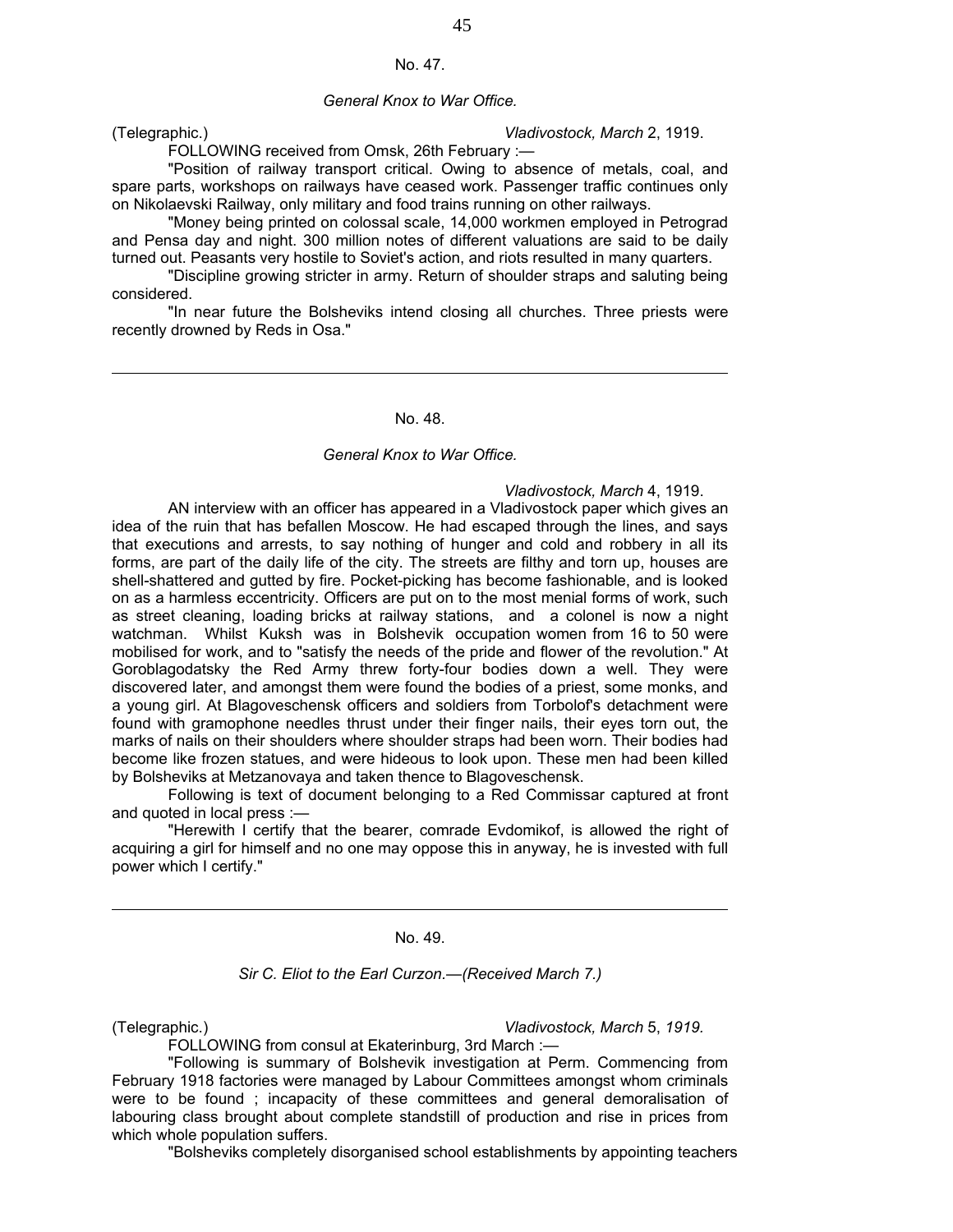by system of voting in which students and domestic employees of schools took part. First-year law students appointed by Bolsheviks replaced magistrates in Law Courts.

 "Bolshevik policy was characterised by persecution of all classes of population suspected of ill-feeling towards them, especially well-to-do class and peasants.

 "In spite of confiscation of their property well-to-do class were forced to pay huge contributions and many of them were arrested as hostages on most futile pretexts, without any accusations being made against them and frequently by caprice or personal spite of some Bolshevist commissary.

 "Those who were not shot were incarcerated under disgraceful conditions where they were kept under perpetual dread of being murdered. During arrest of these people their houses were pillaged.

 "In villages 'poor committees' were organised, representatives of which were supposed to be elected by peasants ; elections were, however, discarded tacitly by Bolsheviks, who appoint people almost exclusively of criminal classes. Contributions, requisitions, and other tyrannies were imposed by Bolsheviks on peasants possessing land or other property, which resulted in insurrections in villages suppressed by Bolsheviks by pillage, devastations, and massacres on large scale, notably at Sepytchyi and Pystor in Ohansk district August 1918. Labourers opposing Bolsheviks were treated in same manner as peasants. One hundred labourers were shot at Motovilyky near Perm December 1918 for protesting against Bolshevik conduct. Peasants particularly suffered when Red Army retreated, Bolsheviks taking with them cereals, horses, and cattle available, and destroying all agricultural and other instruments they were not able to take with them. Bolshevik persecution of anti-Bolshevik elements reached height of its fury after attempt on Lenin's life, although even previously it had developed into a reign of terror.

 "Commissaries consisted of unintellectual labourers from 20 to 30 years' old who condemned people to death without making any accusation against them, frequently personally taking part in murder of their victims.

 "Russian authorities have only just commenced investigation of Bolshevik crimes, and therefore it is difficult to obtain precise data as to number of persons killed, although, as far as we can judge, it runs into several thousands in Perm Government. Victims were usually shot, but frequently drowned or killed by sword. Murders of groups of 30, 40, and 60 have taken place, for example at Perm and Kungur.

 "Murders were frequently preceded by tortures and acts of cruelty. Labourers at Omsk, before being shot, were flogged and beaten with butts of rifles and pieces of iron in order to extract evidence. Victims were frequently forced to dig their own graves. Sometimes executioners placed them facing wall and fired several revolver shots from behind them, near their ears, killing them after considerable interval ; persons who survived this gave evidence.

 "Girls, aged women, and women *enceintes* were amongst victims. Case of Miss Bakouyeva is an example. December, 1918, this lady (19 years old) was accused of espionage, and tortured by being slowly pierced thirteen times in same wound by bayonet. She was afterwards found by peasants still alive ; is now nearly cured, and has herself related her sufferings to us.

 "Bolshevists vented violent hatred on church and clergy, pillaged monasteries (such as Bielogorod and Bielogorski), turned churches into meeting places and workshops, persecuted and murdered priests and monks ; of 300 priests in liberated parts of Perm diocese, 46 were killed by Bolshevists."

#### No. 50.

#### *Sir C*. *Eliot to Earl Curzon.—(Received March 26.)*

(Telegraphic.) *Vladivostock, March* 21, 1919.

FOLLOWING from consul at Ekaterinburg, 20th March :-

 "Have now completed our report on Bolsheviks. Enclosures comprise Russian consul's unbiassed evidence of nearly 100 witnesses, 20 photographs of atrocities committed by Bolsheviks and other documentary evidence obtained from Russian authorities.

 "Persons of all classes, especially peasants, continue to come to this consulate, giving evidence of murder of their relatives and other outrages that Bolsheviks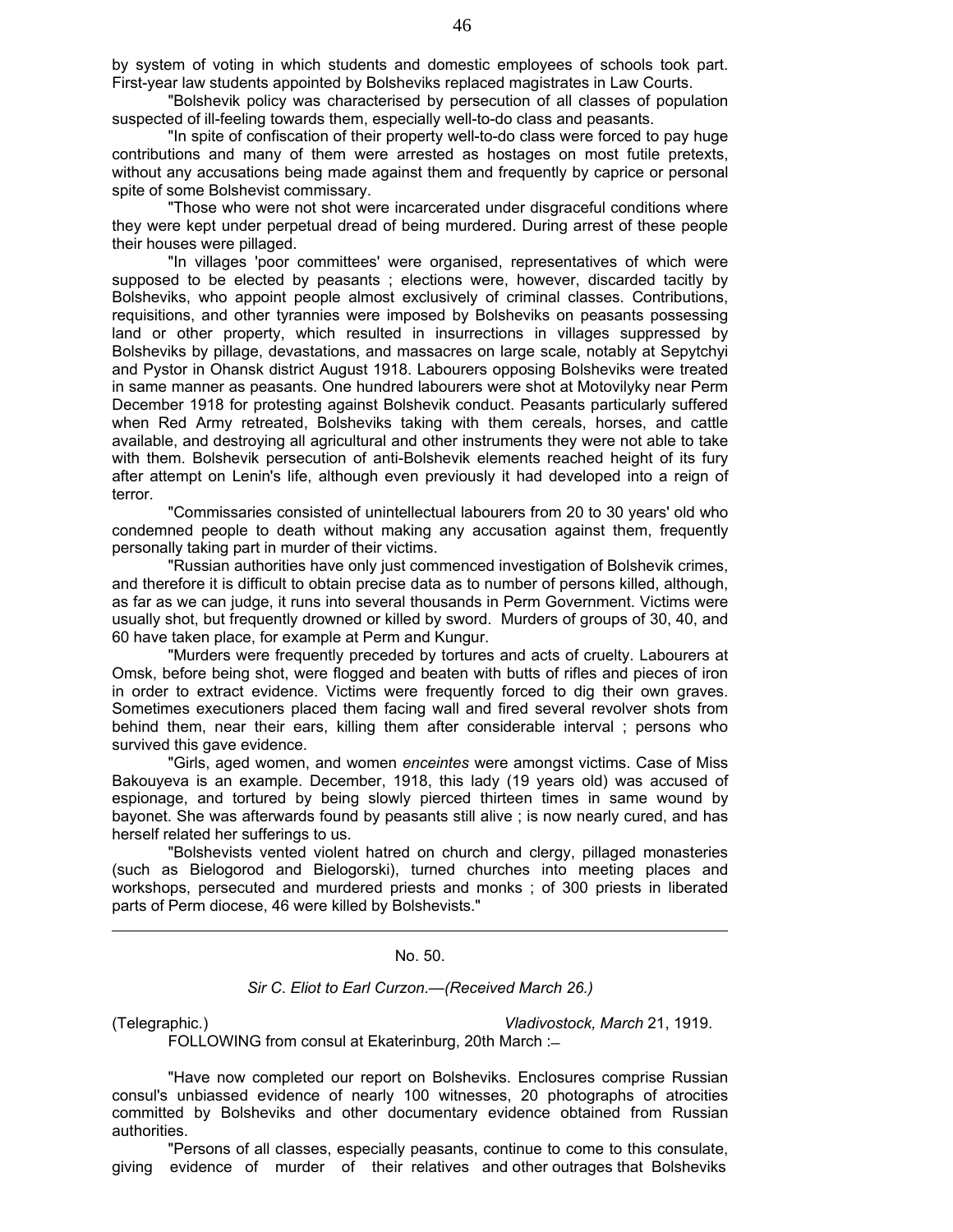in their fury have wrought, but, owing to necessity of limiting work in order to complete report, have been obliged to curtail taking further evidence.

 "Details given in my recent telegrams may be taken as characteristic of manner Bolsheviks murdered innocent citizens ; and, therefore, for reasons above mentioned, unless I hear from you to contrary, shall desist from sending you further names. From reports received, murder and pillage committed by Bolsheviks during their retreat from this front assumed most terrible proportions."

## No. 51.

## *Extract from a Report by a British Chaplain.*

 WITH the oncoming of the Austro-German armies into South Russia last spring, my experiences of Bolshevism entered on a new phase. Previously I had for many months lived in the terrorised city of Odessa, where the cowed and despoiled population had been bullied into abject submission to a brutal and despotic Bolshevik tyranny. The city had been drenched with blood ; murders and outrages in the streets as well as houses were of daily, even hourly occurrence ; trade was paralysed, shops looted, the *bourgeoisie* arrested, tortured, and done to death by hundreds under circumstances of fiendish cruelty. The Allied consuls had left, and the majority of the foreigners, when a general massacre of the educated population was arranged to commence with the extermination of 108 families. This last brutality was averted by the arrival of the armies of the Central Powers.

 Undoubtedly the rapidly accumulating horrors were deliberately incited by the secret German Bolshevik agents in order that that the advancing Austrian armies might not be met as foes but welcomed as deliverers coming to save the people from a tyranny more brutal than anything Russia had previously known. The scheme was entirely successful, the Austrian troops were received as saviours.

 The intrigue was cleverly managed. Nothing had been left to chance. All possibility of effective armed opposition had been rendered impossible by the enormous massacres of Russian officers previously systematically incited by the German propagandists. The march into the Southern Ukraine was another stage in a Vienna intrigue, which has been moving forward for the last forty years, the design for expansion to the East and access to the Black Sea.

 Within three days of the arrival of the Austrian army in Odessa, the soldiers were sent into the city with orders to fraternise with the inhabitants, to conduct themselves with marked courtesy and self-restraint, and to meet all friendly advances with conciliatory affability.

 The Russian Bolshevik troops fled at the approach of the Austrians. The Black Sea fleet left the morning Odessa was surrendered. Some of the ships were so heavily laden with plunder they could scarcely make way. A large proportion of the worst Bolshevik criminals of the district, together with the more notorious bands of assassins and highwaymen, escaped with the fleet. Two of the crews, having murdered their officers some time before, were unable to navigate their vessels until help was sent from other ships. The Bolshevik flagship took on board the entire company from the the two largest houses of ill-fame in the city together with their private orchestra. For three days before the Austrians marched into Odessa the Bolsheviks had divers at work from the Imperial yacht "Almas" and the cruiser "Sinope" dragging the harbour for the weighted bodies of the murdered officers, of whom about 400 had been done to death, the majority, after torture with boiling steam followed by exposure to currents of freezing air. Others were burnt alive, bound to planks which were slowly pushed into the furnaces a few inches at a time. In this way perished General Chourmakof and many others of my acquaintance. The bodies now recovered from the water were destroyed in the ships' furnaces that no evidence might remain to be brought before the Austro-Germans. Later, a member of the Austrian Staff told me they had been supplied with a list of names of over 400 murdered officers from the Odessa district.

 *January, 1919.*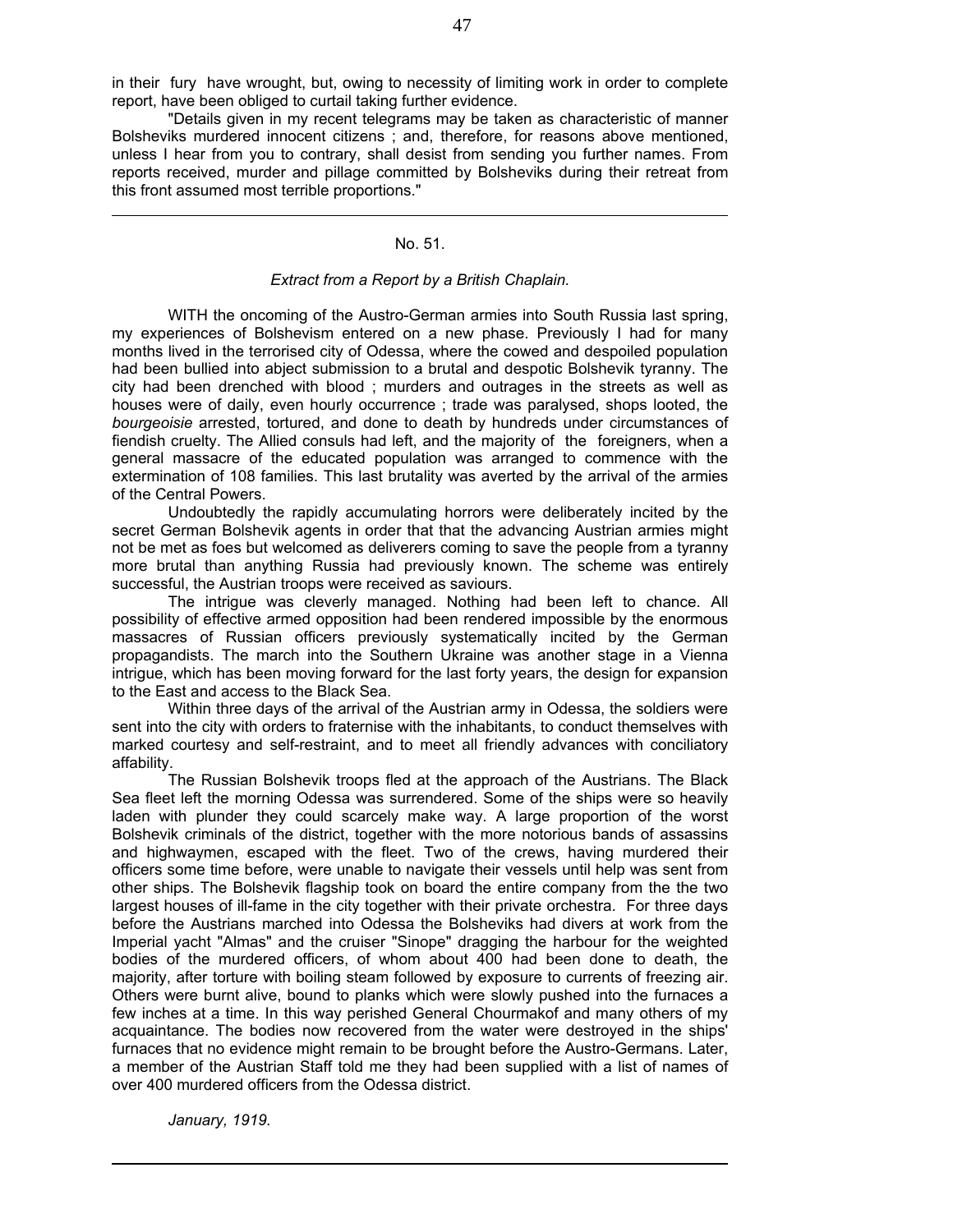## No. 52.

## *M. M—— to Earl Curzon.—(Received February 8.)*

*Moscow, January* 12, 1919.

 I HAVE the honour to report that the food question in Moscow is growing more and more acute with every day. Nominally the population of this city has to obtain its food by the card system, cards of three categories having been introduced and the quantity of food available distributed in the following proportions :—

| Category 1. Those working manual work | $\cdots$ | .        |  |
|---------------------------------------|----------|----------|--|
| 2. Those working intellectual         | $\cdots$ | $\cdots$ |  |
| 3. Those having no employment         |          | .        |  |

 The difficulty, however, is that no food, except black bread, is available for distribution, and the quantity of bread distributed at present, namely, ½-pound for the first category,  $3/8$ -pound for the second, and  $\frac{1}{4}$ -pound for the third, is completely insufficient to keep one alive. Other food-stuffs must be obtained from speculators at exorbitant prices, the seller as well as the purchaser running the risk of a heavy fine or imprisonment if denounced, as traffic in food-stuffs is strictly forbidden.

 Thousands of men and women are going daily to distant country places with the object of purchasing and bringing into town some provisions, thus disarranging the regular railway traffic.

 It is, however, not an easy matter to bring provisions into Moscow, as cordons of soldiers are searching passengers' luggage at country stations, and will take away, at their discretion, anything they think superfluous.

 To illustrate the high cost of living at Moscow, I beg to enclose herewith a list of the food-stuffs which are still obtainable, together with the prices at which they are sold.

Enclosure.

*Food Prices at Moscow.* 

*Denomination from roubles to roubles per lb.* 

|                            |  |   |   |   | Roubles per lb.*               |
|----------------------------|--|---|---|---|--------------------------------|
| <b>Black bread</b>         |  |   | . | . | 12 to 14                       |
| White bread not obtainable |  |   |   | . |                                |
| Rye flour                  |  |   |   | . | 15<br>16                       |
| Wheat flour                |  | . | . | . | 25<br>20                       |
| Meals                      |  | . | . | . | ű<br>15<br>20                  |
| Rice                       |  |   |   | . | 40                             |
| Potatoes                   |  |   |   | . | ĸ<br>5<br>4                    |
| Carrots                    |  |   |   | . | $\epsilon$<br>3<br>4           |
| Sugar                      |  |   |   |   | 100<br>90                      |
| <b>Butter</b>              |  | . | . | . | 120<br>100                     |
| Tea                        |  |   | . | . | 100<br>90                      |
| Sunflower oil              |  |   |   |   | "<br>40<br>45                  |
| Horse flesh                |  | . | . | . | ť<br>12<br>16                  |
| Beef                       |  | . |   | . | "<br>30<br>27                  |
| Mutton                     |  |   |   | . | $^{16}$<br>35<br>30            |
| Pork                       |  |   |   | . | $\boldsymbol{\mu}$<br>45<br>40 |
| Lard and bacon             |  |   | . | . | "<br>80<br>70                  |
|                            |  |   |   |   |                                |

It is, however, impossible to obtain always provisions even at these prices.

\*1 Rouble (nominal) = 2*s*. 1 ½ *d.* 1 Russia lb. = 14•4 *oz.*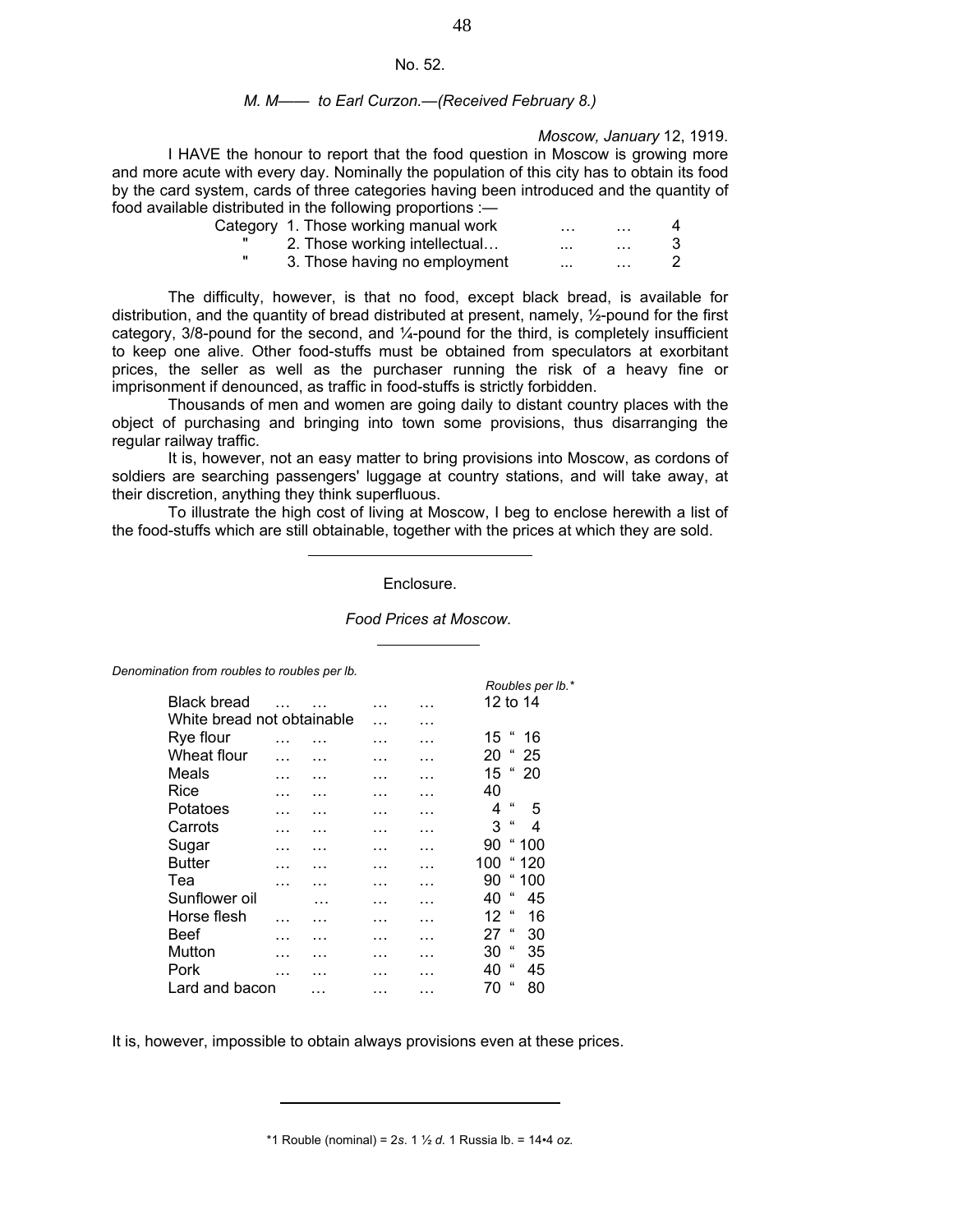#### No. 53.

# *Lord Kilmarnock to Earl Curzon.—(Received February 24.)*

## My Lord, C*openhagen, February* 17,1919.

 I HAVE the honour to transmit, herewith, translations of two further reports on the atrocities committed by the Bolsheviks in the Baltic Provinces which have been furnished me by the Esthonian Provisional Government here.

 I also enclose seven photographs of the victims of the massacres by the Bolsheviks at Wesenberg and Dorpat from the same source.\*

#### I have, &c.

KILMARNOCK.

• Not reproduced.

### Enclosure.

## *BOLSHEVIK ATROCITIES IN ESTHONIA.*

## *Further Supplementary Reports.*

 ON the 25th December the Bolsheviks shot the steward, Karu, the foreman, and the housekeeper, Sitau, of the Kiltsi estate. Before death, the victims were cruelly tortured. Besides these, the author, Woldemar Rosenstrauch, and three other persons were shot.

 According to the report from the leader of an attacking squadron, Lieutenant Jakobsen, the Bolsheviks murdered two brothers, Hendrik and Hans Kokamal, of Piksaare, on the 26th January. They crushed the head of the former by two blows of an axe, and shot the latter. Besides this, they robbed the victims of their clothes and boots and tore their linen, which, being bloodstained, was useless to them.

 In Sagnitz, in the Walk district, the head forester, Hesse, and the book-keeper, Wichmann, were shot by the Bolsheviks. As well as the graves of these two victims, seven more were discovered at the same place.

## *The Blood\_Bath in Walk.*

 Bolshevism raged more in Walk than anywhere else, as the Bolsheviks remained longest in power there. The number of persons murdered by them is great, but not definitely known. At all events they are estimated at from 350 to 450. Besides, 600 to 700 persons were carried off by the Bolsheviks. From the report of the inhabitants of the district, these unfortunates were murdered on the way.

 The murders were committed in the same manner as elsewhere. The unfortunates, who belonged to different classes of society, were arrested on all sorts of pretexts, kept prisoners a few days, and then, in groups of twenty to thirty, led out of the town to the place of execution, where graves were already prepared for them. Every night, twenty to thirty persons were executed without examination or trial. Before being shot, the victims were tortured in every possible way. All the bodies bear marks of many bayonet thrusts as well as gun wounds. The skulls are shattered and the bones broken. Even after death, when the bodies were stiff, the Bolsheviks hacked off the arms and legs and broke the bones of their victims.

 The Bolsheviks have instilled such terror into the hearts of the local inhabitants, that they dare not even talk of the Bolsheviks' deeds, and therefore it is difficult to obtain a true report of all their atrocities in Walk.

 An Esthonian soldier of cavalry was taken prisoner by the Bolsheviks and was to be executed in Walk along with many others. The Bolshevik bullets, which killed so many of his comrades, did not hit him, and he succeeded after the murder to escape from the common burial-place. He describes one of those terrible blood-baths in the following manner :—

 "They took our caps, coats, and cloaks. Thirty-five armed Bolsheviks surrounded us in order to prevent any attempt at escape. Our hands were bound behind our backs. Besides this, we were fastened in couples, and then each pair joined by a long rope, so that we marched all attached to the one rope. Thus we were led to death. As [980] E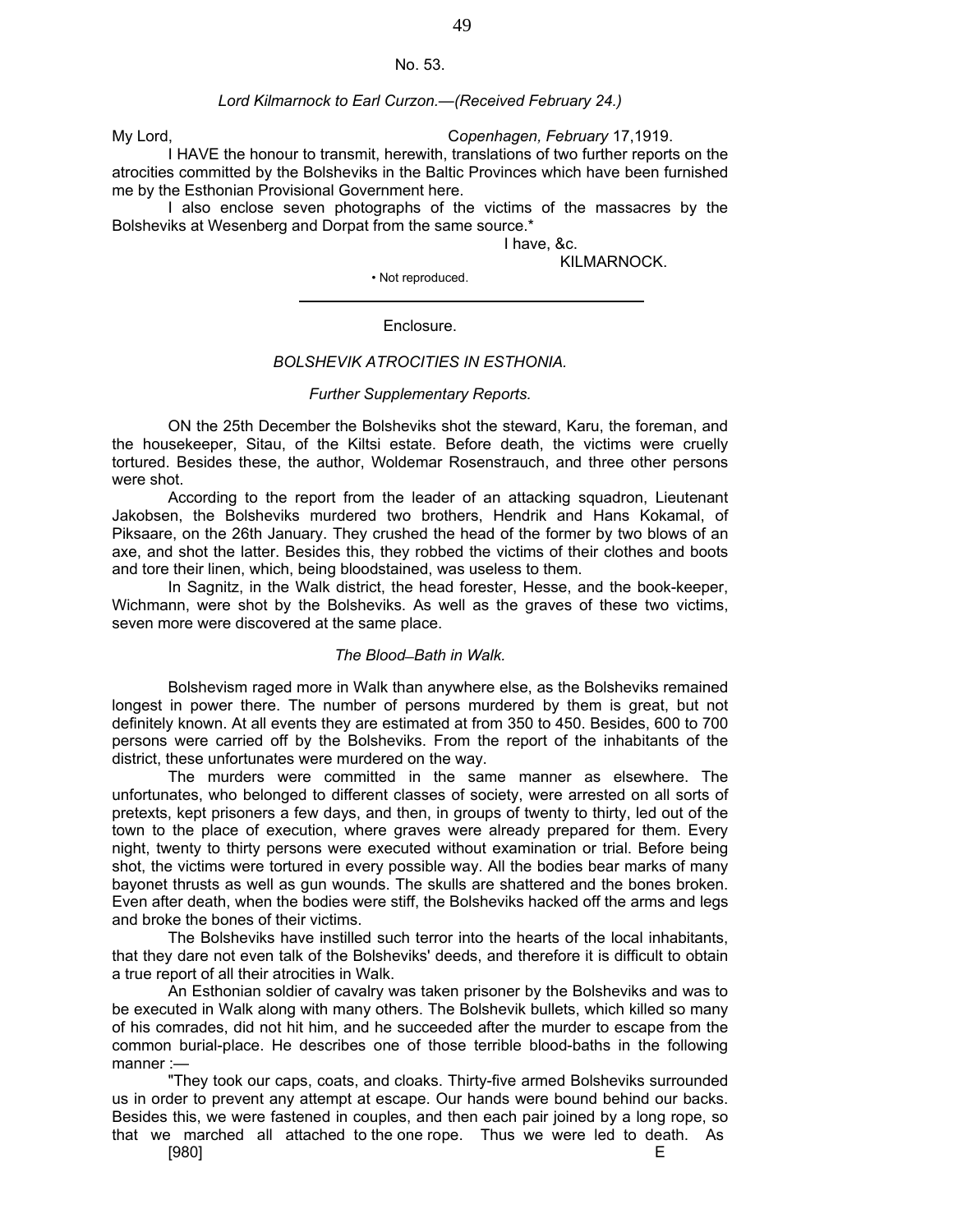I protested against this barbaric treatment, the Bolshevik officer struck me twice on the head with a riding-whip and said, 'Shooting is too good for you, your eyes ought to be put out before death.' At the word of command, the Bolsheviks fired a volley. The bound group fell to earth. I also was pulled down by the others, though I had not been hit. The Bolsheviks fired four rounds on the fallen. Fortunately, I again was missed. Then the executioners fell upon us like wild animals to rob us. Anyone who still moved was finally killed by bayonets or blows from the butt-ends of rifles. I kept as still as possible. One of the Bolsheviks took my boots. Another looked at my stockings. 'Good stockings,' he murmured, and pulled them off."

It is reported from Werro :—

 The rapidity with which the Esthonian troops occupied Werro saved the lives of more than 200 people. There were 183 persons in prison, for whom a similar fate was intended as befell those in Dorpat on the 14th January. The lists were already made out. But the Red Guard took flight at the approach of the Esthonian troops. Only the warders remained behind, and they opened the prison doors. Altogether some 100 people were to have been shot in Werro near the Russian cemetery, Kaseritzschen lake, and Kirrumpäh redoubt. On the arrival of the rescuers many of the graves were not yet filled in, and a number of bodies lay exposed in the snow. Several women were also shot, and especially ghastly was the murder of Frl. Irmgard Kupffer. The following are the names of people who are known to have been murdered in Werro :— Barber Kuns, Solicitor R. Pihlak, House-owners Kond and Wierland, Forester Matson from Erastwere, Pastor Sommer, and Hr. Wreemann. The names of most of the victims are unknown, for the greater number did not belong to Werro, but had been carried off there from the neighbouring villages and shot. The Bolsheviks also kept secret the number and names of their victims.

 It has already been mentioned that, according to the Bolshevik newspaper "Tööline," a number of counter-revolutionaries were murdered in Werro on the 14th January. Now information is brought by Merchant P., of Pölwa, who was led to death with the above-mentioned victims, but who escaped the massacre. He reports the following: "The twenty-four men who were condemned to death were led to a lake. There they were ordered to undress and to run home. The victims obeyed, but scarcely had they turned their backs when the Bolsheviks fired a volley at them, P. saved himself by throwing himself on the ground in good time. The Bolsheviks, thinking he was dead like the others, went off. Then P. got up and went away. Three or four victims saved themselves in this way, whilst the others were fatally shot by the Bolsheviks."

 A few days after the retreat from Dorpat the Bolsheviks shot three people, namely, Täkk, Waltin, and Antzow.

 According to later news, the following people were shot by the Bolsheviks : Steward Hansen of the Arral estate near Odenpäh, with his son, and Herr Seen, the owner of Saarjerw, in Pölwe.

 It is reported from Walk that, among others, the Bolsheviks shot Police Inspector Koch, and the former Ensign Rudolf. They carried away the following persons : Pastors Wϋhner, Uns, Jänes, Michelson, Priests Protopopow, Sirnis, and Merchant Wassili.

# No. 54.

## *Summary of a Report on the Internal Situation in Russia.*

 THE following is a summary of a report on the internal situation in Russia which has been received from Mr. K——, a member of the British Printers' Trade Union, who left Petrograd on the 9th January, 1919. Mr. K—— was also a member of the Russian Printers' Trade Union ; he travelled extensively in Russia and was received everywhere as a working man. He had, therefore, an exceptional opportunity of studying the conditions in Soviet Russia. Reports have been received from various sources of the growing opposition to Bolshevik rule among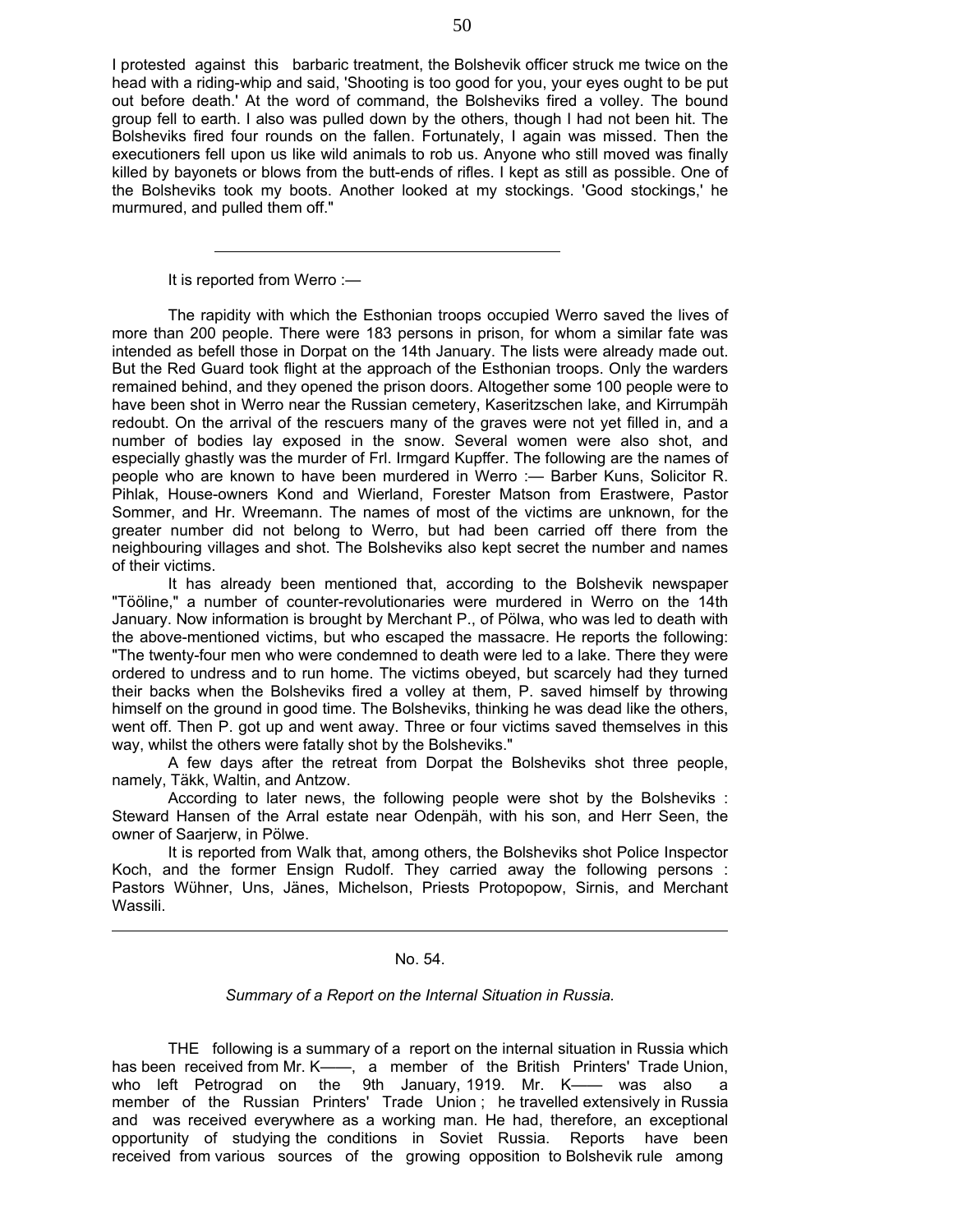a certain section of the Russian population, and Mr. K——'s account tends to confirm these reports:—

(i.) C*onditions in the towns.*—Since the beginning of November,1918, there has been an increasingly strong feeling against the Bolsheviks among the intelligent portions of the working classes of Petrograd, Moscow, and other centres. In the early days of their power the Bolsheviks were enthusiastically supported by the working classes in the towns, but latterly the more enlightened have become convinced of the failure of the Bolsheviks' experiments at social reform. They have, however, nominally remained Bolsheviks, as there is no other alternative, since the Bolsheviks control the food supplies and hold all the arms in the country. Mr. K——, in support of the foregoing, quotes views expressed to him by members of various factory staffs, and he cites cases of strikes in large factories, such as the Putilov, Obukhovski, Treugolnik, of which confirmation has been received from other sources. All factories are controlled by the Soviet of People's Economy. The Commissars are inexperienced, and great difficulty is experienced in obtaining good work-men, with the result that the output of the factories has greatly decreased, in some cases to 10 per cent. of the original output.

 *Note.*—Further confirmation of the reported opposition of a section of the working population to Bolshevik rule is found in a recent Bolshevik wire less message, which states that 60,000 workmen are on strike in Petrograd, demanding an end to fratricidal war and the institution of free trade.

- (ii.) C*onditions in the countryside. ̶̶ A* similar change has occurred in the attitude of the better-class peasants. At first Bolshevik innovations were welcomed in the countryside, where, also, feeling was bitter against the English, who were accused of the desire to exploit Russia for their benefit. This attitude, however, underwent a change when the Poverty Committees were instituted. These committees were composed of the worst elements of the villages reinforced by Bolsheviks from the towns, with the result that village life became intolerable. Respectable peasants. to remedy this state of affairs, decided to join these committees with a view to exercising their influence upon them, and in many cases were successful. This led to a change in the constitution of the committees, and the Soviet authorities are now endeavouring to regain their former control in this respect. At the same time the peasants' attitude of hostility towards the English disappeared, and the wish was expressed in many quarters that the latter would come and deliver Russia from Bolshevik rule.
- (iii.) *Religious Revival.* ̶̶ *Another* important factor in the situation has been a strong revival of religious feeling in the towns and countryside; the result, apparently, of the revulsion caused by the wholesale persecution and murder of priests by the Bolsheviks. The change of attitude in this respect is manifest by the great increase in church attendance, which in the early days of Bolshevik rule was chiefly confined to women, and by the increasing boldness of the priests in denouncing the Bolsheviks. It is noteworthy, in the latter respect, that the priests are acting with increasing impunity—a fact which appears to indicate that the Bolsheviks are afraid of antagonizing public opinion over this question.

 2. *Anti - Bolshevik conspiracy. ̶̶*In the above connection, and as further evidence of the growing opposition, in the interior, to the Bolsheviks, it is of interest to note that, according to the Bolshevik wireless news of the 14th February, an anti - Bolshevik conspiracy on the part of Left Social Revolutionaries has been discovered. The headquarters of the conspiracy were at Moscow. The leaders, it is stated, which include Mme. Spiridonova, Steinberg, Trutovsky, Protapovitch, and Rozenblum, have been arrested, and the movement has apparently been completely forestalled. It is stated that documentary evidence shows that the object of these Left Social Revolutionaries was to overthrow the Soviet Government and to establish an all - Russian Government. As a preliminary step, terroristic acts were to be carried out against Soviet leaders ; these, however, were to be carried out independently by local [980] E2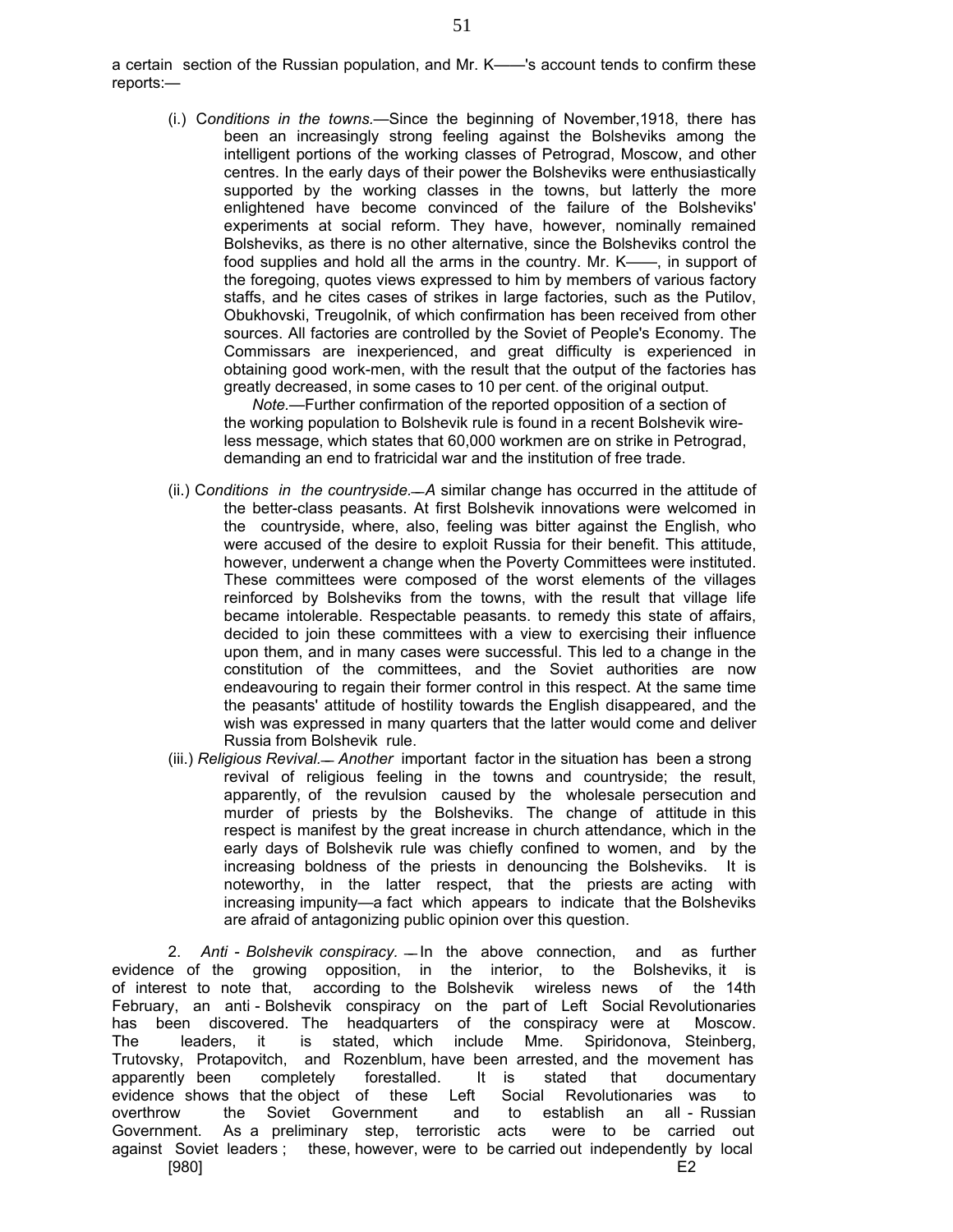organizations with a view to avoid compromising the whole movement. Steps had been taken to institute anti-Bolshevik propaganda in the army and among the peasants, who were to be incited to rise. The chief activities of this organization had apparently been directed towards White Russia, where, in the "Nash Put" (the Vilna organ of the Left Social Revolutionaries), an anti-Bolshevik agitation had already commenced. In White Russia it was apparently the aim of this organization to seize power on the evacuation of the German forces.

 *Note.*—It is noteworthy that, at the same time as this reported conspiracy has been in progress members of the Left Social Revolutionary Party, who formerly belonged to the Constituent Assembly at Ufa, have been negotiating with the Soviet Government with a view to combining with the latter. It is not clear, therefore, how far these former members of the Constituent Assembly really represent the Left Social Revolutionary Party.

# No. 55.

# *Report by Mr. J*——*.*

 IN making this report I propose to deal with conditions as they appear to me at present existing in such parts of Russia as are known to me, namely, the Vladimir and Moscow Government, under the following headings :—

- 1. Food and price of same.
- 2. Wages.

- 3. Railways.
- 4. Education.
- 5. The press.
- 6. Condition and feeling of the general public.
- 7. Business and condition of industry.

 1. Food of all kinds is difficult to obtain, and in many cases it is necessary for journeys to be taken in order to obtain same. Prices are abnormal, and in many cases entirely out of the reach of all classes. A system of rationing by means of cards is in force, but the quantity allowed per person varies according to the class of society to which such persons belong.

The classification for bread is as follows :—

(1) Labourers performing heavy manual work,  $\frac{3}{4}$ -lb. of black bread per day; (2) those doing lighter work, ½-lb. per day ; (3) clerical workers, ¼-lb. per day, and after these, those living on capital, 1/8-lb. per day. The following were the prices in Moscow at the time I left, and those who could not pay these prices had either to go without or make long journeys into the country for the purpose of trying to obtain food at a cheaper rate, but this is now becoming more and more difficult to do.

 *Black flour,*from 500 to 600 roubles per pud (40 lb). is very difficult to obtain ; being brought to Moscow in quantities of 2 to 3 puds at a time by meshechniks (men who go to Southern Russia and buy the flour there at from 60 to 100 roubles, and bring same to Moscow and sell at the price named above).

 *White flour* cannot possibly be obtained.

*Meat* is obtainable in very small quantities at the following prices :—

 *Soup meat,* 25 roubles per lb.

 *Mutton,* 30 to 40 roubles per lb.

 *Pork,* 60 to 70 roubles per lb.

 *Horseflesh* has now become very scarce, and very hard to obtain at 18 roubles per lb.

 *Dog meat.* Two shops have been opened in Moscow for the sale of this meat, the price being 6 roubles per lb.

 *Sugar,* very difficult to obtain at 60 to 65 roubles per lb.

 *Tea* is very scarce indeed, even at the price *of* 150 to 200 roubles per lb.

 *Butter,* when same can be obtained, costs 120 roubles per lb., but is now practically unobtainable ; no other fats are obtainable, with the exception of certain fish oil, which is the only fat available for cooking purposes.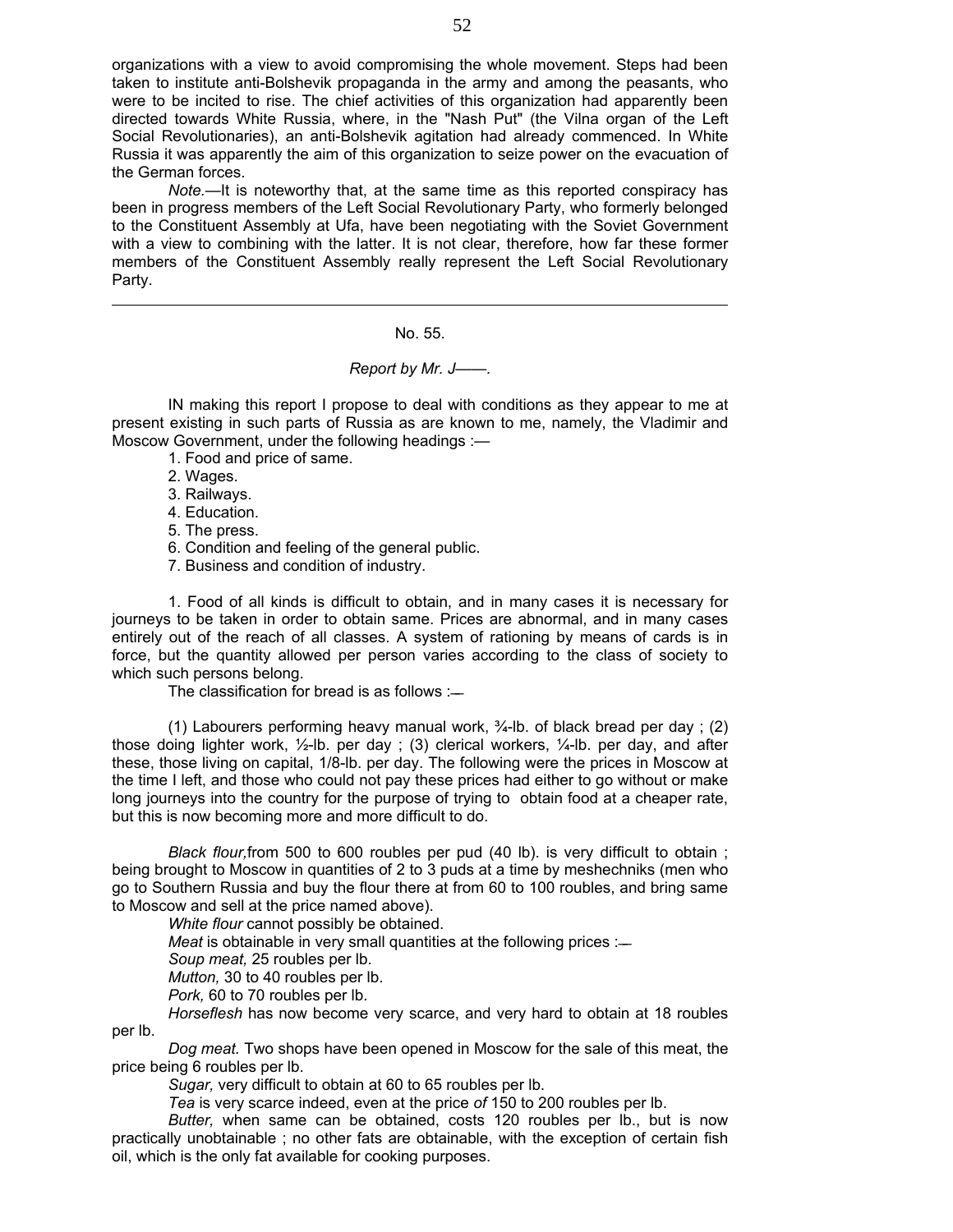*Potatoes* are now very difficult to obtain, and then only at a cost of 160 to 200 roubles per pud of 40 lb.

*Milk* is very scarce indeed.

 *Oats* very difficult, to obtain ; price, 240 roubles per pud.

 *The* following articles cannot be obtained at any price : Coffee, cocoa, rice, and cereals.

 *2. Wages* have increased considerably, but, despite this fact, the general body of workers are far worse off owing to the purchasing value of money having decreased far more proportionately than wages have increased.

 Workers in flour mills prior to the war were paid from 20 to 40 roubles per month and at present receive from 200 to 500 roubles per month.

Prior to the war, bread cost 1 r. 80 k. per pud and meat 15 kopeks per lb., a comparison with the present prices given will show that workers are at present in a far worse position than previously, and I can confidently state that many of them now realise this and would gladly revert to the old conditions if only this were possible.

 *3. Railways. ̶*Through lack of material and technical knowledge necessary to effect repairs, together with the increasing shortage of fuel and the reduction of output on the part of the railway employés consequent upon maladministration, disorganisation and lack of discipline, the locomotives and rolling stock available for traffic is rapidly decreasing, and as the number of persons desiring to travel is increasing, all trains are very much overloaded and the passengers are often packed so tight together as to be practically unable to move.

 It has been found necessary to use heavy goods engines, through lack of light passenger engines, for the purpose of drawing passenger trains, and the only carriages now in use are similar to our cattle trucks.

 These trucks are so packed that the decencies of life cannot be observed, one having often to remain therein thirty-six hours or more before it is possible, owing to the pressure of fellow-passengers, to descend.

Under these conditions, transport by rail must eventually cease altogether.

 *4. Education* has practically ceased. The scholars have a president and committee who decide all matters concerning the respective school.

 In most schools dining-rooms have been opened, and the children are given free meals, and they practically only go to school in order to obtain food. But in many places, owing to the uncleanly and filthy manner in which food has been served, these diningrooms have had to be closed. Within my own knowledge such a dining-room in a small town in the Vladimir Government had to be closed, the children having contracted venereal disease through the filthy condition of the utensils used in serving the meals.

 *5. The Press.* ̶̶Only two daily papers are issued in Moscow, *i.e.,* the "Isvestia of the Soviet" and "Pravda," these papers are edited by leading Bolsheviks, and of course contain only opinions and statements likely to further the cause of Bolshevism, and nothing is allowed to be published in any way antagonistic to or critical of Bolshevism.

 In January last a weekly paper, issued on a Wednesday, called "Fperid," supposed to be owned by the "Menshevik Party," though considered to be controlled by the Bolsheviks, was allowed to be published. In this paper, articles were allowed to appear which were a little more free, but the paper was stopped after the fourth number had been issued. It is the general opinion that if the truth were allowed to be published for a period of one week only, a great awakening of the people would result.

 *6. Condition and Feeling of the* People. ̶̶ Suffering from malnutrition, lack of fuel, and the intense cold, also having nearly given up hope of the help of the Allied nations which they have for so long been expecting and anxiously awaiting, the educated professional and merchant classes are now entering upon a state of despair, resignation, and indifference to all questions other than food. From my own experience I can safely state that at least 80 per cent. of the population in the district where I [980] E3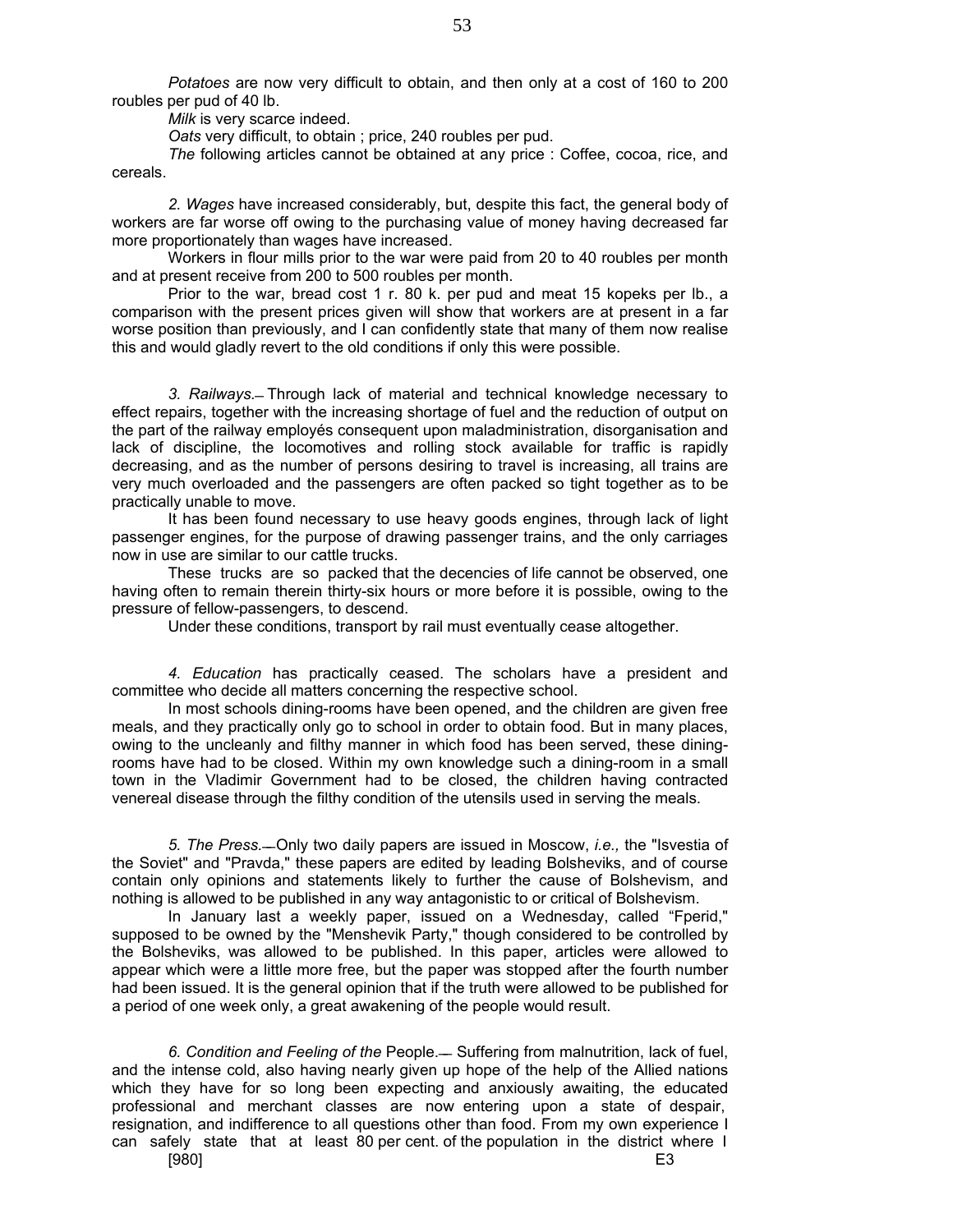resided, including both the educated, working and peasant classes are strongly opposed to the present masters of Government and to Bolshevism.

 The fact that many of these people have joined the Red Guard is not of itself evidence of a belief in Bolshevism or in the Government, but is in the majority of cases a step taken in desperation for the purposes of obtaining food and other things which could not be obtained in any other manner, or through being made to join by the present system or compulsory mobilisation.

 I am personally acquainted with several officers of the old army who have been compelled to join the Bolshevik army through fear of the consequences which would fall upon their near and dear relations should they refuse to do so.

 Should an officer of the old army fail to present himself when called upon to join the present Bolshevik army and evade arrest, his wife and children, if married, or his father or mother, if single, would be punished probably by imprisonment or worse. All these officers are strictly watched, and any occupying important positions have constantly with them a political "Komisar," to whom all orders given must be shown and approved by him before being transmitted; should disloyalty be suspected the officer would immediately be shot. Desertion both by officers and men in the front line is very great, and is upon the increase. All these people, both officers and men, are potential deserters to any outside force which would offer them protection and food.

 Prior to my leaving Moscow, typhus had broken out, claiming many victims, and was spreading rapidly ; and it was feared that the spring and summer months would spread this disease to an uncontrollable extent. When I left all hospitals were full, patients lying on the floors and in the corridors.

 *7. Business and conditions of industry.* ̶̶ Private trading no longer exists, the only shops open being those of the Bolsheviks.

 Raw materials are scarce and difficult to obtain, and many factories and mills have consequently to be closed.

 The provision of raw material for the flax mills have been placed in the hands of the Centre Textile Committee, and no raw material may in future be obtained direct.

 Though the committee had been in existence for several months, no raw material had been supplied by them to my mill up to the time of my leaving, and only two weeks' supply was then in hand, being the balance left from a large stock.

 For the past year the workers have been in control of all mills, and as an example of the methods adopted, I state below the conditions appertaining at the mill where I was General Manager, a mill employing 6,500 workers, two-thirds of whom were women, and one-third men. In the first instance a committee was elected from the workers by the workers. The Committee consisted of 24 men, and from these the following three subcommittees were formed :-

(1.) Controlling Committee, consisting of six.

(2.) Food Committee, consisting of four.

(3.) The Enlightening Committee, consisting of four.

The remaining ten formed the Presidium or Council.

 The Presidium sat every day in a house in the mill-yard from 9 A.M. till 3 P.M., and the President of the Workers' Committee always presided at the sittings of the Presidium. The duties of the Presidium were to receive all complaints from the workers, and adjust them to the workers' benefit, whether the complaint was of a reasonable nature or otherwise. The result was a continual unnecessary and annoying interference with the inside management of the mill. For instance, should the spinners complain, say, that No. 14 yarn is working badly, they would call for the man superintending the material department, and tell him to put in higher material, without taking into consideration the loss incidental to such procedure. It was therefore a constant battle to prevent the Presidium from doing this manner of injurious actions. The duties of the Controlling Committee are to control all buying and selling in connection with the mill. No money can be paid for goods delivered, or for work done without their signature. Nothing can be bought without their consent, and all articles bought in the district must be bought by the members of the committee themselves. Owing to this, these men, having no idea of the quality of an article, very often buy inferior goods at higher prices than would be given by an expert. They control every action of, and are constantly interfering with the administrative staff, and so confuse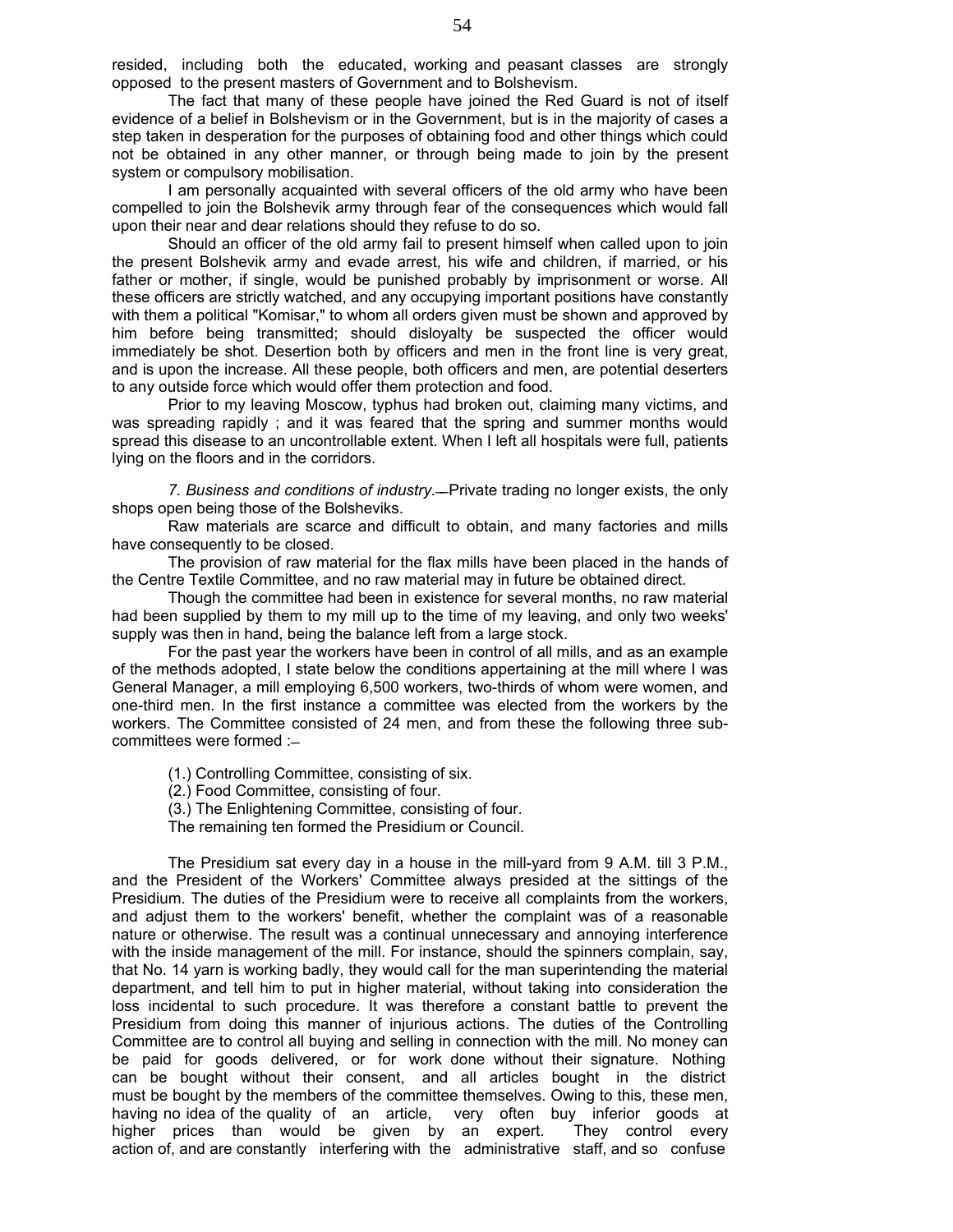and bother the men employed on this work until they are unable to perform their duties, and lose all interest and initiative.

 The Food Committee look after the obtaining and distribution of foodstuffs, and are constantly travelling all over the country seeking food, but are very unsuccessful in this purpose, and therefore have very little to distribute.

 The duties of the Enlightening Committee are rather obscure, but appear to consist first of the propagation of Socialistic principles, and they do this by buying literature of a Socialistic nature, of course, for the Workers' Club, and second in providing amusements for the workers by organising concerts, dances, &c. The great desire of the members of all these committees seems to be to get commandeered, either by the General Meeting or by their own committee, upon the grounds of urgency to go to some other town or district for some reason or other, and when they are on these expeditions they receive 50 roubles per day for their expenses, besides their daily wage, which is paid out of the Mill funds, and very often they have the possibility of receiving a good round sum by way of bribes when buying something for the Mill. All these committees, though elected in the first instance by the majority of the workers are now practically selfelected, as the majority of the workers are so inert, uninterested, and tired of the whole Bolshevik system that they do not trouble to attend for the purpose of voting. The elections generally take place at meetings with not more than 300 or less workers present out of the 6,500, and the members of the committee have generally pre-arranged who will be chosen, and have their supporters who arrange matters as required.

 All these committees very soon lose the trust of, and are not in favour with those who have elected them, but are generally re-elected, as stated before, and again the same things go on.

 *Tzoxovoi Committees.* ̶̶ Besides the committees before named, in each department three to five workers are elected as a Department Committee. The workers composing this committee are taken from their usual work and have an office in their particular department. They walk round the department keeping order and giving directions as to what is and what is not to be done.

 In the giving of these directions the manager of the department concerned is often entirely ignored. Nothing can be done in each respective department without the members of the committee being informed and agreeing, and there is constant friction and misunderstanding because of this. The manager, finding it necessary to do certain things, and the committee not allowing him, and *vice versa.* ln the majority of cases the administration loses heart and does not protest, as if they go against the committee there is a general meeting of workers, and it is decided to discharge the manager or master who has gone against the workers, and this decision is carried out. In my own case I prevented this taking place on several occasions with my managers by calling the committee together and informing them that if they discharged the manager concerned I should throw up my situation and leave the mill ; this threat having the desired effect up to October 1918*.* I was able to adopt this attitude owing to the fact that I knew the majority of my workers held me in high esteem and trust, as it was known that in my twenty years of mill life in Russia I never did anything in haste, and though very strict, tried to be just. In October 1918, I considered it desirable, in my own interests, to live in Moscow, and I then only visited the mill once a month. After I did this two men were discharged ̶̶ one the manager of our turf fields and one of the head superintendents. On January 1919, the mill was fully nationalised, and the workers were ordered to elect a directorate of five. I was the first director elected by the workers, only two voting against me out of 6,500. I mention this fact in order to show that my claim, set out above, to the esteem and respect of my work-people is not an unfounded one.

Below I give brief particulars of output obtained prior to and after the revolution :-Output *before* revolution ; mill working 18 hours a day :- Spinning mill: 1,000 to 1,100 puds a day. Weaving mill: 800 to 8,500 pieces of linen cloth at 55 to 60 arshives each.

Output *winter* of 1918–19; mill working 16 hours per day :- Spinning mill: 450 to 500 puds per day. Weaving mill: 400 pieces per day.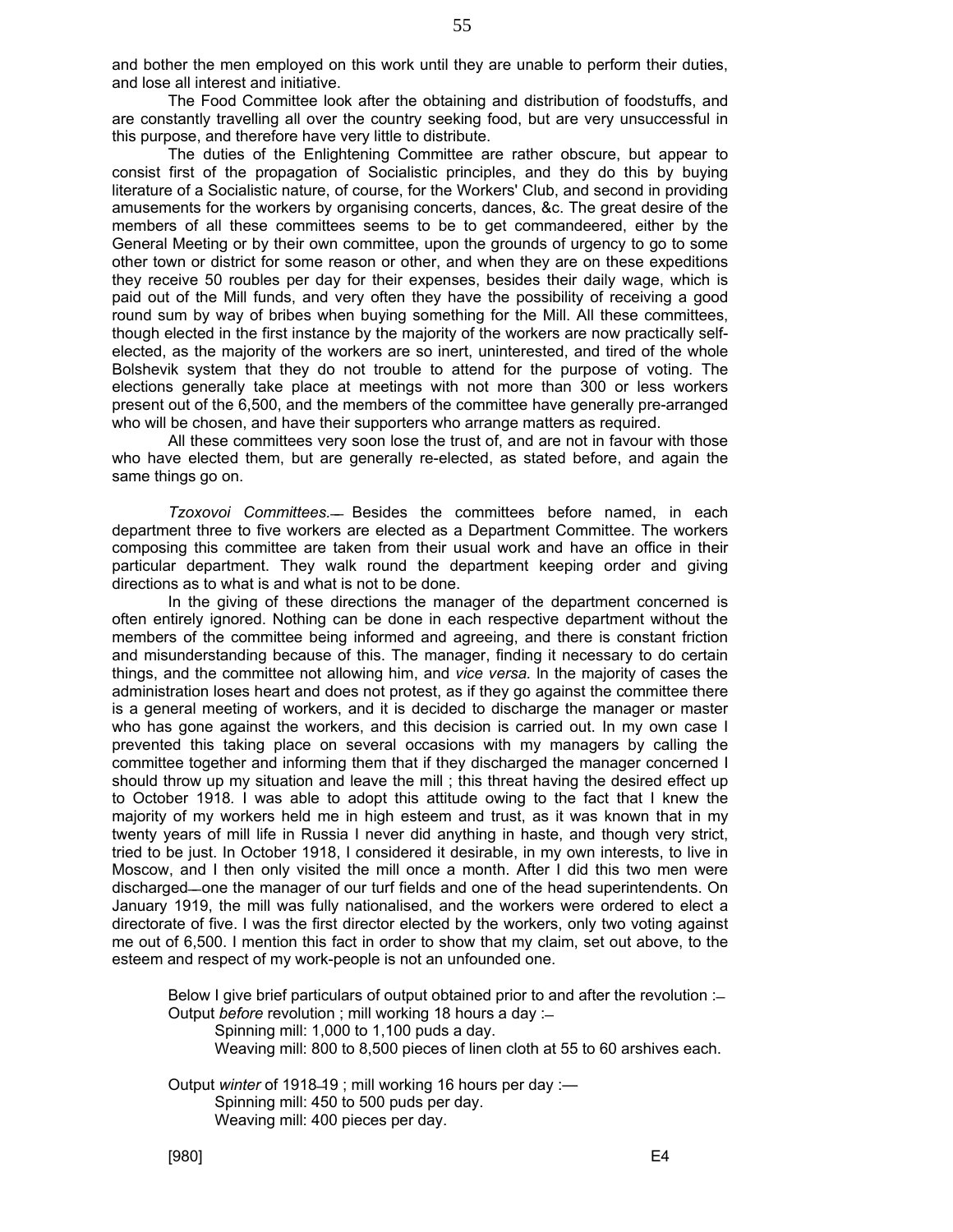This production was exceptional, as at other mills in our line the turnover was much worse.

 For the last nine months the financing of the mill has been conducted in the following manner: To obtain money for wages, &c., we prepared invoices of finished goods and gave these into the Centre Textile, who gave us 75 per cent. of the value of the invoice, and held the balance until the delivery of the goods according to the instructions of the Central Textile, when the remaining 25 per cent, was paid. When presenting the invoice an estimate showing in detail the proposed expenditure was also required by them. Always hoping that some change in the control of the mills might take place, and it being apparent that the system at present in vogue could not permanently exist, our whole object was to retain in our warehouses as much as possible of finished goods, in order that, if the original owner was again allowed to take possession, goods would be available which could be readily turned into cash, and so enable the owner to continue working the mill. This was the only step possible that could be taken to protect the original owner's property. When I left the above-mentioned mill we had in the warehouse finished cloth goods to the value of about 30,000,000 roubles.

 Foreigners such as myself remained at our positions to the last possible moment in the hope of a normal Government in Russia and return of property to its former owners.

 *March* 20, 1919.

#### No. 56.

# *Rev. B. S. Lombard to Earl Curzon.*

*Officers' Quarters,* 8, *Rothsay Gardens, Bedford,*  My Lord, *March* 23, 1919.

 I BEG to forward to your Lordship the following details with reference to Bolshevism in Russia : —

 I have been for ten years in Russia, and have been in Petrograd through the whole of the revolution.

 I spent six weeks in the Fortress of Peter and Paul, acted as chaplain to His Majesty's submarines in the Baltic for four years, and was in contact with the 9th (Russian) Army in Roumania during the autumn of 1917 whilst visiting British Missions and hospitals, and had ample opportunity of studying Bolshevik methods.

 It originated in German propaganda, and was, and is being, carried out by international Jews.

 The Germans initiated disturbances in order to reduce Russia to chaos. They printed masses of paper money to finance their schemes, the notes of which I possess specimens can be easily recognised by a special mark.

*Their Tenets.* 

 Radically to destroy all ideas of patriotism and nationality by preaching the doctrine of internationalism which proved successful amongst the uncultured masses of the labouring classes.

 To obstruct by every means the creation of military power by preaching the ideas of peace, and to foster the abolition of military discipline.

To keep the masses under the hypnosis of false Socialistic literature.

 To buy up all nationalised banks and to open up everywhere branches of German Government banks under the names and titles of firms that would conceal their actual standing.

 To endeavour to empoverish and temporally to weaken the peasant classes, to bring about national calamities such as epidemics (the outbreak of cholera last summer was traced to this source), the wholesale burning down of villages and settlements.

To preach the doctrine of the Socialistic form or managing enterprises amongst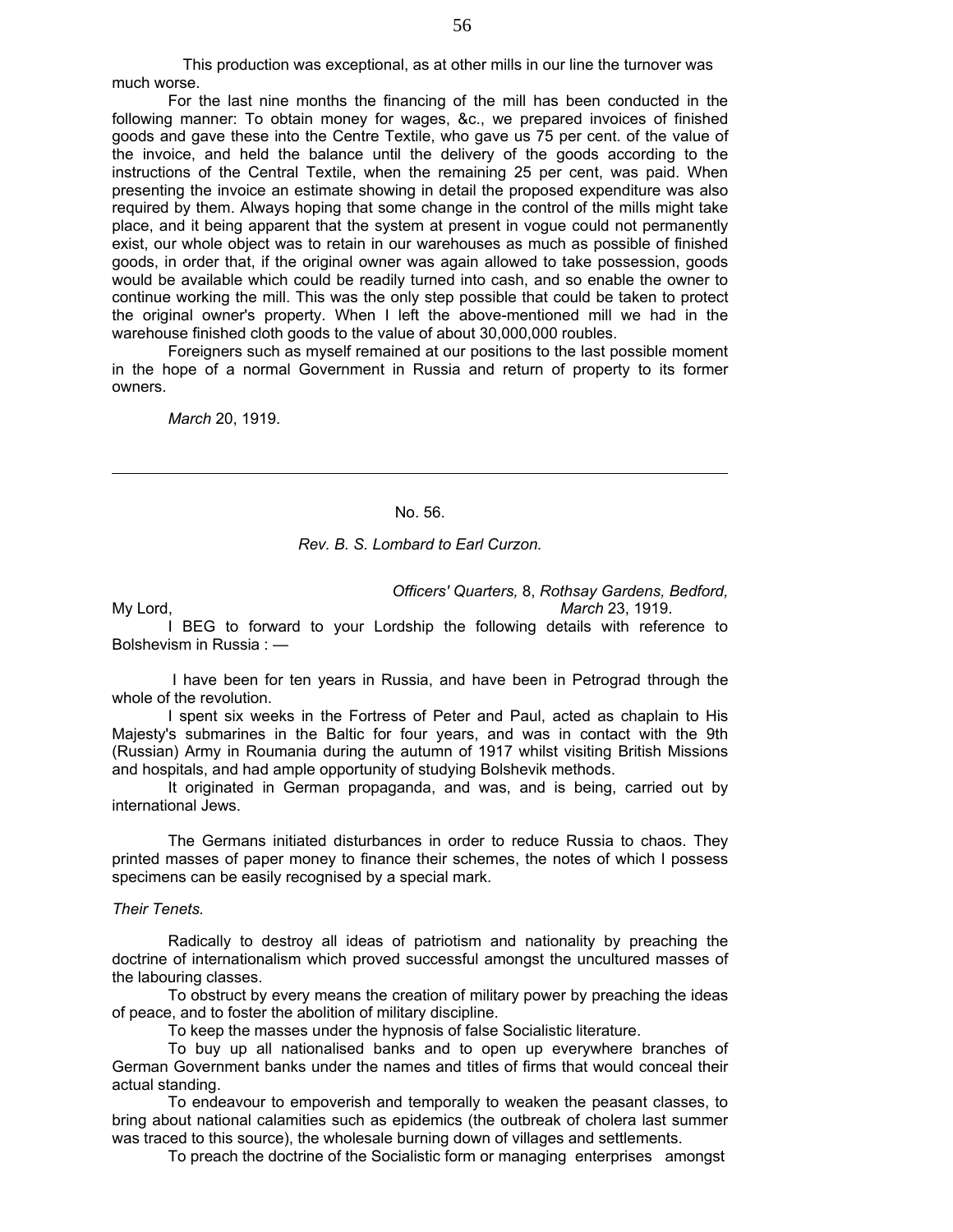the working classes, to encourage their efforts to seize such enterprises and then by means of bankruptcies to get them into German hands.

To preach the idea of a six to eight hours' working day with higher wages.

 To crush all competition set on foot against them. All attempts of the intellectuals or other groups to undertake any kind of independent action, or to develop any industries to be unmercifully checked, and in doing this to stop at nothing.

 Russia to be inundated by commission agents and other German representatives, and a close network of agencies and offices should be created for the purpose of spreading amongst the masses such views and teachings as may at any given time be dictated from Berlin.

## *The Results.*

 All business became paralysed, shops were closed, Jews became possessors of most of the business houses, and horrible scenes of starvation became common in the country districts. The peasants put their children to death rather than see them starve. In a village on the Dvina, not far from Schlusselberg, a mother hanged three of her children.

 I was conducting a funeral in a mortuary of a lunatic asylum at Oudelnaia, near Petrograd, and saw the bodies of a mother and her five children whose throats had been cut by the father because he could not see them suffer.

 When I left Russia last October the nationalisation of women was regarded as an accomplished fact, though I cannot prove that (with the exception of at Saratoff) there was any actual proclamation issued.

 The cruelty of the soldiers is unspeakable. The father of one of the Russian clerks in the Vauxhall Motor Works was bound and laid on a railway line and cut to pieces by a locomotive on suspicion of having set fire to some of his own property. In August last two bargeloads of Russian officers were sunk and their bodies washed up on the property of a friend of mine in the Gulf of Finland, many lashed together in twos and threes with barbed wire.

 While we were in prison a Red Guard was sent from the central police station (Gorokovaia 2) in charge of five prisoners to the fortress. One of them, an old officer, was unable to walk, the guard shot him and left his body on the Troytsky Bridge. The murderer was reprimanded and imprisoned in a cell near ours. The treatment of priests was brutal beyond everything. Eight of them were incarcerated in a cell in our corridor. Some of us saw an aged man knocked down twice one morning for apparently no reason whatever, and they were employed to perform the most degrading work and made to clean out the filthy prison hospital. Recently, life in Petrograd has become a veritable nightmare.

 In the early days of 1917 the Russians gloried in a bloodless revolution, now they simply glut themselves with killing for the most trivial offences. In a market on the opposite side of the river to my house, a poor woman with a starving family filched a small piece of meat from a stall, without any hesitation the Red Guard surrounded her and placing her against a wall shot her dead.

 The rank and file of the Red Army is full of men who are heartily sick of the present régime, and would gladly join any really strong force sent to the relief of the country. But unless the force were considerable, they would hesitate.

 But I imagine that the food question is the key to the situation, the Red Armies must be at a low ebb for provisions, and by getting stores to Helsingfors they might be treated with.

I am, &c.

 BOUSFIELD S. LOMBARD,  *Chaplain* to *the Forces.* 

## No. 57.

## *Interviews with Returned British Subjects.*

 MR. A—— left Petrograd in November. He stated that production was practically at a standstill, and in the most favourable cases has decreased 50 per cent. The factories are run by Committees. A Committee composed of Mensheviks produces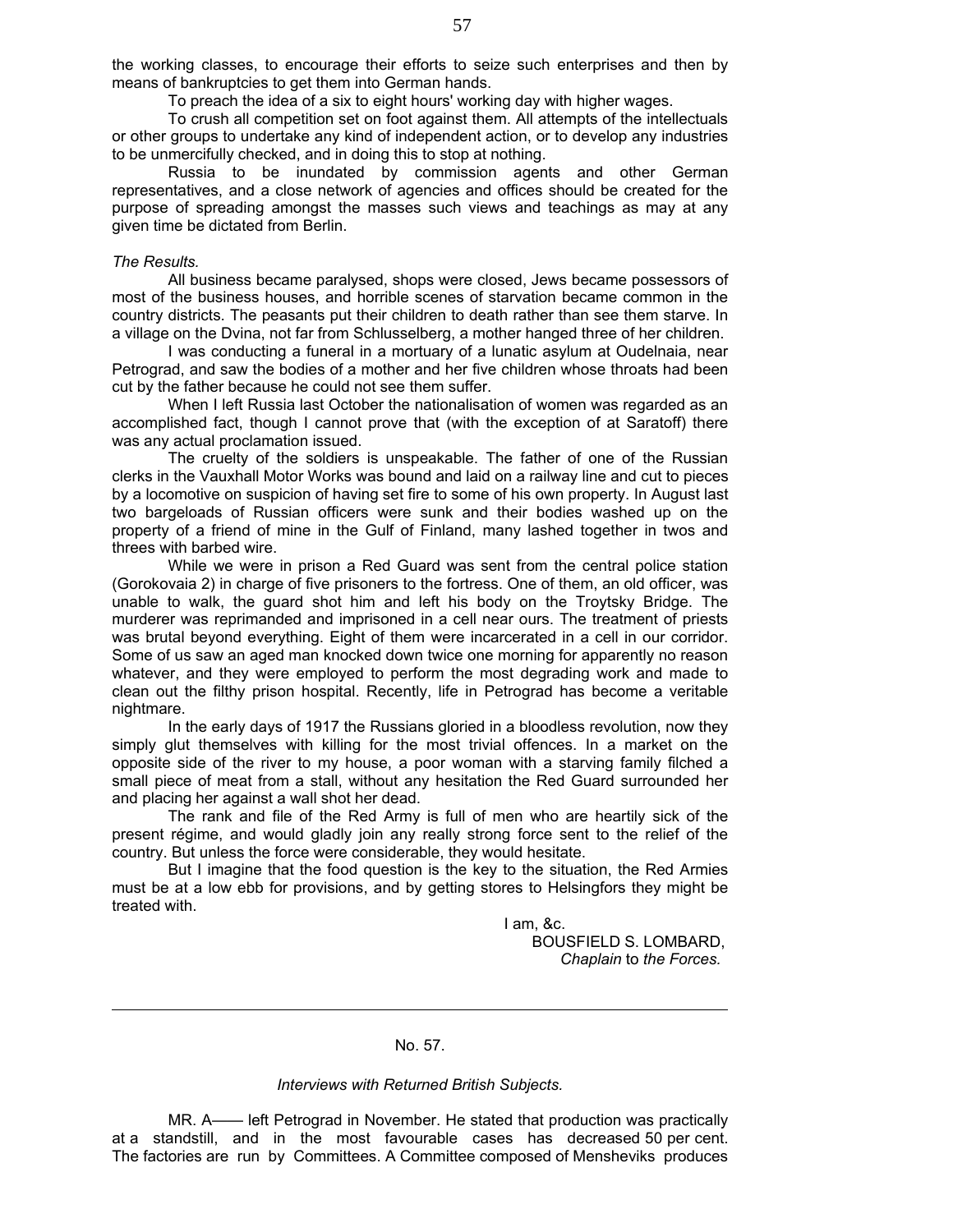a fair amount of work, but a Committee of Bolsheviks gives a wholly unsatisfactory output. The Committees were formerly elective, but the Bolsheviks now co-opt their own members without consulting the workpeople, and members who do not agree with the Bolsheviks are voted off. The Committees are in fact entirely political, and there is a great increase of bureaucracy.

 Discipline is bad, and the men are frequently one or one and a half hours' late. The responsible members of the Committee do not understand the needs of the mill, and the Bolsheviks object to paying technical men.

 In May 1918 an attempt of the Committee to form their own organisation was rigorously suppressed.

 Mr. B——, wo has lived in Russia all his life, left Moscow on the 8th February and was interviewed at the Foreign Office on his arrival, and supplied the following,  $information:$   $-$ 

#### *Food Conditions.*

 The food conditions are getting worse and worse every day, and it is now practically impossible to obtain enough to eat. People are dying of starvation everywhere A few months ago it was possible for the townspeople to buy food from the peasants down in the villages, but they are unable to do this now, as the peasants will not take money for any food that they may have to sell. Everything is done by exchange. Money is no use to the peasants, but clothes and instruments are valuable, so the exchange system is used everywhere.

The following are the most recent prices of food :-

| Moscow-                             |                      |                      |           |           |           |                      | Roubles.  |
|-------------------------------------|----------------------|----------------------|-----------|-----------|-----------|----------------------|-----------|
| 1 lb. of bread                      |                      |                      |           |           |           |                      | 16        |
| potatoes                            | $\ddotsc$            |                      |           |           |           |                      | 6         |
| butter                              | $\ddot{\phantom{0}}$ |                      |           |           |           | $\ddot{\phantom{0}}$ | 100-120   |
| lard<br>1                           | $\ddotsc$            |                      |           |           |           |                      | 85-90     |
| " oil (used instead of butter)<br>1 |                      |                      |           |           |           |                      | 45-55     |
| 1 pint of milk                      |                      |                      |           |           |           |                      | 12        |
| 1 lb. of meat.                      |                      |                      |           |           |           | $\cdot$ .            | 30-35     |
| " of pork $\ldots$                  | $\cdot$ .            | $\ddot{\phantom{0}}$ |           |           | $\cdot$ . | $\cdot$ .            | $65 - 75$ |
| 1 " of horse meat                   | $\ddotsc$            | $\ddotsc$            | $\cdot$ . | $\ddotsc$ | $\cdot$ . | $\ddotsc$            | 15-17     |
| 1 " of dog's meat                   |                      | $\ddotsc$            |           |           | $\cdot$ . | $\cdot$ .            | $5 - 7$   |
| 1 cat is sold for                   |                      |                      |           |           |           |                      | 6         |
|                                     |                      |                      |           |           |           |                      |           |

 There are three food categories in Moscow now instead of four, but even the "category" people cannot get all the food they are entitled to receive. Certainly the 1st category ought to receive ½-lb. bread a day , the 2nd, 3/8-lb., and the 3rd, 1/8-lb. ; also about  $\frac{1}{2}$ -lb. to 1 lb. of fish a month, which was usually not fit for consumption ; 1  $\frac{1}{4}$  to 1 $\frac{1}{2}$ lb. of oil a month (butter substitute) ; and about ½-lb. soap a month. The above is all that could be obtained even by category people. No fats of any description were obtainable. Mr. B—— himself sold a lb. of soap for 35 roubles.

 In spite of the appalling conditions prevailing everywhere, the Kremlin is well supplied with all kinds of food. A servant of the house where Mr. B—— stayed had a brother in the Kremlin, and he told her that there was an abundance of ham, white bread, butter, sausages, &c.

#### *Disease.*

 Typhus is rampant everywhere, and is getting worse every day. There is also a lot of typhoid fever about ; but, worse than this, glanders is now spreading among the people. The Bolsheviks are afraid of this terrible disease spreading far and wide so they simply shoot any person suffering from this complaint. There are no medicines there by which they can attempt to cure the people, and there is of course a great shortage of doctors. Mr. B—— thinks that there are more cases of glanders in Moscow than anywhere else.

## *Fuel Shortage.*

 The people are suffering intensely from the cold as there is practically no wood available. Only  $3\frac{1}{2}$  feet of wood is allowed a month for one flat, and even this the people have to fetch themselves from the railway stations. The price of wood in the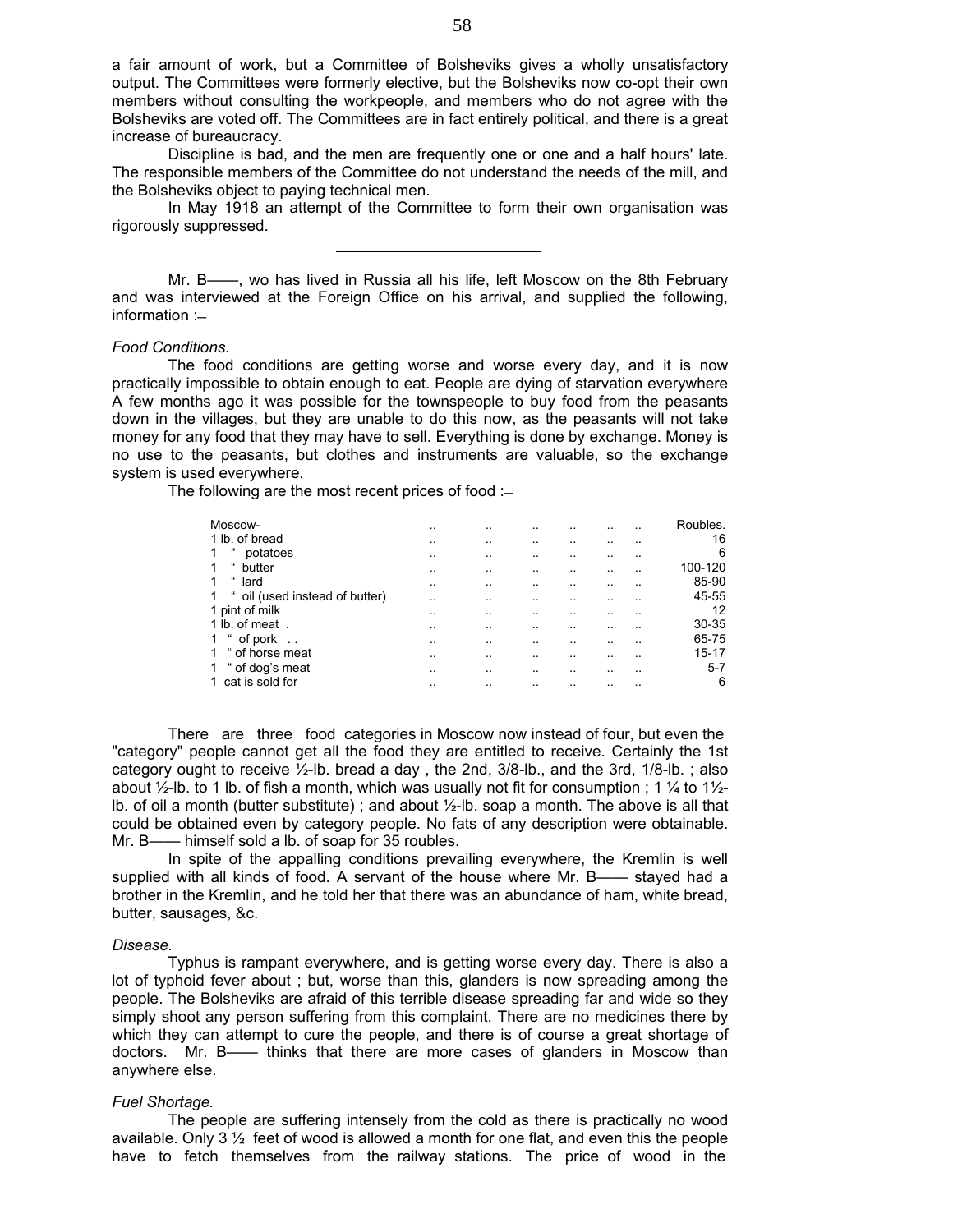Nijni Novgorod *is* 200 roubles a fathom (official price) ; if bought from outside in the markets, &c.) it is about 500 roubles. The average heat of a room is only 43° to *45°*  Fahrenheit. The fuel question is much worse in Petrograd than it is in Moscow. The reason for this is that most of the Petrograd houses have central heating, and when the pipes get out of order (as they invariably do) there is no possibility of ever having them mended.

#### *Factories and* Workmen.

All the workmen are anti-Bolshevik in reality, though many of them have to work under the Bolsheviks in order to live. Mr. B—— gave 5 to 10 per cent. as his estimate of the mumber of Bolsheviks out of the whole population of Russia.

 The Bolsheviks pay the workmen very well, but as the cost of living has increased so tremendously their wages are not nearly high enough to enable them to live comfortably, even were the food obtainable. Roughly speaking, the workmen get fifteen to twenty times as much as they used to, and the cost of living has gone up to anything between 300 and 1000 times as much as it was before the Revolution.

 The Bolsheviks employ very high-handed methods with the factories. If the workmen strike, the factory is closed, the leaders are generally arrested, and sometimes they are even shot. At the Sokolnitski works (repairing trams, &c.) in Moscow, the workmen went on strike because the Bolsheviks said they were not turning out the proper amount of work. As a result of this the factory was simply closed down and the following notice was put in the paper : "In consequence of the falling off of production in the Sokolnitski works, it was closed down by order of the Government." All this proves that the Workmen's Committees have no real power, as the Bolsheviks just do what they like without even consulting the Committees.

 At S——, where Mr. B—― was working, the Bolsheviks wanted to inaugurate a demonstration on the 25th October, 1918. In order to get the men to attend the demonstration meeting the Bolsheviks promised a free dinner to all who went, and looked upon those who refused as saboteurs. This, in the end, practically amounted to forcing the men to join the demonstration.

 There are not many factories working in Russia now, most of them have had to close down on account of the fuel shortage. The few factories that remain only work about three days a week, but the workmen are paid full wages. Often a factory has to be closed for weeks at a time, owing to lack of fuel and raw material ; during this time the workmen are paid half wages.

#### *Political Questions.*

 The people have no interest at all in politics, the only topic *of* conversation being food. Everyone would welcome Allied intervention ; in fact, anything would be preferable to the Bolshevik régime. Mr. B——does not think that many troops would be required, as the Red Army is of small account, and directly they got there it would go to pieces. In fact, the only reason why the officers stay in the army is because the Bolsheviks threaten to shoot their wives, mothers, or sisters if they desert. Mr. *B*——has spoken to officers, the addresses of whose families had been taken down by the Bolsheviks for this reason.

 In Moscow the Menshevik paper, " Vperyod," was allowed to reappear for a few days, but it was soon suppressed. It then appeared later under the name of "Vsegda Vperyod" ("Always Forward"). The "Izvestiya" still attacks the Mensheviks, in spite of the so-called agreement which the Bolsheviks have made so much use of for propaganda abroad.

#### *General Conditions.*

 To take a cab to the station costs 120 roubles, and even at this price it is very difficult to obtain a cab at all.

 The "terror" is not so bad as it used to be, but this is merely because the people's spirit is quite broken, and they do not dare to offer opposition.

#### *Education.*

 Students of the high schools do not pay any fees, and any boy or girl of 16 years of age is allowed to enter the universities without showing any certificates, so that if a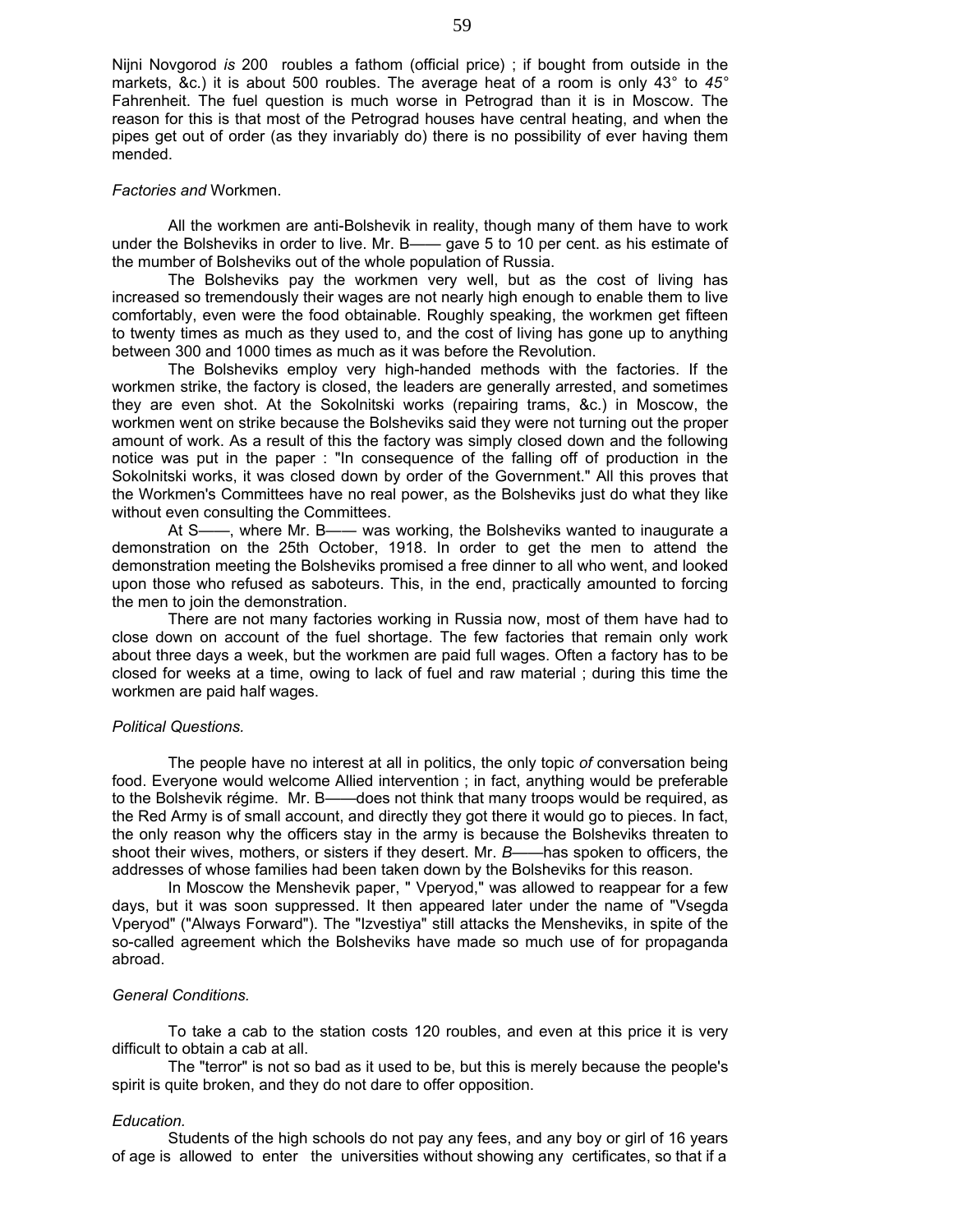boy is unable to read or write he can still go to the university. This offer of education does not appeal to the working-class very much, and it is mostly the *intelligentsia* who take advantage of this opportunity.

 In spite of the Bolsheviks' so-called efforts to promote education, nothing is being accomplished, and things are going from bad to worse. They have instituted workmen's clubs where the workmen can go and listen to lectures, &c., but the only reason why any men attend is because a cup of tea and a slice of bread is usually supplied sometime during the lecture. In the same way, the only reason why children go to school is to get the breakfast that is given there.

## *Journey to England.*

 Mr. B—— came to England with twelve other Englishmen, and they had to go through same very trying ordeals before getting out of Russia. They were packed in two cattle trucks, and it took them sixty-eight hours instead of twelve to get from Moscow to Petrograd. They had to do their own stoking and find their own fuel, &c., and they also had to feed the engine driver.

During the journey one Bolshevik women told Mr.  $B \rightarrow$  that all the railway men ought to be shot as they were hostile to the Bolsheviks.

 Between the big stations only two trains run a day : one in the morning and one at night. The whole question of transport is exceedingly bad

 Mr. C——, formerly with T—— and Co., and then with Moscow branch of Anglo-Russian Commission, left Russia on the 21st January.

## *Factories and Workmen.*

 All factories nationalised ; only about half of them working. Men all anti-Bolshevik. Very discontented with conditions of life, and with the working of the factories. Conditions getting worse and worse every day. Great many of the men have gone to the country, as it is practically impossible to live in the towns.

 Mr. C——, after leaving Anglo-Russian Commission, went to the factory where he used to work to seek employment, but the factory had been nationalised and they refused to employ him, saying he was a counter-revolutionary (because an Englishman).

 At one time Mr. C—— lived near cotton mill belonging to L——. All the workmen there are against the Bolsheviks and very discontented, but they have to go on working for the Bolsheviks in order to live. Factory works about three days a week on a 6-hour day. Often have to stop work for a week or two because there is no fuel or no cotton left ; have to wait until new supply comes in. Very often about ten factories combine and work under a common directorship ; this is done in order that one factory may exchange with another whatever is wanted. If one of these factories is closed down, the village members of the other factories are discharged, and the men from the old factory employed in their places.

 In Petrograd more attempts to strike than in Moscow ; this is because in Moscow the workmen are more under the power of the Government, and they do not dare to strike. Even if they did there is nothing to gain by it, for the Government would simply stop their wages, discharge a good many, and probably cancel their bread cards.

#### *Moscow.*

 In Moscow all shops are closed, with the exception of Soviet shops, All hotels taken up long ago by Red Guard detachments, &c. Nothing can be purchased from the shops without a ticket or order, and this ticket can only be obtained by a Soviet worker, and even he has to go from one place to another before the ticket is legal. First he has to get a ticket from his factory, then he has to go to his trade union, and so on, before he is entitled to buy anything. An ordinary man is unable to purchase anything.

 Fur coats, which had been requisitioned by the Soviet, were sold at the Soviet shops for, say, two, three or four hundred roubles. The next day the same fur coats were sold down in the thieves' market far about 7,000 roubles.

 Mr. C—— sold a very old suit (privately, as public selling is forbidden), for which he got 600 roubles.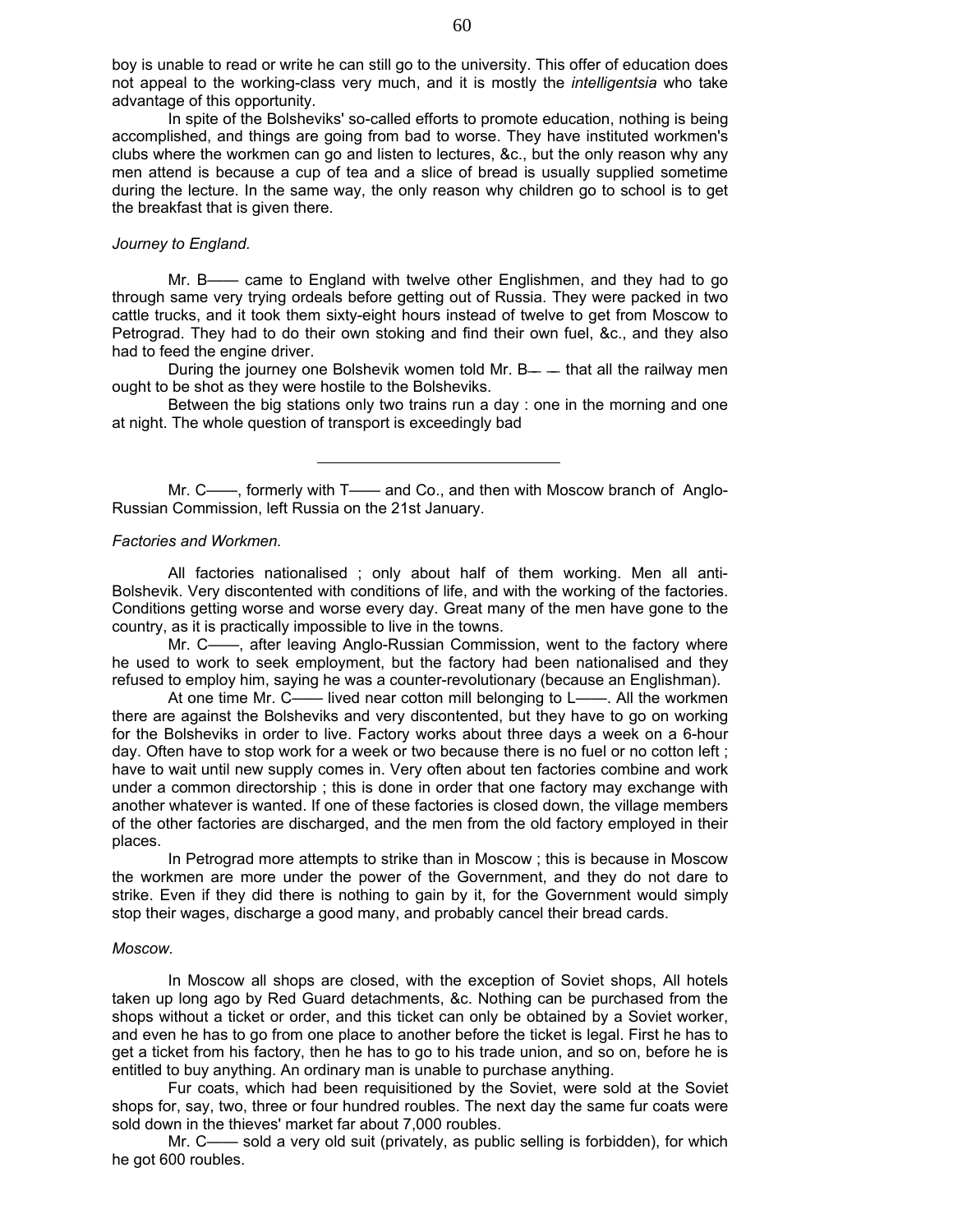Services are not held in the church because there is no fuel to heat the building. As there are only a few people left to attend services, the priest holds them in his own house.

 When Red Guards are sent from Moscow to the front there is often a row at the station, and guns are taken from them. When they eventually arrive at front, often only half of original number present, the rest having escaped. The Red Guards are quite content to receive good pay, &c., but they are not anxious to fight.

 Theatres still running very well. Actors are greatly privileged, being placed in first category, &c.

 Bookshops distribute literature free in the villages, and in Moscow it is sold very cheap. No tickets required for books.

Between 50 and 100 Englishmen left in Moscow.

 Mr. D——,who has been in Russia for three or four years, left Moscow on the 21st January.

 Mr. D—— was giving private lessons all the time he was in Russia, but during the last month or so he went as a teacher of French to one of the lower grade schools in Moscow. The reason for this was that he found it practically impossible to live on the fourth category, and by going to a school he was transferred to the third category.

 Discipline in the school very bad indeed. The only reason why children or teachers went to school at all was in order to get the food supplied there.

 *Food Conditions* were very bad indeed. No provision shops open in Moscow. The people are all anti-Bolshevik at heart, but they have to work for the Bolsheviks in order to live.

 Typhus is rampant, and many people are suffering from skin diseases (Mr. D— himself experienced this) caused from the want of fats.

 Only a few trams and trains running, and the former often have to stop for a day or two on account of disputes and strikes.

 The fuel question is very serious, and it is becoming more and more acute every day. Some friends of Mr. D—— had no means of cooking the little food they had, as they had no benzine, no kerosene, and no wood. People often have to cut up chairs, tables, &c., for firewood.

 Moscow is a dead city. Very few trams running, many shops boarded up, all shop-signs removed.The whole place looks deserted.The houses are all in bad condition, &c. But,in Mr. D——'s opinion, the streets of Moscow are much safer now than they were a year ago. There is no street robbery, and the only danger now is being arrested in the street.

 Mr. D—— thinks there are still about sixty or seventy English people left In Moscow.

 Bolshevik literature impresses the people to some extent, but they don't *want* to believe it.

 The people are waiting and hoping for some sort of intervention from England. The present position is intolerable, and practically anything would be preferable to the Bolshevik rule.

 Mr. E——, secretary of a bank, left Russia on the 24th January. He was interviewed at the Foreign Office on the 21st February, and supplied the following information :—

# *Economic Conditions.*

 It is impossible to live in Petrograd, as the prices are outrageous. There are only two categories now, the 1st and 2nd. The 1st category consists of people working in the different Bolshevik works and organisations ; physical workers, their wives, and their children (up to 12 years of age). The 2nd category consists of all those who either support themselves by their own labour (either mental or physical), and do not live by interest on accrued capital, or who do not use the fruits of other people's labour. The Red Guards are always considered first, and practically form a category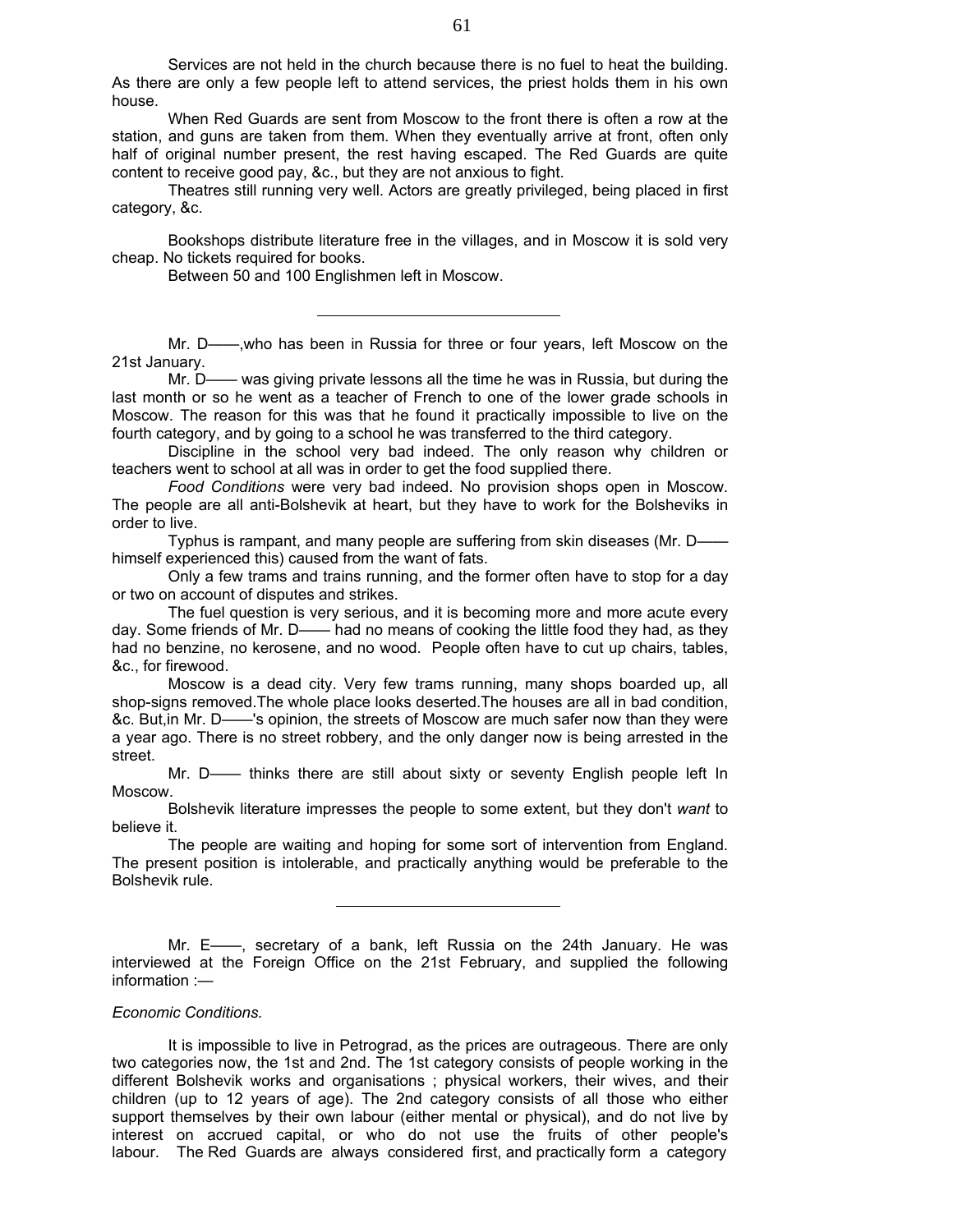of their own, which is higher than either the 1st of 2nd. Officially the 1st category ought to receive 1lb. of bread a day, and the 2nd ¼-lb., but in reality the amount varies from day to day, according to the supplies. The 3rd and 4th categories have been done away with altogether ; consequently, there are a great many people who are in no category at all. The Bolsheviks published statistics showing that the 4th category was not necessary, as there were so few members. This proves that the 4th category people have either been exterminated or have been forced to work under the Bolsheviks in order to live. Three months ago, a decree was issued saying that all those about to enter the 1st category must produce a certificate from their trade organisation. As a result of this decree, practically all the men joined a trade organisation, and, as every trade organisation is controlled by the Bolsheviks, the Bolsheviks in this way got more men under their power.

 The "category" people can only go to municipal shops (as a matter of fact, all other shops are closed). The latest prices of goods in Petrograd were: bread 1 r. 50 c. a lb. at a municipal shop, but 20 roubles a lb. if bought outside (from Red Guards, sackmen, &c.) ; butter 75 roubles a lb. if bought outside—no fats of any description sold at municipal shops ; sugar, which was only available about once a month, 1 r. 50 c. a lb. at municipal shops, and otherwise 80 roubles. Meat was sometimes obtainable at the market ; as a matter of fact, it was supposed to be sold by card system, but it was generally sold in an underhand manner at the market. Beef 23 roubles a lb. ; veal 26 roubles ; pork 45 roubles. Meat was also obtainable from the sackmen. The Bolsheviks try to stop these sackmen, who go from house to house selling food.

 The category people do not get their supplies regularly, or the full amount they are entitled to. The Supply Committee publishes in the paper from day to day what food is available, and what each category is allotted.

#### *Financial Situation.*

 It is very difficult to draw any large amount of money out of a bank. The Bolsheviks allow 1,000 roubles a month to be taken out from an account, but even this has become more difficult lately, as they have just issued a decree that a man must get either his House Committee or some other Bolshevik organisation to state that he is really in need of money. But by means of bribery, men draw out hundreds of thousands of roubles. All the banks have been nationalised, and now they are centralised. A decree was published a little while ago saying that, if a man had an account in three or four banks, he must choose one bank, and put all his money into that. If this decree was not obeyed, the Bolsheviks simply took all his money away. By this means the Bolsheviks can tell exactly how much money each man has.

 If a new account was opened on the 1st January, 1918, the depositor was allowed, in principle, to draw out his money freely ; but in practice this was not so. When the banks were nationalised new money could be taken out as desired (again only in principle). But when, about six weeks ago, the new decree about centralising all accounts was published, the position of affairs was altered. For example, if a man had 5,000 roubles in his new account, and 100,000 roubles in his old account, he could transfer his old account to his new account, so making 105,000 roubles in all. But, according to this decree, he was only allowed to draw to the amount of 5,000 roubles, as the old account was considered "barred." For transferring an account from one bank to another the commissars charged 25 per cent.

#### *Factories.*

 There are frequent strikes in factories, which often have to be put down by force. About six weeks ago there was a strike in the Putilof works. Trotski in a speech made a definite threat to use force if the men did not go back. As a result of this the strike was settled with only a few arrests taking place.

 About two months ago there was an election for the Workmen's Committee in the Putilof Works, and this resulted in a majority for the Social Revolutionaries. The Bolsheviks would not consent to this, and there had to be another election. This shows that, in spite of the Workmen's Committees, the Bolsheviks are really in control. If the workmen get too independent, the Government simply closes the factory down ; and if the Committee is troublesome the same thing happens, unless a new Committee is appointed. All members of the Committee have to be Communists, or in sympathy with the Communists. Often a factory has to close down for lack of fuel or certain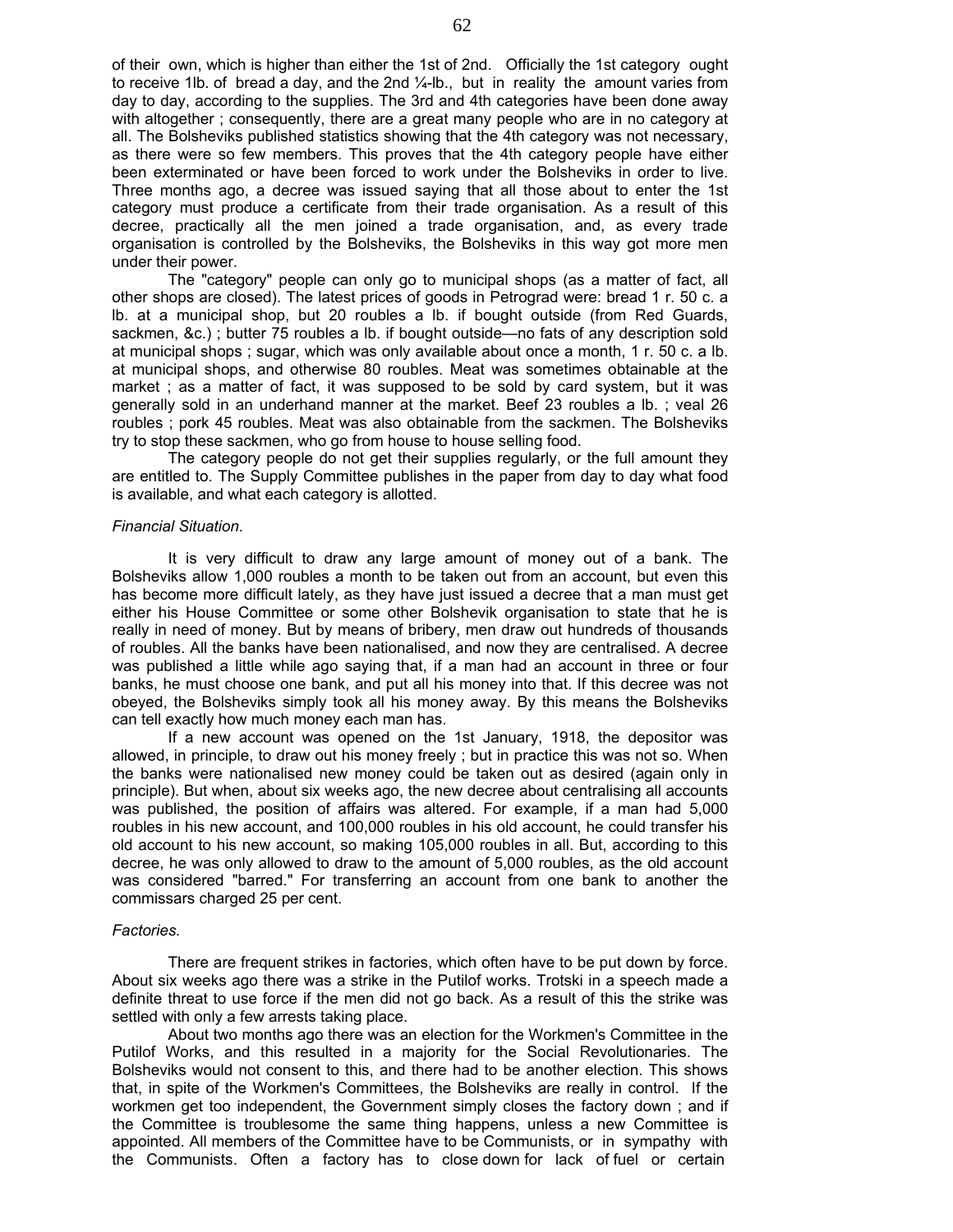machinery, but the men who are thus thrown out of work are given an unemployment allowance.

## *House Committees.*

 Mr. E—— was a member of his House Committee in order to get put into the second category. The chief duties of the House Committee are to see that the different decrees of the Bolsheviks are carried out. If these are not carried out the Committee is held responsible, and is either fined or imprisoned. The Committee is forced to buy one newspaper a day in order to follow the decrees, as the Bolsheviks only publish their decrees in the newspaper. By this means practically everyone has to read the papers, and as only Bolshevik papers are allowed to be published their propaganda is seen by everyone.

## *General Conditions.*

 All the streets are deserted, and there is no life at all. The Nevski is practically empty, and most of the shops are shut. But perfect order reigns in the streets ; there is no looting or robbery.

 There are hardly any executions now. This is due to the fact that the people's spirit has been broken, and that they now offer no opposition.

 All restaurants are closed, with the exception of municipal restaurants and cafés. In an ordinary café a cup of tea, without milk or sugar, costs 1 rouble, and coffee, 3 r. 50 c.

 Services still continue to be held in the churches, and on the whole they are well attended. The congregation is chiefly composed of women, but on the Russian New Year's Eve there were many men there. The priests, who used to be in the fourth category, are now in no category at all.

## *Intervention.*

 In Mr. E—— 's opinion Allied intervention would be very welcome. He thinks 50,000 troops would be ample, and that the Bolsheviks would not be able to rouse any opposition against us. In fact, the Red Guard officers would be among the first to join our ranks. Everybody is hoping and praying that the Allies will intervene, and they would be welcomed with open arms everywhere.

## *Finland.*

 Russians crossing the border from Russia into Finland are now, in the majority of cases, sent back to Russia again, unless they have some very strong influence in Finland itself.

 Mr. F——, who has returned from Vladimir, states that he had his factory going right up to the day of his departure from M—— on the 6th February. Before the revolution the output was :—

 1,100 poods (roughly 400 cwt.) yarn daily. 800 pieces cloth. The latest figures were for January 1919 :—

> 550 poods (roughly 200 cwt.) yarn daily. 500 pieces cloth.

 Out of 6,500 workmen there were not 200 convinced Bolsheviks. The majority were kept in order by pure terrorism,of which there were many examples within a radius of 40 versts of M——. When peasants refused to supply grain and cattle, and rose to protect their property, a Bolshevik force soon appeared in the neighbourhood, and if any resistance was offered, the whole village was wiped out. Usually, the peasants gave in at the first shot, a number of ringleaders would then be shot on the spot, and a number would be taken off to Moscow to prison.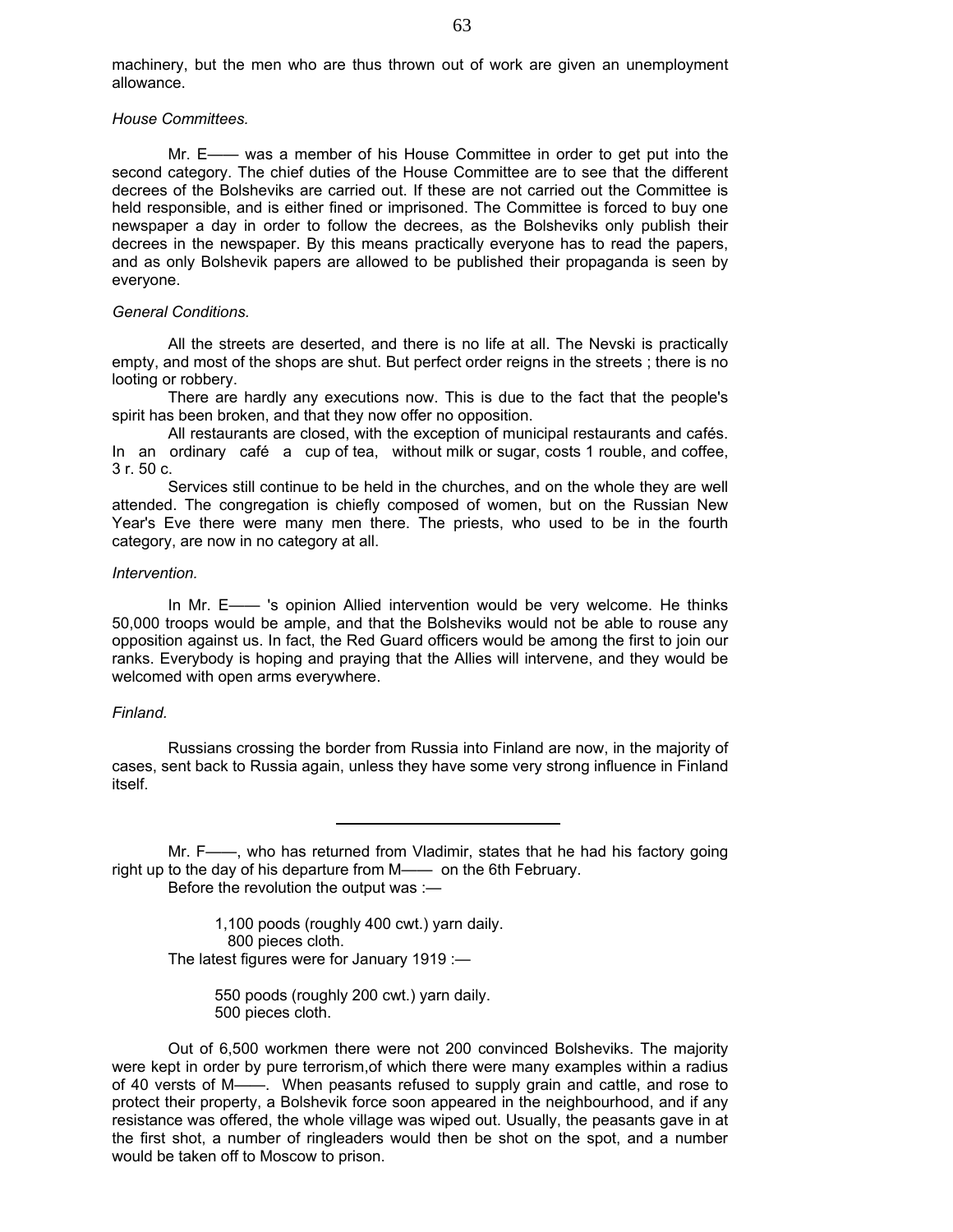#### *Epidemic*

 Typhus is rapidly spreading in the country and the capitals. The average number of cases taken off trains arriving at the Kasan station, Moscow, is twenty per train. At the Kursk Station in Moscow, typhus cases lie about the waiting halls. The hospitals are so full that patients are left in the corridor.

## *Sanitary Conditions.*

 In places where people congregate, such as railway stations, market places, &c., the sanitary conditions are terrible. With the thawing of the snow the epidemic which has reached enormous proportions during the winter frosts, will naturally increase in violence.

## *Traffic.*

 The Kazan railway runs one passenger train each way to Kazan. This railway used to bring 40 per cent. of the food into Moscow. It now runs an average of three goods trains each way per day.

#### *Red Army.*

 No one wants to join the Red Army now except the worst elements of the people. If a conscript deserts in the town where he joins, his parents or wife are treated with extreme brutality, sometimes being shot. But desertion often takes place while troops are going to the "front." Under these latter circumstances, the Bolsheviks are unable to trace their relations, so they are not touched.

 Mr. F—— considers one of the inducements to fight is that, if the Red Army breaks through the enemy it usually finds large stores of food.

#### No. 58.

*The Progress of Bolshevism in Russia.* 

Memorandum by Mr. B——.

 *The Russian Government.—There* has now been time for considerable organisation of the Bolshevik Government. Russia has been divided into four Federal Republics:*—* 

- (1.) Commune of the North.
- (2.) Commune of the West.
- (3.) Central Commune.
- (4.) Commune of the Volga.

 The first is composed of the Governments of Petrograd, Archangel, Viatka, Vologda, part of the Government of Pskov, Novgorod, Tcherepovetz and Olonetz.

The second comprises the Governments of Vitebsk, Smolensk and Pskov.

The third the Governments of Moscow, Orel, Koursk, Toula, Tver, Nijni-Novgorod, Voronege.

The fourth those of Kazan, Simbirsk Saratov and Perm.

 Each town is provided with its Council of Deputies and its Commission for fighting counter-revolution, sabotage and speculation. Each district besides has its Council of Deputies (Sovdep) and its Extraordinary Commission. These institutions direct all local affairs, but they are all subject to the authority of the Central Executive Committee, which sits at Moscow. The pan-Russian Extraordinary Commission against counter-revolution, &c., also sits at Moscow. The members of these bodies are supposed to be elected by the pan-Russian Congress of Workmen, Peasants, Red Guards, Sailors and Cossack Deputies ; foreign affairs are under the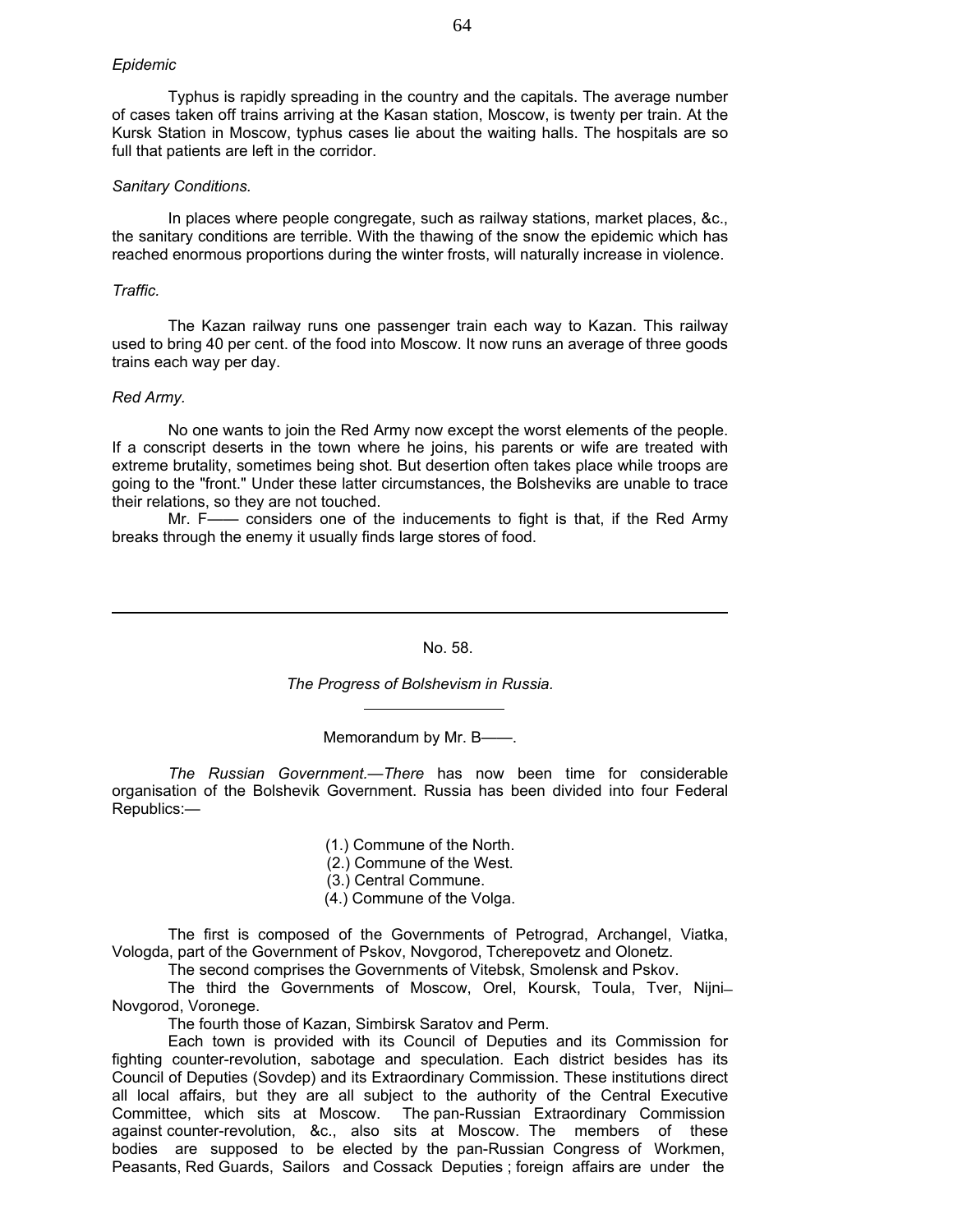exclusive management of George Tchitcherine. The Central Committee is composed as follows :—

| Lenin             |        |           | President.                                                                    |
|-------------------|--------|-----------|-------------------------------------------------------------------------------|
| Trotsky           |        |           | Military and Naval Commissary.                                                |
| Tchitcherine      |        |           | Foreign Affairs.                                                              |
| Spiez             |        |           | Commissary of Labour.                                                         |
| Podrovski         |        | $\ddotsc$ | Interior (ex-Professor of History at Moscow).                                 |
| Lounatcharski     |        |           | Education.                                                                    |
| Nevski            |        |           | Commissary of Roads and Communications. A<br>former engineer at the Ministry. |
| Oulianova         | $\sim$ |           | Lenin's wife, social assistant.                                               |
| Stoutchka         |        |           | Formerly a Deputy of the Petrograd<br>Justice.<br>Tribunal.                   |
| Tziouroupa        |        |           | Minister of Food.                                                             |
| Bontch-Brouevitch |        |           | Business Manager.                                                             |

 *The Red Army.—*On the 25th October, 1918, the Bolshevik troops of Petrograd and the neighbourhood numbered hardly more than two divisions. Regimental committees have been abolished throughout the Army, and the power was transferred to military commissaries, who were charged with attending to the political *moral.* The Bolshieviks have neglected no means for increasing the number of their troops. Disabled soldiers of the old Army released from Germany are concentrated on their arrival either at Petrograd or Moscow and quartered with soldiers of the Red Guard. They are left without clothing, with insufficient rations, and without medical attendance, while the Red Guard, with whom they are mingled, is well fed, clothed, and amply supplied with money. When they complain, the answer is ; "Enrol in the Red Guard." Refractory cases are cruelly treated. At the head of the Red Guard is a former colonel of the staff, a Lett named Vatatis. Each soldier receives 300 to 500 roubles a month, equipment, food on a higher scale than all the other categories, and a promise to support his family in the event of death ; but, in spite of their privileged situation, the Red Guard have not the confidence of the Government, and, as intercepted letters show, many of them are disaffected. The real reliance of the Government is placed in the "International Battalions of the Army," which are formed of Letts and Chinese, who are used as punitive companies both in the Army and in the interior. Theoretically, the International Battalions are on an equality with the Red Guard, but actually they are far better paid, and they can count on absolute immunity for the excesses they commit against the wretched civil population which is left at their mercy. There is compulsory military instruction in the towns for all men between 17 and 40, in the form of drills twice a week. While its cohesion lasts, the Bolshevik Army is an incontestable force.

 *The Terror.*—All assemblies except those organised by the Bolsheviks are forbidden in the towns. Anti-Bolshevik meetings are dispersed by armed force and their organisers shot. No Press exists except the Bolshevik Press. The Bolsheviks organise Sunday reunions, in which such subjects as,"Should one enrol in the Red Guards?" ; "Who will give us our daily bread?" ; "The world revolution," &c., are debated.

 So effective is the Terror that no one dares to engage in anti-Bolshevik propaganda. People have been arrested for a simple telephonic conversation, in which the terms seemed ambiguous or could be interpreted as adverse to the Bolsheviks. An arrest is the prelude to every kind of corruption ; the rich have to pay huge exactions to intermediaries, who are usually Jews, before they can obtain their release.

 Latterly "mass arrests" have come into fashion. It was thought at first that these were ordered by the Extraordinary Commission against counter-revolution, but it is now known that they are ordered by a special Revolutionary Committee called for short "The Three," because it consists of three members. This committee is independent of the Extraordinary Commission and is controlled only by the Commissary of War. Persons arrested by its orders have never been seen again.

 The proceedings of this committee are kept secret ; its very composition is unknown to the public.

 It has already been mentioned that the Red Guard is disaffected. A letter from a sailor named Borzof, written on the eve of going to the front, says, "The authorities seem to think that we are going to support the interests of the Soviets, but they are greatly mistaken. All the sailors are otherwise inclined . . . many [980] F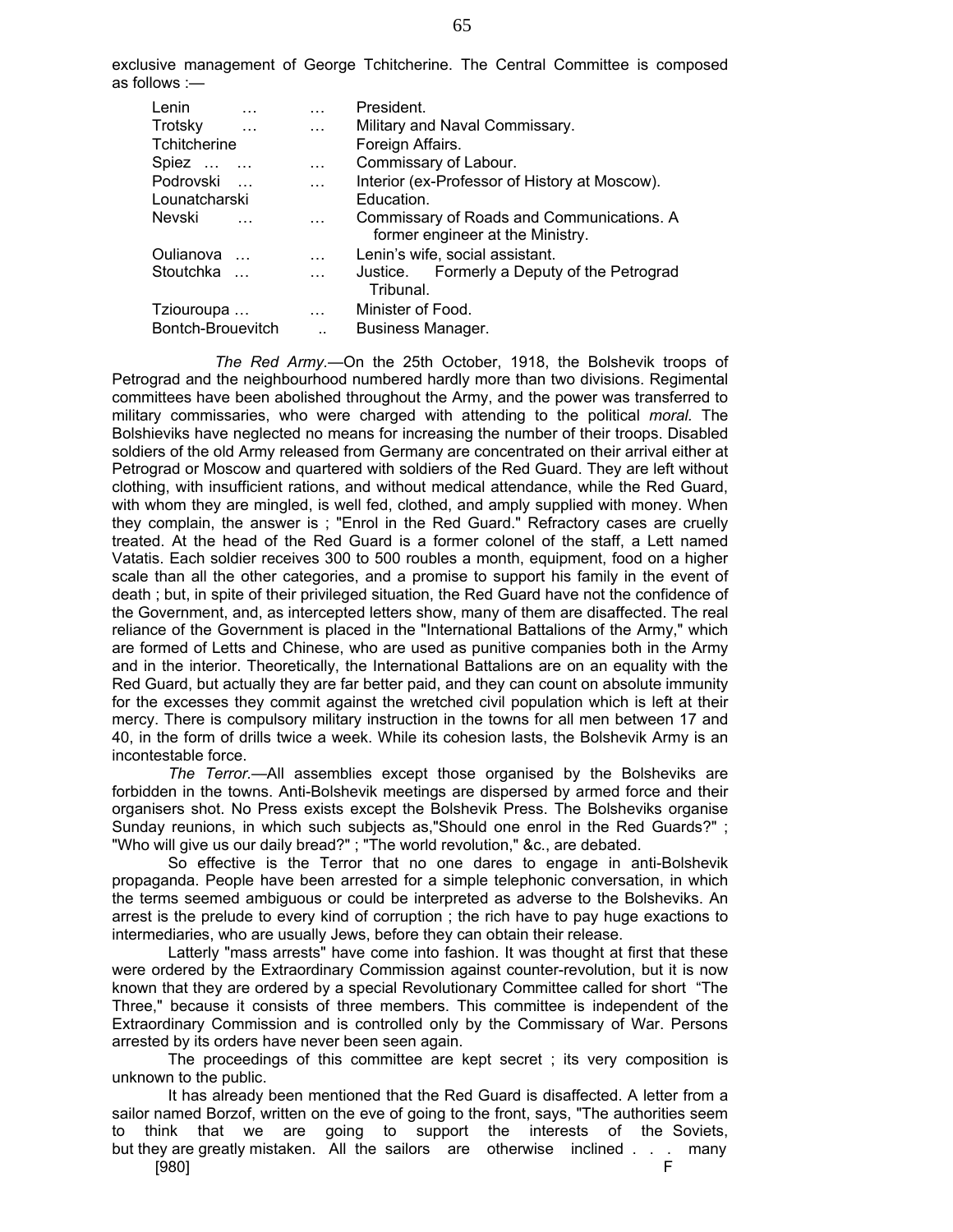of them go simply to avoid hunger.... I think there will be an end to all this very soon ; the Allies will overpower us." Another letter from Petrograd says, "We hear that Petrograd, before any other Russian town, will be in touch with Europe, but in the meantime half the inhabitants there are dying from hunger and typhoid fever." These letters and others were sent by the Russian Censor to the Extraordinary Commission for fighting the counterrevolution, and no doubt the writers have already been dealt with in the usual way.

 There is, of course, in Russia a public opinion quite outside the Bolsheviks—an opinion which longs ardently for any kind of intervention—Allied or German—which will put an end to the present state of anarchy. So far it has expressed itself only in halfhearted insurrections, as for example that of Yaroslav and the assassination of Mirbach, &c. Nevertheless, in spite of the apparent stability of the Bolshevik Government, in spite of the ineptitude of its opponents, there are signs that the Terrorist Oligarchy is tottering. It is indeed impossible to believe that a Government, financially bankrupt and unable to feed its population, can survive for very long, however drastically it attempts to govern by terror. A neutral in Petrograd said recently that hatred towards the Government and everybody connected with it is spreading among all classes of the population, including peasants and the working men. The end will probably come quite suddenly as it did in the French Terror.

 The anti-Bolshevik parties are considering all sorts of devices for discrediting the Bolsheviks. One is to flood the country with false currency, in order to throw discredit on the Soviets ; another, to seize the printing office, where bank notes are produced, at Petrograd ; another, to obtain employment in Government offices for the purpose of furnishing information to their Party, which is being conducted by Boris Asvinkof. Even the working class of the two capitals is divided and there is a considerable anti-Bolshevik party. The general opinion of the educated classes is that a force of half a million would suffice to overthrow the Bolsheviks with very few losses.

 *Bolshevik Administration.—*One is startled from time to time by hearing that some well-known man of education has joined the Bolsheviks, such for instance as Maxim Gorki and the famous singer Chaliapin. The fact is that there are many specious things in the Bolshevik creed designed to capture persons of all shades of opinion. It is not usually with the principles of a system of Government that fault can be found, but in the application of the principles, and when these applied by ruffians, such as the Terrorists of the French and the Russian Revolutions, the principles fall into ruin. Rose-coloured accounts of the Bolshevik régime are written by persons who have only the principles to go by. Take for example, the housing question. Some families have more rooms than they can live in, others have to live in one room, others again have no room at all. The Bolshevik Government commandeers a large house and lets it to indigent persons, so that all have equal housing accommodation. The house is managed by a committee and the only person who dislikes the arrangement is the owner of the house. The rationing is another instance. There are four categories. No.1 entitles those engaged in heavy manual work to  $\frac{3}{4}$  lb. of bread and five herrings a day, and No.4, the lowest in the scale, giving in fact the right to 1/6 lb. of bread per diem, is prescribed for those who employ other people. No. 4 is a very cogent weapon for persuading people to enlist in the Red Guard or other unpopular occupation.

 National economy is managed by a Superior Council sitting at Moscow, which nominally administers the industry, exports and imports for the whole country, but, in practice, all industry and commerce being paralysed, it has very little to do. There is food administration in each district, partly under the control of the Food Commissariat and partly under the Council of National Economy. Expeditionary corps, composed of Volunteers and Red Guards, are used to requisition corn from the peasants, who will not give it willingly because the price is fixed at a lower rate than the cost of production. These expeditionary corps carry away all the food on which they can lay their hands, leaving the peasants what is strictly necessary; it is in fact a kind of organised brigandage. Corps of the same kind exist in the mills and factories with not less than 1,000 employees. They requisition the food necessary for the maintenance of themselves and the factory hands.

 Much is made among the Bolshevik sympathisers in England of the Bolshevik system of public education, but it is easy to acquire merit for any educational system in a country where there was practically no elementary education before the revolu-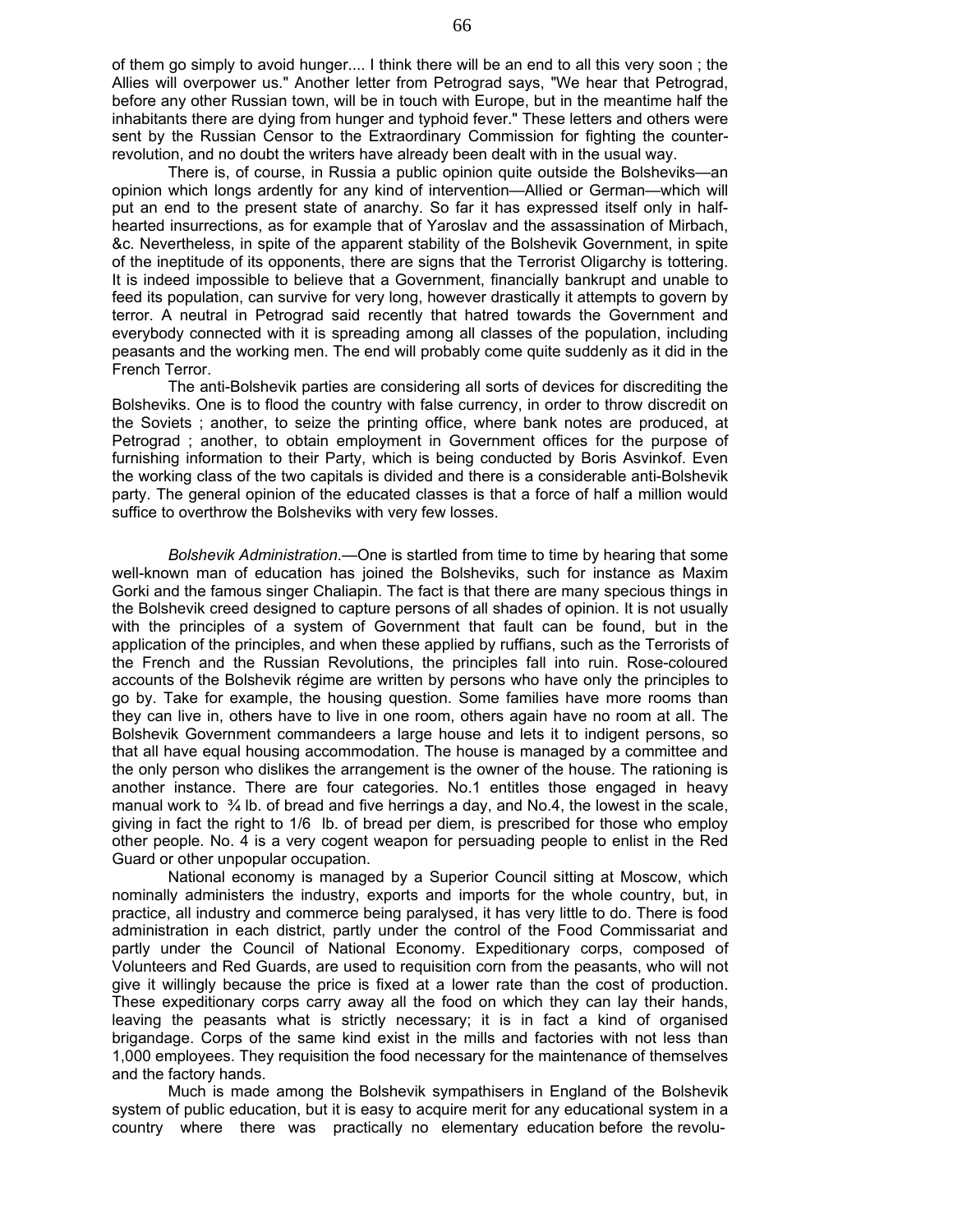tion. It is also true that the opera and the theatres are kept running, but I am assured that the opera performed to an empty house until the Government gave orders that it was to be filled. Such methods of window dressing are not unknown in other countries.

 The following is a list of prices for foodstuffs and clothing current on the 15th of December:-

|                                      |                                                 |                                          |   |     | Roubles.       |                            |
|--------------------------------------|-------------------------------------------------|------------------------------------------|---|-----|----------------|----------------------------|
| Potatoes (mostly rotten)             |                                                 | .                                        | . |     | 10             | per lb.                    |
| Salt fish (bad condition)            |                                                 | .                                        | . | .   | $9 - 10$       |                            |
| Bread (by card, scarce)              |                                                 | .                                        | . | .   | $1\frac{1}{2}$ | $^{16}$                    |
| Bread (in open market)               |                                                 | .                                        | . |     | 18-20          | "                          |
| Pork (scarce)                        | $\cdots$                                        | .                                        | . | .   | 50             | $^{16}$                    |
| Beef (scarce)                        | $\cdots$                                        | $\cdots$                                 | . | .   | 22-23          | $\epsilon$                 |
| Sugar (scarce)                       | $\cdots$                                        | .                                        | . | .   | 80             | "                          |
| Tea (scarce)                         | $\cdots$                                        | .                                        | . | .   | 100            | $\epsilon$                 |
| Coffee (none to be had at any price) |                                                 |                                          | . | .   |                |                            |
| Butter (salted)                      |                                                 |                                          | . | .   | 75             | $\mathfrak{c}\mathfrak{c}$ |
| Butter (unsalted)                    |                                                 | .                                        | . |     | 80             | $^{16}$                    |
|                                      | (The Russian Ib. is 2 oz. lighter than our Ib.) |                                          |   |     |                |                            |
| Suit of clothes (very ordinary)      |                                                 |                                          |   |     | 800-900        |                            |
| Shoes (poor quality)                 |                                                 |                                          |   | 400 |                |                            |
| Cotton (only by card)                |                                                 | $15 - 16$<br>(for a piece 26-in. square) |   |     |                |                            |

 Other reports show that Bolshevism is still a potent force in Siberia and that Bolsheviks are in close touch with those in European Russia.

 In destroying the fabric of society the Bolsheviks appear to be adopting the methods of "skyscrapers" in New York, which is to dig out everything to a depth of 300 ft. in order to erect a new and stable edifice. They have said more than once that unless they can by propaganda induce a sympathetic revolution in other countries their fate must be sealed ; and the fever of propaganda which now possesses them is really a measure of self-preservation.

 It is now reported that they are abandoning propaganda by leaflets in favour of personal and secret propaganda.

### No. 59.

# *The Progress of Bolshevism Abroad.*

#### *Memorandum by Mr.* B——.

 FROM a report recently received from a former Russian statesman, it certainly appears that Bolshevism is dying at its roots. He says that the split between the Lenin and Trotsky group has become menacing. The few idealists that still remain among the Bolsheviks are seeing their ideas falling to pieces one after another, while a world revolution is still hanging fire. The leaders, who have full details of the position of Bolshevism both in Russia and abroad, clearly foresee their downfall, and admit their discouragement in private conversation with their friends. The "middle" Bolsheviks, *i.e.,*  the Commissars, Soviet staff, and officers of the Red Army, knowing nothing of the progress of events except what they read in the Bolshevik press, are less dismayed. They still believe in the eventual victory of Bolshevism in Germany, and are looking forward to disturbances in England, but many of them are already looking out for hiding places, and it is believed that they will desert the Bolsheviks as soon as there is another revolution.

 The minor Bolsheviks, Communist workmen, &c., are not concerned with politics at all. Their sole preoccupation is the question of food. Those who are living at the Smolny seem to be convinced of the early downfall of the Soviet Government, owing to disorganisation in the Red Army, revolts in the villages, and famine. Many of them are returning to their homes and throwing off the mask of Bolshevism. The mass of the townspeople are terrorized and incapable of any independent action.

 Under-feeding is having its effect, and the epidemics of typhus, small-pox, and influenza are spreading rapidly. In the Obuchof hospital, during December, the mortality amounted to 14,000. During that month the population of Petrograd fell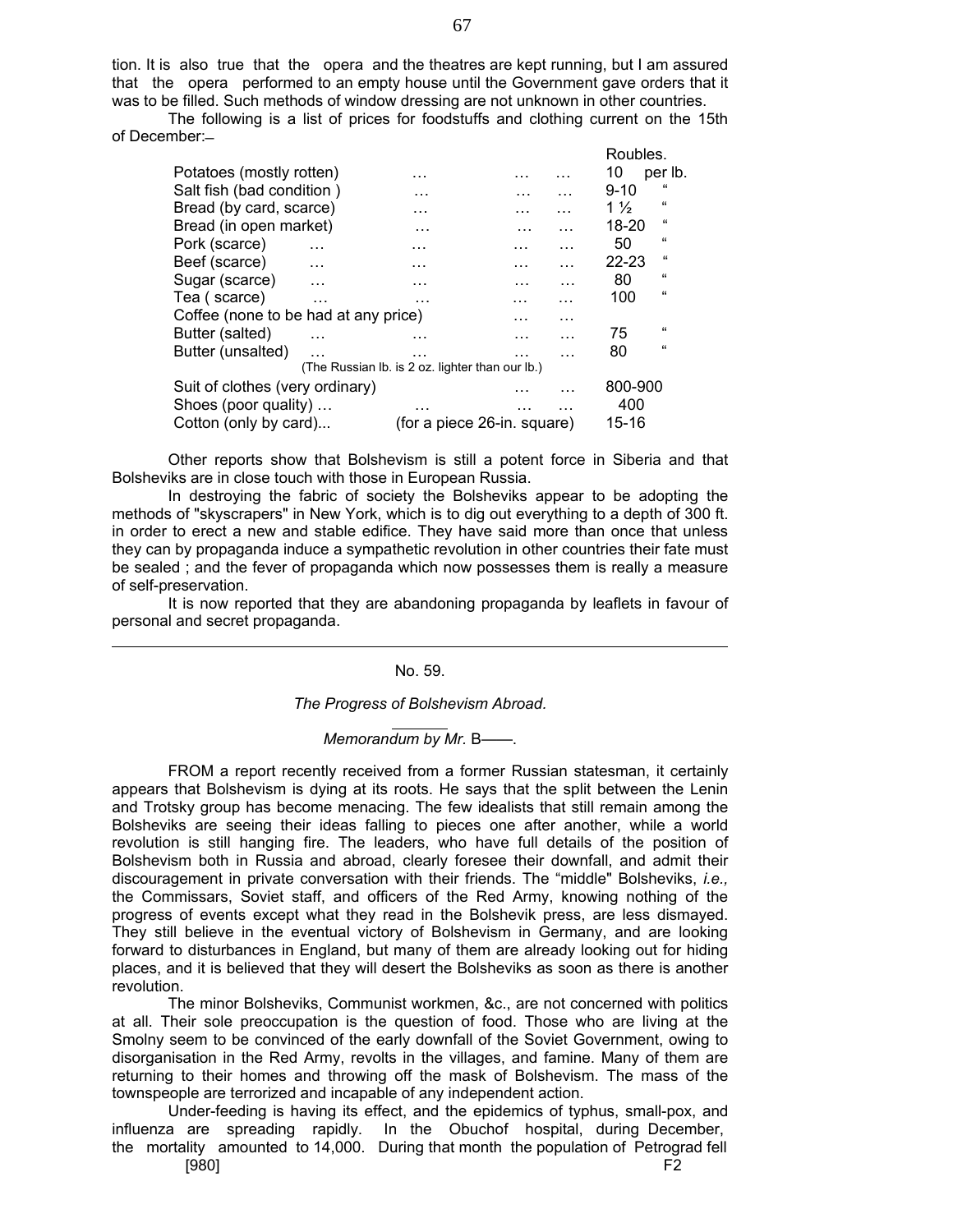by 105,000. Next to disease and famine, the absence of fuel is the worst scourge. All this presses terribly upon the prisoners, who are now thrust eight into a cell intended for one person, and fed upon putrid herrings and soup made from potato peel. Typhoid, small-pox, and influenza cases are left in the same cell with uninfected persons, and in the quarantine cells eight to ten patients lie together.

 There is complete disorganisation of transport. The Bolsheviks are doing all they can to postpone the day of complete breakdown by giving superior diet to the railway workers, who are very discontented.

 The Red Army continues to hold together, but its *moral* is said to have declined. The *moral* of the fleet is in a dangerous state. Many of the sailors have amassed a fortune during the past year, and they believe that they can only retain it by bringing in a *bourgeois* Government. They are now not only discontented, but anti-Bolshevik. In the beginning of January they demanded the removal of commissars from the ships, which was done. An attempt made by the Government to send the sailors to the front was disastrous. They refused to go, and refused to be disarmed. The relations between the sailors and officers have lately improved, and the Bolshevik leaders are aware of the danger of having in the very centre of Petrograd a compact armed force hostile to them. All that the sailors need for taking action is a leader.

 There is no Labour question in Petrograd because there are no capitalists, no trade, and no industry. The workmen, who used to number hundreds of thousands, may now be counted in thousands. Many of them have taken service under the Bolsheviks, and are employed in various commissariats and committees. Large numbers have drifted away into the country. On the whole, those who remain are against the Bolsheviks. They control the water supply, the electric fire stations, the tramways, and arsenal. They appear to entertain no ill-feeling towards the *bourgeoisie,* but, on the other hand, they are quite inarticulate as to the form of Government they would prefer.

 At the Putilof Works anti-Semitism is growing, probably because the food supply committees are entirely in the hands of Jews—and voices can be heard sometimes calling for a "pogrom."

 In the railway workshops the men are split into two parties—Bolshevik and anti-Bolshevik. The Government is carrying on a feverish propaganda among them, but without much effect. The womenfolk are specially counter-revolutionary, probably because they feel the want of food more severely. The workmen are generally opposed to the Red Army and against war of any kind.

 The food supply, in which there was a temporary improvement during January, has again become hopeless. In Petrograd there is no reserve of food.

 The peasants in the Northern governments are generally anti-Bolshevik, but the feeling varies in the different governments, and is most hostile where requisitions have been made. The "Committees of the Poor" are avoided by respectable peasants. Members of those committees—numbering sometimes 20 per cent. of the population—do no work and live at the expense of the local peasants by requisition. This led to revolts in January in several districts. Nearly all the peasants are armed, some even having machine guns and a supply of cartridges. They have ceased to take the slightest interest in politics. What they need is cloth and iron, as well as food.

 The most interesting feature in the report is the statement that, both in the towns and villages, there is a reawakening of religion. At Kolpin the churches are overcrowded ; the propaganda of Ivan Tchirikof is meeting with success ; Pashkovtsef's sect is growing, and new sects are appearing. In the villages also the priests are no longer molested and are beginning to reopen the churches.

 At the International Communist Conference at Moscow, according to the Russian wireless, Kamenef declared for the doctrines of Karl Marx and a proletarian dictatorship. Lenin spoke hopefully of the victory of the Social Revolution being secured. "In spite," he said, "of all the obstacles and the number of victims who may suffer in the progress of the cause, we may live to see a universal Republic of Soviets." There was to be a review of the Red Army for the edification of the foreign delegates.

 The Red Army is flooded with propaganda literature, and Trotsky is conducting a series of mass meetings. The propaganda trains are decorated fantastically in order to make an impression on the soldiers. Trotsky's present theme is the coming of the Socialistic State. Stoppage of work in factories is almost universal, not only from the lack of fuel, but from strikes.

The Russian wireless has issued a statement that the Government, although not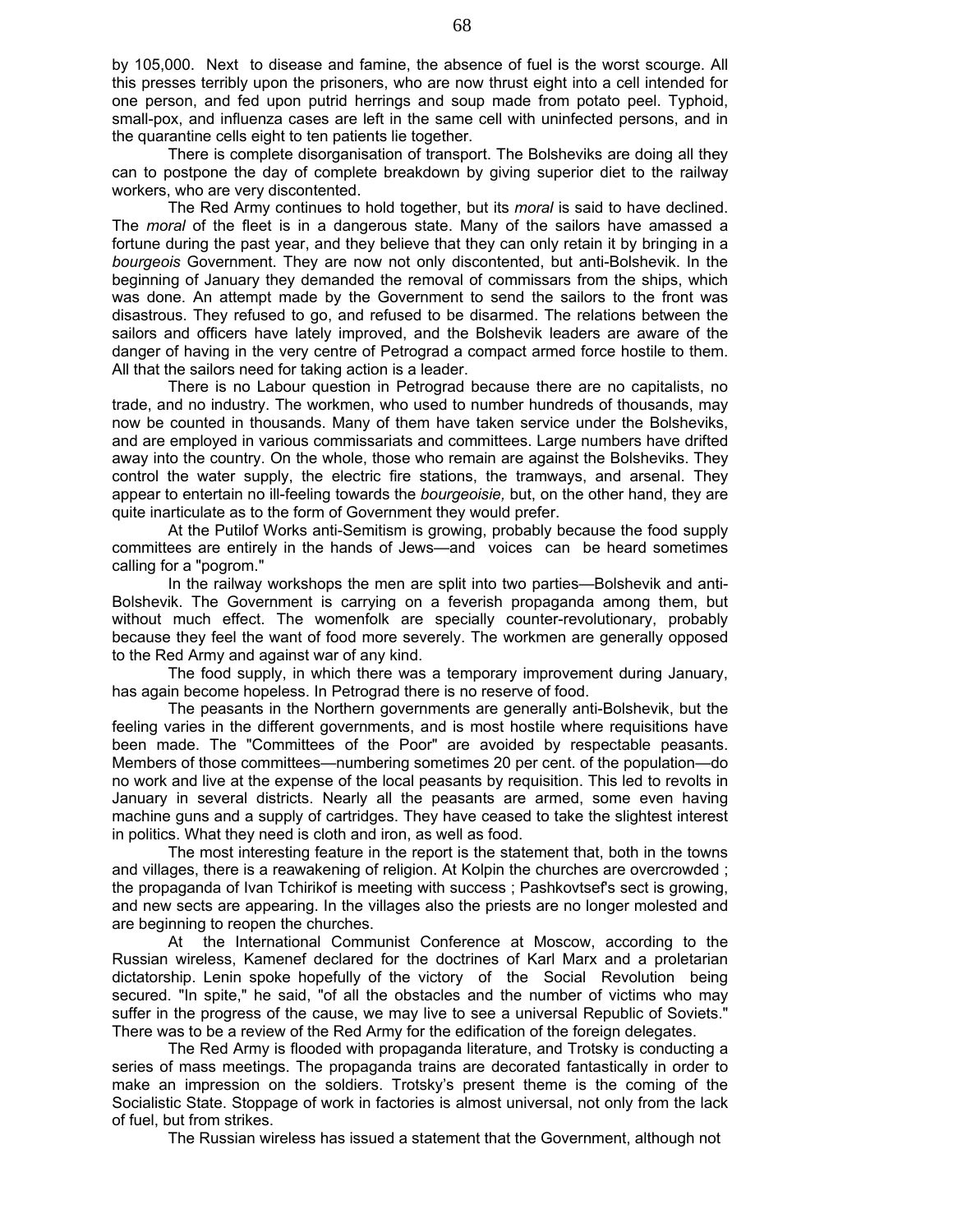recognising the Berne Conference as representative of the working classes, will allow the Commission to travel through Russia, just as they would allow any *bourgeois*  Commission to do the same, but they enquire whether the Governments of the various countries' representatives will allow a Bolshevik Commission to inspect their countries.

 A man named J ——, who has arrived in Norway from Russia, states that he was employed as engineer at a printing works. In the spring of 1918 the press was taken over by the Soviet Government, and was employed in printing propaganda in many languages—" Every language," he says, "except Russian." Most of the matter printed was in German, but there was a good deal of English too, as well as leaflets in Asiatic languages, for which purpose type was purchased in India. He specially remembered Sanscript and Hindustani.

 The efforts of the Bolsheviks to corrupt the Allied soldiers at Archangel are reported to be futile. Specimens of the literature dropped by Bolshevik aeroplanes comprised English translations of manifestoes by Lenin and Petrof, a man who was charged in connection with the Houndsditch murders.

 There are many reports about the printing of forged notes for the various Allied countries, and the £1 note is reported to be forged in enormous quantities. The only forged notes now being circulated in this country are very crude, and are quite unworthy of the style of note printing for which the Russians used to be famous. Most of the forgery has been badly executed by hand on inferior paper.

#### No. 60.

# *Appreciation of the Economic Situation, Compiled from Statistics in the Possession of His Majesty's Government.*

#### 1. BOLSHEVIK FINANCIAL METHODS AND BOLSHEVIK CURRENCY.

 *(a.) General.—We* see throughout the area controlled by the Bolshevik Autocracracy a destruction of the industrial and commercial system which has been based on the models of Western civilisation.

 *Bonậ fide* commerce and industry is at a standstill, necessities of life are scarce and obtainable only at exorbitant prices, expressed in terms of a depreciated currency issued without regard to sound principles of finance.

 The peasants employed in agriculture and thus controlling the essential products of the soil are less imbued with Bolshevism than the factory hands and town dwellers. They will not sell their supplies for a depreciated currency, but part with them only in exchange for the necessary products of those trades and industries, mainly centred in the towns, which Bolshevism has paralysed or destroyed.

 There can be no two opinions as to the fact that the basis of national and international trade and industry is vitally bound up with the banking system. If, therefore, the situation created by the nationalisation of all Russian banks is examined, it will go far to show that the assertion freely made that the banking system has completely broken down is perfectly justifiable, and further that, this being so, trade and industry in the accepted sense, when they are not at a standstill, are at any rate not being conducted on an economically sound basis. The paralysing effect which Bolshevik decrees have had upon trade and industry may be thus illustrated:

 *(b.) The Nationalisation of Bank Balances.*—In effect, this is a provision by which all current accounts become governmentally controlled. Permits to draw on such accounts are granted up to 1,000 roubles per month, without any regard to the amount standing to the credit balance of such accounts. As a result, no individual commercial house, shop or business of any kind, which is not controlled by a duly authorized Bolshevik committee, has a credit value of more than 1,000 roubles per month. If it be taken into consideration that the life of any such Bolshevik committee is very precarious and depends to a great extent on the number of bayonets supporting it, it will be clearly understood that the ordinary system of trade and industrial credits has ceased to exist.

All securities, including Government stocks, Treasury bills, bank, trading, and industrial stocks and shares have been nationalised. After a rough and ready valua-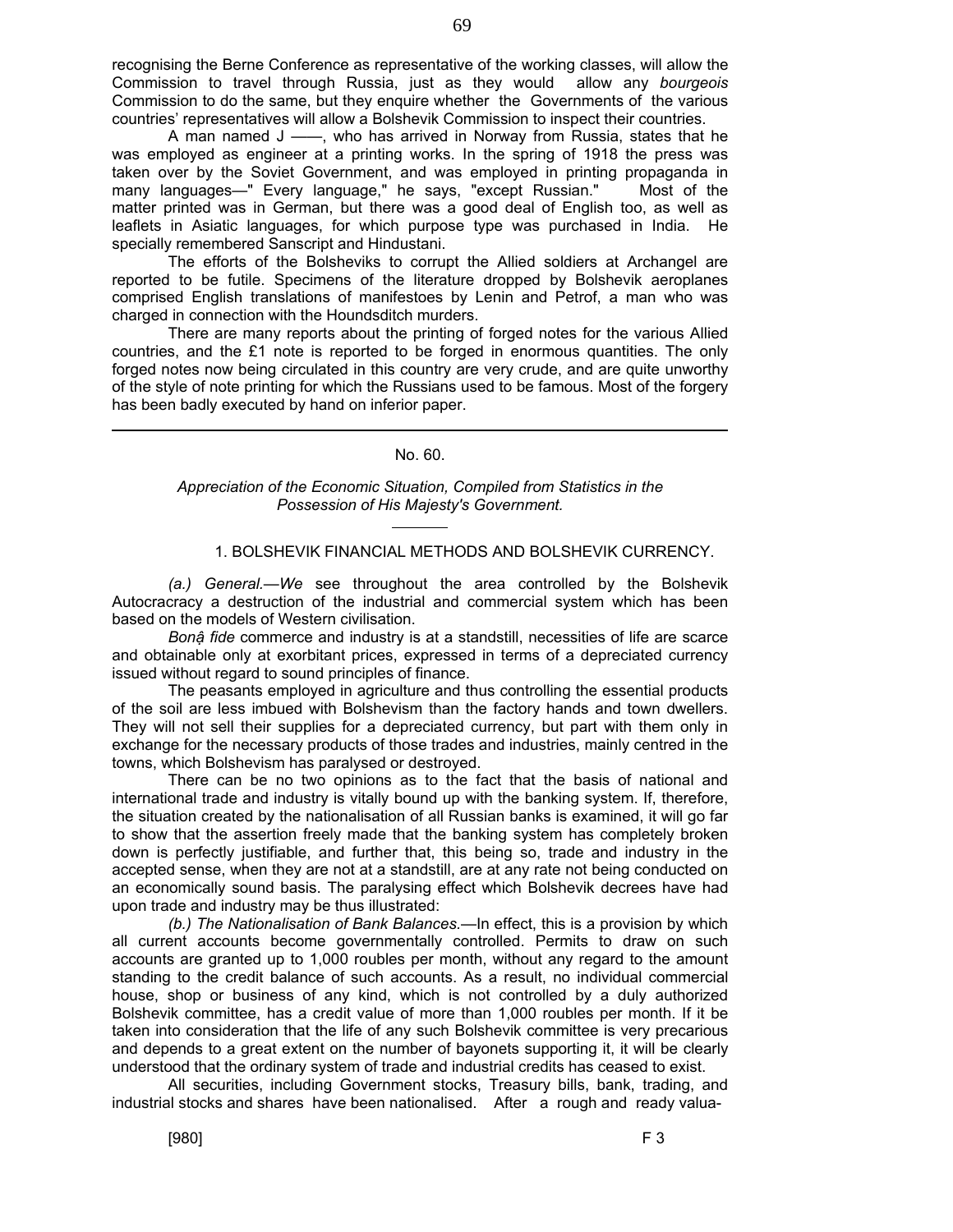tion, holders of such securities are credited with a cash balance, subject, of course, to the embargo mentioned.

A few comments are illuminating evidence of Bolshevik failure:―

 The "People's" Bank can hardly claim any depositors, despite the fact that the last banking institution (Moscow Narodni Bank) which remained outside the nationalisation decree was taken under Government control about two months ago. In other words, the "People's" Bank, the only remaining bank, inspires no confidence. This lack of confidence arises from several different causes. Among them may be numbered the absolute insecurity arising out of the wholesale corruption prevalent throughout the Bolshevik administration, and particularly in the Bank administration.

 The malversation of incredibly large sums of money is of daily occurrence. Other causes are the insufficiency and incompetence of the bank staffs. In fact, the interest of 3 per cent. payable on all bank balances is hardly ever credited. It is no exaggeration to state that under the Bolshevik financial regulations there has been a complete breakdown of the credit system. The cheque has fallen into disuse. There are no longer any securities to enable a trade or an industry to obtain credit, and loans cannot be raised.

 It may be well asserted that, with production ever on the decrease (in some industries it has fallen to 5 per cent. of the normal) and consumption on a starvation basis *(e.g.,* the population of Petrograd, owing mainly to emigration consequent on unemployment and disease, has dwindled from 2¼ millions to about 650,000 to 700,000), the economic system in Russia under Bolshevik influence has had the disastrous results of completely paralysing the trade and industry of the country.

 A conclusive proof of Bolshevik economic bankruptcy is afforded by their latest budget statement for 1919, which runs as follows, in round figures:―

#### *Expenditure.*

28 milliards of roubles

#### *Revenue*

| Deficit to be covered by fresh issues of paper |          |          |          |    |   |                         |
|------------------------------------------------|----------|----------|----------|----|---|-------------------------|
| Taxes<br>.                                     |          | .        | .        |    |   | 2 milliards of roubles. |
| Contributions from the "Bourgeois classes"     |          |          | "        |    |   | "                       |
| currency                                       | $\cdots$ | $\cdots$ | $\cdots$ | 16 | π | $^{16}$                 |
| Total                                          | $\cdots$ | $\cdots$ | $\cdots$ | 28 |   | $\epsilon$              |
|                                                |          |          |          |    |   |                         |

 *(c.) Ukraine.* ̶*The* first Bolshevik invasion of the Ukraine destroyed, as it did in Northern Russia, the existing trade and industrial life of the country. It failed, as it has done in Northern Russia, to construct trade and industry on a new basis. The occupation by Germany of the Ukraine re-imposed the old order of things. However much the economic life of the Ukraine must have suffered from these two violent and rapid changes, as an illustration of the confidence restored by the overthrow of Bolshevism, even by a foreign enemy―the re-opening of the private banks at Kieff under their old management may be quoted. Hundreds of would-be depositors of millions of roubles beseiged these banks for days in succession. It is indeed a justifiable presumption that should the Bolsheviks again make themselves masters of the Ukraine, with the greater experience they have acquired since their first inroad into that country, their demolition of trade and industry will be more thorough than on the former occasion. Here as elsewhere under the Bolshevik rule, there will then be the same absence of security for capital and industry and the almost equal lack of security for life itself.

 *(d.) Notes on Bolshevik currency.―The* following observations with regard to the Bolshevik currency situation are of interest:-

- (1.) The Bolshevik Government have lost large amounts of bullion, and have no possibility of attaining any fresh cover to their paper issue.
- (2.) An issue of two milliards of paper monthly still continues.
- (3.) It appears that the Bolshevik Government have never dared to issue paper money of their own, having relied on fresh issues of Kerensky money, which is still accepted by the people, and probably on illicit issues of, ostensibly, Czar roubles.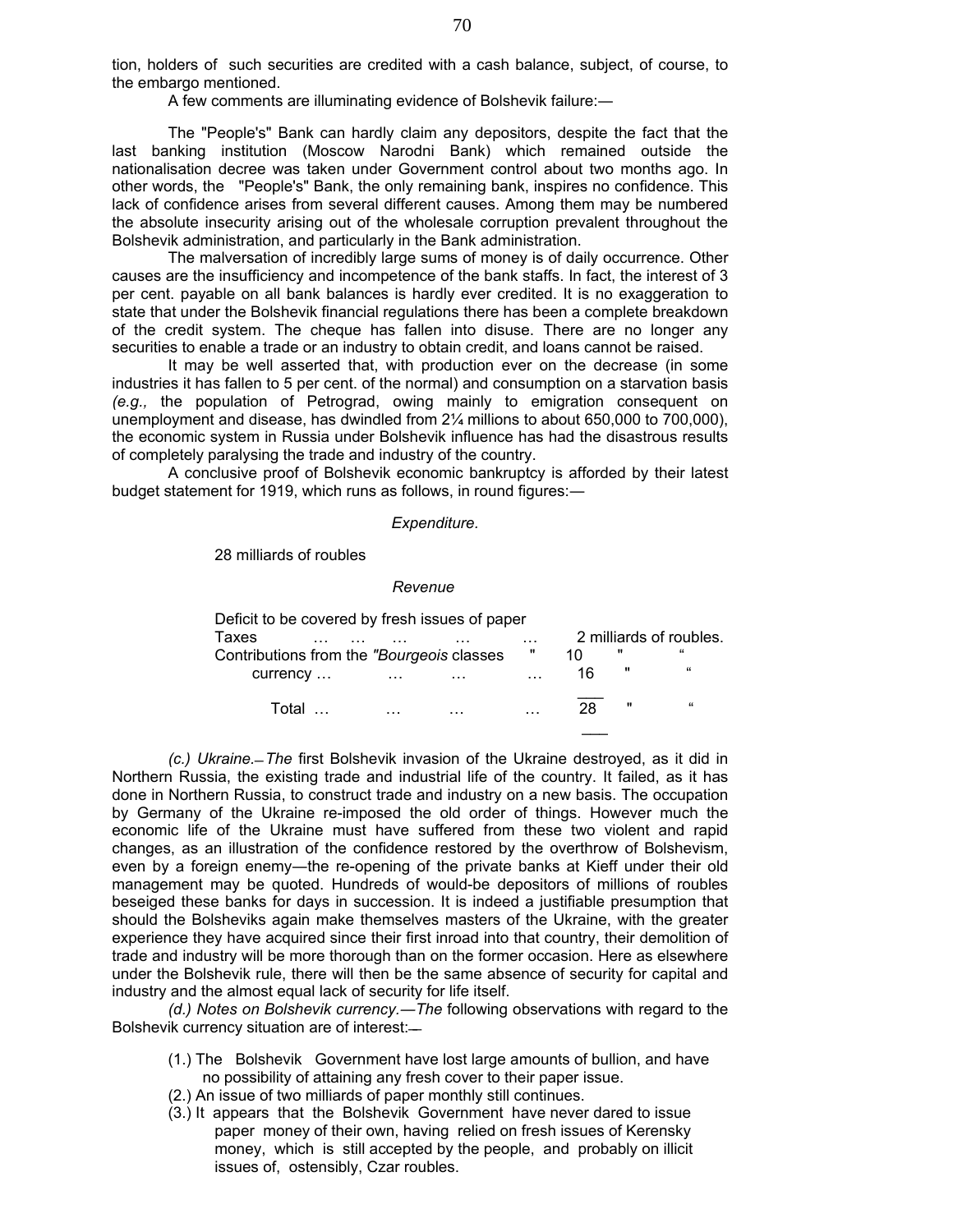In the event of the people ceasing to accept the present paper currency, and of no organisation of barter being established in its place, disaster must finally overtake the Bolshevik régime.

# 2. BOLSHEVIK RELATIONS WITH THE ZEMSTVOS.

The nearest English equivalents to the Zemstvos are the Rural District Councils and the Local Government Board.

 They have proved of the greatest assistance during the war. Without the Union of Zemstvos it is doubtful if the Quartermaster General's department of the Russian army could have coped with the situation, as they undertook practically the whole of the food organisation. It is stated that the late Czar credited them with political intrigue, and wished to disband them, but this was vigorously resisted by the Grand Duke Nicholas, then Commander-in-Chief of the Russian army. Under Kerensky the Zemstvos were reorganised and their power amplified. It was projected that they should form the electoral machinery for the Constituent Assembly, but this scheme was not in full working order at the time the Bolsheviks seized power. The Bolsheviks, realising that they had to deal with a body practically controlling the agricultural supplies of the country, were very careful in their attitude at first. The Bolsheviks attacked the members of the Zemstvos on the ground that individually they were counter-revolutionary, but went no further until, with increasing power, they felt strong enough to assail the executive branches and finally the whole system. Their purpose was two-fold:―

- (1.) To destroy the machinery for the election of a Constituent Assembly.
- (2.) To obtain complete domination over the peasantry, and consequently the handling of rural produce.

 Domination of the peasantry they have never really obtained, but they sowed distrust against the Zemstvos by suggesting that these bodies were retarding the distribution of the land. The destruction of the authority of the Zemstvos was not replaced by confidence in the Bolsheviks. The peasants refused to place their produce on the markets as it was so often sequestrated. They demanded clothing, agricultural machinery and household goods, and refused the paper money which was of no use to them. The vicious circle was established of complaint by the workpeople that the peasants would not supply food, and on the peasants' side that the workpeople would not supply the implements necessary for their toil. Result ―chaos and famine.

# 3. BOLSHEVIK RELATIONS WITH CO-OPERATIVE SOCIETIES.

 These are closely allied to the Zemstvos, but have no administrative functions The Bolsheviks were very chary of interference with these bodies in the earlier stage, recognising that they were the embodiment of one branch of socialist thought. The Cooperative Societies were, and are, a body of considerable power representing the financial interests of a large proportion of the peasant population. The "People's" Bank in Moscow, which was practically owned by the Co-operatives, was for a time allowed almost unrestricted freedom of action.

 A very large percentage of Russian raw material passes through the hands of the Co-operatives, and the Bolsheviks realise that resumption of trade relationship with other countries is in no small way dependent on this functioning of the Co-operatives. These latter have stoutly defended their rights, and many collisions have occurred in the attempts of the Bolsheviks to sequestrate money and goods belonging to them.

 Should the Bolsheviks succeed in the domination of the Co-operatives it will be another blow to the possibilities of reconstruction of Russian economic life.

# 4. NATIONALISATION OF INDUSTRY.

 First attempts at the nationalisation of industry were carried out at the Putilof (the Russian Krupps) and the Oboukhovski Gun Works near Petrograd. These works, in fact, provided the nucleus of the workmen's army under the Bolshevik régime,as they had also been among the first insurrectionists in the earlier revolution.

 The nationalisation of factories developed until it included all the Petrograd works, and was eventually extended to Moscow.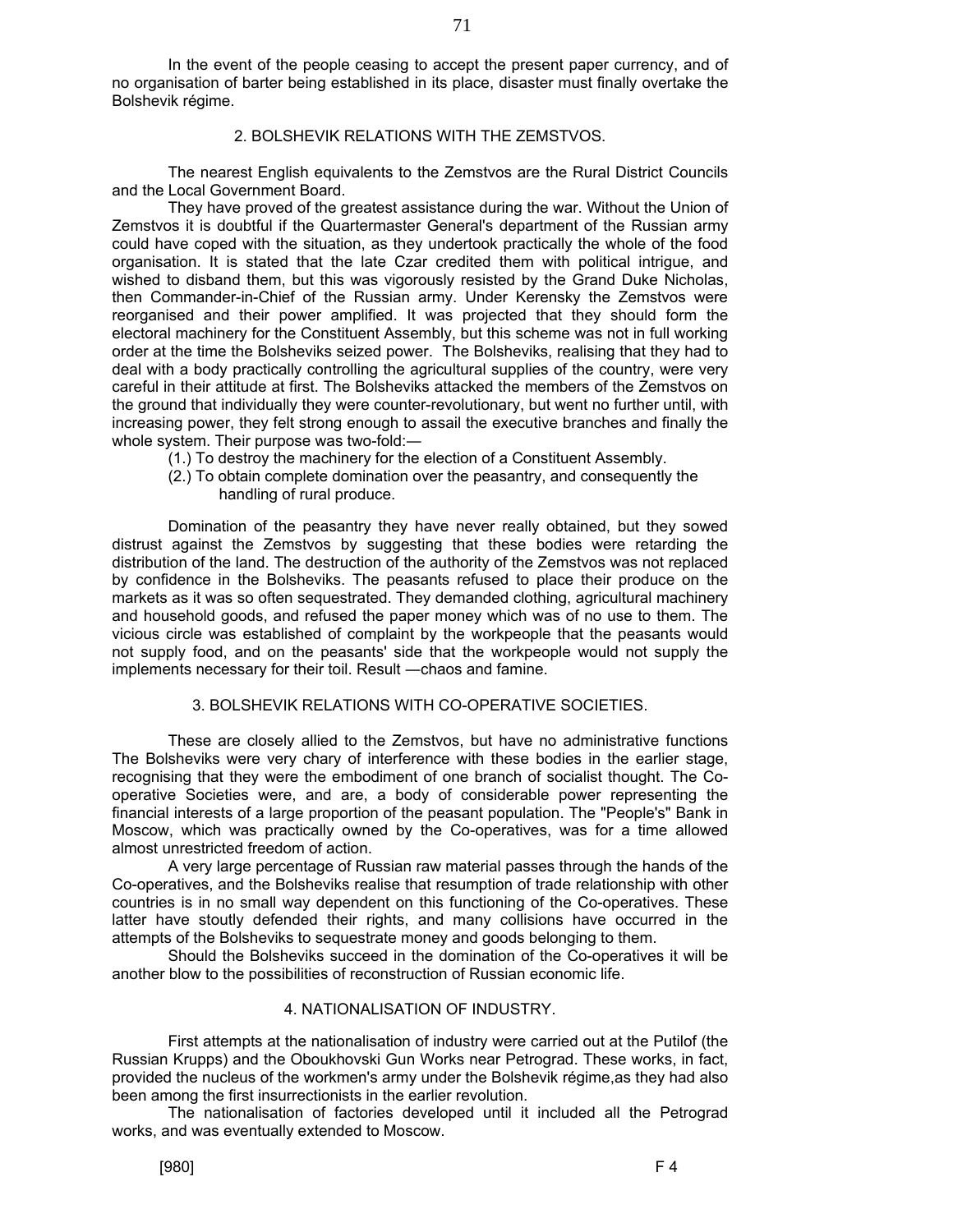Having ordained the nationalisation of industry, extraordinary measures were adopted by the Bolsheviks in their endeavours to secure apparent success for their schemes. When it was realised that factories could not survive the removal of the brains of the industry represented by the owners, managers and staffs, laws were passed to "protect" the workpeople; among others, a regulation that no workman could be dismissed on grounds of ill-health, incapacity, or idleness. Such questions had to be referred to the Workmen's Committee, who invariably sided with the employee. If a workman was called up as a "Red Guard" he was entitled to demand from his employer full pay during his absence on service, and in certain cases 70 per cent. of the workpeople being absent as Red Guards, the remainder declined to work on the ground that it was impossible to operate the factory, but demanded none the less full pay during their idleness.

 The technical staff in most cases followed the example of their employers in declining to serve except where poverty made such a course impossible. Attempts were made by the Soviets to enforce the attendance of the staff, who in such cases attended, but adopted the attitude of passive resistance. Wages increased and output decreased. One may mention the instance of a railway wagon works where, based on the number of men employed, the wages paid and the work done, a completed wagon cost 180,000 roubles. Gradually the owners, either ruined or realising the impossibility of continuing under these conditions, have surrendered their works to their Soviet masters.

#### 5. MINING.

- *(a.) General. ― From* 1914 1918, the mining industry passed through four phases*―*
- (i.) 1914. When output was normal.
- (ii.) 1915 1917. Increasing output, qualified by periods of decrease owing to injudicious mobilisation of working hands.
- (iii.) 1917. The revolution. Rapid decrease in output and increase in cost of working.
- (iv.) 1917. November to date. Increasing state of chaos. Nationalisation. Increase of wages to such an extent that the payment of workpeople had to be subsidised by the State. Output negligible.

 It is impossible to give in a short summary full details, but a few figures are quoted from reliable sources concerning key mining industries.

 *(b.) Coal. ―*In the Donetz basin, on which industrial Russia mainly depends, the first revolution in 1917 resulted in a 13 per cent. decrease. The number of pits working in November 1918 is given as 30, compared with 390 in normal times. Only the smaller pits were working, the Bolsheviks, either purposely or through negligence, having flooded the larger pits. As the district contains no spare plant or repairing units, it is impossible to resume work. The Donetz normally supplied about 1,505 million poods\* per annum.

 Such reconstruction and resumption of work as was possible during Ukranian (anti-Bolshevik) occupation has ceased in the face of the present Bolshevik menace.

The following statistics show the terrible conditions : *―*

| September, 1917, output<br>"<br>66<br>October,<br>$^{16}$<br>"<br>November, | $\cdots$<br>.<br>. | $\cdots$<br>. | $\cdots$<br>$\cdots$<br>$\cdots$ | Tons.<br>1,358,000<br>1,136,000<br>1,225,000 |
|-----------------------------------------------------------------------------|--------------------|---------------|----------------------------------|----------------------------------------------|
| Bolshevik régime -                                                          |                    |               |                                  |                                              |
| December, 1917, output<br>January, 1918,                                    |                    | $\cdots$<br>. | $\cdots$<br>.                    | 811,000<br>491,000                           |

 In the Ural mountains the coal production fell from a normal 6*-*7 million poods monthly to 800,000-900,000 poods monthly, *i.e.,* an 86 per cent. decrease.

 On the 23rd January, 1919, the Council of National Economics proposed to close down all factories, even arsenals, in order to devote all available coal to the railways.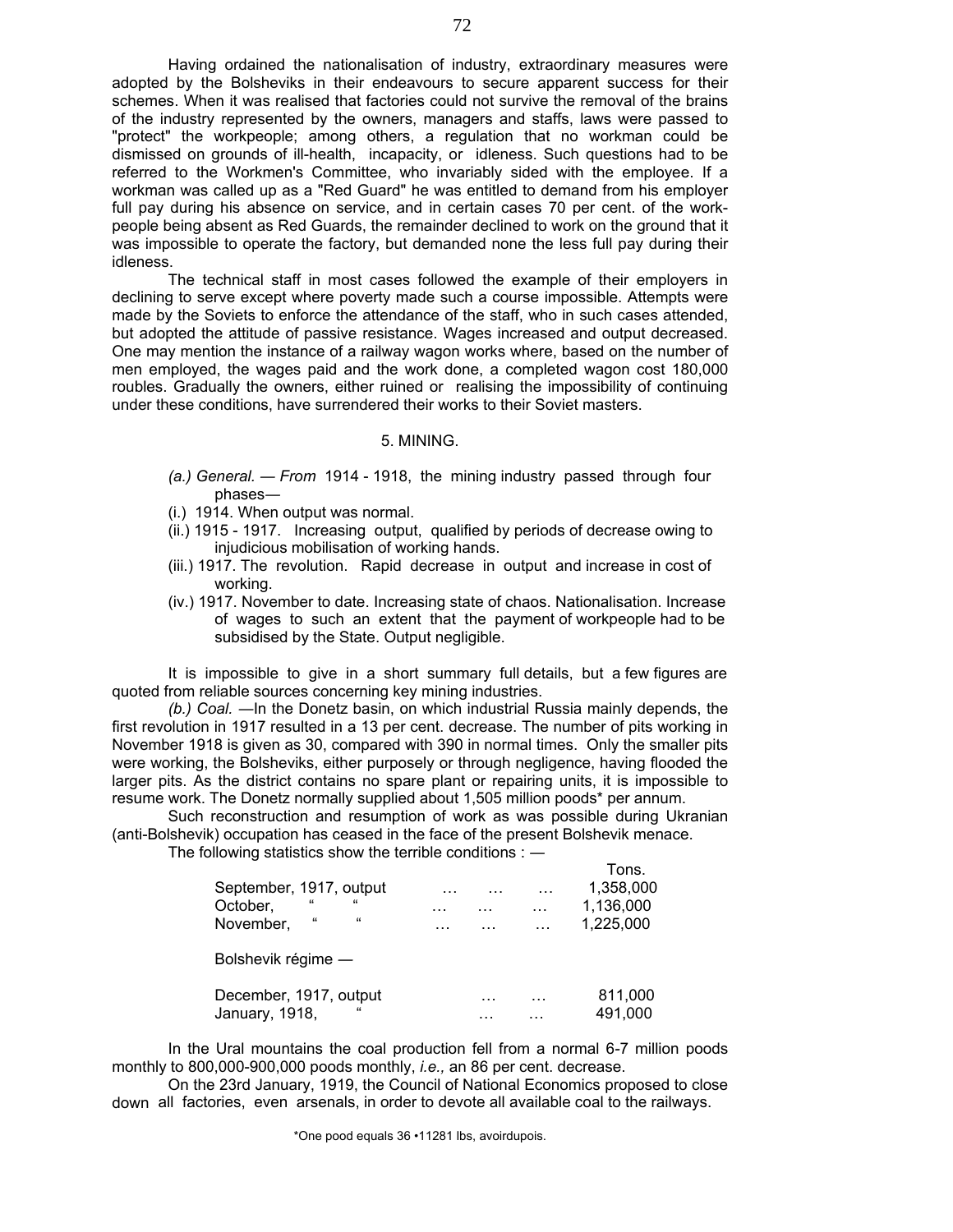(c.) Iron.—The principal ironfields of Russia are in the south*―*the Krivoi Rog, supplying 75 per cent., and in the Urals. The Krivoi Rog district mined about 3,000,000 tons of ore per annum prior to the war, employing 23,000 hands. The following extract from the "Frankfurter Zeitung," 7th November, 1917, refers to ironworks in the Krivoi Rog :*―*

At the Gdantsevski Works only 400 workmen remain.

- The Nikopol Mariupol Works, which had a normal monthly output of 500,000 poods, produced only 17,000 poods during April, 1918, and in May, 1918, work stopped entirely.
- At the Donetz-Yurievska, work has been at a standstill since May, 1918.
- At Bryansk only 2,500 workmen remain out of 6,000, the normal number.

 The Bogoslavski district in the Urals decreased in output from 250,000 poods; per month to 200,000 and less. Up to 1st May, 1917, sums to the amount of 195,000,000 roubles had been advanced by the Government, but hitherto with no visible success in the restoration of the industry.

 *(d.) Summary.―The* same history applies to copper, oil, manganese as has been touched on in iron and coal. The nationalisation, or rather total allocation to the local workpeople, of the works, was based on the firm belief that the profits shown in the past under business organisation would be maintained in the future. The saner elements among the workpeople and "commisars" realised that the pace in wages, &c., could not be maintained, but the extremists continued to agitate, and eventually the Government had to subsidise the industry with its "paper" money in order to placate the extremist elements among the workpeople.

 After November 1918 owing to the rupture of relations with the Ukraine, and the Czecho-Slovak operations in the Urals, the Bolsheviks became dependent on the coal mines in the Moscow district. During the first six months of 1918 these mines produced 10,000,000 poods (161,300 tons) and the northern mines produced 400,000 poods per month, or together less than 2,000,000 poods per month, whereas Petrograd required 14,000,000 poods per month in normal times.

# 6. *―* AGRICULTURE.

 *(a.) Grain.―When* we come to consider the great agricultural resources of European Russia our attention is again directed to the Ukraine, which area, in spite of unsatisfactory systems of land tenure and antiquated methods of farming, produced a large proportion of Russia's total exportable surplus of grain. It exported in 1913 some 33,000,000 tons of grain and, in addition, this region accounted for 80 per cent. of the normal production of beet sugar in Russia.

 Present production is hampered to a considerable extent, not merely by the original difficulties mentioned above, but by the unsettled conditions of labour and life generally produced by the war and the revolution.

 The pillage of private estates and stores of grain, coupled with the bad condition of transport, has deterred production, encouraged waste and prevented the collection and distribution of the produce available.

 These adverse conditions have been accentuated by the deficiency of agricultural machinery. Prior to the war, nearly two-thirds of the agricultural machinery used in the Ukraine (and its use was then increasing, and further increase is now urgent, having regard to the need for improved farming), was of Russian manufacture ; the factories having been subsequently converted to war purposes and being now unable, through difficulties of labour and material, to resume their former activities, the Ukrainian cultivators have for some time past been compelled to look to outside sources for their supplies as they will be equally compelled to do for some years to come.

 The available information as to the harvest of 1918, and as to stocks existing prior to that harvest, goes to show that production although much reduced is still substantial. In February 1918 it was estimated that stocks of grain to the extent of some 4,000,000 tons probably existed in the Ukraine, and that efforts to remove these stocks to the Central Empires would meet with only a modest degree of success, owing partly to the attitude of the peasants in refusing to part with their stocks, and in concealing them, and still more to the limited supply and poor condition of the available transport. Subsequently information has confirmed that the Central Powers have not obtained any considerable supplies from the Ukraine.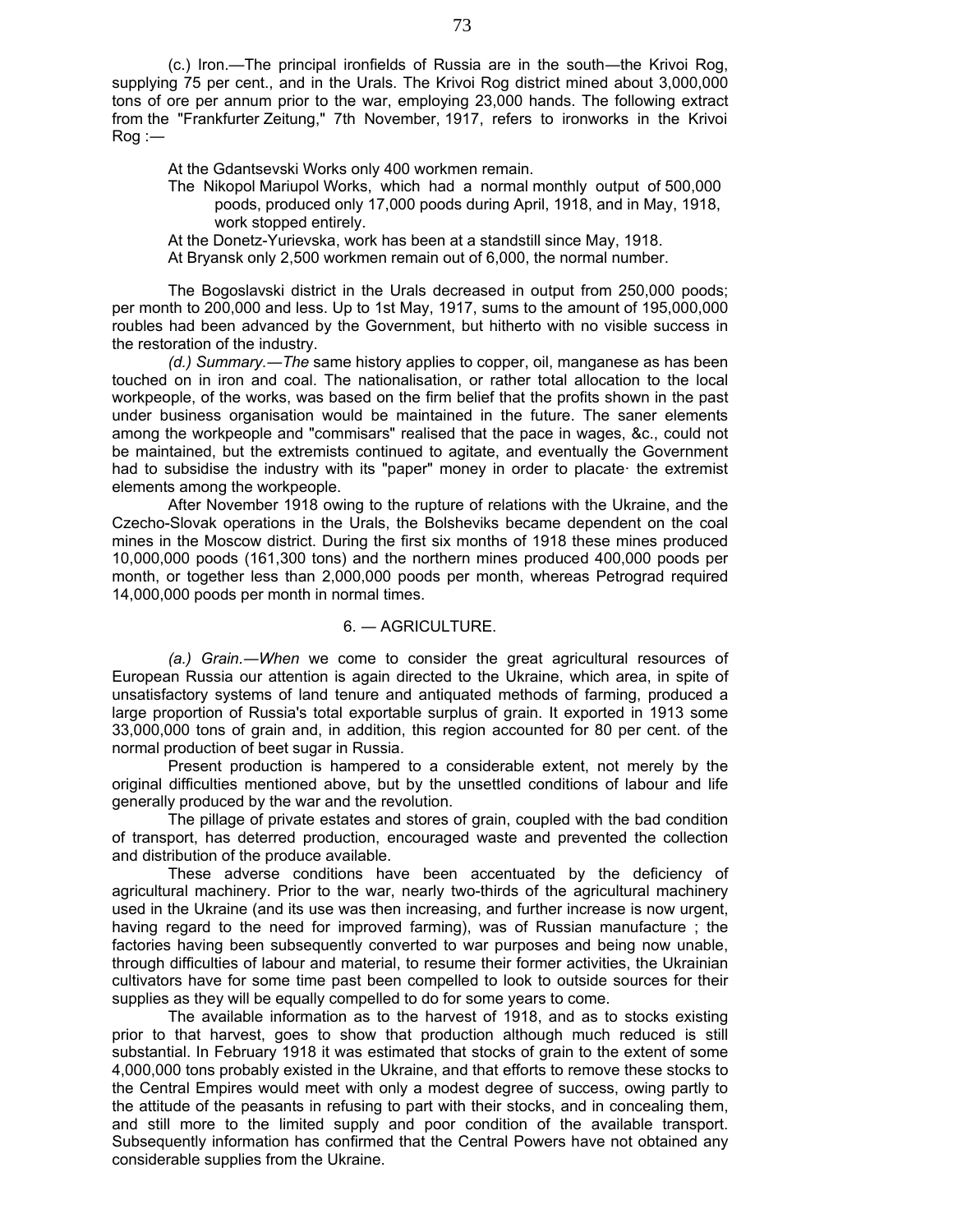The total area sown in the Ukraine by the end of the 1918 spring sowings, has been officially stated to be as high as 80 per cent. of the normal and this statement is probably but little exaggerated.

Estimates of the yield of the 1918 harvest are somewhat variable.

 On 31st August, 1918, the "Mϋnchener Neueste Nachrichten" stated that the Ukraine harvest was above the average and that 1,600,000 tons would be available for export.

 On 5th September, 1918, the "Vossische Zeitung" reported that the summer wheat and rye crops range from inferior to positively bad, while barley and oats were no better. Winter cereals, on the other hand, were above-average, or good.

 On 18th September, 1918, "Vorwärts" published an estimate, compiled from official data, stating that the total Ukraine harvest would show a yield of 15,040,000 tons, of which the figures for the four principal cereals were as follow:*―*

|          |          |          |          |          |   | Tons.     |
|----------|----------|----------|----------|----------|---|-----------|
| $\cdots$ | .        | .        | .        | .        | . | 5,000,000 |
| $\cdots$ | $\cdots$ | $\cdots$ | $\cdots$ | $\cdots$ | . | 3,667,000 |
| $\cdots$ | $\cdots$ | $\cdots$ | .        | .        | . | 2,840,000 |
| .        | .        | .        | .        | .        | . | 1,800,000 |
|          |          |          |          |          |   |           |

 On 2nd November, 1918, the "Pester Lloyd," publishing closely corresponding figures, compared them with those of 1912 (not a particularly good year), which showed that 1918 was about 25 per cent. worse in results. This report also stated that the exportable surplus would be 2,600,000 tons.

 On 1st January, 1919, it was reported by the British representative at Odessa that good stocks of grain were lying in the district south of the Dnieper, and west of a line running from Kherson to Perekop, while a large area was sown with winter grain.

 The harvest in Great Russia is stated to have been better than was expected, while in the Northern provinces a serious shortage exists of seed grain.

 *(b.)* Sugar.*―* With regard to beet sugar, of which the Ukraine area under cultivation in 1917 was said to be 572,000 hectares, as compared with 750,000 in 1914, the 1918 area will certainly not have been greater than that of 1917. The figures for production (all Russia) are as follows:*―*

|         |          |   |   |   |   |   | Cwts.      |
|---------|----------|---|---|---|---|---|------------|
| 1914-15 | $\cdots$ | . | . | . | . | . | 38,788,000 |
| 1915-16 | .        | . | . | . | . | . | 35,867,000 |
| 1916-17 | .        | . | . | . | . | . | 26.432.000 |
| 1917-18 | $\cdots$ | . | . | . | . | . | 20.572.000 |

 The only report available as to 1918 ̶ 19 sugar production makes it probable that this will fall far below even the poor result of 1917—18.

 (c.) *Live-stock.―* With regard to the quantity of live-stock at present held in Russia, the Soviet authorities have asserted that stocks have actually increased under their régime, and have published statistics purporting to establish their assertions. Low as stocks must have been when the Bolshevik government was established, it is not possible that they can have increased or even kept their level, and the Soviet statistics must be regarded as fictitious or misrepresented. The Soviet authorities give no explanation as to how any increased stock has been, or can be fed, nor do they state how stocks have increased in face of the urgent demand for food in the towns and the consequent high prices to be obtained for meat.

 *(d.) Summary.―* It thus appears that agricultural conditions in the Ukraine are improving subject to the serious obstacles presented by a lack of implements and machinery, insufficient and defective conditions of transport and in spite of unsettled conditions.

 That the position in the Ukraine is no worse and thus does not approximate to that obtaining in Northern and Bolshevik Russia must be attributed to the comparative independence from Soviet influence which the Ukraine has succeeded in maintaining.

 If, however, reports are true as to the gradual encroachment of Bolsheviks into Ukraine territory, a repetition of the state of affairs existent in North Russia is bound to occur. Inasmuch as under normal conditions South Russia practically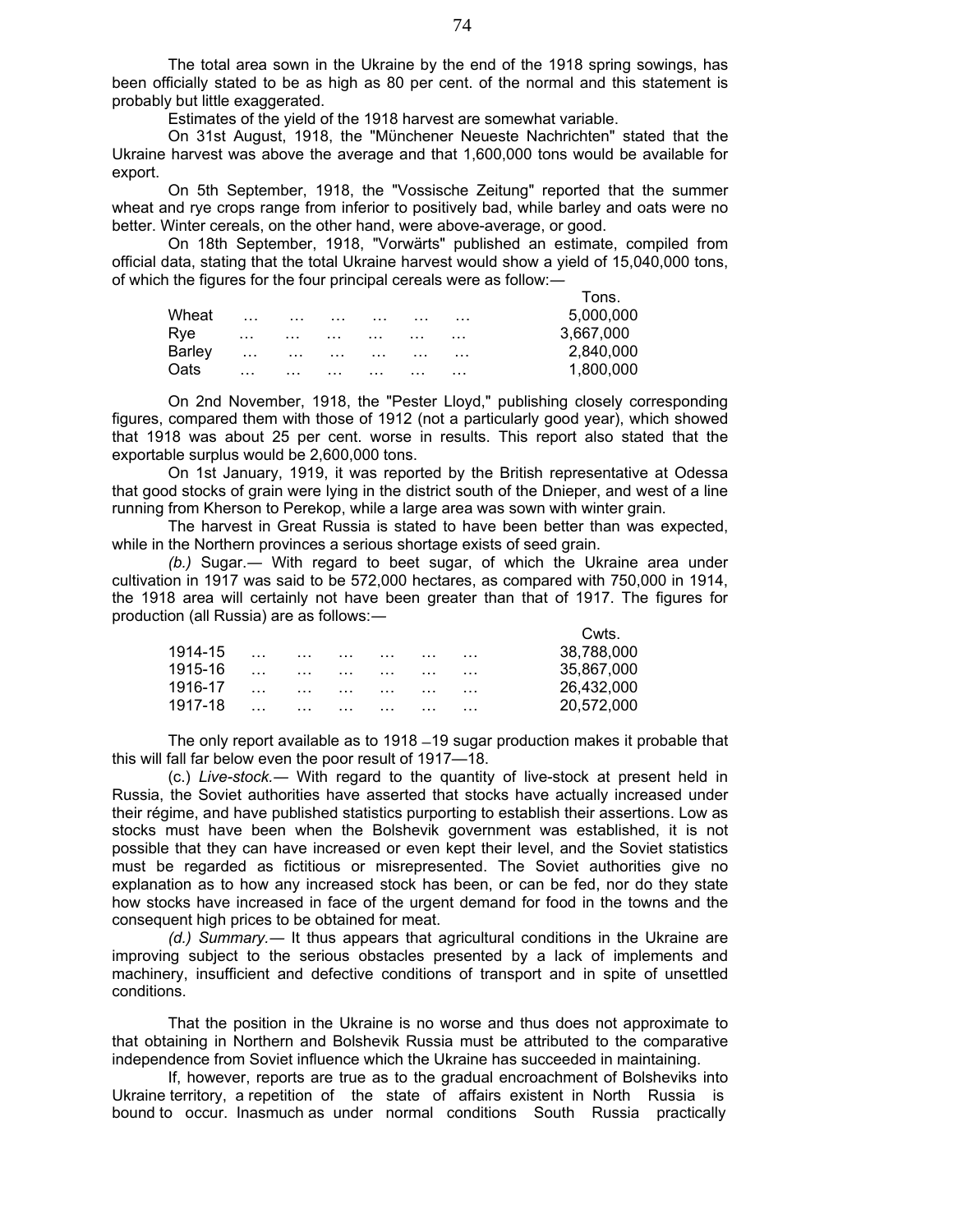fed North Russia—the amount of wheat sent in from Siberia being proportionately small*―*disorganisation in these southern provinces would remove all hope of immediate relief to Northern Russia, excepting such foodstuffs as might be imported from abroad. Reliance can hardly be placed on immediate relief from Siberian stocks, as owing to railway disorganisation, a considerable period must elapse even after the downfall of the Bolshevik régime before Siberian supplies could be sent into Russia in any quantities.

 As a contrast between normal conditions and the consequences of Bolshevik control the following comparative statistics tell their tale.

In pre-war times the grain situation was as follows:*―*

|   |   | Tons.      |
|---|---|------------|
| . | . | 64,500,000 |
| . | . | 20,000,000 |
| . | . | 37,000,000 |
|   |   | 7,500,000  |
|   |   |            |
| . | . | 43,500,000 |
| . | . | 8,000,000  |
|   | . | 51,500,000 |
|   | . | 37.000.000 |
|   |   |            |
| . | . | 18,000,000 |
| . |   | Nil        |
| . | . | 4,500,000  |
|   |   |            |

 The above is based on normal ration (Government estimates at 2 pounds per man per day).

The Food Ministry estimates, 1917, demanded as a minimum:*―*

| For the Army         | $\cdots$ | $\cdots$ | 645,000 tons per month.            |
|----------------------|----------|----------|------------------------------------|
| For civil population |          | $\cdots$ | 484,000 tons per month.            |
| Minimum total        |          |          | $\ldots$ 1,129,000 tons per month. |

 The actual available supply proved in 1917 to be less than 50 per cent. of this total. It must be remembered that these supplies were essentially dependent on Ukraine grain being available. It may be mentioned that the Government of Samara, which normally contributed 800,000-900,000 tons of grain to Russia's requirement, itself, demanded help from outside in 1917. This was the state of affairs a year ago, matters are now still worse and even the Ukraine, according to later information, lacks seed grain for spring sowing. The only district approaching the normal is the Kuban.

#### 7. TRANSPORT.

 *(a.) General.―*Without sufficient transport the existing Bolshevik régime is doomed. and they appear to have early realised the importance of obtaining control of the railways, although to this day they have a hard fight to maintain their domination, as is instanced by the hostile reception given to Radek when he attempted to address the Vologda Executive of the Railwaymen's Union.

 *(b.) Rail transport.―*The railway personnel have shown a greater resistance to Bolshevism than any other branch of labour in Russia. This applies in the main to the operating executive*―*the repair and workshops being contaminated at an early date.

The Railwaymen's "VekseI" in the earIy days of Bolshevism vigorously combated extremist policy, but the Bolsheviks, by careful propaganda, gradually replaced the executive with men favourable to their views.

 The minor officials and men on the Nicholas Railway, Petrograd*―*Ekaterinburg, are anti-Bolshevik but are obliged to conceal their views.

 A complete deadlock was reached in Moscow in December 1917 owing to the political differences between the various sub-unions of railwaymen, causing thousands of wagons of food supplies to be left unloaded. Order was eventually restored by a<br>British officer taking the matter into his own hands and appointing British officer taking the matter into his own hands and appointing himself-controller for the time being. As an instance of the state the himself controller for the time being. As an instance of the railways were in 1917, an extraordinary commission from Petrograd decided, in view of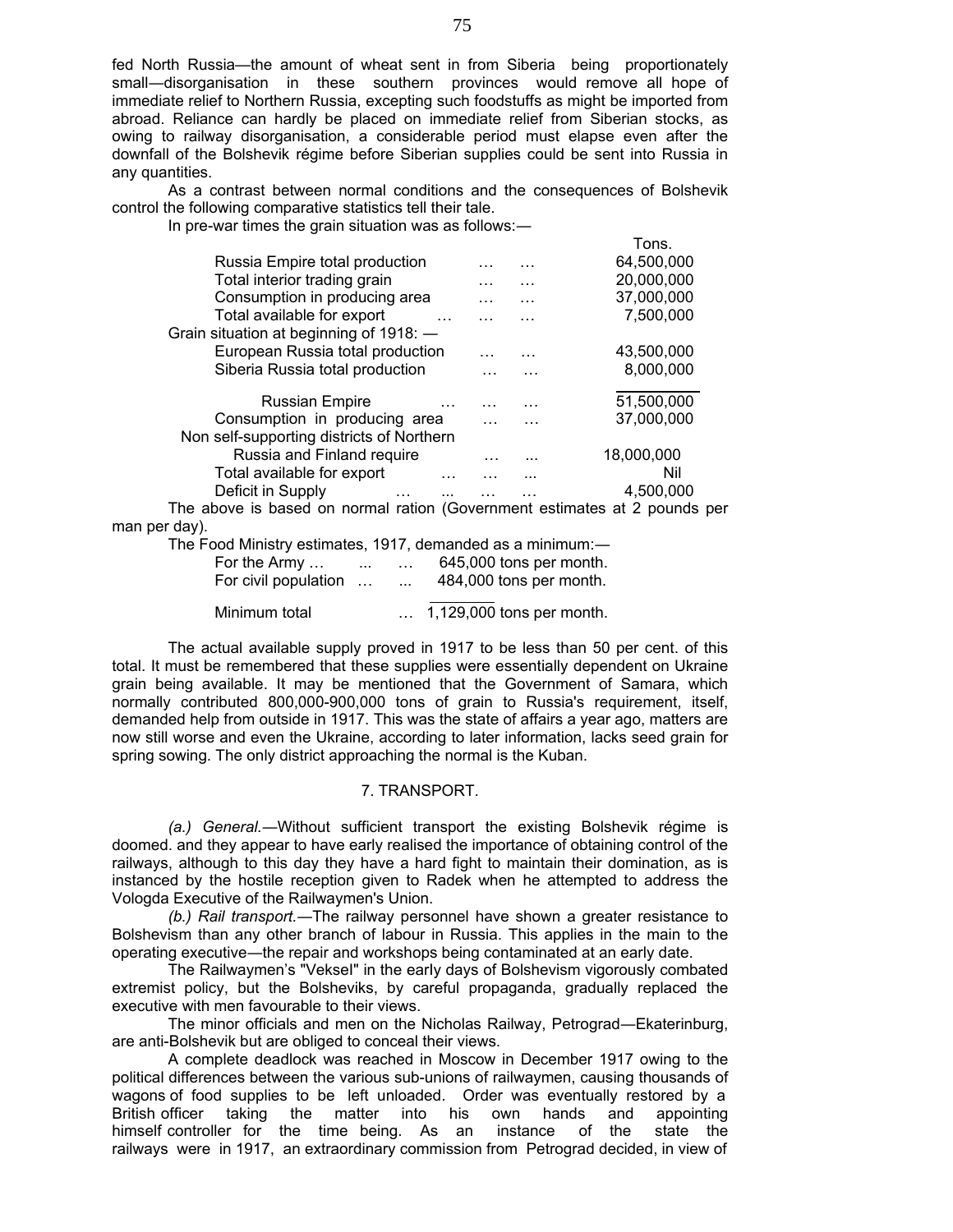the food crisis in Russia, to run 20 pairs of trains per day on the Trans-Siberian line. The actual number run was 6 pairs.

 The present decay in the maintenance of rolling stock dates from the beginning of the war. A temporary increase of efficiency was produced by the introduction of American rolling stock, but owing to neglect and non-execution of running repairs as much as 37 per cent. of the American locomotives on the Siberian railway were out of action in February, 1918.

The percentage in European Russia is probably still greater.

 In the Ukraine it was computed six months ago that from 45 to 50 per cent. of the rolling stock required repair. Spare parts are lacking and the workshops could not cope with the demand, their output being diminished by the reduction of working hours, prohibition of overtime and abolition of piece-work. One of the most serious difficulties resulted from the scarcity of coal.

 The interference of the revolutionary committees in railway administration has not only encouraged disorder but has increased expenditure; on the South Western Railway alone it was reckoned that 16,000 superfluous employees were drawing pay at total annual rate of 46 million roubles, while for the whole Ukraine system the total payable to unnecessary personnel was computed at 200 millions of roubles per annum.

 Under such disastrous conditions, as is only to be expected, in spite of enormously increased rates the railways are working at a loss, and the deficit for 1918 on the railways of the Ukraine has been put at 800 millions of roubles.

 *(c.) River transport.―*The waterways of Russia, especially the Volga, were in normal times served by an efficient fleet of steamers and barges. The economic life of Russia is in fact bound up with the river and canal systems of the country, much of the oil and grain and practically the whole of the timber transport being effected by water.

 Nationalisation of vessels and the extremist attitude adopted by many of the "Artels"\* of the crews, bargemen and lumberers, has brought about a serious decrease in the volume of raw materials and goods carried, and thus the valuable means of communication afforded by the river and canal systems fails to be adequately utilised.

# 8. ECONOMIC PROSPECTS.

 From a consideration of the foregoing one is forced to the conclusion that the measures inaugurated by the Bolsheviks, and the means by which they are applied, can have but one end—the bankruptcy of Government and the country.

 One may be tempted to wonder that present conditions have subsisted for so long. Though the Bolshevik régime must be approaching a *débậcle,* such are the resources and natural wealth of the country that there is still scope for a continuance of present Bolshevik rule.

 So long as these conditions prevail the country is deprived of the benefits of trade and industry, and capital is destroyed. Other countries who were the purchasers of Russian raw materials are cut off from these sources of supply, at a time when the need for reconstructing and revictualling great areas of Europe would have rendered the produce of Russia of special value.

 Much of Russia's actual and potential wealth remains undiminished in value, while circumstances cause its exploitation to be impossible. This, however, does not apply to its agriculture, and during every month the position becomes more acute, so that eventually seed grain will have been consumed for food, stocks of livestock exhausted, and the difficulties of restoration and reconstruction of this great territory will be vastly increased.

\* Workman's Associations.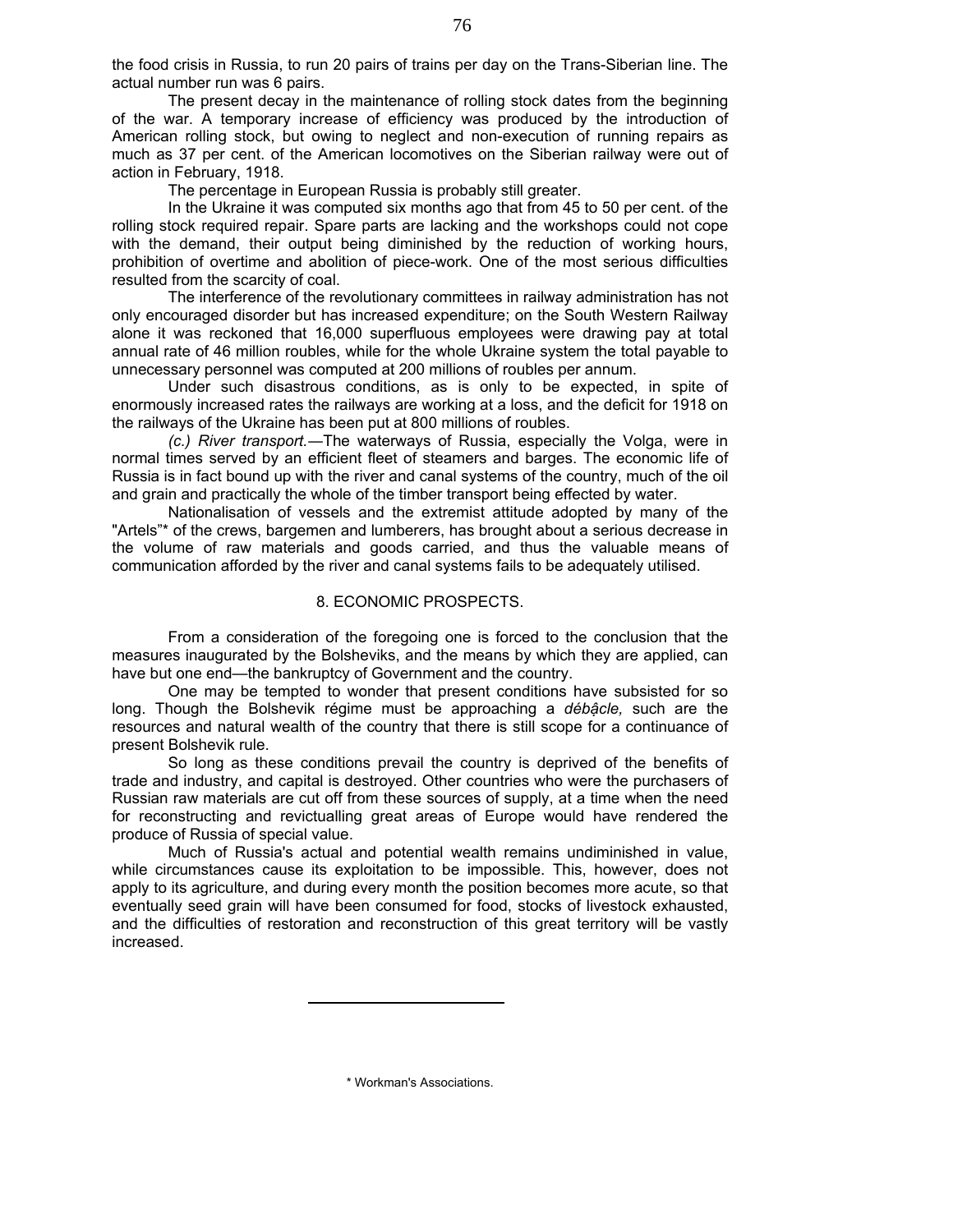## No. 61.

#### *Report from a reliable* source, *dated Petrograd, March 21.*

(Telegraphic.)

 STRIKES at the Putilof and other factories have been the main events of interest during the past week.

 The outbreak was economic rather than political. The cry for "Bread" gave place to a new cry, "Down with Lenin."

 Both the strikes and the rising were due in part to the instigation of the Social Revolutionary party.

 In the various workshops Bolshevism no longer keeps its hold, though a few factory committees endeavour to keep it alive. These committees are made up mainly of Communists, who maintain their power by manipulating the elections, and will even introduce total strangers in order to maintain a majority ; while they terrorise the workmen, and compel them to vote for the Soviet candidates.

 The workmen now regard the factory committees as Soviet spies, and believe that their words are passed on by agents, who claim to be Social Revolutionaries, and who are sent to the works in order to report on the so-called "crime" of political opposition.

 It is probable for this reason that the Social Revolutionaries had less to do with the rising than had the actual workmen, though the Bolsheviks would not admit this.

 On the 10th March a mass meeting was held at the Putilof works ; 10,000 men were present, and a resolution was passed, with only twenty-two dissentients, all of whom were complete strangers unconnected with the works. The following extracts show the tenour of the resolution :―

 "We, the workmen of the Putilof Works Wharf, declare before the labouring classes of Russia and the world that the Bolshevik Government has betrayed the high ideals of the October revolution, and thus betrayed and deceived the workmen and peasants of Russia ; that the Bolshevik Government, acting as formerly in our names, is not the authority of the Proletariat and peasants, but an authority and dictatorship of a central committee of the Bolshevik party, self-governing with the aid of extraordinary commissions, Communists, and police.

 "We protest against the compulsion of workmen to remain at factories and works, and the attempt to deprive them all of elementary rights, freedom of the press, speech, meetings, inviolability of persons, &c.

"We demand*―*

- "1. The immediate transfer of authority to a freely elected Workmen's and Peasants' Soviet.
- "2. The immediate re-establishment of freedom of election at factories and works. barracks, ships, railways, and everywhere.
- "3. The transfer of wholesale management to released workmen of the professional union.
- "4. The transfer of the food supply to Workmen's and Peasants' Co-operative Societies.
- "5. The general arming of workmen and peasants.
- "6. The immediate release of members of the original revolutionary peasants' party of Left Social Revolutionists.
- "7. The immediate release of Marie Spiridonova."

 The carrying of the resolution was received with cries of "Down with dictatorship!" "Down with the Kommissars!" "To the Courts with the Bolshevik hangmen and murderers!"

 The Government took steps to put down any further manifestations, and anyone found in possession of the resolution was at once arrested. Various promises were made, and money, in the shape of "Kerensky" notes, was distributed by the Bolsheviks, but the workmen refused to be pacified, and incited their comrades to strike.

 On the 15th of March the Baltic, Skorohod, and Tramway works came out on strike.

 The situation was so serious that Lenin came from Moscow and attempted to pacify the workmen by speeches and promises of an extra bread ration. He also promised that passenger traffic between Petrograd and Moscow should be suspended for four weeks, in order that the transport of supplies might be facilitated.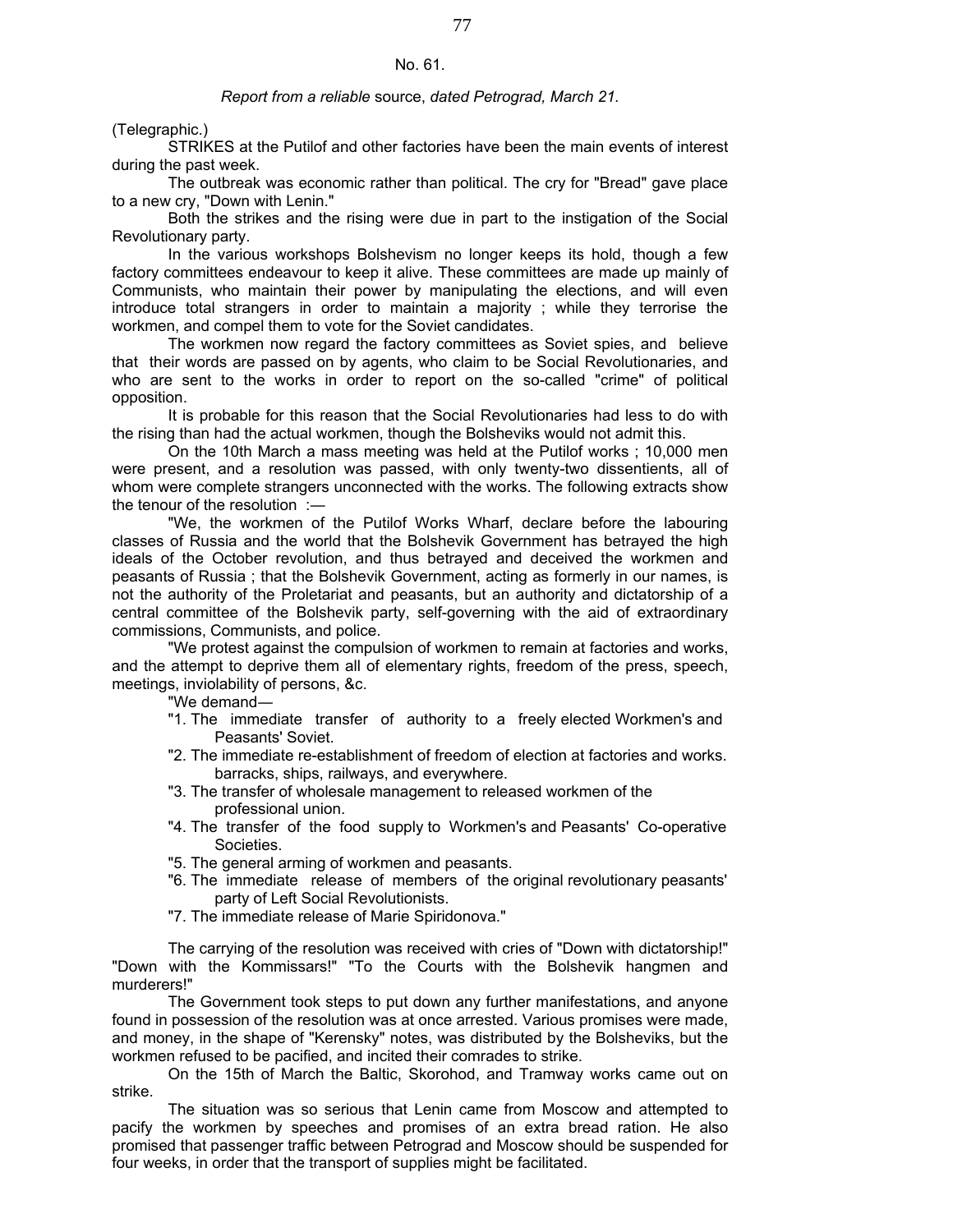His proposals were refused, and the workmen demanded his resignation. Zinoviev and Lunacharsky, the only two Kommissars who dared to address the workmen, had no better success. Zinoviev was greeted with cries of "Down with that Jew!" and was compelled to escape. Lunacharsky found it almost impossible to obtain a hearing, and eventually promised that the Bolsheviks would resign if the majority desired their resignation.

The following couplet was placarded upon the walls of Petrograd *―*

" Down with Lenin and horseflesh, Give us the Tsar and pork."

 A demand was made by the delegates of the Putilof Works that the resolution of the 10th March should be published in the "Northern Commune" ; but this was refused by the Kommissars of the Interior.

 On the 16th March Torin incited Bolsheviks to kill the Social Revolutionaries, and Zinoviev brought into Petrograd a number of sailors and soldiers of the Red Army. The force was composed of foreigners, mainly Letts and Germans. During the next two days 300 arrests took place in the workshops, and suspected ringleaders and Social Revolutionaries were shot wholesale.

 Though order has been partially restored, and many workmen have been driven to work by means of threats, they are still incensed against the Bolsheviks, and demand the freedom of the press in order to voice their grievances.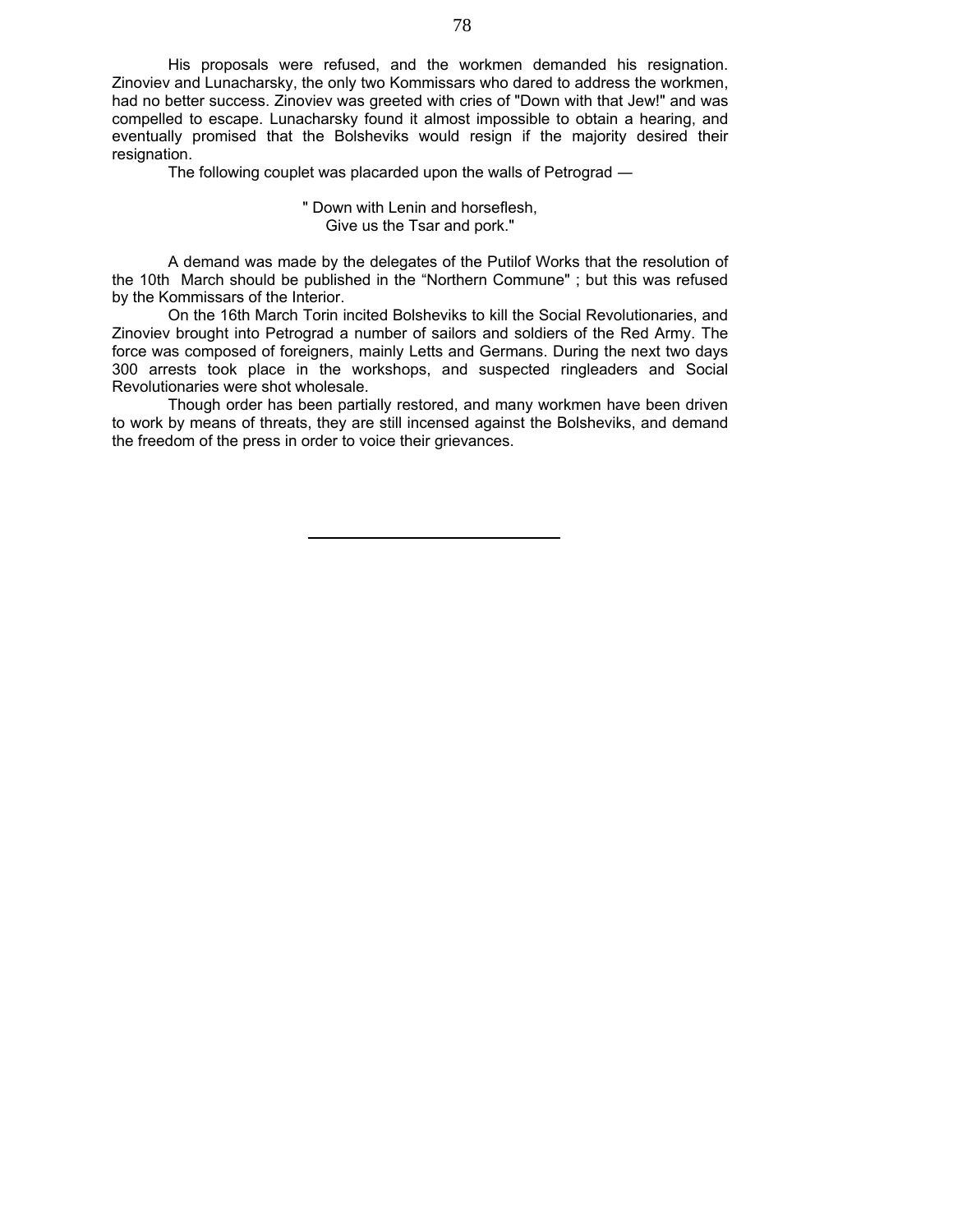# **Appendix.**

# EXTRACTS FROM THE RUSSIAN PRESS.

#### *Extract from the" Krasnaya Gazeta" (Organ of Red Army), September* 1, 1918.

ARTICLE, entitled "Blood for Blood," begins in the following way :*―*

 'We will turn our hearts into steel, which we will temper in the fire of suffering and the blood of fighters for freedom. We will make our hearts cruel, hard, and immovable, so that no mercy will enter them, and so that they will not quiver at the sight of a sea of enemy blood. We will let loose the floodgates of that sea. Without mercy, without sparing, we will kill our enemies in scores of hundreds. Let them be thousands ; let them drown themselves in their own blood. For the blood of Lenin and Uritski, Zinovief, and Volodarski, let there be floods of the blood of the *bourgeois―*more blood, as much as possible."

#### *Extracts from Official Journal. ("Izvestiya"), September* 1918.

 There are only two possibilities*―*the dictatorship of the *bourgeoisie* or the dictatorship of the proletariat. . . . . The proletariat will reply to the attempt on Lenin in a manner that will make the whole *bourgeoisie* shudder with horror.

 *Assassination at Petrograd of Kommissar Uritsky* by Kannegisser Jew Dvoryanin, twenty-two years of age, student, formerly Junker of Artillery School.

 "Krasnaya Gazeta" writes: "'Whole *bourgeoisie* must answer for this act of terror . . . . . Thousands or our enemies must pay for Uritsky's death. . . . . We must teach *bourgeoisie* a bloody lesson. . . . . Death to the *bourgeoisie."* 

*Attempt on Lenin.* 

*Proclamation Issued by the Extraordinary Commission and signed "Peters,"* 

 Proclamation states that "the criminal hand of a member of the Social-Revolutionary Party, directed by the Anglo-French, has dared to fire at the leader of the working class." This crime will be answered by a "massive terror." Woe to those who stand on the path of the working class. All representatives of capital will be sent to forced labour, and their property confiscated. Counter-revolutionaries will be exterminated and crushed beneath the heavy hammer of the revolutionary proletariat.

 Petrovsky, Kommissar for Interior, issues circular telegraphic order reproving local Soviets for their "extraordinarily insignificant number of serious repressions and mass shootings of White Guards and *bourgeoisie."* An immediate end must be put to these grandmotherly methods. All Right Social-Revolutionaries must be immediately arrested. Considerable numbers of hostages must be taken from *bourgeoisie* and former officers. At the slightest attempt at resistance, or the slightest movement in White Guard circles, mass shootings of hostages must be immediately employed. Indecisive and irresolute action in this matter on the part of local Soviets will be severely dealt with.

#### TERRORISM.

 The Council of the People's Commissaries, having considered the report of the chairman of the Extraordinary Commission\* found that under the existing conditions it was most necessary to secure the safety of the rear by means of terror. To strengthen the activity of the Extraordinary Commission, and render it more systematic,

 <sup>\*</sup>The Extraordinary Commission are responsible for the trials and executions, and for executions without trial. Their work is sometimes done in *camerậ.*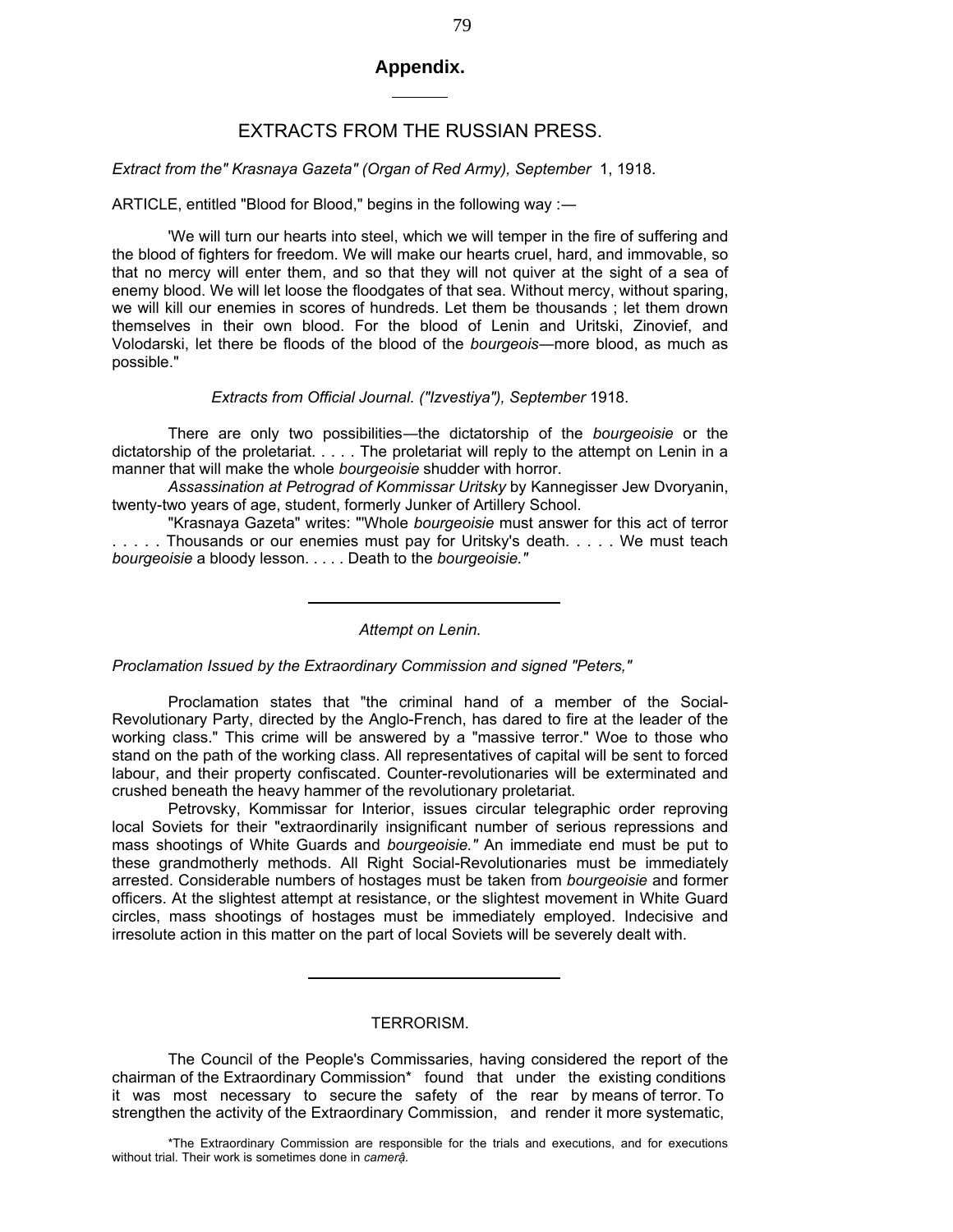as many responsible party comrades as possible are to be sent to work on the Commission. The Soviet Republic must be made secure against its class enemies by sending them to concentration camps.

 All persons belonging to White Guard organisations or involved in conspiracies and rebellions are to be shot. Their names and the particulars of their cases are to be published. ("Northern Commune," September 9, 1918.)

 *Tver,9th September.―The* Extraordinary Commission has arrested and sent to concentration camps over 130 hostages from among the *bourgeoisie.* The prisoners include members of the Cadet party, Socialist-Revolutionaries of the Right, former officers, well-known members of the propertied classes and policemen.

("Northern Commune," September 10, 1918.)

 *Jaroslav, 9th September.―*In the whole of the Jaroslav Government a strict registration of the *bourgeoisie* and its partisans has been organised. Manifestly anti-Soviet elements are being shot ; suspected persons are interned in concentration camps ; non-working sections of the population are subjected to compulsory labour.

("Northern Commune," September 10, 1918.)

 *Atkarsk, 11th September.―*Yesterday martial law was proclaimed in the town. Eight counter-revolutionaries were shot.

("Northern Commune," September 12, 1918.)

*Borisoglebsk, 16th September. ― For* an attempt to organise a movement in opposition to the Soviet power, nine local counter-revolutionaries were shot, namely *―* two rich land-owners, six merchants and the local "Corn King" Vasiliev.

("Northern Commune," September 16,No. 106.)

# *Resolution passed by the Soviet of the First Urban District of Petrograd :―*

 ". . . . The meeting welcomes the fact that *mass terror* is being used against the White Guards and higher *bourgeois* classes, and declares that every attempt on the life of any of our leaders will be answered by the proletariat by shooting down not only of hundreds, as is the case now, but of thousands of White Guards, bankers, manufacturers, Cadets (constitutional democrats) and Socialist-Revolutionaries of the Right." ("Northern Commune," September 18, 1918.)

 In Astrakhan the Extraordinary Commission has shot ten Socialist-Revolutionaries of the Right involved in a plot against the Soviet power. In Karamyshef a priest named Lubimof and a deacon named Kvintil have been shot for revolutionary agitation against the decree separating the Church from the State, and for an appeal to overthrow the Soviet Government. In Perm, in retaliation for the assassination of Uritzky and for the attempt on Lenin, fifty hostages from among the *bourgeois* classes and the White Guards were shot (a few names are given). In Sebesh a priest named Kirkevich was shot for counter-revolutionary propaganda, and for having said masses for the late Nicholas Romanov. ("Northern Commune," September 18, 1918.)

 The following telegram has been received from the Cavalry Corps Staff :*―* "Additional arrests have been made in connection with the affair of former officers and Civil Service officials involved in preparing a rising in Vologda. When the plot was discovered they fled to Archangel and to Murmansk. The prisoners were caught disguised as peasants; all had forged papers on them.The political department of the Corps has in its possession receipts for sums of money received by the arrested persons from the British through Colonel Kurtenkof. In connection with this affair fifteen have been shot, mostly military men. Among them were General Astashof, Military Engineer Bodrovolsky, Captain Nikitin and two Socialist*―*Revolutionaries of the Left*―*Sudotin and Tourba. Apart from these, the Commander of the Expeditionary Detachment, the sailor Shimansky, who was not equal to the situation was also shot.

("Northern Commune," September 19, 1918.)

 "To overcome our enemies we must have our own Socialist Militarism. We must win over to our side, 90 millions out of the 100 millions of population of Russia under the Soviets. As for the rest, we have nothing to say to them ; they must be annihilated." (Speech by Zinoviev : reported in the "Northern Commune," September 19, No. 109.)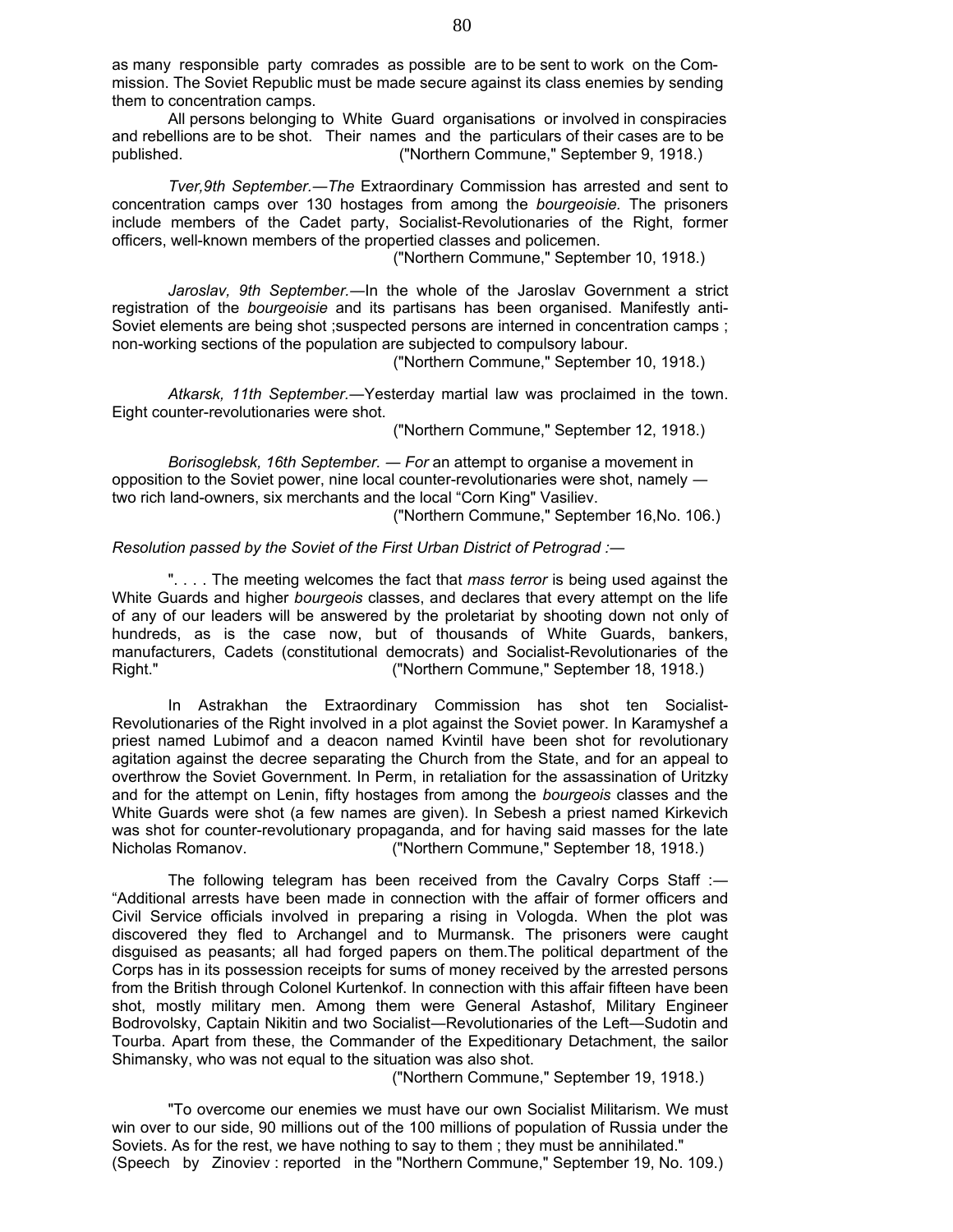The work of the Extraordinary Commission is most responsible and calls for the greatest restraint of their members. Do they possess this restraint? Unfortunately, I cannot discuss here whether and how far all the arrests and executions carried out in various places by the Extraordinary Commissions were really necessary. On this point there are differences of opinion in the party. . . . . The absence of the necessary restraint makes one feel appalled at the "instruction" issued by the All-Russian Extraordinary Commission to "All Provincial Extraordinary Commissions," which says :―"The All-Russian Extraordinary Commission is perfectly independent in its work, carrying out house searches, arrests, executions, of which it afterwards reports to the Council of the People's Commissaries and to the Central Executive Council." Further, the Provincial and District Extraordinary Commissions " are independent in their activities, and when called upon by the local Executive Council present a report of their work." In so far as house searches and arrests are concerned, a report made afterwards may result in putting right irregularities committed owing to lack of restraint. The same cannot be said of executions ..... It can also be seen from the "instruction" that personal safety is to a certain extent guaranteed only to members of the Government, of the Central Executive Council and of the local Executive Committees. With the exception of these few persons all members of the local committees of the (Bolshevik) party, of the Control Committees and of the Executive Committee of the party may be shot at any time by the decision of any Extraordinary Commission of a small district town if they happen to be on its territory, and a report of that made afterwards.

(From an article by M. Alminsky, "Pravda," October 8, 1918.)

 Comrade Bokif gave details of the work of the Petrograd District Commission since the evacuation of the All-Russian Extraordinary Commission to Moscow. The total number of arrested persons was 6,220. 800 were shot.

 (From a report of a meeting of the Conference of the Extraordinary Commission, "Izvestia," October 19, 1918, No. 228.)

 A riot occurred in the Kirsanof district. The rioters shouted, "Down with the Soviets." They dissolved the Soviet and the Committee of the Village Poor. The riot was suppressed by a detachment of the Soviet troops. Six ringleaders were shot. The case is under examination. ("Izvestia," November 5, 1918.)

 By order of the Military Revolutionary Committee of Petrograd several officers were shot for spreading untrue rumours that the Soviet authority had lost the confidence f the people.

 All relatives of the officers of the 86th Infantry Regiment (which deserted to the Whites) were shot.

("Northern Commune"(quoted from "Russian Life" (Helsingfors) ), March 11,

1919.)

TREATMENT OF THE BOURGEOISIE.

 Orel.*―*To-day the Oel *bourgeoisie* commenced compulsory work to which it was made liable. Parties of the *bourgeoisie,* thus made to work, are cleaning the streets and squares from rubbish and dirt. ("Izvestia," October 19, No. 288.)

 *Chembar.―The bourgeoisie* put to compulsory work is repairing the pavements and the roads. ("Pravda," October 6, 1918, No. 205.)

 If you come to Petrograd you will see scores of *bourgeoisie* laying the pavement in the courtyard of the Smolny. . . . I wish you could see how well they unload coal on the Neva and clean the barracks.

(From a speech by Zinoviev, " Pravda," October 11, No, 219.)

 Large forces of mobilised *bourgeoisie* have been sent to the front to do trench work.

("Krasnaya Gazeta," October 16,1918.)

*A Camp for the Bourgeoisie.* 

 The District Extraordinary Commission (Saransk) has organised a camp of concentration for the local *bourgeoisie* and *kulaki* (the close-fisted).

The duties of the confined shall consist in keeping clean the town of Saransk.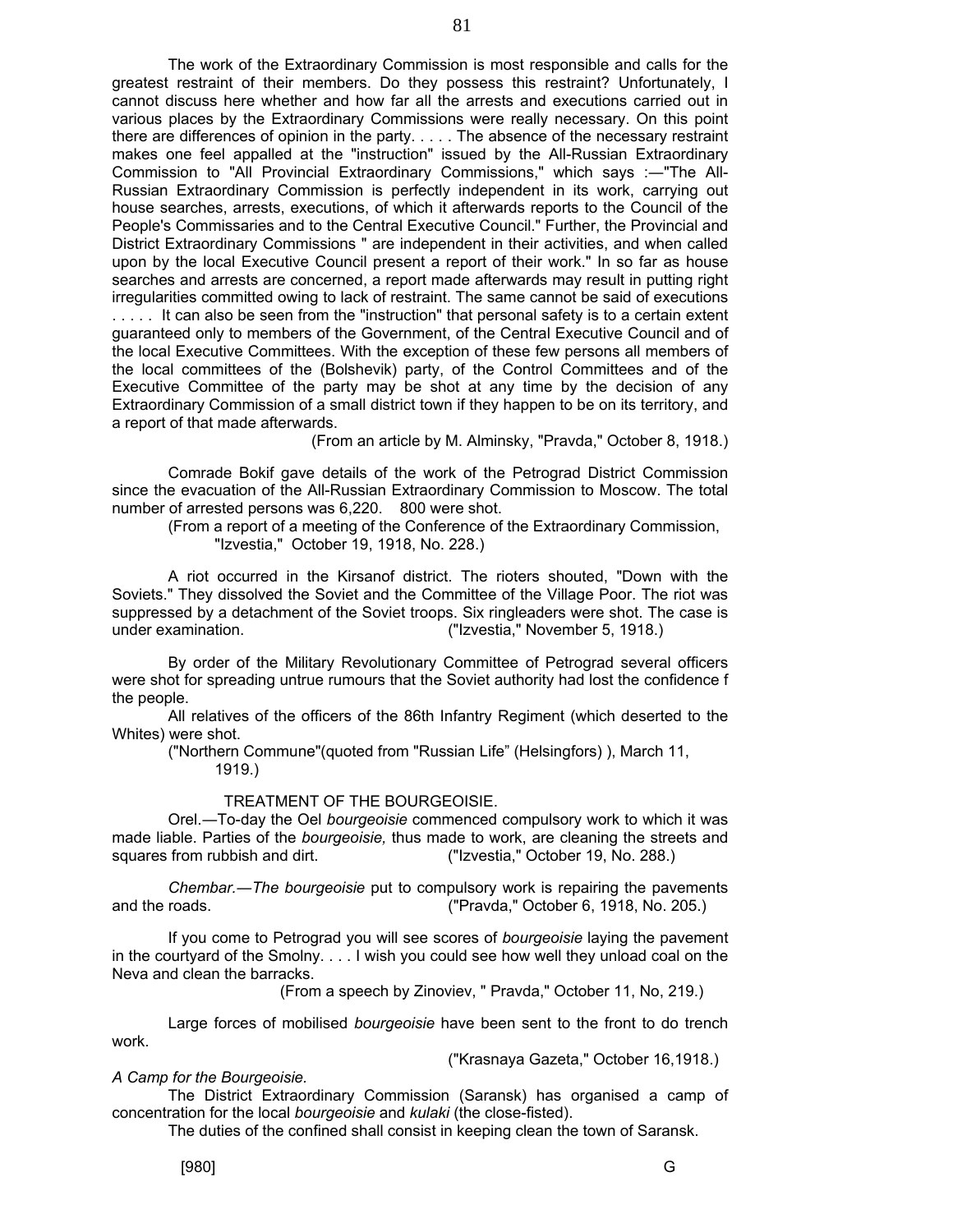The existence of the camp will be maintained at the expense of the same *bourgeoisie.* 

("Krasnaya Gazeta " (The Red Gazette), Petrograd, November 6,1918, No. 237.)

#### DESERTIONS FROM THE RED ARMY.

#### *The Fight against Desertion.*

 The "Goios Krasnoarmeytza" (Voice of the Red Armyman), of the 2nd February, issued at Yamburg by the Sixth Light Infantry Division, contains the following announcement : *―*

 "In view of the mass desertions of Red Army men and the necessity of putting a stop to those citizens agitating among them against Soviet authority, and spreading among them false rumours, causing panic among the army and in the rear, and also concealing deserters, persons who are in reality agents of Anglo-French capital, such persons are subject to arrest and to delivery to trial by the Military Revolutionary Tribunal as enemies of the workers' and peasants' government.

 "All town, district, and village Soviets of the frontal zone of the Yamburg district and of the neighbouring districts are instructed by the military Soviet of the division and by the Yamburg district Executive Committee to bring to the immediate notice of the Military Revolutionary Tribunal all cases of wandering Red Army men, to detain all persons spreading false rumours, to arrest private persons as well as Red Army men detected in selling or buying military arms and munitions, and to place on all roads barrier-guards and patrols for the apprehension of deserters.

 "The Military Revolutionary Tribunal brings to the notice of Red Army men that the time for words and exhortation has passed, and that the time has come demanding the conscious performance of the tasks of the Soviet Republic.

 "The concealment and the misplaced solicitude of workmen and peasants in relation to deserters are abetting the licentiousness and idleness in the ranks of the Red Army.

"A deserter needs neither bread nor a refuge, but a bullet.

"Bread and a refuge are due only to the proletariat Red Army.

"(The Military Revolutionary Tribunal at the Front.)"

#### BOLSHEVISM AND SOCIAL DEMOCRACY.

#### *Arrest of the Labour Conference.*

 An open letter of the delegates, kept in the Moscow Taganka Prison, to all citizens:*―*

 "We, members of the Labour Conference, representing independent workingclass organisations of various towns of Russia (Petrograd, Moscow, Tula, Sormova, Kolomna, Kulebaki, Tver, Nijni-Novgorod, Vologda, Bezshiza, Orel, Votkinski Zavod), arrested at our second meeting, on the 23rd July, in the 'Co-operation Hall,' feel it our public duty to protest before all citizens of Russia, against the false and calumnious reports published by the Bolshevik Government press on the 27th and 28th July. The Bolshevik Government takes advantage of the fact that it has muzzled the whole independent press and that we, members of the Labour Conference, are locked up in prison, under incredible conditions.

 "Our Conference was not 'a secret counter-revolutionary plot organised by wellto-do people and intellectuals,' &c., but a public conference of delegates of working-class organisations, which was beforehand known to and discussed by the whole press, including that of the Bolsheviks.

 "The delegates were sent to the Conference not by 'Menshevik or Socialist-Revolutionaries' groups' as falsely stated in the 'Izvestia,' which desires to deceive workmen who have not yet deserted the Government, but by assemblies of delegates from works and factories who have tens of thousands of electors behind them. The adopted general basis of representation was one delegate for 5,000 workmen. The 'Izvestia' goes so far as to state shamelessly that the delegates Polikarpof and Pushkin, sent by the Tula workmen, were elected by 60 or 160 men, whereas they were sent by the Tula assembly, which consisted of delegates elected by the majority of Tula workmen. At places where independent workmen's organisations could not yet be set up, delegates to the Conference were sent by individual big factories.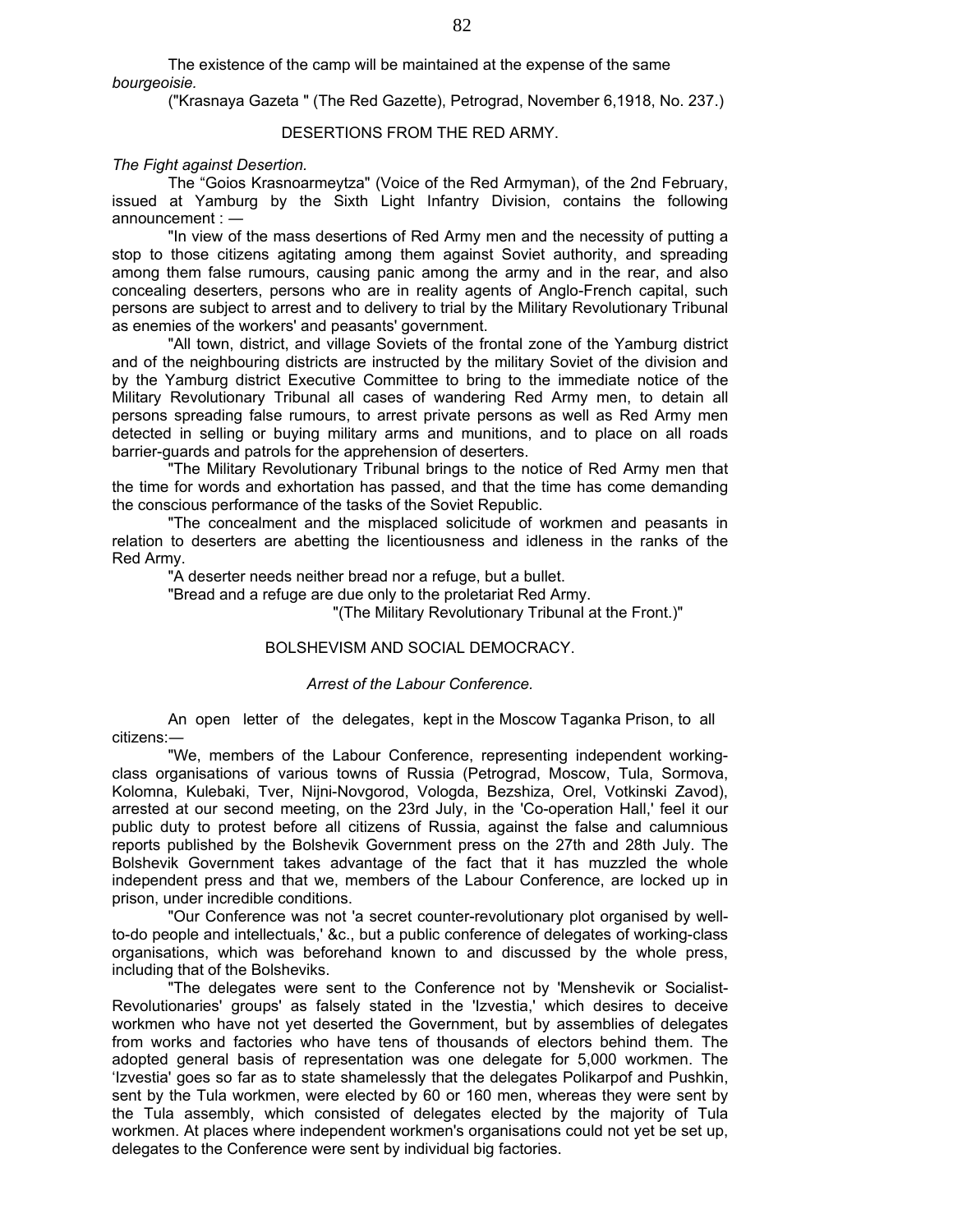"Having calumniously described the delegates as impostors who represent nobody, the 'Izvestia,' with the indolence characteristic of the organs of the Tsarist régime*―*did not stop at giving false information about things found on the arrested delegates in order to cast a shadow on their characters. Thus, it is reported that Comrade Berg was found to be in possession of 6,000 roubles. As a matter of fact, he had only 590\* roubles. Comrade Leikin is stated to have had 160 roubles, and he had in fact 1 rouble 65 kopecks. The 'Izvestia' further states that on Leikin the following things were found: a ring, diamonds, and a gold watch, whereas all his 'jewellery' consisted of an ordinary gun-metal watch, which it did not occur even to the prison warders to take away.

 "The Bolshevik Government has to resort to stupid, shameless lies to justify the preposterous arrests of the workmen's delegates who dared to show some independent organising initiative.

 "The conference of workmen's delegates was convened to make arrangements for the convocation of an All-Russian Labour Congress, and had held two meetings. The agenda of the Conference included the following items :*―*Measures against the disintergration of the working-class movement; what can be done to effect a concen-tration of its forces and its proper organisation ; arrangements for the All-Russian Labour Conference. But the Communist Government, just as its Tsarist predecessors, do not tolerate any symptoms of an independent working-class movement, because it is this movement which constitutes a menace to their power. In this movement they see a reflection of the food crisis, and, incapable of solving the State problems which they have before them, they resort to repressive measures directed against the leaders of the working-class movement.Workmen's organisations are subjected to unheard-of repressions.

"Long live the working. class organizations!

"Long live their independence, their revolutionary and organising initiative!

 "('Signed') *―* A. N. Smirnof, workman of the Cartridge Factory, delegate from Petrograd; N. N. Gliebof, of workman of Poutilof Works; J. S. Leikin, delegate the Assembly of Delegates of the Nijni and Vladimir districts. Workmen:D.V. Zakharof,secretary of a trade union;D.I. Zakharof,Sormovo; V. I. Matveef, Sormovo; A. A. Vezkalm, carpenter, member of the Executive Committee of the Lettish Social Democratic Party; I. G. Volkof, turner, member of the Executive Committee of the Petrograd Union of Metal Workers; A. A. Chinenkof, Nijni; S. P. Polikarpof, Tula ; N. K. Borisenko, Petrograd Tube Works ; V. G. Chirkin, turner, member of the All–Russian Council of Trade Unions; Berg, Electrical Works; D. Smirnof, Arsenal, Petrograd; Victor Alter, delegate of the Executive Committee of the Bund" (Jewish Socialist Party); Pushkin, workman of the Tula Small Arms Factory, &c."

 ("Workers' International" : (organ of the Petrograd Committee of the Russian Social-Democratic Labour Party), August 7, 1918).

 The imaginary dictatorship of the proletariat has definitely turned into the dictatorship of the Bolshevik party,which attracted all sorts of adventurers and suspicious characters and is supported only by the naked force of hired bayonets. Their sham socialism resulted in the complete destruction of Russian industry, in the country's enslavement to foreign capital, in the destruction of all class organisations of the proletariat, in the suppression of all democratic liberty and of all organs of democratic State life, thus preparing the ground for a *bourgeois* counter-revolution *of* the worst and most brutal kind.

The Bolsheviks are unable to solve the food problem, and their attempt to bribe the proletariat by organising expeditions into the villages in order to seize supplies of bread drives the peasantry into the arms of the counter-revolution and threatens to rouse its hatred towards the town in general, and the proletariat in particular, for a long time to come . . . .

In continuing the struggle against the Bolshevik tyranny which dishonours the Russian revolution, social democracy pursues the following aims: (1) To make it impossible for the working class to have to shed its blood for the sake of maintaining the sham dictatorship of the toiling masses or of the sham socialistic order, both of which are bound to perish and are meanwhile killing the soul and body of the proletariat; (2) To organize the working-class into a force which, in union with other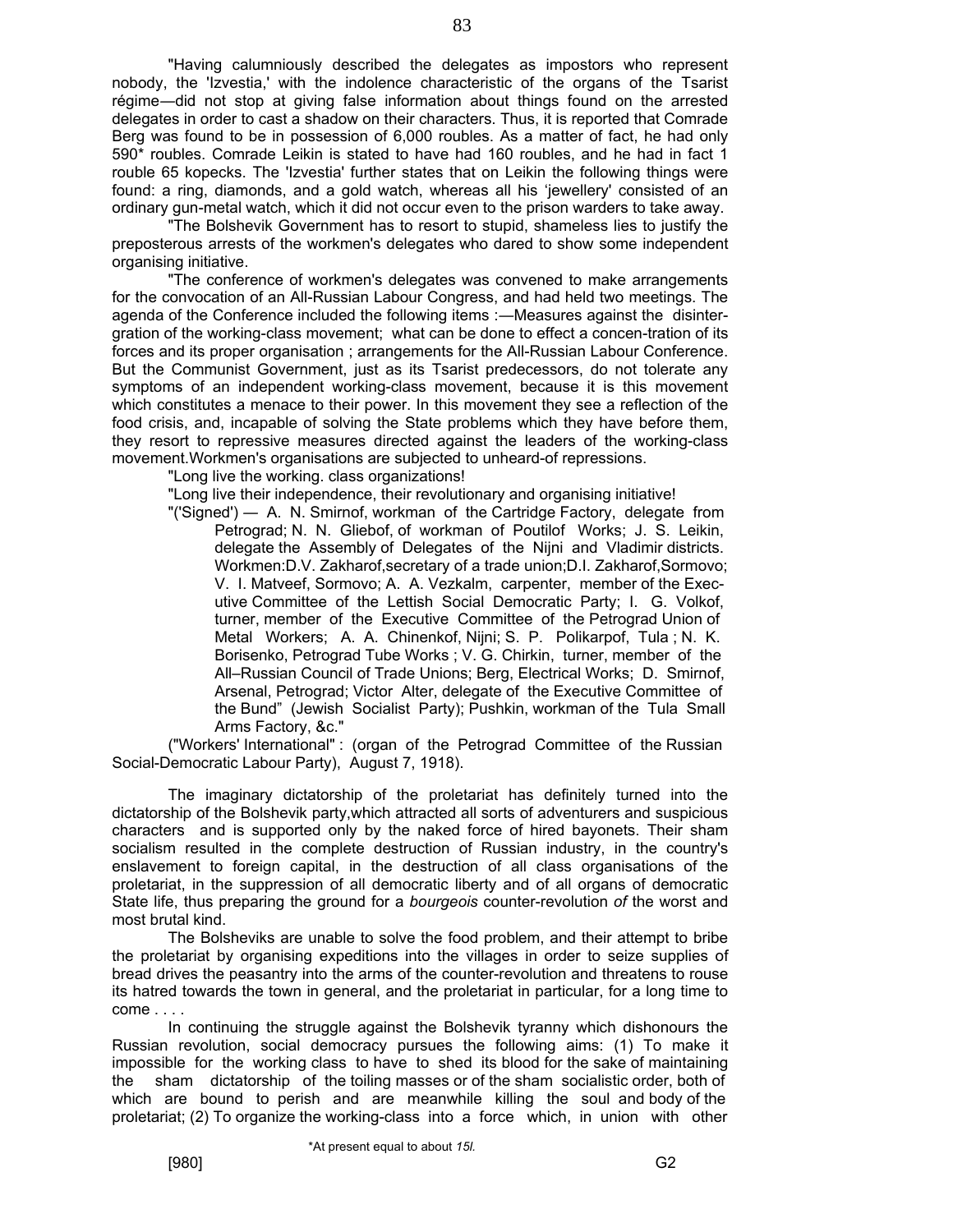democratic forces of the country, will be able to throw off the yoke of the Bolshevik régime, to defend the democratic conquests of the revolution and to oppose any reactionary force which would attempt to hang a millstone around the neck of the Russian democracy . . . .

Forty delegates elected by workmen of various towns, to a conference, for the purpose of making arrangements for the convocation of a Labour Congress, have been arrested and committed for trial by the Supreme Revolutionary Tribunal, created to pass death sentences without the ordinary guarantees of a fair trial. They are falsely and calumniously accused of organising a counter-revolutionary plot. Among the arrested are the most prominent workers of the Social Democratic Labour movement, as, for instance, Abramovitch, member of the Central Executive Committees of the Russian Social Democratic Labour Party and of the "Bund," who is personally well-known to many foreign comrades ; Alter, member of the Executive Committee of the "Bund" ; Smirnof, member of last year's Soviet Delegation to the Western Countries ; Vezkaln, member of the Executive Committee of the Lettish Social Democratic Party ; Volkof, chairman of the Petrograd Union of Workmen's Co-operative Societies; Zakharof, secretary of the Petrograd Union of Workmen of Chemical Factories ; and other prominent workers of the trade union and co-operative movement.

We demand immediate intervention of all Socialist parties to avert the shameful and criminal proceeding.

(Protest of the Social Democratic Labour Party and of the Jewish Socialist Party sent to the Executive Committees of all Socialist Parties of Europe and America, August, 1918.)

The Extraordinary Commission of the Union of Northern Communes at a meeting of October 22nd, considered the legal cases connected with the sailors' mutiny of October 14th. It was found on examination that the movement was organised by the Petrograd Committee of the Socialist Revolutionaries of the left, the resolution passed by the sailors of the 2nd Baltic Squadron having been framed with the assistance of members of the above Committee, approved of by the Conference of the party, which sent its greetings to the sailors. Apart from this, the resolution was printed on a cyclostyle in the premises of the above Committee, which delegated their party agitators to the sailors' meeting. At the head of the organisation were thirteen persons. Two escaped. Al the other were sentenced by the Extraordinary Commission to be shot.

("Izvestia," October 31st, 1918.)

By the decision of the Extraordinary Commission the Socialist-Revolutionary, Firsof, has been shot. Firsof was executed for writing and distributing leaflets in which the Socialist-Revolutionaries invited workmen to give allegiance to the Archangel Government. ("Northern Commune," September 18, 1918.)

The Extraordinary Commission of the Province has arrested the leading members of the local organisation of Left and Right Social Revolutionaries for the spreading of proclamations. In connection with the discovery of the plot, some Left Social Revolutionaries have been arrested in Moscow. An agitation has been conducted in the Red Army for the overthrow of Soviet authority. Proclamations were distributed calling for a struggle against Soviet authority, for the immediate organisation of committees and for the encouragement, through chosen commanders, of a campaign of terror against Trotsky and other prominent leaders of the Communist party. The agitation and the proclamations were without success. The responsible worker of the Kaluga Provisions Commissariat, the Left Social Revolutionary, Prigalin, was arrested. A rough draft of a proclamation, in the name of the party, calling for the overthrow of the Bolsheviks and the establishment of a coalition without the Bolsheviks, was found on him

(Russian Wireless, February 22, 1919.)

The Tribunal dealing with Mme. Spiridonova (the leader of the Social Revolutionary party, who was recently arrested on a charge of conspiracy against the Soviet authority) has decided, in view of the abnormal state of mind of the accused, to isolate her from all political and social activity for the duration of a year.

 Mme. Spiridonova is to be detained in a sanatorium, where she will be allowed facilities for recreation and intellectual work.

(Russian Wireless, February 26, 1919.)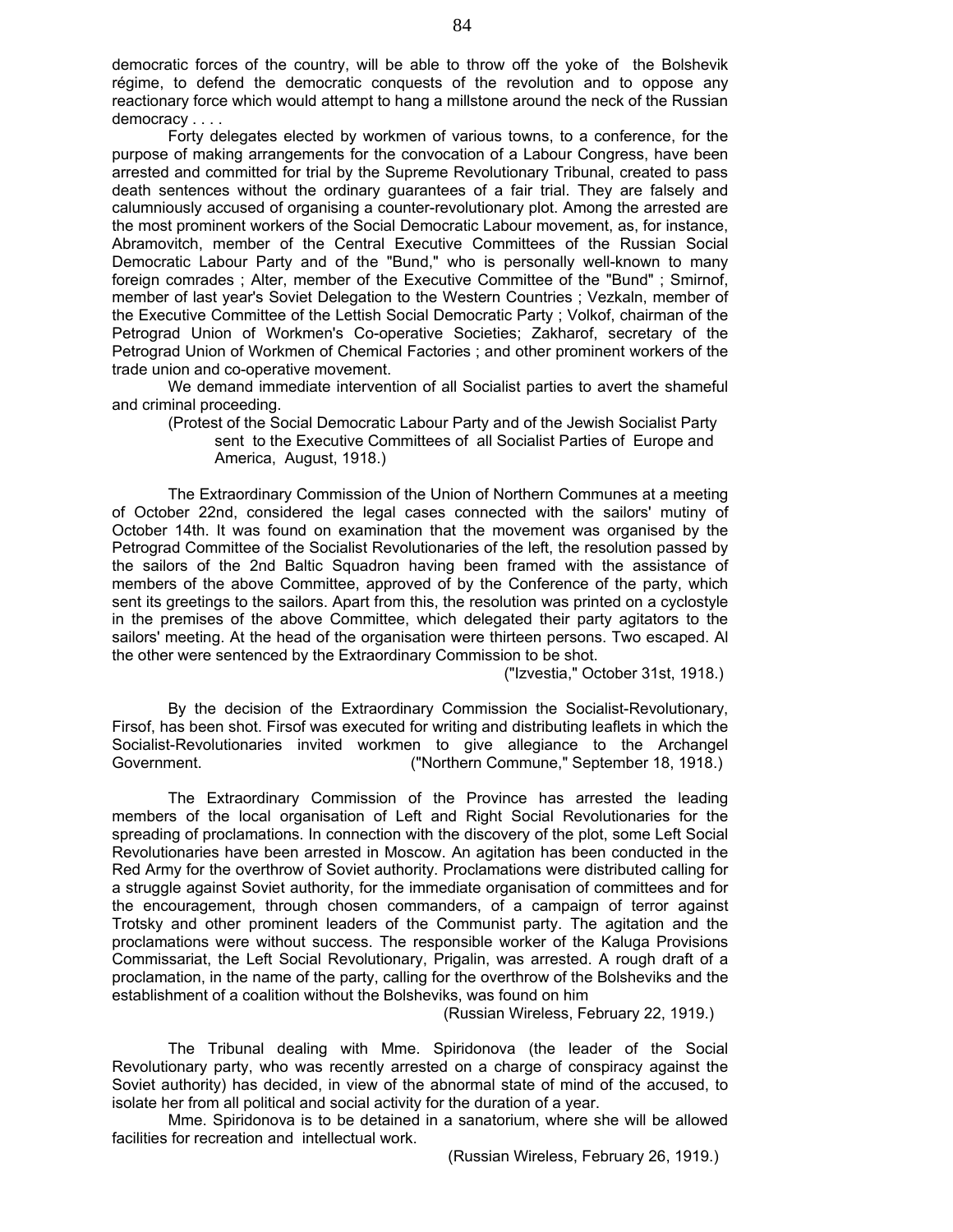In one of the Sunday numbers of the" Krasnaya Gazeta" there was an article by comrade Kuznetzof under the title "The Eleventh." In this article he recalled how arrogantly, how appallingly, the old masters conducted themselves toward workingmen.

 Yes, comrade Kuznetzof, it is unpleasant and humiliating to recall this gentry, but it is even more unpleasant and humiliating to meet the same kind of "old masters" at the present time. I know very many comrades who occupy various responsible posts in unions and committees, and when you happen to turn to them with some enquiry or request for co-operation, they are no better than the masters of the old régime : they answer either rudely and arrogantly, or they do not answer at all.

It is humiliating to see this at the present time. And I say to such comrades "Don't be, if I may so express myself, like the 'old masters.' Go to meet the oppressed and the poor. Train yourselves in this spirit, and only then call yourselves Communists and protectors of the working man. Hands off, all those who do not act as they speak!"

 ([Letter from a Working man.] "Krasnaya Gazeta " (The Red Gazette), Petrograd, October 29, 1918, No. 230.)

# THE BOLSHEVIKS AND THE PRESS.

 *The Suppression of the Paper "Mir" (Peace). ―* Inaccordance with the decision published in the "Izvestia" on the 27th July, No 159, the Press Department granted permits to issue periodical publications which accepted the Soviet platform. When granting permissions, the Press Department took into consideration the available supplies of paper, whether the population was in need of the proposed periodical publication, and also the necessity of providing employment for printers and pressmen. Thus, permission was granted to issue the paper "Mir," especially in view of the publisher's declaration that the paper was intended to propagate pacifist ideas. At the present moment the requirements of the population of the Federal Socialist Republic for means of daily information are adequately met by the Soviet publications ; employment for those engaged in journalistic work is secured in the Soviet papers ; a paper crisis is approaching. The Press Department, therefore, considers it impossible to permit the further publication of the "Mir," . . . . and has decided to suppress this paper for ever.

("Izvestia," October 17, 1918, No. 226.)

The Central Executive Committee has confirmed the decision to close the newspaper, "Vsegda Vperiod," as its appeals for the cessation of civil war appear to be a betrayal of the working-class. (Russian Wireless, February 26, 1919.)

# COMPULSORY PURCHASE OF NEWSPAPERS.

*To the Notice of the House Committees of Poverty.* 

 On 20th July of the present year there was published obligatory regulation No. 27, to the following effect :―

"Every house committee in the city of Petrograd and other towns, included in the Union of Communes of the Northern region, is under obligation to subscribe, paying for same, one copy of the newspaper, the "Northern Commune" the official organ of the Soviets of the Northern region).

"The newspaper should be given to every resident in the house on the first demand.

"Chairman of the Union of the Communes of the Northern region, Gr. Zinoviev.

"Commissary of printing, N. Kuzmin."

However, until now the majority of houses, inhabited pre-eminently by the *bourgeoisie,* do not fulfil the above-expressed obligatory regulation, and the working population of such houses is deprived of the possibility of receiving the "Northern Commune" in its house committees.

Therefore, the publishing office of the "Northern Commune" brings to the notice of all house committees that it has undertaken, through the medium of especial emissaries, the control of the fulfilment by house committees of the obligatory regulation No. 27, and all house committees which cannot show a receipt for a subscription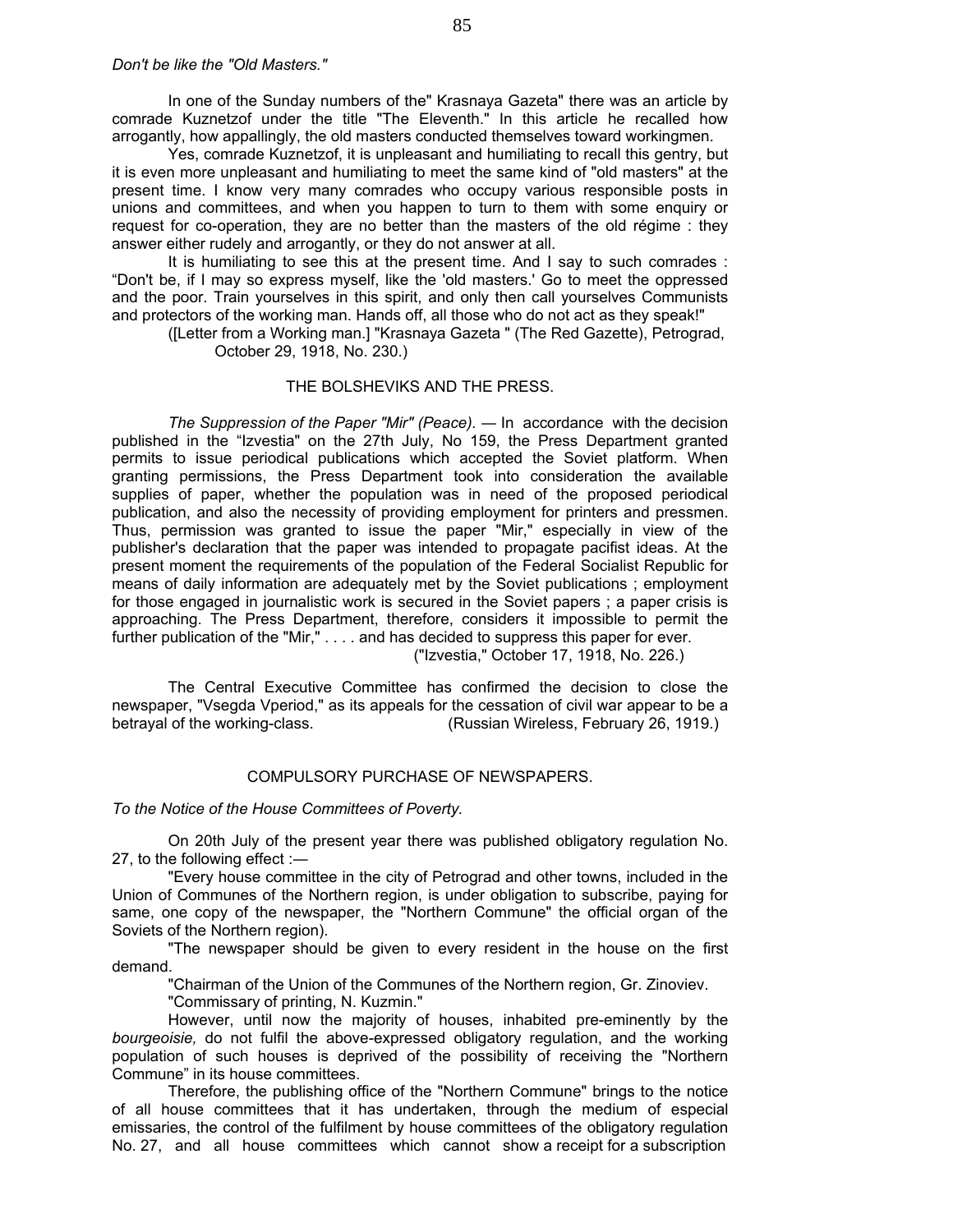to the newspaper, the "Northern Commune," will be immediately called to the most severe account for the breaking of the obligatory regulation.

Subscriptions will be received in the main office and branches of the "Northern Commune" daily, except Sundays and holidays, from 10 to 4.

("Severnaya Kommuna," Petrograd, November 10, 1918, No. 150.)

# FREEDOM OF SPEECH.

 At the People's Court at Moscow was heard the case of Priest Filimonof, accused of circulating the book, "Who Governs Us."

 In his book the author defamed the Soviet Government. The Court sentenced the reverend father ("batiushka") to ten years of public work.

("Krasnaya Gazeta" (The Red Gazette), Petrograd, October 10, 1918, No. 214.)

DECREE AS TO FREEDOM OF ASSOCIATION AND PUBLIC MEETINGS.

1. All societies, unions, and associations―political, economic, artistic, religious, &c.― formed on the territory of the Union of the Commune of the Northern Region must be registered at the corresponding Soviets or Committees of the village poor.

 2. The constitution of the union or society, a list of founders and members of the committee, with names and addresses, and a list of all members, with their names and addresses, must be submitted at registration.

 3. All books, minutes, &c., must always be kept at the disposal of representatives of the Soviet power for purposes of revision.

 4. Three days' notice must be given to the Soviet, or to the Committee of the village poor, of all public and private meetings.

 5. All meetings must be open to the representatives of the Soviet power, viz., the representatives of the Central and District Soviet, the Committee of the Poor, and the Kommandatur of the Revolutionary Secret Police Force (Okhrana).

 6. Unions and societies which do not comply with those regulations will be regarded as counter-revolutionary organisations, and prosecuted.

("Northern Commune," September 13, 1918, No. 103.)

# ECONOMIC CONDITIONS.

*The Rise in Wages.* 

# (a.) *Wages.*

 In the last number of the" Narodnoye Khoziaystvo" (National Economy) are given the figures of the progress of wages in Russia during the decade of 1908-1918.

In general, wages have risen during the ten years from 1200 to 1300 per cent.

 The highest rise has taken place in the textile industry, in which it has reached 1736 per cent. In the leather trade the wages have gone up in the same time 1501 per cent., in the colour printing industry 1440 per cent., in the writing paper industry 1434 per cent., in the metal and woodwork industries 1004 per cent., in the chemical industry 1069 per cent., and in the food products industry 1286 per cent.

It is necessary to remark that the greatest changes have occurred in those branches of industry which received smaller wages in previous years, as for example, the textile industry. In this connection the wages of the women workers have risen relatively far in excess of those of the men workers. In the leather industry they have reached a 2500 per cent. increase, in the textile industry 2127 per cent.

("Pravda," Moscow, October 24, 1918, No. 230.)

#### (b.) *Food.*

*What they can get with their Higher Wages: The Bread Ration.* 

 The Commissary of Food of the Petrograd Labour Commune informs that on Friday, Saturday, Sunday, and Monday, for four days, the following products will be given, on the presentation of the bread cards, according to category :―

> 1st category.— 1 lb. (Russian) of bread and 3 lb. of potatoes. 2nd category.—½ lb. of bread and 2 lb. of potatoes. 3rd category.—¼ lb. of bread and 1 lb. of potatoes. 4th category.—  $\frac{1}{2}$  lb. of potatoes.

("Vooruzheny Narod" (the Armed People), Petrograd, October 9, 1918, No. 71.)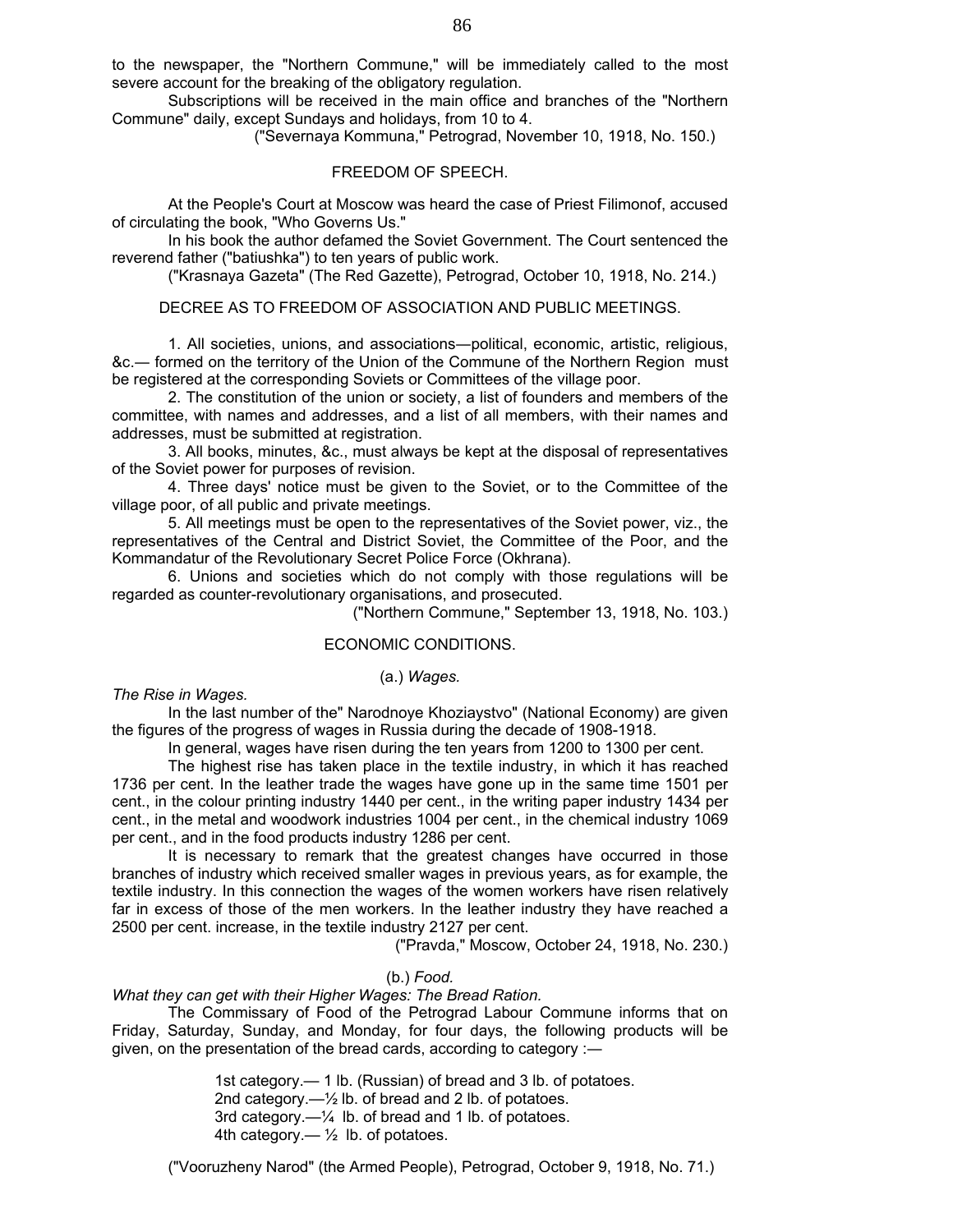#### *Rations for October.*

 For the month of October the second free coupon will be available for the following products :―

1st category.—1 lb. of fresh fish, 1/4 lb. of leeks. 2nd category.―Two herrings, ¼ lb. of leeks. ("Krasnaya Gazeta" (the Red Gazette), October 10, 1918, No. 214.)

#### *The Population of Petrograd.*

 The population of Petrograd is continuing steadily to decrease. According to figures furnished by the Department of Statistics of the Food Commissariat, at the beginning of the month of October there were 1,120,354 food cards in the hands of the population. Of this number there were 308,156 cards in the 1st category, 424,558 in the 2nd, 85,691 in the 3rd, and 1,669 in the 4th.

("Krasnaya Gazeta" (the Red Gazette), Petrograd, October 16, 1918, No. 219.)

#### *The Vegetable Ration for the Month of October,*

 Owing to the increased arrival of vegetables in Petrograd during the month of October the third free coupon of the food cards will become available for the following, according to category :―

> 1st category.―3 lb. of cabbage and 1 lb. of onions. 2nd category.―2 lb. of cabbage and 1 lb. of onions.

 Owing to technical conditions the vegetables will be given out according to their arrival at the stores of the Commissariat, that is, not simultaneously in all the districts. ("Krasnaya Gazeta" (the Red Gazette), Petrograd, October 22, 1918, No. 224.)

# *The Commissariat of Food.*

 The Food Commissariat of the Petrograd Workers' Commune informs the population that in February the adult population and children of all ages will be able to obtain on the presentation of their food cards (Coupon 14) :―

 1st category.―1 lb. of sand sugar. 2nd category.—  $\frac{1}{2}$  lb. of sand sugar. ("Severnaya Kommuna," Petrograd, February 6, 1919.)

# *Ostashkof.*

 In consequence of a complete absence of groats, white flour, and milk products, children suffer immensely. The mortality is great.

("Izvestia," November 2, No 240.)

#### (c.) *Health.*

 In the districts of the Viatka Government Spanish sickness is raging. There is no medical help, no drugs are available. The population, frightened by the high mortality, asks for help. There is an epidemic of grippe in Sitnir Volost; 200 have died. Good agitators are urgently required.

("Izvestia," October 31, 1918.)

#### *Disease: Eruptive typhus.*

Last week there were 967 registered cases of eruptive typhus in Petrograd, as against 820 registered cases the previous week.

("Izvestia," Moscow, February 7, 1919, No. 28 (580).)

From an analysis of the "Krasnaya Gazeta" (The Red Gazette), Petrograd, we get the following facts :―

 In the issue of October 10, 1918, there are 39 advertisements. Of these, 23 deal with syphilis treatment.

 In the issue of October 11 there are 33 advertisements. Of these, 18 deal with syphilis treatment.

Of the 36 advertisements in the issue of October 16, 18 deal with syphilis.

 Of the 42 advertisements in the issue of November 6, 25 deal with syphilis and other venereal diseases.